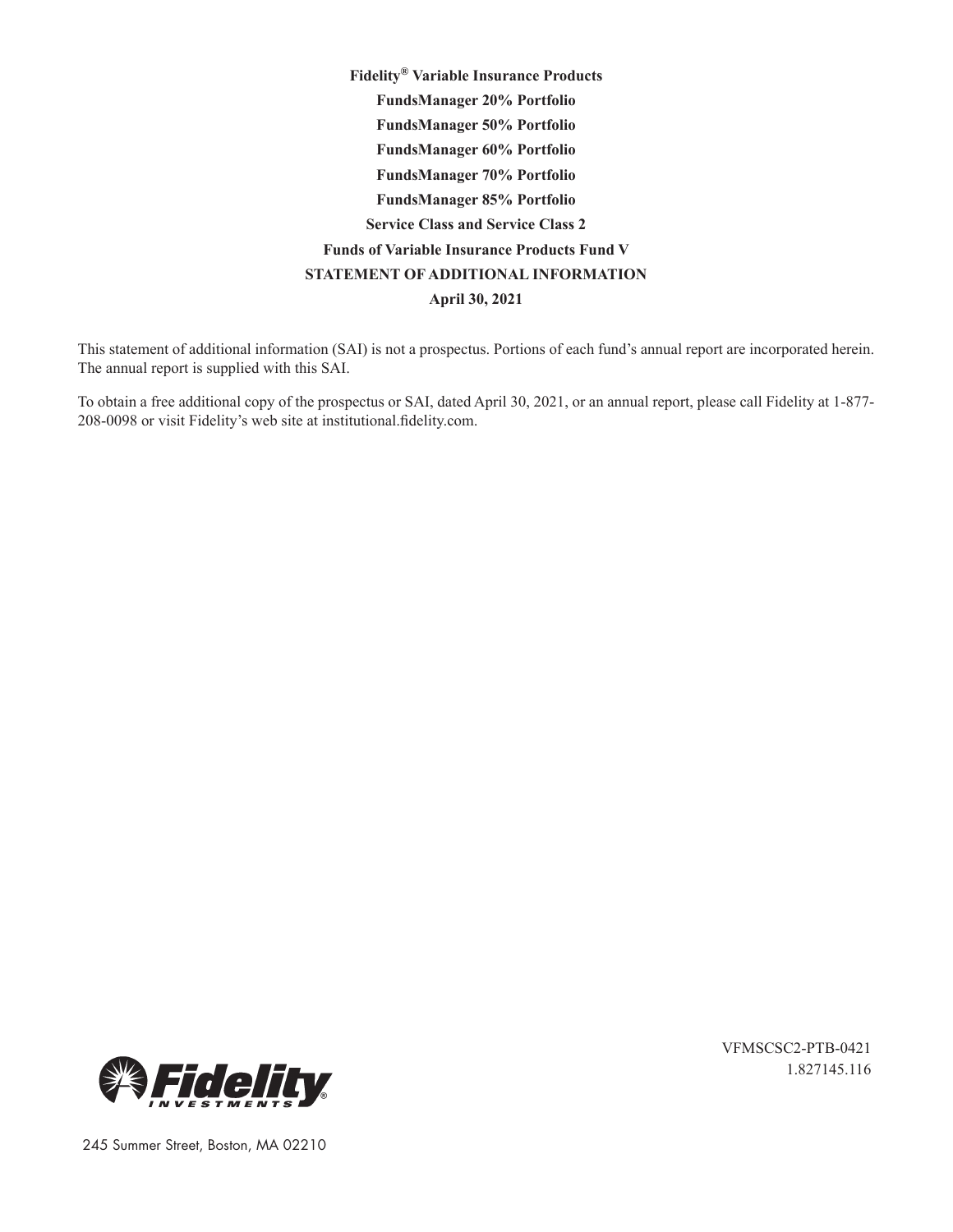# **TABLE OF CONTENTS**

| <b>INVESTMENT POLICIES AND LIMITATIONS</b> | 3  |
|--------------------------------------------|----|
| SPECIAL GEOGRAPHIC CONSIDERATIONS          | 29 |
| PORTFOLIO TRANSACTIONS                     | 43 |
| <b>VALUATION</b>                           | 49 |
| <b>BUYING AND SELLING INFORMATION</b>      | 51 |
| DISTRIBUTIONS AND TAXES                    | 51 |
| <b>TRUSTEES AND OFFICERS</b>               | 52 |
| CONTROL OF INVESTMENT ADVISER              | 63 |
| MANAGEMENT CONTRACTS                       | 64 |
| PROXY VOTING GUIDELINES                    | 67 |
| <b>DISTRIBUTION SERVICES</b>               | 73 |
| TRANSFER AND SERVICE AGENT AGREEMENTS      | 75 |
| <b>SECURITIES LENDING</b>                  | 75 |
| DESCRIPTION OF THE TRUST                   | 76 |
| <b>FUND HOLDINGS INFORMATION</b>           | 77 |
| <b>FINANCIAL STATEMENTS</b>                | 78 |
| <b>APPENDIX</b>                            | 78 |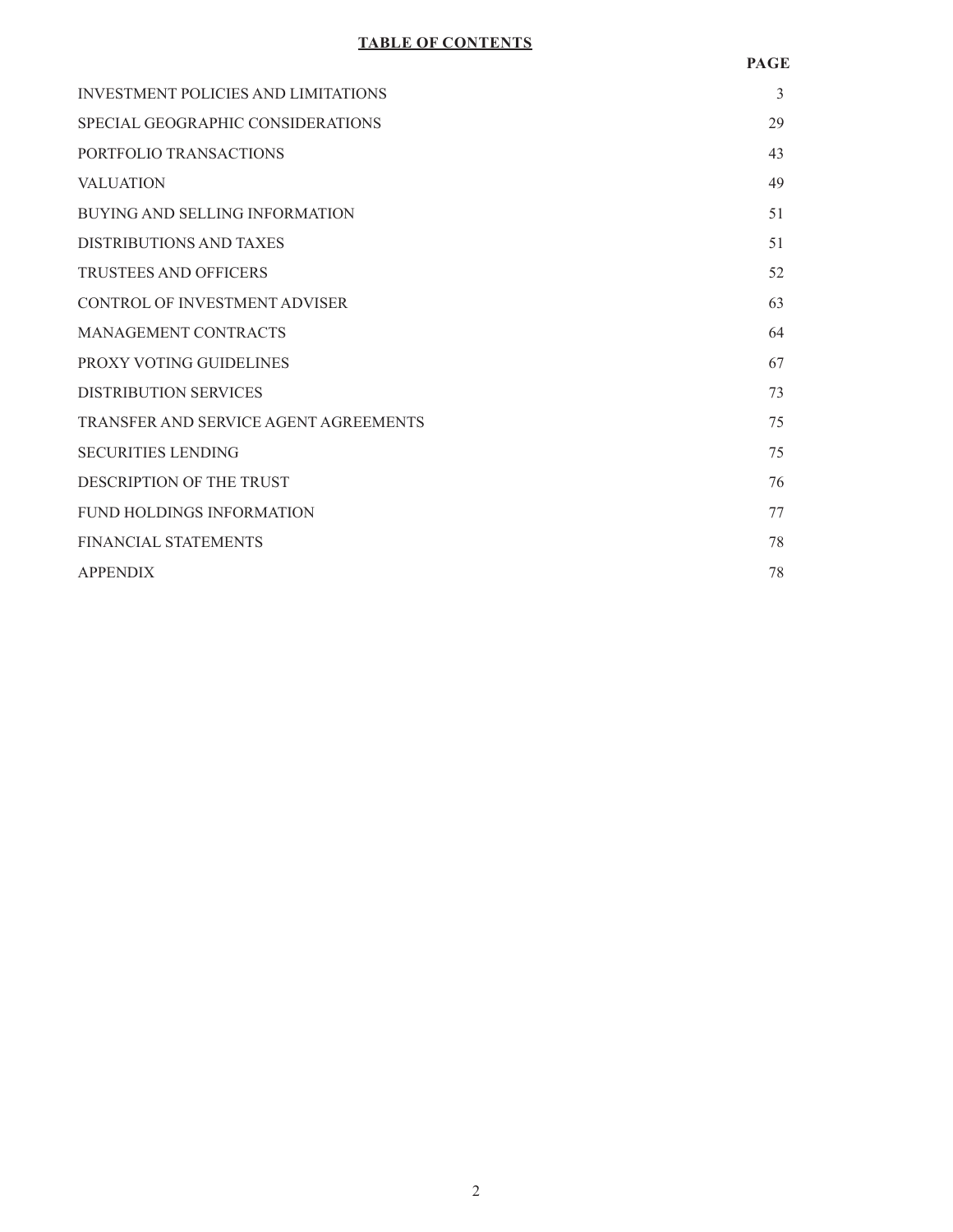# **INVESTMENT POLICIES AND LIMITATIONS**

The following policies and limitations supplement those set forth in the prospectus. Unless otherwise noted, whenever an investment policy or limitation states a maximum percentage of a fund's assets that may be invested in any security or other asset, or sets forth a policy regarding quality standards, such standard or percentage limitation will be determined immediately after and as a result of the fund's acquisition of such security or other asset. Accordingly, any subsequent change in values, net assets, or other circumstances will not be considered when determining whether the investment complies with the fund's investment policies and limitations.

A fund's fundamental investment policies and limitations cannot be changed without approval by a "majority of the outstanding voting securities" (as defined in the Investment Company Act of 1940 (1940 Act)) of the fund. However, except for the fundamental investment limitations listed below, the investment policies and limitations described in this SAI are not fundamental and may be changed without shareholder approval.

# **The following are each fund's fundamental investment limitations set forth in their entirety.**

# **Diversification**

# *For each fund:*

The fund may not with respect to 75% of the fund's total assets, purchase the securities of any issuer (other than securities issued or guaranteed by the U.S. Government or any of its agencies or instrumentalities, or securities of other investment companies) if, as a result, (a) more than 5% of the fund's total assets would be invested in the securities of that issuer, or (b) the fund would hold more than 10% of the outstanding voting securities of that issuer.

For purposes of each fund's diversification limitation discussed above, the extent to which the fund may invest in the securities of a single issuer or a certain number of issuers is limited by the diversification requirements imposed by Section 817(h) of the Internal Revenue Code, which are in addition to the diversification requirements described in the above limitation.

### **Senior Securities**

### *For each fund:*

The fund may not issue senior securities, except in connection with the insurance program established by the fund pursuant to an exemptive order issued by the Securities and Exchange Commission or as otherwise permitted under the Investment Company Act of 1940.

# **Borrowing**

#### *For each fund:*

The fund may not borrow money, except that the fund may borrow money for temporary or emergency purposes (not for leveraging or investment) in an amount not exceeding 33 1/3% of its total assets (including the amount borrowed) less liabilities (other than borrowings). Any borrowings that come to exceed this amount will be reduced within three days (not including Sundays and holidays) to the extent necessary to comply with the 33 1/3% limitation.

# **Underwriting**

#### *For each fund:*

The fund may not underwrite securities issued by others, except to the extent that the fund may be considered an underwriter within the meaning of the Securities Act of 1933 in the disposition of restricted securities or in connection with investments in other investment companies.

# **Concentration**

# *For each fund:*

The fund may not purchase the securities of any issuer (other than securities issued or guaranteed by the U.S. Government or any of its agencies or instrumentalities) if, as a result, more than 25% of the fund's total assets would be invested in the securities of companies whose principal business activities are in the same industry (provided that investments in other investment companies shall not be considered an investment in any particular industry for purposes of this investment limitation).

For purposes of the fund's concentration limitation discussed above, with respect to any investment in repurchase agreements collateralized by U.S. Government securities, Fidelity Management & Research Company LLC (FMR) looks through to the U.S. Government securities.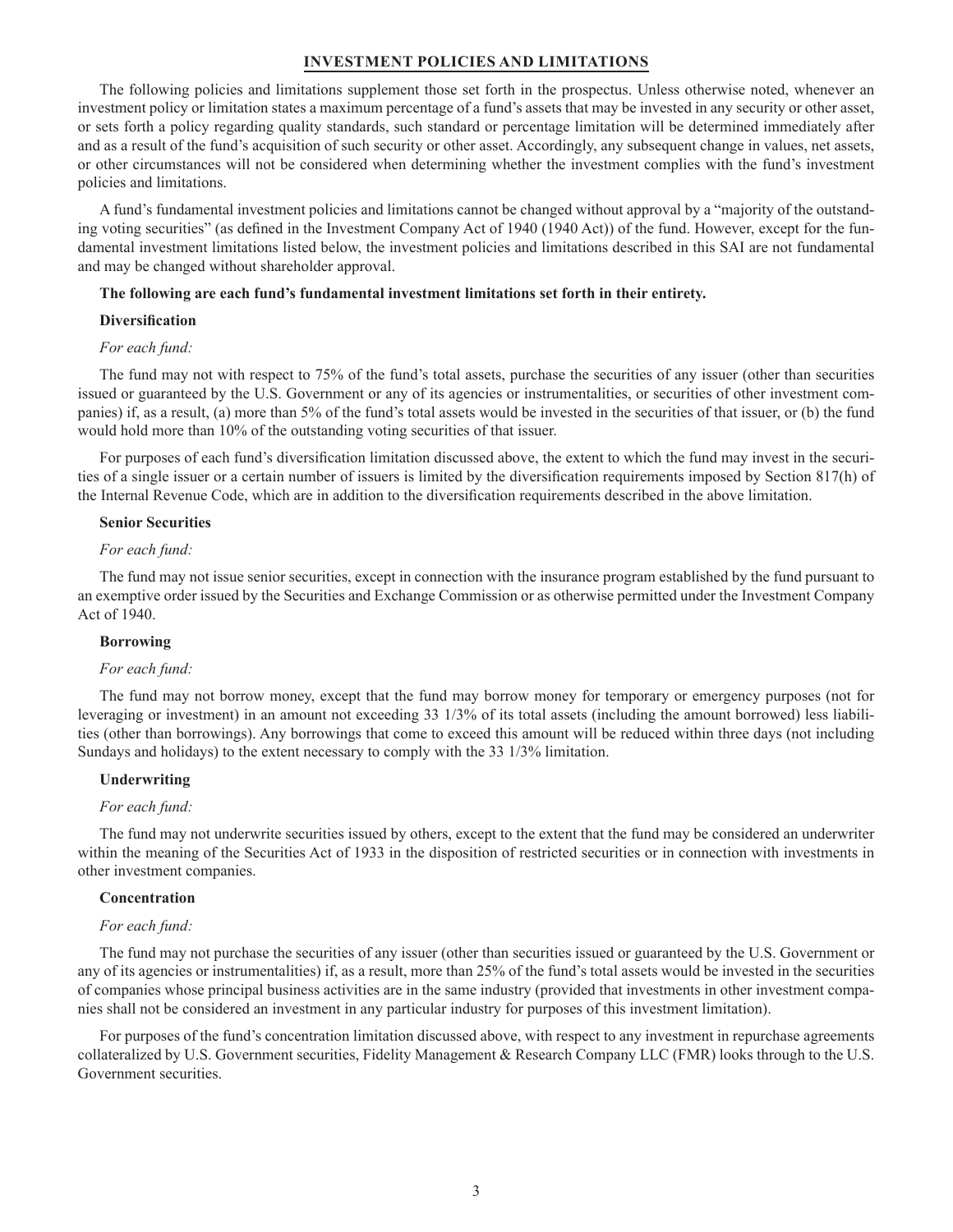# **Real Estate**

# *For each fund:*

The fund may not purchase or sell real estate unless acquired as a result of ownership of securities or other instruments (but this shall not prevent the fund from investing in securities or other instruments backed by real estate or securities of companies engaged in the real estate business).

#### **Commodities**

# *For each fund:*

The fund may not purchase or sell physical commodities unless acquired as a result of ownership of securities or other instruments (but this shall not prevent the fund from purchasing or selling options and futures contracts or from investing in securities or other instruments backed by physical commodities).

## **Loans**

## *For each fund:*

The fund may not lend any security or make any other loan if, as a result, more than 33 1/3% of its total assets would be lent to other parties, but this limitation does not apply to purchases of debt securities or to repurchase agreements, or to acquisitions of loans, loan participations or other forms of debt instruments.

# **The following investment limitations are not fundamental and may be changed without shareholder approval.**

#### **Short Sales**

## *For each fund:*

The fund does not currently intend to sell securities short, unless it owns or has the right to obtain securities equivalent in kind and amount to the securities sold short, and provided that transactions in futures contracts and options are not deemed to constitute selling securities short.

## **Margin Purchases**

# *For each fund:*

The fund does not currently intend to purchase securities on margin, except that the fund may obtain such short-term credits as are necessary for the clearance of transactions, and provided that margin payments in connection with futures contracts and options on futures contracts shall not constitute purchasing securities on margin.

# **Borrowing**

# *For each fund:*

The fund may borrow money only (a) from a bank or from a registered investment company or portfolio for which Fidelity Management & Research Company LLC (FMR) or an affiliate serves as investment adviser or (b) by engaging in reverse repurchase agreements with any party (reverse repurchase agreements are treated as borrowings for purposes of the fundamental borrowing investment limitation).

#### **Illiquid Securities**

#### *For each fund:*

The fund does not currently intend to purchase any security if, as a result, more than 10% of its net assets would be invested in securities that are deemed to be illiquid because they are subject to legal or contractual restrictions on resale or because they cannot be sold or disposed of in the ordinary course of business at approximately the prices at which they are valued.

For purposes of each fund's illiquid securities limitation discussed above, if through a change in values, net assets, or other circumstances, the fund were in a position where more than 10% of its net assets were invested in illiquid securities, it would consider appropriate steps to protect liquidity.

#### **Loans**

# *For each fund:*

The fund does not currently intend to lend assets other than securities to other parties, except by (a) lending money (up to 15% of the fund's net assets) to a registered investment company or portfolio for which FMR or an affiliate serves as investment adviser or (b) assuming any unfunded commitments in connection with the acquisition of loans, loan participations, or other forms of debt instruments. (This limitation does not apply to purchases of debt securities, to repurchase agreements, or to acquisitions of loans, loan participations or other forms of debt instruments.)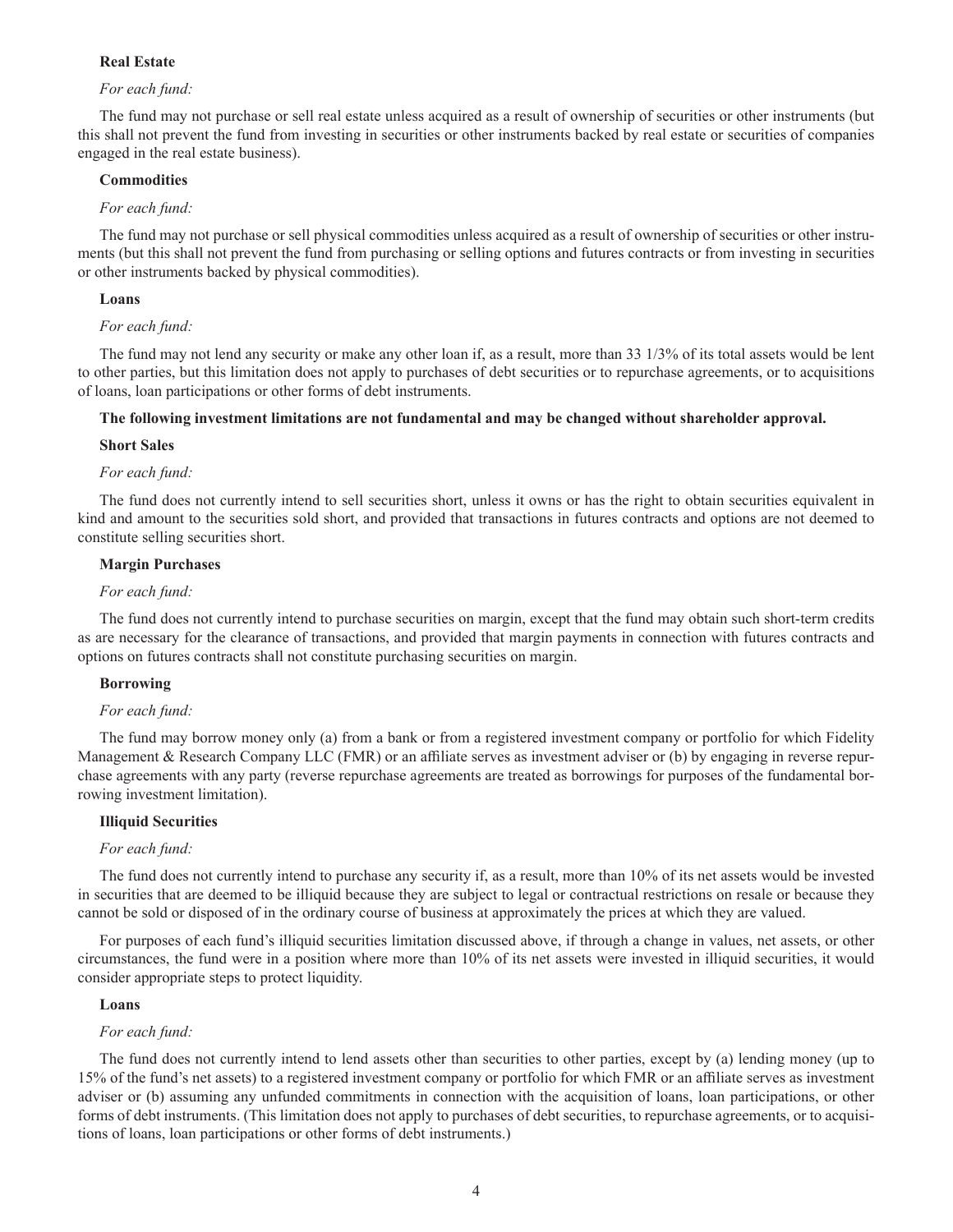#### **Oil, Gas, and Mineral Exploration Programs**

# *For each fund:*

The fund does not currently intend to invest in oil, gas, or other mineral exploration or development programs or leases.

In addition to each fund's fundamental and non-fundamental investment limitations discussed above:

In order to qualify as a "regulated investment company" under Subchapter M of the Internal Revenue Code of 1986, as amended, each fund currently intends to comply with certain diversification limits imposed by Subchapter M.

Pursuant to certain state insurance regulations, any repurchase agreements or foreign repurchase agreements a fund enters into will be secured by collateral consisting of liquid assets having a market value of not less than 102% of the cash or assets transferred to the other party.

For a fund's policies and limitations on futures and options transactions, see "Investment Policies and Limitations – Futures, Options, and Swaps."

Notwithstanding the foregoing investment limitations, the underlying Fidelity® funds in which a fund may invest have adopted certain investment limitations that may be more or less restrictive than those listed above, thereby permitting a fund to engage indirectly in investment strategies that are prohibited under the investment limitations listed above. The investment limitations of each underlying Fidelity® fund are set forth in its SAI.

In accordance with its investment program as set forth in the prospectus, each fund may invest more than 25% of its assets in any one underlying Fidelity® fund. Although each fund does not intend to concentrate its investments in a particular industry, a fund may indirectly concentrate in a particular industry or group of industries through its investments in one or more underlying Fidelity® funds.

The following pages contain more detailed information about types of instruments in which a fund may invest, techniques a fund's adviser may employ in pursuit of the fund's investment objective, and a summary of related risks. A fund's adviser may not buy all of these instruments or use all of these techniques unless it believes that doing so will help the fund achieve its goal. However, a fund's adviser is not required to buy any particular instrument or use any particular technique even if to do so might benefit the fund.

Each VIP FundsManager® Portfolio may have exposure to instruments, techniques, and risks either directly or indirectly through an investment in an underlying fund. An underlying fund may invest in the same or other types of instruments and its adviser (or a sub-adviser) may employ the same or other types of techniques. Each VIP FundsManager® Portfolio's performance will be affected by the instruments, techniques, and risks associated with an underlying fund, in proportion to the amount of assets that the fund allocates to that underlying fund.

On the following pages in this section titled "Investment Policies and Limitations," except as otherwise indicated, references to "a fund" or "the fund" may relate to the VIP FundsManager® Portfolios or an underlying fund in which a VIP FundsManager® Portfolio invests, and references to "an adviser" or "the adviser" may relate to FMR (or its affiliates) or an adviser (or sub-adviser) of an underlying fund.

**Affiliated Bank Transactions.** A Fidelity® fund may engage in transactions with financial institutions that are, or may be considered to be, "affiliated persons" of the fund under the 1940 Act. These transactions may involve repurchase agreements with custodian banks; short-term obligations of, and repurchase agreements with, the 50 largest U.S. banks (measured by deposits); municipal securities; U.S. Government securities with affiliated financial institutions that are primary dealers in these securities; short-term currency transactions; and short-term borrowings. In accordance with exemptive orders issued by the Securities and Exchange Commission (SEC), the Board of Trustees has established and periodically reviews procedures applicable to transactions involving affiliated financial institutions.

**Asset-Backed Securities** represent interests in pools of mortgages, loans, receivables, or other assets. Payment of interest and repayment of principal may be largely dependent upon the cash flows generated by the assets backing the securities and, in certain cases, supported by letters of credit, surety bonds, or other credit enhancements. Asset-backed security values may also be affected by other factors including changes in interest rates, the availability of information concerning the pool and its structure, the creditworthiness of the servicing agent for the pool, the originator of the loans or receivables, or the entities providing the credit enhancement. In addition, these securities may be subject to prepayment risk.

Collateralized Loan Obligations (CLO) are a type of asset-backed security. A CLO is a trust typically collateralized by a pool of loans, which may include, among others, domestic and foreign senior secured loans, senior unsecured loans, and subordinate corporate loans, including loans that may be rated below investment grade or equivalent unrated loans. CLOs may charge management fees and administrative expenses. For CLOs, the cash flows from the trust are split into two or more portions, called tranches, varying in risk and yield. The riskiest portion is the "equity" tranche which bears the bulk of defaults from the bonds or loans in the trust and serves to protect the other, more senior tranches from default in all but the most severe circumstances. Since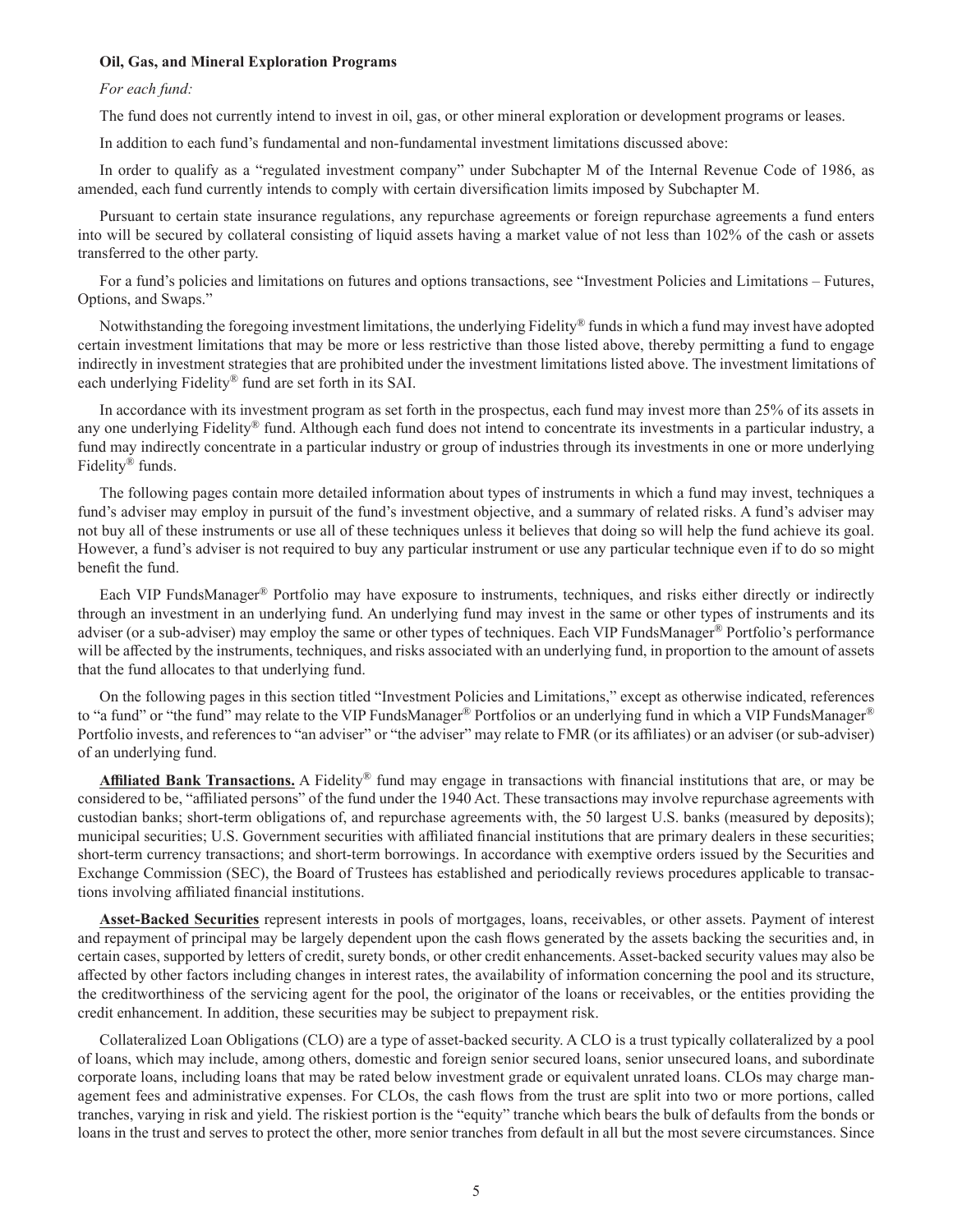they are partially protected from defaults, senior tranches from a CLO trust typically have higher ratings and lower yields than their underlying securities and can be rated investment grade. Despite the protection from the equity tranche, CLO tranches can experience substantial losses due to actual defaults, increased sensitivity to defaults due to collateral default and disappearance of protecting tranches, market anticipation of defaults, as well as aversion to CLO securities as a class. Normally, CLOs are privately offered and sold, and thus, are not registered under the securities laws. As a result, investments in CLOs may be characterized by a fund as illiquid securities, however an active dealer market may exist allowing them to qualify for Rule 144A transactions.

**Borrowing.** If a fund borrows money, its share price may be subject to greater fluctuation until the borrowing is paid off. If a fund makes additional investments while borrowings are outstanding, this may be considered a form of leverage.

**Cash Management.** A fund may hold uninvested cash or may invest it in cash equivalents such as money market securities, repurchase agreements, or shares of short-term bond or money market funds, including (for Fidelity® funds and other advisory clients only) shares of Fidelity® central funds. Generally, these securities offer less potential for gains than other types of securities.

**Central Funds** are special types of investment vehicles created by Fidelity for use by the Fidelity® funds and other advisory clients. Central funds are used to invest in particular security types or investment disciplines, or for cash management. Central funds incur certain costs related to their investment activity (such as custodial fees and expenses), but do not pay additional management fees. The investment results of the portions of a Fidelity® fund's assets invested in the central funds will be based upon the investment results of those funds.

**Commodity Futures Trading Commission (CFTC) Notice of Exclusion.** The Adviser, on behalf of the Fidelity® funds to which this SAI relates, has filed with the National Futures Association a notice claiming an exclusion from the definition of the term "commodity pool operator" (CPO) under the Commodity Exchange Act, as amended, and the rules of the CFTC promulgated thereunder, with respect to each fund's operation. Accordingly, neither a fund nor its adviser is subject to registration or regulation as a commodity pool or a CPO. Similarly, the Subsidiary in which each fund invests has also filed a notice claiming an exemption from the definition of CPO with respect to its operations. However, the CFTC has adopted certain rule amendments that significantly affect the continued availability of this exclusion and exemption, and may subject advisers to funds to regulation by the CFTC. As of the date of this SAI, the adviser does not expect to register as a CPO of the funds. However, there is no certainty that a fund or its adviser will be able to rely on an exclusion or exemption in the future as the fund's investments change over time. A fund may determine not to use investment strategies that trigger additional CFTC regulation or may determine to operate subject to CFTC regulation, if applicable. If a fund or its adviser operates subject to CFTC regulation, it may incur additional expenses.

**Common Stock** represents an equity or ownership interest in an issuer. In the event an issuer is liquidated or declares bankruptcy, the claims of owners of bonds and preferred stock take precedence over the claims of those who own common stock, although related proceedings can take time to resolve and results can be unpredictable. For purposes of a Fidelity® fund's policies related to investment in common stock Fidelity considers depositary receipts evidencing ownership of common stock to be common stock.

**Companies "Principally Engaged" in a Designated Business Activity.** For purposes of a Fidelity® fund's policy to normally invest at least 80% of its assets in securities of companies principally engaged in the business activity or activities identified for the fund, Fidelity may consider a company to be principally engaged in the designated business activity or activities if: (i) at least a plurality of a company's assets, income, sales, or profits are committed to, derived from, or related to the designated business activity or activities, or (ii) a third party has given the company an industry or sector classification consistent with the designated business activity or activities.

**Companies "Principally Engaged" in the Real Estate Industry.** For purposes of a Fidelity® fund's investment objective and policy to normally invest at least 80% of its assets in securities of companies principally engaged in the real estate industry and other real estate related investments, Fidelity may consider a company to be principally engaged in the real estate industry if: (i) at least a plurality of its assets (marked to market), gross income, or net profits are attributable to ownership, construction, management, or sale of residential, commercial, or industrial real estate, or (ii) a third party has given the company an industry or sector classification consistent with real estate.

**Convertible Securities** are bonds, debentures, notes, or other securities that may be converted or exchanged (by the holder or by the issuer) into shares of the underlying common stock (or cash or securities of equivalent value) at a stated exchange ratio. A convertible security may also be called for redemption or conversion by the issuer after a particular date and under certain circumstances (including a specified price) established upon issue. If a convertible security held by a fund is called for redemption or conversion, the fund could be required to tender it for redemption, convert it into the underlying common stock, or sell it to a third party.

Convertible securities generally have less potential for gain or loss than common stocks. Convertible securities generally provide yields higher than the underlying common stocks, but generally lower than comparable non-convertible securities. Because of this higher yield, convertible securities generally sell at prices above their "conversion value," which is the current market value of the stock to be received upon conversion. The difference between this conversion value and the price of convertible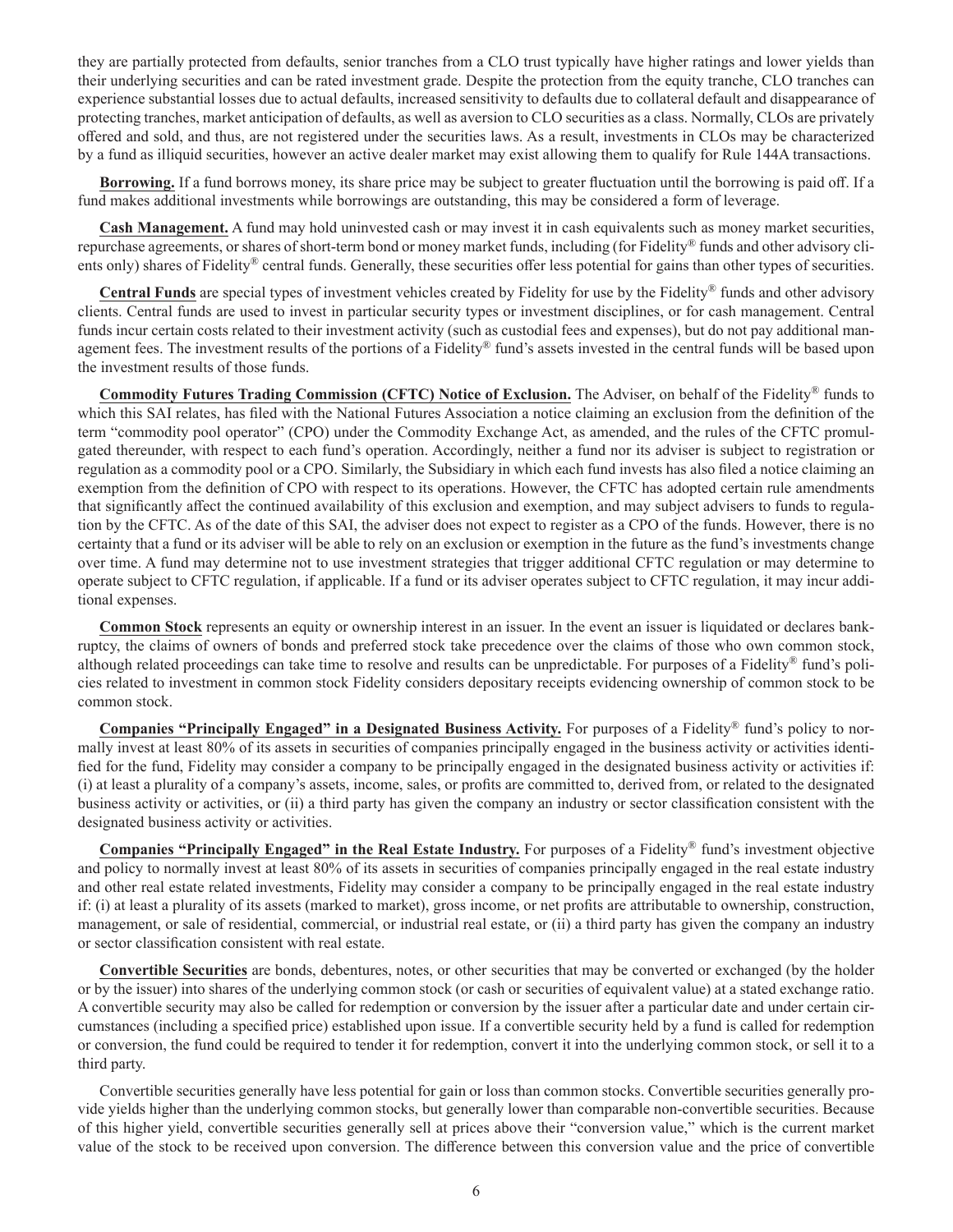securities will vary over time depending on changes in the value of the underlying common stocks and interest rates. When the underlying common stocks decline in value, convertible securities will tend not to decline to the same extent because of the interest or dividend payments and the repayment of principal at maturity for certain types of convertible securities. However, securities that are convertible other than at the option of the holder generally do not limit the potential for loss to the same extent as securities convertible at the option of the holder. When the underlying common stocks rise in value, the value of convertible securities may also be expected to increase. At the same time, however, the difference between the market value of convertible securities and their conversion value will narrow, which means that the value of convertible securities will generally not increase to the same extent as the value of the underlying common stocks. Because convertible securities may also be interest-rate sensitive, their value may increase as interest rates fall and decrease as interest rates rise. Convertible securities are also subject to credit risk, and are often lower-quality securities.

**Countries and Markets Considered Emerging.** For purposes of a Fidelity® fund's 80% investment policy relating to emerging markets, emerging markets include countries that have an emerging stock market as defined by MSCI, countries or markets with low- to middle-income economies as classified by the World Bank, and other countries or markets with similar emerging characteristics.

**Country or Geographic Region.** Various factors may be considered in determining whether an investment is tied economically to a particular country or region, including: whether the investment is issued or guaranteed by a particular government or any of its agencies, political subdivisions, or instrumentalities; whether the investment has its primary trading market in a particular country or region; whether the issuer is organized under the laws of, derives at least 50% of its revenues from, or has at least 50% of its assets in a particular country or region; whether the investment is included in an index representative of a particular country or region; and whether the investment is exposed to the economic fortunes and risks of a particular country or region.

**Debt Securities** are used by issuers to borrow money. The issuer usually pays a fixed, variable, or floating rate of interest, and must repay the amount borrowed, usually at the maturity of the security. Some debt securities, such as zero coupon bonds, do not pay interest but are sold at a deep discount from their face values. Debt securities include corporate bonds, government securities, repurchase agreements, and mortgage and other asset-backed securities.

**Disruption to Financial Markets and Related Government Intervention.** Economic downturns can trigger various economic, legal, budgetary, tax, and regulatory reforms across the globe. Instability in the financial markets in the wake of events such as the 2008 economic downturn led the U.S. Government and other governments to take a number of then-unprecedented actions designed to support certain financial institutions and segments of the financial markets that experienced extreme volatility, and in some cases, a lack of liquidity. Federal, state, local, foreign, and other governments, their regulatory agencies, or selfregulatory organizations may take actions that affect the regulation of the instruments in which a fund invests, or the issuers of such instruments, in ways that are unforeseeable. Reforms may also change the way in which a fund is regulated and could limit or preclude a fund's ability to achieve its investment objective or engage in certain strategies. Also, while reforms generally are intended to strengthen markets, systems, and public finances, they could affect fund expenses and the value of fund investments in unpredictable ways.

Similarly, widespread disease including pandemics and epidemics, and natural or environmental disasters, such as earthquakes, droughts, fires, floods, hurricanes, tsunamis and climate-related phenomena generally, have been and can be highly disruptive to economies and markets, adversely impacting individual companies, sectors, industries, markets, currencies, interest and inflation rates, credit ratings, investor sentiment, and other factors affecting the value of a fund's investments. Economies and financial markets throughout the world have become increasingly interconnected, which increases the likelihood that events or conditions in one region or country will adversely affect markets or issuers in other regions or countries, including the United States. Additionally, market disruptions may result in increased market volatility; regulatory trading halts; closure of domestic or foreign exchanges, markets, or governments; or market participants operating pursuant to business continuity plans for indeterminate periods of time. Further, market disruptions can (i) prevent a fund from executing advantageous investment decisions in a timely manner, (ii) negatively impact a fund's ability to achieve its investment objective, and (iii) may exacerbate the risks discussed elsewhere in a fund's registration statement, including political, social, and economic risks.

The value of a fund's portfolio is also generally subject to the risk of future local, national, or global economic or natural disturbances based on unknown weaknesses in the markets in which a fund invests. In the event of such a disturbance, the issuers of securities held by a fund may experience significant declines in the value of their assets and even cease operations, or may receive government assistance accompanied by increased restrictions on their business operations or other government intervention. In addition, it remains uncertain that the U.S. Government or foreign governments will intervene in response to current or future market disturbances and the effect of any such future intervention cannot be predicted.

**Dollar-Weighted Average Maturity** is derived by multiplying the value of each security by the time remaining to its maturity, adding these calculations, and then dividing the total by the value of a fund's portfolio. An obligation's maturity is typically determined on a stated final maturity basis, although there are some exceptions to this rule.

Under certain circumstances, a fund may invest in nominally long-term securities that have maturity shortening features of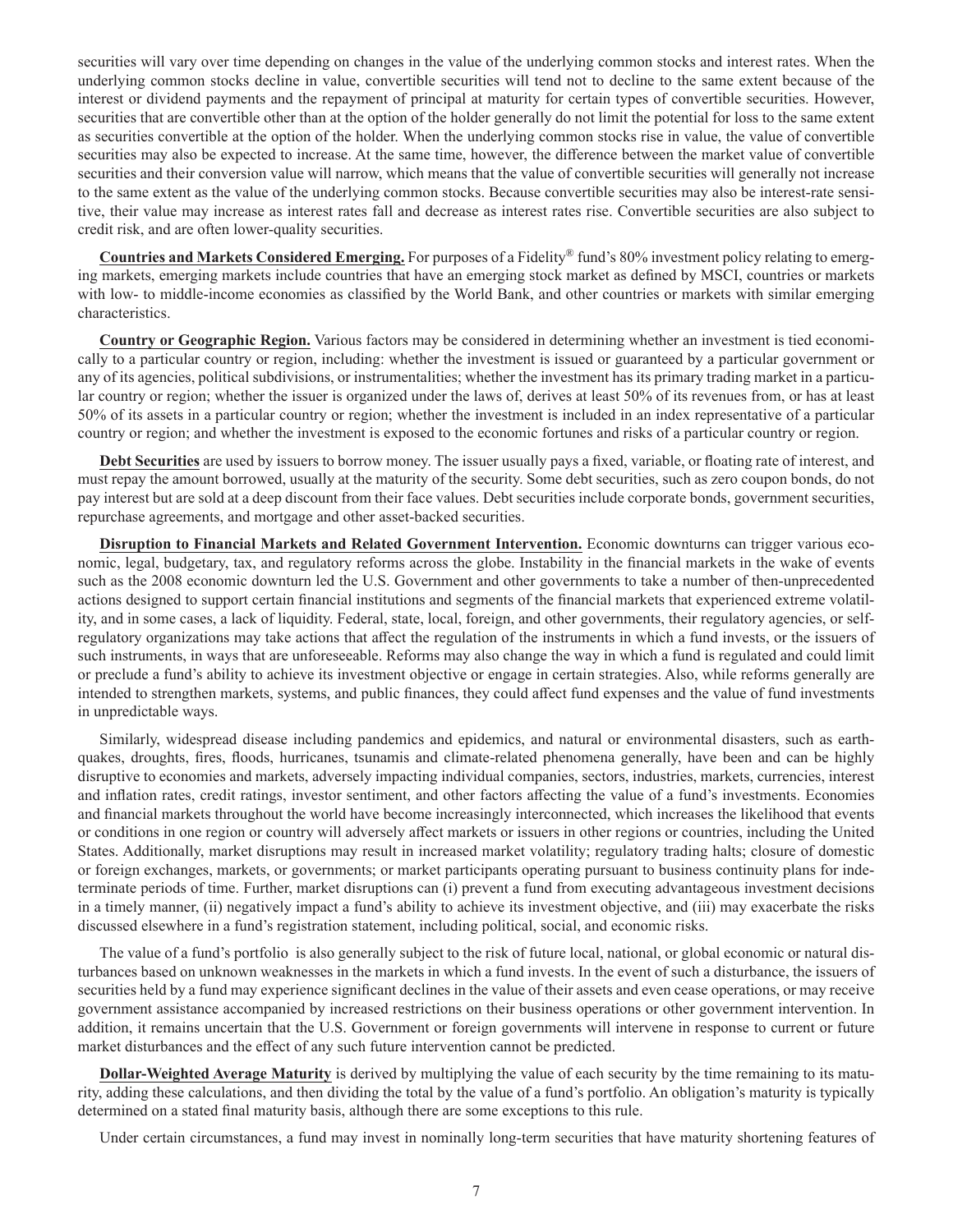shorter-term securities, and the maturities of these securities may be deemed to be earlier than their ultimate maturity dates by virtue of an existing demand feature or an adjustable interest rate. Under other circumstances, if it is probable that the issuer of an instrument will take advantage of a maturity-shortening device, such as a call, refunding, or redemption provision, the date on which the instrument will probably be called, refunded, or redeemed may be considered to be its maturity date. The maturities of mortgage securities, including collateralized mortgage obligations, and some asset-backed securities are determined on a weighted average life basis, which is the average time for principal to be repaid. For a mortgage security, this average time is calculated by estimating the timing of principal payments, including unscheduled prepayments, during the life of the mortgage. The weighted average life of these securities is likely to be substantially shorter than their stated final maturity.

**Duration** is a measure of a bond's price sensitivity to a change in its yield. For example, if a bond has a 5-year duration and its yield rises 1%, the bond's value is likely to fall about 5%. Similarly, if a bond fund has a 5-year average duration and the yield on each of the bonds held by the fund rises 1%, the fund's value is likely to fall about 5%. For funds with exposure to foreign markets, there are many reasons why all of the bond holdings do not experience the same yield changes. These reasons include: the bonds are spread off of different yield curves around the world and these yield curves do not move in tandem; the shapes of these yield curves change; and sector and issuer yield spreads change. Other factors can influence a bond fund's performance and share price. Accordingly, a bond fund's actual performance will likely differ from the example.

**Domestic and Foreign Investments (money market funds only)** include U.S. dollar-denominated time deposits, certificates of deposit, and bankers' acceptances of U.S. banks and their branches located outside of the United States, U.S. branches and agencies of foreign banks, and foreign branches of foreign banks. Domestic and foreign investments may also include U.S. dollardenominated securities issued or guaranteed by other U.S. or foreign issuers, including U.S. and foreign corporations or other business organizations, foreign governments, foreign government agencies or instrumentalities, and U.S. and foreign financial institutions, including savings and loan institutions, insurance companies, mortgage bankers, and Real Estate Investment Trusts (REITs), as well as banks.

The obligations of foreign branches of U.S. banks may not be obligations of the parent bank in addition to the issuing branch, and may be limited by the terms of a specific obligation and by governmental regulation. Payment of interest and repayment of principal on these obligations may also be affected by governmental action in the country of domicile of the branch (generally referred to as sovereign risk) or by war or civil conflict. In addition, settlement of trades may occur outside of the United States and evidence of ownership of portfolio securities may be held outside of the United States. Accordingly, a fund may be subject to the risks associated with the settlement of trades and the holding of such property overseas. Various provisions of federal law governing the establishment and operation of U.S. branches do not apply to foreign branches of U.S. banks.

Obligations of U.S. branches and agencies of foreign banks may be general obligations of the parent bank in addition to the issuing branch, or may be limited by the terms of a specific obligation and by federal and state regulation, as well as by governmental action in the country in which the foreign bank has its head office.

Obligations of foreign issuers involve certain additional risks. These risks may include future unfavorable political and economic developments, withholding taxes, seizures of foreign deposits, currency controls, interest limitations, or other governmental restrictions that might affect repayment of principal or payment of interest, or the ability to honor a credit commitment. Additionally, there may be less public information available about foreign entities. Foreign issuers may be subject to less governmental regulation and supervision than U.S. issuers. Foreign issuers also generally are not bound by uniform accounting, auditing, and financial reporting requirements comparable to those applicable to U.S. issuers. From time to time, a fund's adviser and/ or its affiliates may determine that, as a result of regulatory requirements that may apply to the adviser and/or its affiliates due to investments in a particular country, investments in the securities of issuers domiciled or listed on trading markets in that country above certain thresholds (which may apply at the account level or in the aggregate across all accounts managed by the adviser and its affiliates) may be impractical or undesirable. In such instances, the adviser may limit or exclude investment in a particular issuer, which may include investment in related derivative instruments, and investment flexibility may be restricted.

**Exchange Traded Funds (ETFs)** are shares of other investment companies, commodity pools, or other entities that are traded on an exchange. Typically, assets underlying the ETF shares are stocks, though they may also be commodities or other instruments. An ETF may seek to replicate the performance of a specific index or may be actively managed.

Typically, shares of an ETF that tracks an index are expected to increase in value as the value of the underlying benchmark increases. However, in the case of inverse ETFs (also called "short ETFs" or "bear ETFs"), ETF shares are expected to increase in value as the value of the underlying benchmark decreases. Inverse ETFs seek to deliver the opposite of the performance of the benchmark they track and are often marketed as a way for investors to profit from, or at least hedge their exposure to, downward moving markets. Investments in inverse ETFs are similar to holding short positions in the underlying benchmark.

ETF shares are redeemable only in large blocks of shares often called "creation units" by persons other than a fund, and are redeemed principally in-kind at each day's next calculated net asset value per share (NAV). ETFs typically incur fees that are separate from those fees incurred directly by a fund. A fund's purchase of ETFs results in the layering of expenses, such that the fund would indirectly bear a proportionate share of any ETF's operating expenses. Further, while traditional investment companies are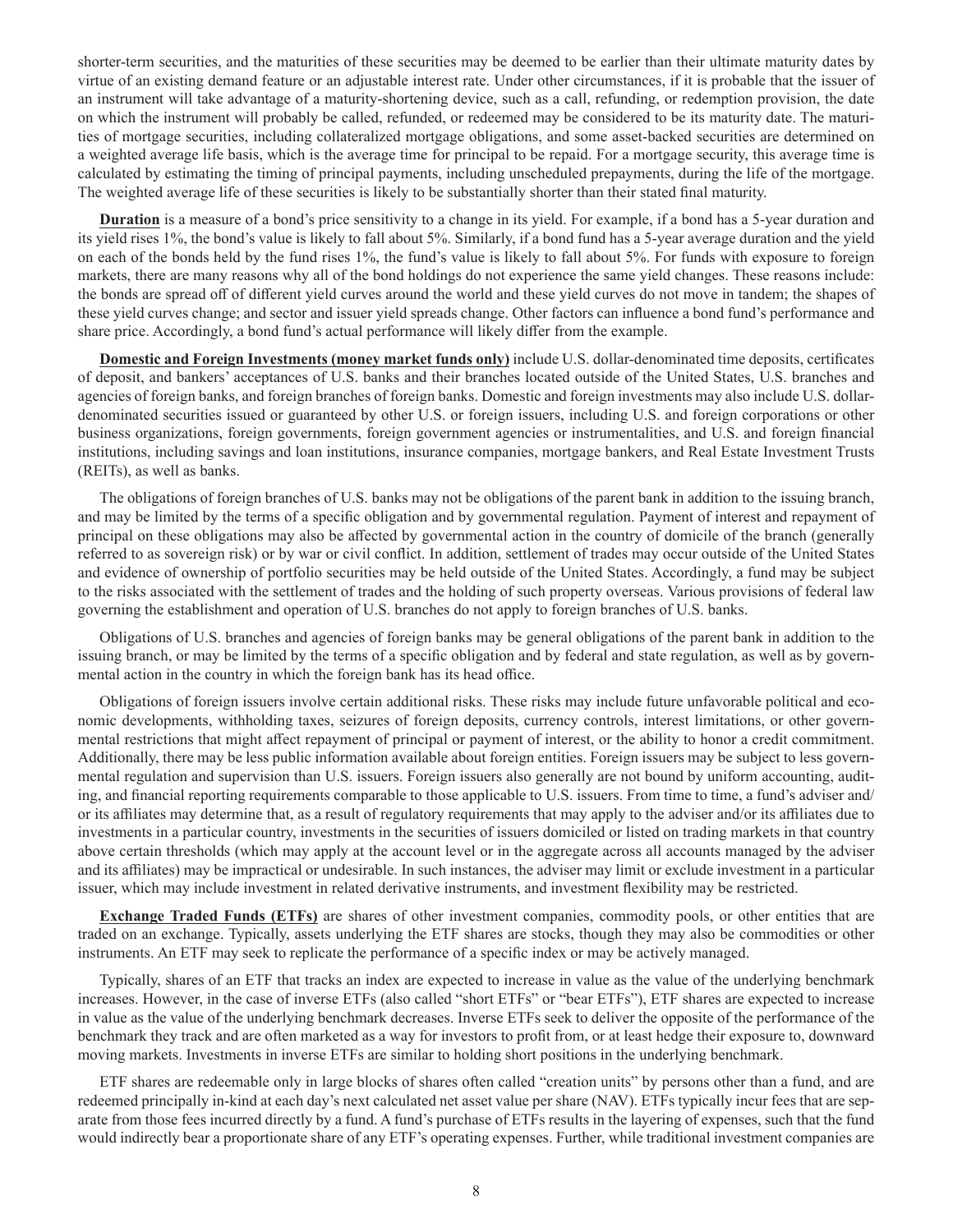continuously offered at NAV, ETFs are traded in the secondary market (*e.g.,* on a stock exchange) on an intra-day basis at prices that may be above or below the value of their underlying portfolios.

Some of the risks of investing in an ETF that tracks an index are similar to those of investing in an indexed mutual fund, including tracking error risk (the risk of errors in matching the ETF's underlying assets to the index or other benchmark); and the risk that because an ETF that tracks an index is not actively managed, it cannot sell stocks or other assets as long as they are represented in the index or other benchmark. Other ETF risks include the risk that ETFs may trade in the secondary market at a discount from their NAV and the risk that the ETFs may not be liquid. ETFs also may be leveraged. Leveraged ETFs seek to deliver multiples of the performance of the index or other benchmark they track and use derivatives in an effort to amplify the returns (or decline, in the case of inverse ETFs) of the underlying index or benchmark. While leveraged ETFs may offer the potential for greater return, the potential for loss and the speed at which losses can be realized also are greater. Most leveraged and inverse ETFs "reset" daily, meaning they are designed to achieve their stated objectives on a daily basis. Leveraged and inverse ETFs can deviate substantially from the performance of their underlying benchmark over longer periods of time, particularly in volatile periods.

**Exchange Traded Notes (ETNs)** are a type of senior, unsecured, unsubordinated debt security issued by financial institutions that combines aspects of both bonds and ETFs. An ETN's returns are based on the performance of a market index or other reference asset minus fees and expenses. Similar to ETFs, ETNs are listed on an exchange and traded in the secondary market. However, unlike an ETF, an ETN can be held until the ETN's maturity, at which time the issuer will pay a return linked to the performance of the market index or other reference asset to which the ETN is linked minus certain fees. Unlike regular bonds, ETNs typically do not make periodic interest payments and principal typically is not protected.

ETNs also incur certain expenses not incurred by their applicable index. The market value of an ETN is determined by supply and demand, the current performance of the index or other reference asset, and the credit rating of the ETN issuer. The market value of ETN shares may differ from their intraday indicative value. The value of an ETN may also change due to a change in the issuer's credit rating. As a result, there may be times when an ETN's share trades at a premium or discount to its NAV. Some ETNs that use leverage in an effort to amplify the returns of an underlying index or other reference asset can, at times, be relatively illiquid and, thus, they may be difficult to purchase or sell at a fair price. Leveraged ETNs may offer the potential for greater return, but the potential for loss and speed at which losses can be realized also are greater.

**Exposure to Foreign and Emerging Markets.** Foreign securities, foreign currencies, and securities issued by U.S. entities with substantial foreign operations may involve significant risks in addition to the risks inherent in U.S. investments.

Foreign investments involve risks relating to local political, economic, regulatory, or social instability, military action or unrest, or adverse diplomatic developments, and may be affected by actions of foreign governments adverse to the interests of U.S. investors. Such actions may include expropriation or nationalization of assets, confiscatory taxation, restrictions on U.S. investment or on the ability to repatriate assets or convert currency into U.S. dollars, or other government intervention. From time to time, a fund's adviser and/or its affiliates may determine that, as a result of regulatory requirements that may apply to the adviser and/or its affiliates due to investments in a particular country, investments in the securities of issuers domiciled or listed on trading markets in that country above certain thresholds (which may apply at the account level or in the aggregate across all accounts managed by the adviser and its affiliates) may be impractical or undesirable. In such instances, the adviser may limit or exclude investment in a particular issuer, and investment flexibility may be restricted. Additionally, governmental issuers of foreign debt securities may be unwilling to pay interest and repay principal when due and may require that the conditions for payment be renegotiated. There is no assurance that a fund's adviser will be able to anticipate these potential events or counter their effects. In addition, the value of securities denominated in foreign currencies and of dividends and interest paid with respect to such securities will fluctuate based on the relative strength of the U.S. dollar. From time to time, a fund may invest a large portion of its assets in the securities of issuers located in a single country or a limited number of countries. If a fund invests in this manner, there is a higher risk that social, political, economic, tax (such as a tax on foreign investments), or regulatory developments in those countries may have a significant impact on the fund's investment performance.

The risks of foreign investing may be magnified for investments in emerging markets, which may have relatively unstable governments, economies based on only a few industries, and securities markets that trade a small number of securities.

It is anticipated that in most cases the best available market for foreign securities will be on an exchange or in over-thecounter (OTC) markets located outside of the United States. Foreign stock markets, while growing in volume and sophistication, are generally not as developed as those in the United States, and securities of some foreign issuers may be less liquid and more volatile than securities of comparable U.S. issuers. Foreign security trading, settlement and custodial practices (including those involving securities settlement where fund assets may be released prior to receipt of payment) are often less developed than those in U.S. markets, and may result in increased investment or valuation risk or substantial delays in the event of a failed trade or the insolvency of, or breach of duty by, a foreign broker-dealer, securities depository, or foreign subcustodian. In addition, the costs associated with foreign investments, including withholding taxes, brokerage commissions, and custodial costs, are generally higher than with U.S. investments.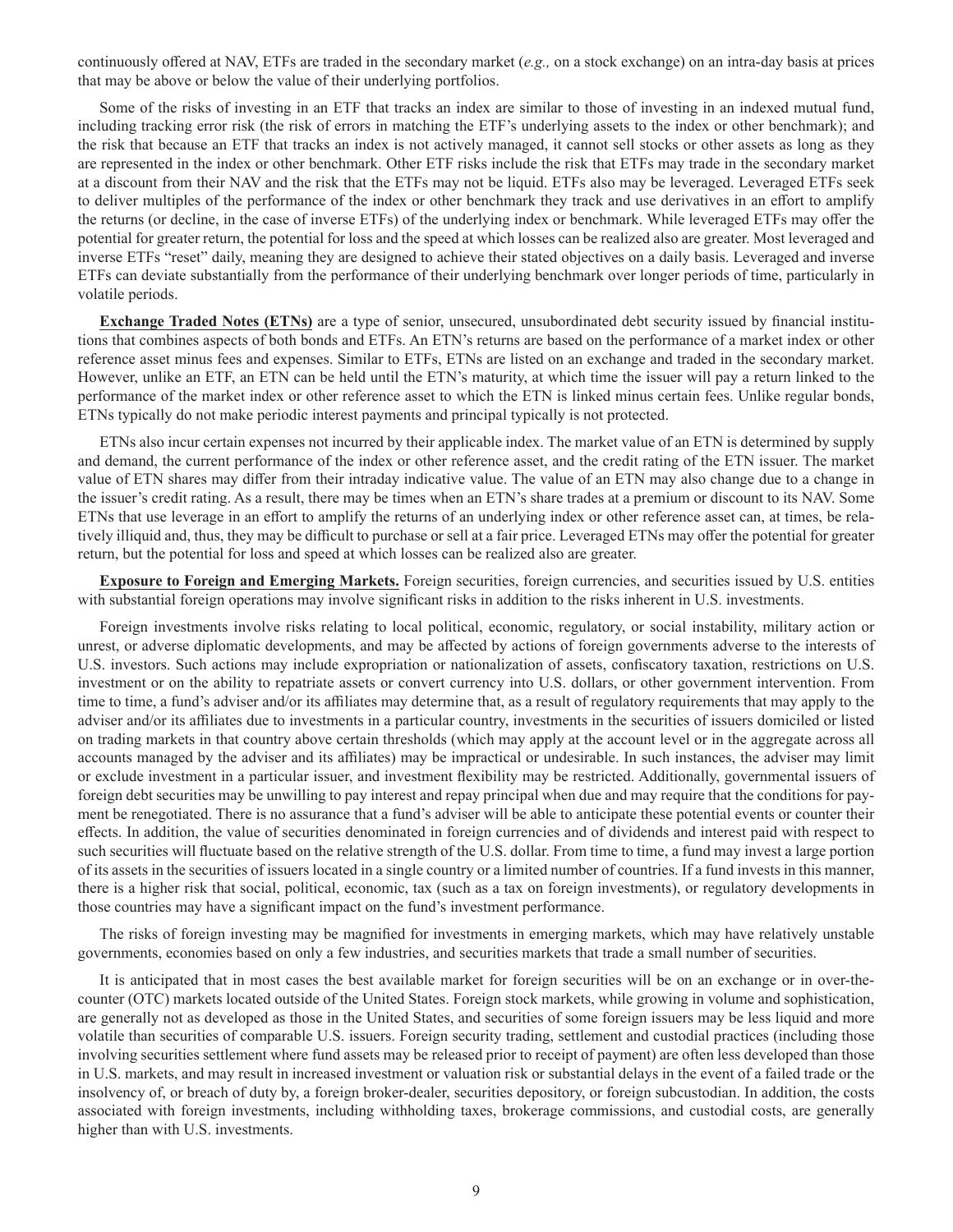Foreign markets may offer less protection to investors than U.S. markets. Foreign issuers are generally not bound by uniform accounting, auditing, and financial reporting requirements and standards of practice comparable to those applicable to U.S. issuers. Adequate public information on foreign issuers may not be available, and it may be difficult to secure dividends and information regarding corporate actions on a timely basis. In general, there is less overall governmental supervision and regulation of securities exchanges, brokers, and listed companies than in the United States. OTC markets tend to be less regulated than stock exchange markets and, in certain countries, may be totally unregulated. Regulatory enforcement may be influenced by economic or political concerns, and investors may have difficulty enforcing their legal rights in foreign countries.

Some foreign securities impose restrictions on transfer within the United States or to U.S. persons. Although securities subject to such transfer restrictions may be marketable abroad, they may be less liquid than foreign securities of the same class that are not subject to such restrictions.

American Depositary Receipts (ADRs) as well as other "hybrid" forms of ADRs, including European Depositary Receipts (EDRs) and Global Depositary Receipts (GDRs), are certificates evidencing ownership of shares of a foreign issuer. These certificates are issued by depository banks and generally trade on an established market in the United States or elsewhere. The underlying shares are held in trust by a custodian bank or similar financial institution in the issuer's home country. The depository bank may not have physical custody of the underlying securities at all times and may charge fees for various services, including forwarding dividends and interest and corporate actions. ADRs are alternatives to directly purchasing the underlying foreign securities in their national markets and currencies. However, ADRs continue to be subject to many of the risks associated with investing directly in foreign securities. These risks include foreign exchange risk as well as the political and economic risks of the underlying issuer's country.

The risks of foreign investing may be magnified for investments in emerging markets. Security prices in emerging markets can be significantly more volatile than those in more developed markets, reflecting the greater uncertainties of investing in less established markets and economies. In particular, countries with emerging markets may have relatively unstable governments, may present the risks of nationalization of businesses, restrictions on foreign ownership and prohibitions on the repatriation of assets, and may have less protection of property rights than more developed countries. The economies of countries with emerging markets may be based on only a few industries, may be highly vulnerable to changes in local or global trade conditions, and may suffer from extreme and volatile debt burdens or inflation rates. Local securities markets may trade a small number of securities and may be unable to respond effectively to increases in trading volume, potentially making prompt liquidation of holdings difficult or impossible at times.

**Floating Rate Loans and Other Debt Securities.** Floating rate loans consist generally of obligations of companies or other entities (collectively, "borrowers") incurred for the purpose of reorganizing the assets and liabilities of a borrower (recapitalization); acquiring another company (acquisition); taking over control of a company (leveraged buyout); temporary financing (bridge loan); or refinancings, internal growth, or other general business purposes. Floating rate loans are often obligations of borrowers who are highly leveraged.

Floating rate loans may be structured to include both term loans, which are generally fully funded at the time of the making of the loan, and revolving credit facilities, which would require additional investments upon the borrower's demand. A revolving credit facility may require a purchaser to increase its investment in a floating rate loan at a time when it would not otherwise have done so, even if the borrower's condition makes it unlikely that the amount will ever be repaid.

Floating rate loans may be acquired by direct investment as a lender, as a participation interest (which represents a fractional interest in a floating rate loan) issued by a lender or other financial institution, or as an assignment of the portion of a floating rate loan previously attributable to a different lender.

A floating rate loan offered as part of the original lending syndicate typically is purchased at par value. As part of the original lending syndicate, a purchaser generally earns a yield equal to the stated interest rate. In addition, members of the original syndicate typically are paid a commitment fee. In secondary market trading, floating rate loans may be purchased or sold above, at, or below par, which can result in a yield that is below, equal to, or above the stated interest rate, respectively. At certain times when reduced opportunities exist for investing in new syndicated floating rate loans, floating rate loans may be available only through the secondary market. There can be no assurance that an adequate supply of floating rate loans will be available for purchase.

Historically, floating rate loans have not been registered with the SEC or any state securities commission or listed on any securities exchange. As a result, the amount of public information available about a specific floating rate loan historically has been less extensive than if the floating rate loan were registered or exchange-traded.

Purchasers of floating rate loans and other forms of debt securities depend primarily upon the creditworthiness of the borrower for payment of interest and repayment of principal. If scheduled interest or principal payments are not made, the value of the security may be adversely affected. Floating rate loans and other debt securities that are fully secured provide more protections than unsecured securities in the event of failure to make scheduled interest or principal payments. Indebtedness of borrowers whose creditworthiness is poor involves substantially greater risks and may be highly speculative. Borrowers that are in bankruptcy or restructuring may never pay off their indebtedness, or may pay only a small fraction of the amount owed. Some floating rate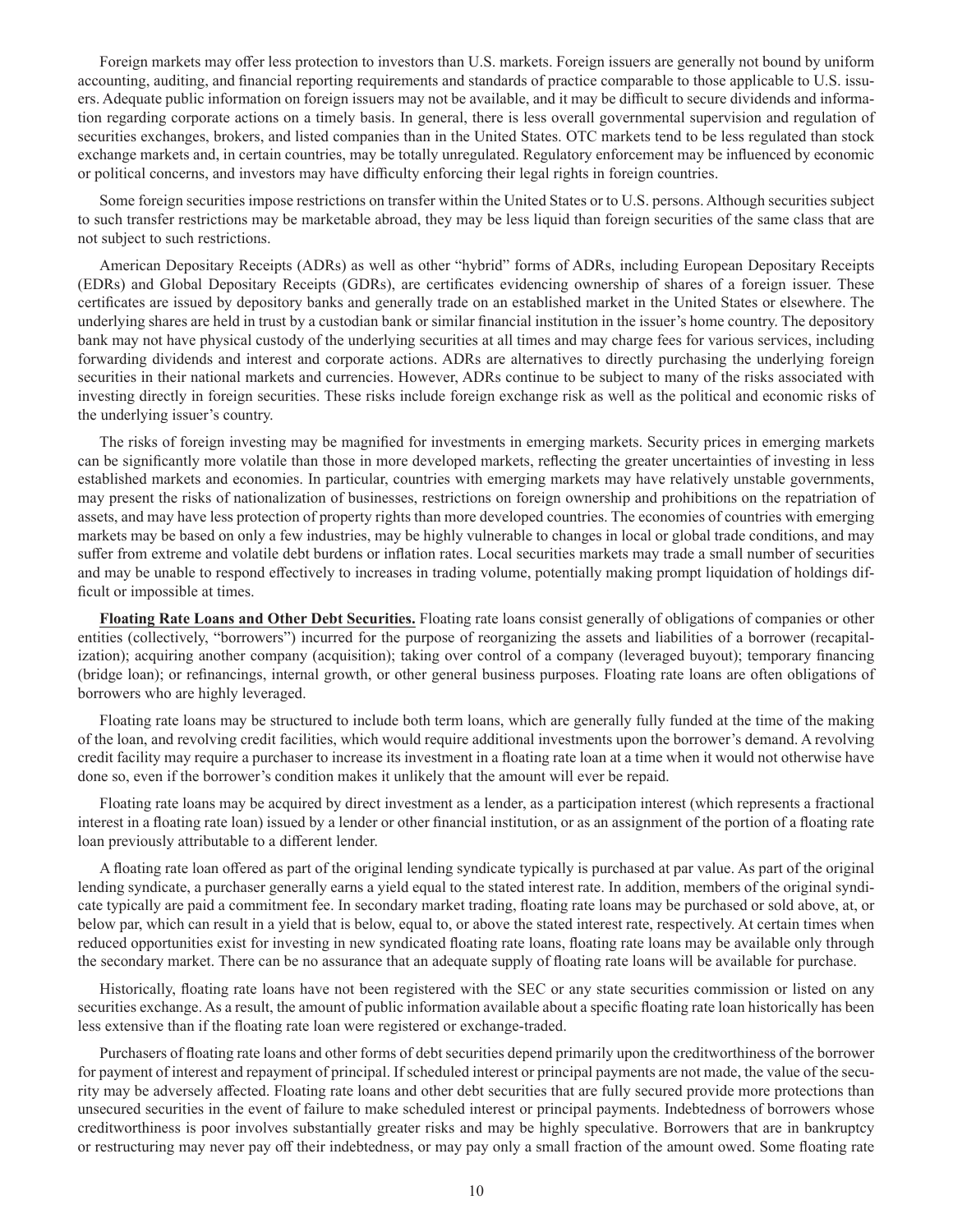loans and other debt securities are not rated by any nationally recognized statistical rating organization. In connection with the restructuring of a floating rate loan or other debt security outside of bankruptcy court in a negotiated work-out or in the context of bankruptcy proceedings, equity securities or junior debt securities may be received in exchange for all or a portion of an interest in the security.

From time to time Geode Capital Management, LLC (Geode), FMR, and its affiliates may borrow money from various banks in connection with their business activities. These banks also may sell floating rate loans to a Fidelity® fund or acquire floating rate loans from a Fidelity<sup>®</sup> fund, or may be intermediate participants with respect to floating rate loans owned by a Fidelity<sup>®</sup> fund. These banks also may act as agents for floating rate loans that a Fidelity® fund owns.

The following paragraphs pertain to floating rate loans: Agents, Participation Interests, Collateral, Floating Interest Rates, Maturity, Floating Rate Loan Trading, Supply of Floating Rate Loans, Restrictive Covenants, Fees, and Other Types of Floating Rate Debt Securities.

**Agents.** Floating rate loans typically are originated, negotiated, and structured by a bank, insurance company, finance company, or other financial institution (the "agent") for a lending syndicate of financial institutions. The borrower and the lender or lending syndicate enter into a loan agreement. In addition, an institution (typically, but not always, the agent) holds any collateral on behalf of the lenders.

In a typical floating rate loan, the agent administers the terms of the loan agreement and is responsible for the collection of principal and interest and fee payments from the borrower and the apportionment of these payments to all lenders that are parties to the loan agreement. Purchasers will rely on the agent to use appropriate creditor remedies against the borrower. Typically, under loan agreements, the agent is given broad discretion in monitoring the borrower's performance and is obligated to use the same care it would use in the management of its own property. Upon an event of default, the agent typically will enforce the loan agreement after instruction from the lenders. The borrower compensates the agent for these services. This compensation may include special fees paid on structuring and funding the floating rate loan and other fees paid on a continuing basis. The typical practice of an agent or a lender in relying exclusively or primarily on reports from the borrower may involve a risk of fraud by the borrower.

If an agent becomes insolvent, or has a receiver, conservator, or similar official appointed for it by the appropriate bank or other regulatory authority, or becomes a debtor in a bankruptcy proceeding, the agent's appointment may be terminated, and a successor agent would be appointed. If an appropriate regulator or court determines that assets held by the agent for the benefit of the purchasers of floating rate loans are subject to the claims of the agent's general or secured creditors, the purchasers might incur certain costs and delays in realizing payment on a floating rate loan or suffer a loss of principal and/or interest. Furthermore, in the event of the borrower's bankruptcy or insolvency, the borrower's obligation to repay a floating rate loan may be subject to certain defenses that the borrower can assert as a result of improper conduct by the agent.

**Participation Interests.** Purchasers of participation interests do not have any direct contractual relationship with the borrower. Purchasers rely on the lender who sold the participation interest not only for the enforcement of the purchaser's rights against the borrower but also for the receipt and processing of payments due under the floating rate loan.

Purchasers of participation interests may be subject to delays, expenses, and risks that are greater than those that would be involved if the purchaser could enforce its rights directly against the borrower. In addition, under the terms of a participation interest, the purchaser may be regarded as a creditor of the intermediate participant (rather than of the borrower), so that the purchaser also may be subject to the risk that the intermediate participant could become insolvent. The agreement between the purchaser and lender who sold the participation interest may also limit the rights of the purchaser to vote on changes that may be made to the loan agreement, such as waiving a breach of a covenant.

For a Fidelity® fund that limits the amount of total assets that it will invest in any one issuer or in issuers within the same industry, the fund generally will treat the borrower as the "issuer" of indebtedness held by the fund. In the case of participation interests where a bank or other lending institution serves as intermediate participant between a fund and the borrower, if the participation interest does not shift to the fund the direct debtor-creditor relationship with the borrower, SEC interpretations require a fund, in appropriate circumstances, to treat both the lending bank or other lending institution and the borrower as "issuers" for these purposes. Treating an intermediate participant as an issuer of indebtedness may restrict a fund's ability to invest in indebtedness related to a single intermediate participant, or a group of intermediate participants engaged in the same industry, even if the underlying borrowers represent many different companies and industries.

**Collateral.** Most floating rate loans are secured by specific collateral of the borrower and are senior to most other securities of the borrower. The collateral typically has a market value, at the time the floating rate loan is made, that equals or exceeds the principal amount of the floating rate loan. The value of the collateral may decline, be insufficient to meet the obligations of the borrower, or be difficult to liquidate. As a result, a floating rate loan may not be fully collateralized and can decline significantly in value.

Floating rate loan collateral may consist of various types of assets or interests. Collateral may include working capital assets,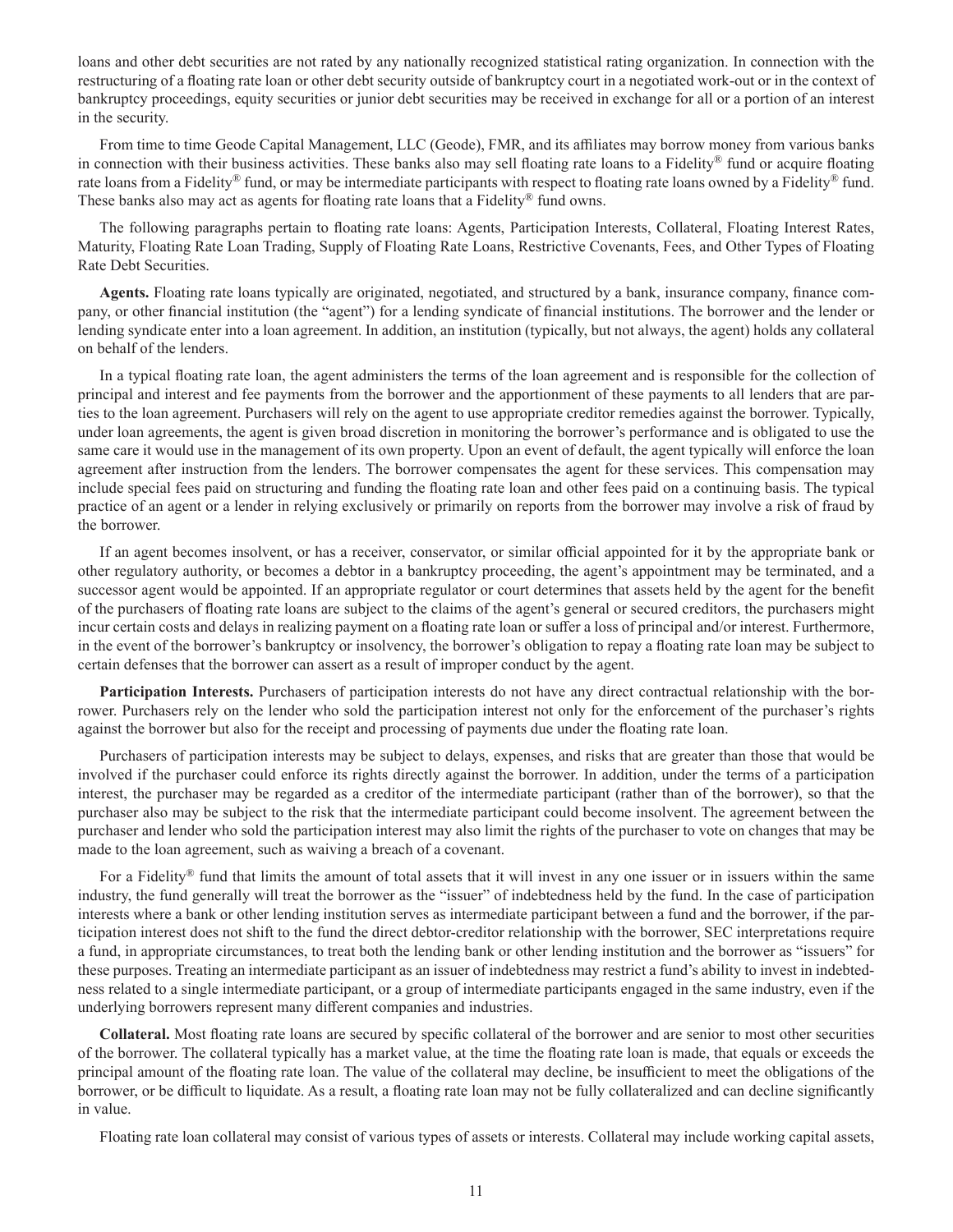such as accounts receivable or inventory; tangible or intangible assets; or assets or other types of guarantees of affiliates of the borrower. Inventory is the goods a company has in stock, including finished goods, goods in the process of being manufactured, and the supplies used in the process of manufacturing. Accounts receivable are the monies due to a company for merchandise or securities that it has sold, or for the services it has provided. Tangible fixed assets include real property, buildings, and equipment. Intangible assets include trademarks, copyrights and patent rights, and securities of subsidiaries or affiliates.

Generally, floating rate loans are secured unless (i) the purchaser's security interest in the collateral is invalidated for any reason by a court, or (ii) the collateral is fully released with the consent of the agent bank and lenders or under the terms of a loan agreement as the creditworthiness of the borrower improves. Collateral impairment is the risk that the value of the collateral for a floating rate loan will be insufficient in the event that a borrower defaults. Although the terms of a floating rate loan generally require that the collateral at issuance have a value at least equal to 100% of the amount of such floating rate loan, the value of the collateral may decline subsequent to the purchase of a floating rate loan. In most loan agreements there is no formal requirement to pledge additional collateral. There is no guarantee that the sale of collateral would allow a borrower to meet its obligations should the borrower be unable to repay principal or pay interest or that the collateral could be sold quickly or easily.

In addition, most borrowers pay their debts from the cash flow they generate. If the borrower's cash flow is insufficient to pay its debts as they come due, the borrower may seek to restructure its debts rather than sell collateral. Borrowers may try to restructure their debts by filing for protection under the federal bankruptcy laws or negotiating a work-out. If a borrower becomes involved in bankruptcy proceedings, access to the collateral may be limited by bankruptcy and other laws. In the event that a court decides that access to the collateral is limited or void, it is unlikely that purchasers could recover the full amount of the principal and interest due.

There may be temporary periods when the principal asset held by a borrower is the stock of a related company, which may not legally be pledged to secure a floating rate loan. On occasions when such stock cannot be pledged, the floating rate loan will be temporarily unsecured until the stock can be pledged or is exchanged for, or replaced by, other assets.

Some floating rate loans are unsecured. If the borrower defaults on an unsecured floating rate loan, there is no specific collateral on which the purchaser can foreclose.

**Floating Interest Rates.** The rate of interest payable on floating rate loans is the sum of a base lending rate plus a specified spread. Base lending rates are generally the London Interbank Offered Rate ("LIBOR"), the Certificate of Deposit ("CD") Rate of a designated U.S. bank, the Prime Rate of a designated U.S. bank, the Federal Funds Rate, or another base lending rate used by commercial lenders. A borrower usually has the right to select the base lending rate and to change the base lending rate at specified intervals. The applicable spread may be fixed at time of issuance or may adjust upward or downward to reflect changes in credit quality of the borrower. The interest rate payable on some floating rate loans may be subject to an upper limit ("cap") or lower ("floor").

The interest rate on LIBOR-based and CD Rate-based floating rate loans is reset periodically at intervals ranging from 30 to 180 days, while the interest rate on Prime Rate- or Federal Funds Rate-based floating rate loans floats daily as those rates change. Investment in floating rate loans with longer interest rate reset periods can increase fluctuations in the floating rate loans' values when interest rates change.

The yield on a floating rate loan will primarily depend on the terms of the underlying floating rate loan and the base lending rate chosen by the borrower. The relationship between LIBOR, the CD Rate, the Prime Rate, and the Federal Funds Rate will vary as market conditions change.

**Maturity.** Floating rate loans typically will have a stated term of five to nine years. However, because floating rate loans are frequently prepaid, their average maturity is expected to be two to three years. The degree to which borrowers prepay floating rate loans, whether as a contractual requirement or at their election, may be affected by general business conditions, the borrower's financial condition, and competitive conditions among lenders. Prepayments cannot be predicted with accuracy. Prepayments of principal to the purchaser of a floating rate loan may result in the principal's being reinvested in floating rate loans with lower yields.

**Floating Rate Loan Trading.** Floating rate loans are generally subject to legal or contractual restrictions on resale. Floating rate loans are not currently listed on any securities exchange or automatic quotation system. As a result, no active market may exist for some floating rate loans, and to the extent a secondary market exists for other floating rate loans, such market may be subject to irregular trading activity, wide bid/ask spreads, and extended trade settlement periods.

**Supply of Floating Rate Loans.** The supply of floating rate loans may be limited from time to time due to a lack of sellers in the market for existing floating rate loans or the number of new floating rate loans currently being issued. As a result, the floating rate loans available for purchase may be lower quality or higher priced.

**Restrictive Covenants.** A borrower must comply with various restrictive covenants contained in the loan agreement. In addition to requiring the scheduled payment of interest and principal, these covenants may include restrictions on dividend payments and other distributions to stockholders, provisions requiring the borrower to maintain specific financial ratios, and limits on total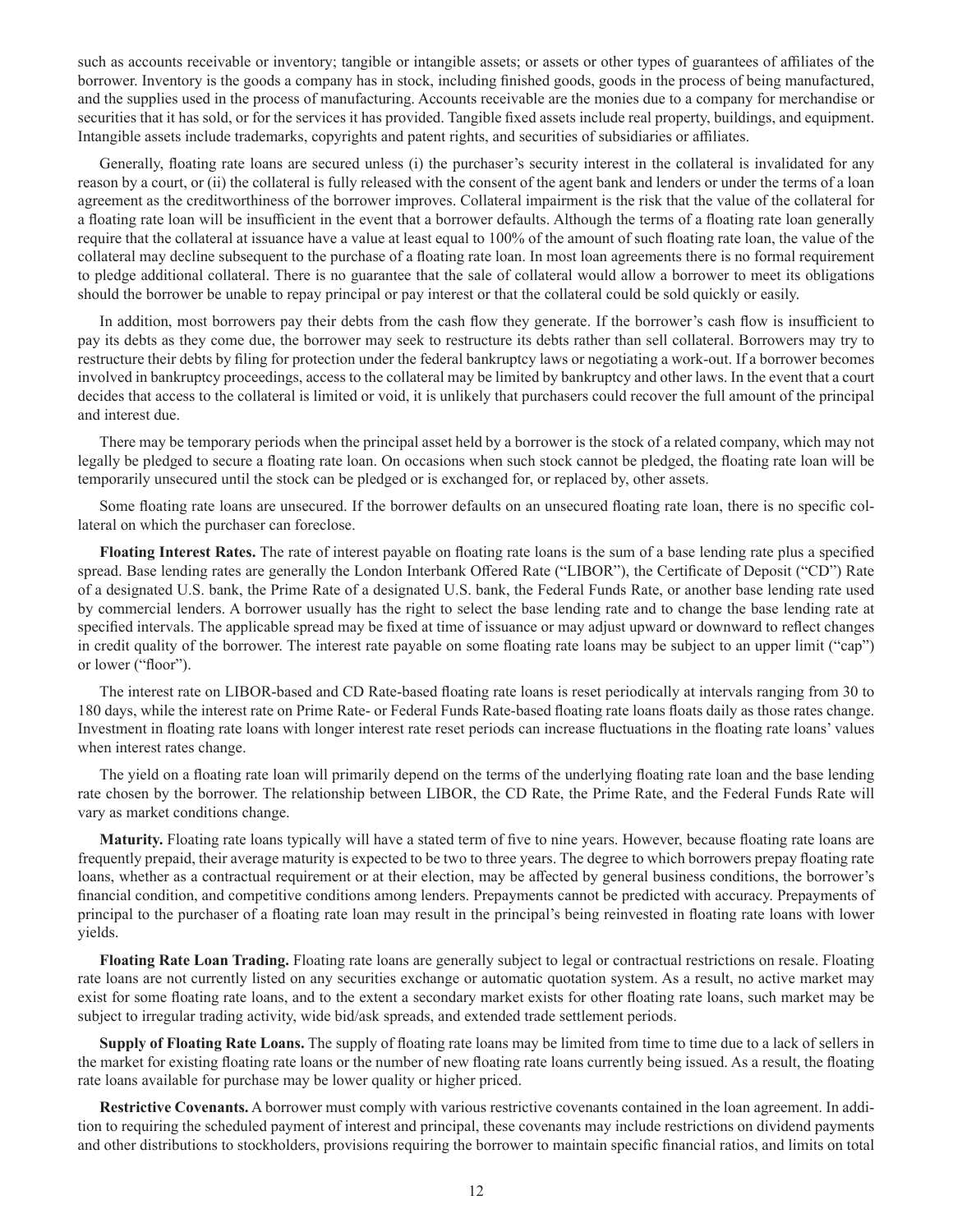debt. The loan agreement may also contain a covenant requiring the borrower to prepay the floating rate loan with any free cash flow. A breach of a covenant that is not waived by the agent (or by the lenders directly) is normally an event of default, which provides the agent or the lenders the right to call the outstanding floating rate loan.

**Fees.** Purchasers of floating rate loans may receive and/or pay certain fees. These fees are in addition to interest payments received and may include facility fees, commitment fees, commissions, and prepayment penalty fees. When a purchaser buys a floating rate loan, it may receive a facility fee; and when it sells a floating rate loan, it may pay a facility fee. A purchaser may receive a commitment fee based on the undrawn portion of the underlying line of credit portion of a floating rate loan or a prepayment penalty fee on the prepayment of a floating rate loan. A purchaser may also receive other fees, including covenant waiver fees and covenant modification fees.

**Other Types of Floating Rate Debt Securities.** Floating rate debt securities include other forms of indebtedness of borrowers such as notes and bonds, securities with fixed rate interest payments in conjunction with a right to receive floating rate interest payments, and shares of other investment companies. These instruments are generally subject to the same risks as floating rate loans but are often more widely issued and traded.

**Foreign Currency Transactions.** A fund (other than a money market fund) may conduct foreign currency transactions on a spot (*i.e.,* cash) or forward basis (*i.e.,* by entering into forward contracts to purchase or sell foreign currencies). Although foreign exchange dealers generally do not charge a fee for such conversions, they do realize a profit based on the difference between the prices at which they are buying and selling various currencies. Thus, a dealer may offer to sell a foreign currency at one rate, while offering a lesser rate of exchange should the counterparty desire to resell that currency to the dealer. Forward contracts are customized transactions that require a specific amount of a currency to be delivered at a specific exchange rate on a specific date or range of dates in the future. Forward contracts are generally traded in an interbank market directly between currency traders (usually large commercial banks) and their customers. The parties to a forward contract may agree to offset or terminate the contract before its maturity, or may hold the contract to maturity and complete the contemplated currency exchange.

The following discussion summarizes the principal currency management strategies involving forward contracts that could be used by a fund. A fund may also use swap agreements, indexed securities, and options and futures contracts relating to foreign currencies for the same purposes. Forward contracts not calling for physical delivery of the underlying instrument will be settled through cash payments rather than through delivery of the underlying currency. All of these instruments and transactions are subject to the risk that the counterparty will default.

A "settlement hedge" or "transaction hedge" is designed to protect a fund against an adverse change in foreign currency values between the date a security denominated in a foreign currency is purchased or sold and the date on which payment is made or received. Entering into a forward contract for the purchase or sale of the amount of foreign currency involved in an underlying security transaction for a fixed amount of U.S. dollars "locks in" the U.S. dollar price of the security. Forward contracts to purchase or sell a foreign currency may also be used to protect a fund in anticipation of future purchases or sales of securities denominated in foreign currency, even if the specific investments have not yet been selected.

A fund may also use forward contracts to hedge against a decline in the value of existing investments denominated in a foreign currency. For example, if a fund owned securities denominated in pounds sterling, it could enter into a forward contract to sell pounds sterling in return for U.S. dollars to hedge against possible declines in the pound's value. Such a hedge, sometimes referred to as a "position hedge," would tend to offset both positive and negative currency fluctuations, but would not offset changes in security values caused by other factors. A fund could also attempt to hedge the position by selling another currency expected to perform similarly to the pound sterling. This type of hedge, sometimes referred to as a "proxy hedge," could offer advantages in terms of cost, yield, or efficiency, but generally would not hedge currency exposure as effectively as a direct hedge into U.S. dollars. Proxy hedges may result in losses if the currency used to hedge does not perform similarly to the currency in which the hedged securities are denominated.

A fund may enter into forward contracts to shift its investment exposure from one currency into another. This may include shifting exposure from U.S. dollars to a foreign currency, or from one foreign currency to another foreign currency. This type of strategy, sometimes known as a "cross-hedge," will tend to reduce or eliminate exposure to the currency that is sold, and increase exposure to the currency that is purchased, much as if a fund had sold a security denominated in one currency and purchased an equivalent security denominated in another. A fund may cross-hedge its U.S. dollar exposure in order to achieve a representative weighted mix of the major currencies in its benchmark index and/or to cover an underweight country or region exposure in its portfolio. Cross-hedges protect against losses resulting from a decline in the hedged currency, but will cause a fund to assume the risk of fluctuations in the value of the currency it purchases.

Successful use of currency management strategies will depend on an adviser's skill in analyzing currency values. Currency management strategies may substantially change a fund's investment exposure to changes in currency exchange rates and could result in losses to a fund if currencies do not perform as an adviser anticipates. For example, if a currency's value rose at a time when a fund had hedged its position by selling that currency in exchange for dollars, the fund would not participate in the currency's appreciation. If a fund hedges currency exposure through proxy hedges, the fund could realize currency losses from both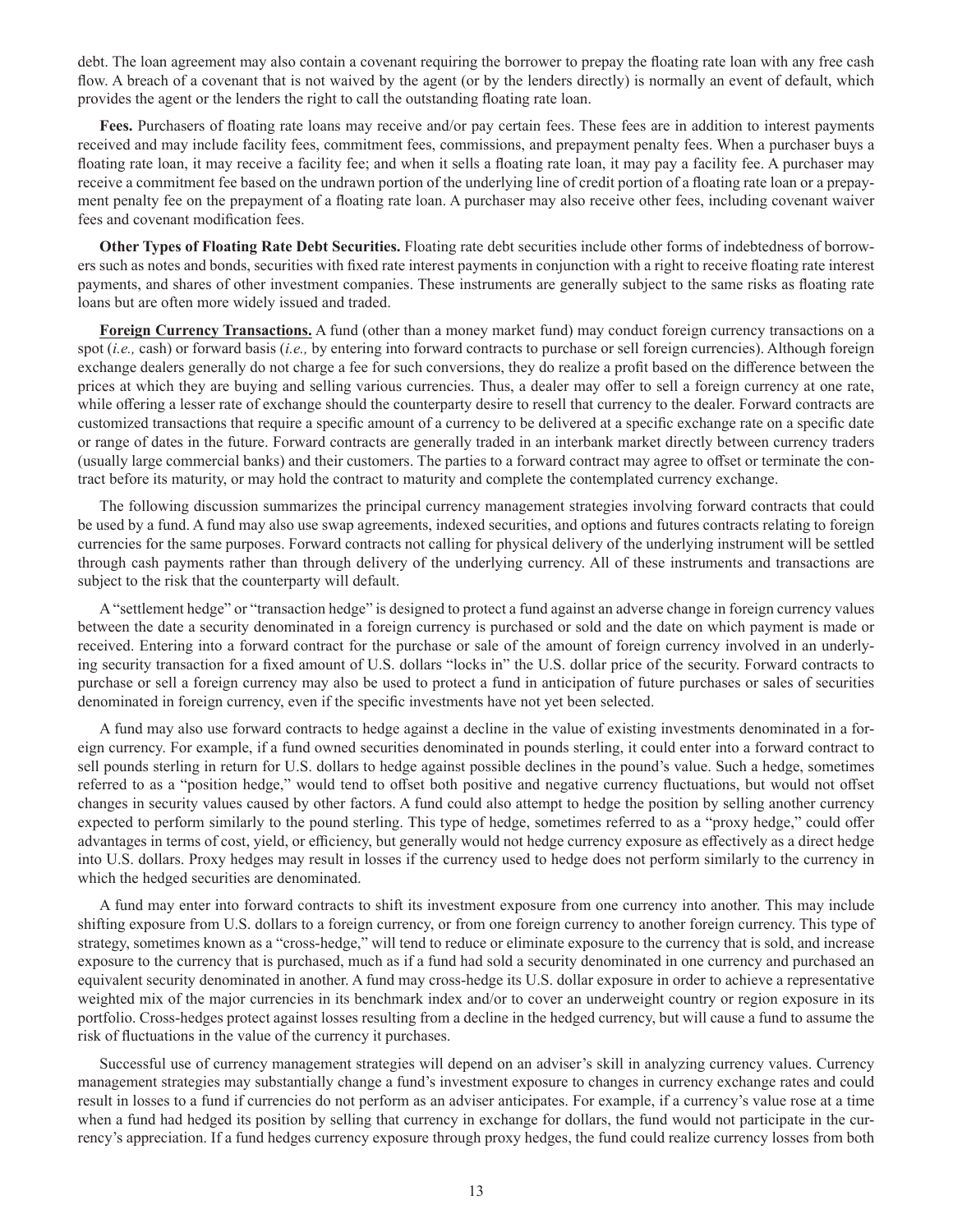the hedge and the security position if the two currencies do not move in tandem. Similarly, if a fund increases its exposure to a foreign currency and that currency's value declines, the fund will realize a loss. Foreign currency transactions involve the risk that anticipated currency movements will not be accurately predicted and that a fund's hedging strategies will be ineffective. Moreover, it is impossible to precisely forecast the market value of portfolio securities at the expiration of a foreign currency forward contract. Accordingly, a fund may be required to buy or sell additional currency on the spot market (and bear the expenses of such transaction), if an adviser's predictions regarding the movement of foreign currency or securities markets prove inaccurate.

A fund may be required to limit its hedging transactions in foreign currency forwards, futures, and options in order to maintain its classification as a "regulated investment company" under the Internal Revenue Code (Code). Hedging transactions could result in the application of the mark-to-market provisions of the Code, which may cause an increase (or decrease) in the amount of taxable dividends paid by a fund and could affect whether dividends paid by a fund are classified as capital gains or ordinary income. A fund will cover its exposure to foreign currency transactions with liquid assets in compliance with applicable requirements. There is no assurance that an adviser's use of currency management strategies will be advantageous to a fund or that it will employ currency management strategies at appropriate times.

**Options and Futures Relating to Foreign Currencies.** Currency futures contracts are similar to forward currency exchange contracts, except that they are traded on exchanges (and have margin requirements) and are standardized as to contract size and delivery date. Most currency futures contracts call for payment or delivery in U.S. dollars. The underlying instrument of a currency option may be a foreign currency, which generally is purchased or delivered in exchange for U.S. dollars, or may be a futures contract. The purchaser of a currency call obtains the right to purchase the underlying currency, and the purchaser of a currency put obtains the right to sell the underlying currency.

The uses and risks of currency options and futures are similar to options and futures relating to securities or indexes, as discussed below. A fund may purchase and sell currency futures and may purchase and write currency options to increase or decrease its exposure to different foreign currencies. Currency options may also be purchased or written in conjunction with each other or with currency futures or forward contracts. Currency futures and options values can be expected to correlate with exchange rates, but may not reflect other factors that affect the value of a fund's investments. A currency hedge, for example, should protect a Yen-denominated security from a decline in the Yen, but will not protect a fund against a price decline resulting from deterioration in the issuer's creditworthiness. Because the value of a fund's foreign-denominated investments changes in response to many factors other than exchange rates, it may not be possible to match the amount of currency options and futures to the value of the fund's investments exactly over time.

Currency options traded on U.S. or other exchanges may be subject to position limits which may limit the ability of the fund to reduce foreign currency risk using such options.

**Foreign Repurchase Agreements.** Foreign repurchase agreements involve an agreement to purchase a foreign security and to sell that security back to the original seller at an agreed-upon price in either U.S. dollars or foreign currency. Unlike typical U.S. repurchase agreements, foreign repurchase agreements may not be fully collateralized at all times. The value of a security purchased by a fund may be more or less than the price at which the counterparty has agreed to repurchase the security. In the event of default by the counterparty, a fund may suffer a loss if the value of the security purchased is less than the agreed-upon repurchase price, or if the fund is unable to successfully assert a claim to the collateral under foreign laws. As a result, foreign repurchase agreements may involve higher credit risks than repurchase agreements in U.S. markets, as well as risks associated with currency fluctuations. In addition, as with other emerging market investments, repurchase agreements with counterparties located in emerging markets or relating to emerging markets may involve issuers or counterparties with lower credit ratings than typical U.S. repurchase agreements.

**Funds of Funds and Other Large Shareholders.** Certain Fidelity® funds and accounts (including funds of funds) invest in other funds ("underlying funds") and, as a result, may at times have substantial investments in one or more underlying funds.

An underlying fund may experience large redemptions or investments due to transactions in its shares by funds of funds, other large shareholders, or similarly managed accounts. While it is impossible to predict the overall effect of these transactions over time, there could be an adverse impact on an underlying fund's performance. In the event of such redemptions or investments, an underlying fund could be required to sell securities or to invest cash at a time when it may not otherwise desire to do so. Such transactions may increase an underlying fund's brokerage and/or other transaction costs and affect the liquidity of a fund's portfolio. In addition, when funds of funds or other investors own a substantial portion of an underlying fund's shares, a large redemption by such an investor could cause actual expenses to increase, or could result in the underlying fund's current expenses being allocated over a smaller asset base, leading to an increase in the underlying fund's expense ratio. Redemptions of underlying fund shares could also accelerate the realization of taxable capital gains in the fund if sales of securities result in capital gains. The impact of these transactions is likely to be greater when a fund of funds or other significant investor purchases, redeems, or owns a substantial portion of the underlying fund's shares.

When possible, Fidelity will consider how to minimize these potential adverse effects, and may take such actions as it deems appropriate to address potential adverse effects, including redemption of shares in-kind rather than in cash or carrying out the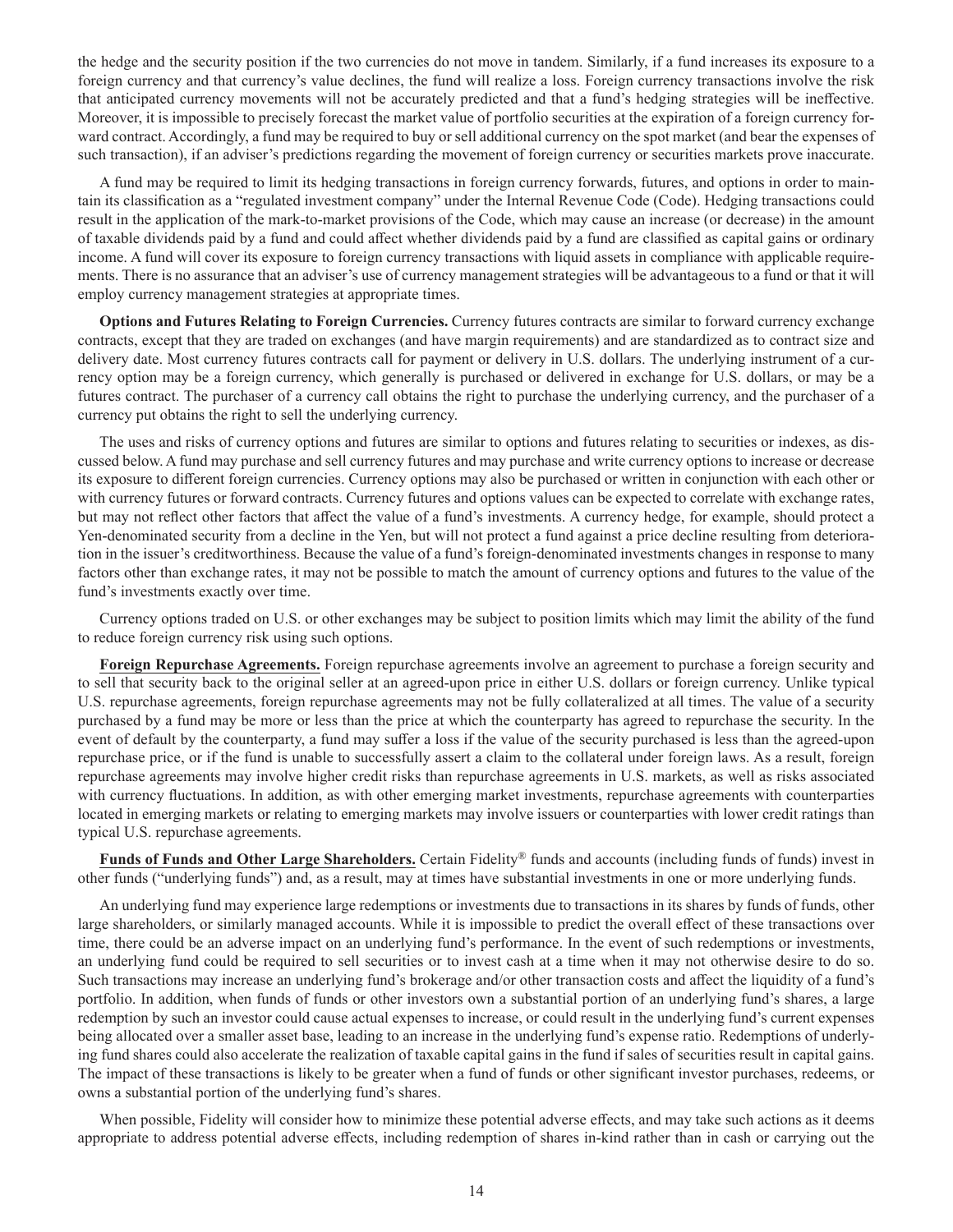transactions over a period of time, although there can be no assurance that such actions will be successful. A high volume of redemption requests can impact an underlying fund the same way as the transactions of a single shareholder with substantial investments. As an additional safeguard, Fidelity® fund of funds may manage the placement of their redemption requests in a manner designed to minimize the impact of such requests on the day-to-day operations of the underlying funds in which they invest. This may involve, for example, redeeming its shares of an underlying fund gradually over time.

**Funds' Rights as Investors.** Fidelity® funds do not intend to direct or administer the day-to-day operations of any company. A fund may, however, exercise its rights as a shareholder or lender and may communicate its views on important matters of policy to a company's management, board of directors, and shareholders, and holders of a company's other securities when such matters could have a significant effect on the value of the fund's investment in the company. The activities in which a fund may engage, either individually or in conjunction with others, may include, among others, supporting or opposing proposed changes in a company's corporate structure or business activities; seeking changes in a company's directors or management; seeking changes in a company's direction or policies; seeking the sale or reorganization of the company or a portion of its assets; supporting or opposing third-party takeover efforts; supporting the filing of a bankruptcy petition; or foreclosing on collateral securing a security. This area of corporate activity is increasingly prone to litigation and it is possible that a fund could be involved in lawsuits related to such activities. Such activities will be monitored with a view to mitigating, to the extent possible, the risk of litigation against a fund and the risk of actual liability if a fund is involved in litigation. No guarantee can be made, however, that litigation against a fund will not be undertaken or liabilities incurred. A fund's proxy voting guidelines are included in its SAI.

**Futures, Options, and Swaps.** The success of any strategy involving futures, options, and swaps depends on an adviser's analysis of many economic and mathematical factors and a fund's return may be higher if it never invested in such instruments. Additionally, some of the contracts discussed below are new instruments without a trading history and there can be no assurance that a market for the instruments will continue to exist. Government legislation or regulation could affect the use of such instruments and could limit a fund's ability to pursue its investment strategies. If a fund invests a significant portion of its assets in derivatives, its investment exposure could far exceed the value of its portfolio securities and its investment performance could be primarily dependent upon securities it does not own.

Each VIP FundsManager® Portfolio will not: (a) sell futures contracts, purchase put options, or write call options if, as a result, more than 25% of the fund's total assets would be hedged with futures and options under normal conditions; (b) purchase futures contracts or write put options if, as a result, the fund's total obligations upon settlement or exercise of purchased futures contracts and written put options would exceed 25% of its total assets under normal conditions; or (c) purchase call options if, as a result, the current value of option premiums for call options purchased by the fund would exceed 5% of the fund's total assets. These limitations do not apply to options attached to or acquired or traded together with their underlying securities, and do not apply to structured notes.

The policies and limitations regarding the funds' investments in futures contracts, options, and swaps may be changed as regulatory agencies permit.

The requirements for qualification as a regulated investment company may limit the extent to which a fund may enter into futures, options on futures, and forward contracts.

**Futures Contracts.** In purchasing a futures contract, the buyer agrees to purchase a specified underlying instrument at a specified future date. In selling a futures contract, the seller agrees to sell a specified underlying instrument at a specified date. Futures contracts are standardized, exchange-traded contracts and the price at which the purchase and sale will take place is fixed when the buyer and seller enter into the contract. Some currently available futures contracts are based on specific securities or baskets of securities, some are based on commodities or commodities indexes (for funds that seek commodities exposure), and some are based on indexes of securities prices (including foreign indexes for funds that seek foreign exposure). In addition, some currently available futures contracts are based on Eurodollars. Positions in Eurodollar futures reflect market expectations of forward levels of three-month London Interbank Offered Rate (LIBOR) rates. Futures on indexes and futures not calling for physical delivery of the underlying instrument will be settled through cash payments rather than through delivery of the underlying instrument. Futures can be held until their delivery dates, or can be closed out by offsetting purchases or sales of futures contracts before then if a liquid market is available. A fund may realize a gain or loss by closing out its futures contracts.

The value of a futures contract tends to increase and decrease in tandem with the value of its underlying instrument. Therefore, purchasing futures contracts will tend to increase a fund's exposure to positive and negative price fluctuations in the underlying instrument, much as if it had purchased the underlying instrument directly. When a fund sells a futures contract, by contrast, the value of its futures position will tend to move in a direction contrary to the market for the underlying instrument. Selling futures contracts, therefore, will tend to offset both positive and negative market price changes, much as if the underlying instrument had been sold.

The purchaser or seller of a futures contract or an option for a futures contract is not required to deliver or pay for the underlying instrument or the final cash settlement price, as applicable, unless the contract is held until the delivery date. However, both the purchaser and seller are required to deposit "initial margin" with a futures broker, known as a futures commission merchant,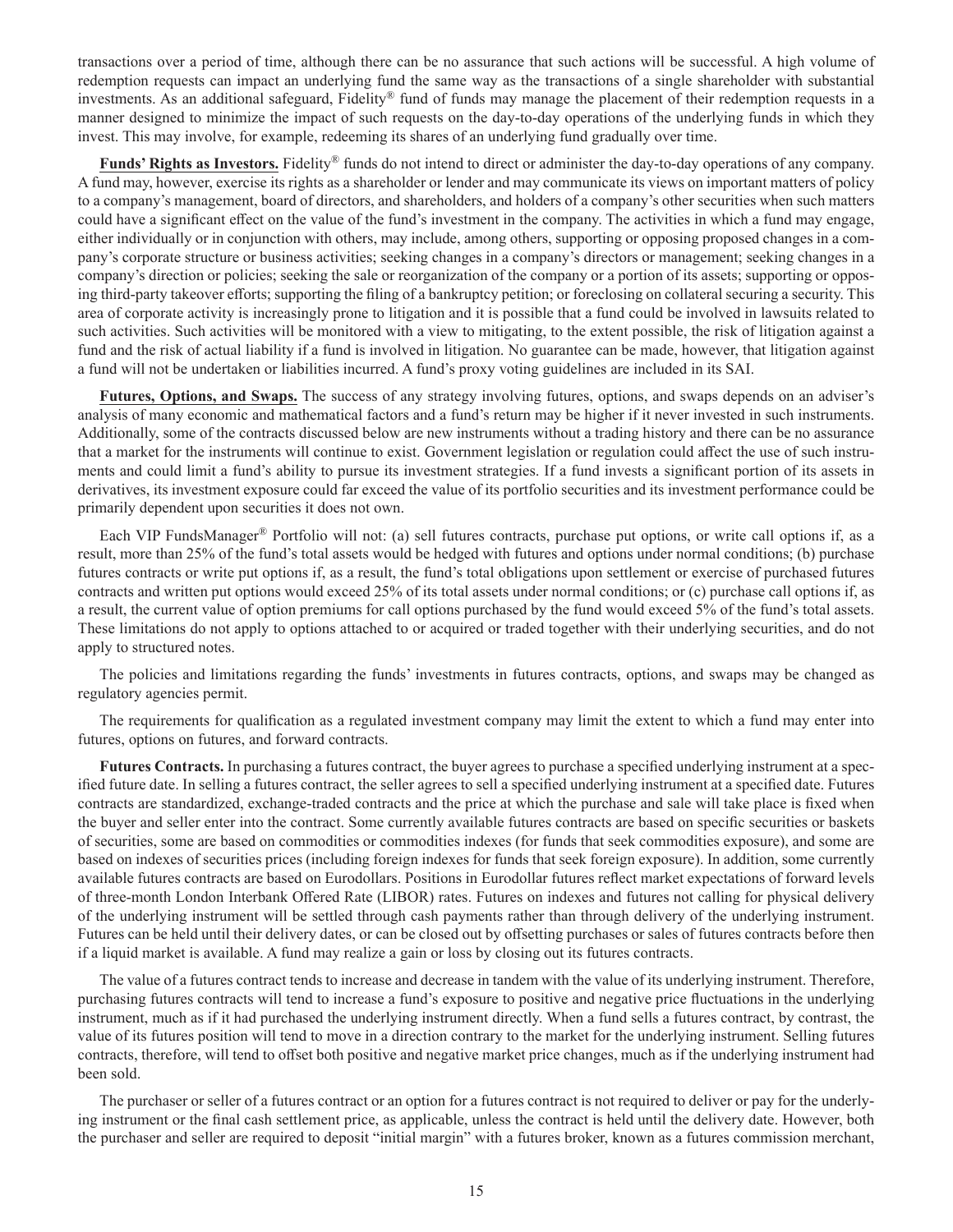when the contract is entered into. If the value of either party's position declines, that party will be required to make additional "variation margin" payments to settle the change in value on a daily basis. This process of "marking to market" will be reflected in the daily calculation of open positions computed in a fund's NAV. The party that has a gain is entitled to receive all or a portion of this amount. Initial and variation margin payments do not constitute purchasing securities on margin for purposes of a fund's investment limitations. Variation margin does not represent a borrowing or loan by a fund, but is instead a settlement between a fund and the futures commission merchant of the amount one would owe the other if the fund's contract expired. In the event of the bankruptcy or insolvency of a futures commission merchant that holds margin on behalf of a fund, the fund may be entitled to return of margin owed to it only in proportion to the amount received by the futures commission merchant's other customers, potentially resulting in losses to the fund. A fund is also required to segregate liquid assets equivalent to the fund's outstanding obligations under the contract in excess of the initial margin and variation margin, if any.

Although futures exchanges generally operate similarly in the United States and abroad, foreign futures exchanges may follow trading, settlement, and margin procedures that are different from those for U.S. exchanges. Futures contracts traded outside the United States may not involve a clearing mechanism or related guarantees and may involve greater risk of loss than U.S.-traded contracts, including potentially greater risk of losses due to insolvency of a futures broker, exchange member, or other party that may owe initial or variation margin to a fund. Because initial and variation margin payments may be measured in foreign currency, a futures contract traded outside the United States may also involve the risk of foreign currency fluctuation.

There is no assurance a liquid market will exist for any particular futures contract at any particular time. Exchanges may establish daily price fluctuation limits for futures contracts, and may halt trading if a contract's price moves upward or downward more than the limit in a given day. On volatile trading days when the price fluctuation limit is reached or a trading halt is imposed, it may be impossible to enter into new positions or close out existing positions. The daily limit governs only price movements during a particular trading day and therefore does not limit potential losses because the limit may work to prevent the liquidation of unfavorable positions. For example, futures prices have occasionally moved to the daily limit for several consecutive trading days with little or no trading, thereby preventing prompt liquidation of positions and subjecting some holders of futures contracts to substantial losses.

If the market for a contract is not liquid because of price fluctuation limits or other market conditions, it could prevent prompt liquidation of unfavorable positions, and potentially could require a fund to continue to hold a position until delivery or expiration regardless of changes in its value. As a result, a fund's access to other assets held to cover its futures positions could also be impaired. These risks may be heightened for commodity futures contracts, which have historically been subject to greater price volatility than exists for instruments such as stocks and bonds.

Because there are a limited number of types of exchange-traded futures contracts, it is likely that the standardized contracts available will not match a fund's current or anticipated investments exactly. A fund may invest in futures contracts based on securities with different issuers, maturities, or other characteristics from the securities in which the fund typically invests, which involves a risk that the futures position will not track the performance of the fund's other investments.

Futures prices can also diverge from the prices of their underlying instruments, even if the underlying instruments match a fund's investments well. Futures prices are affected by such factors as current and anticipated short-term interest rates, changes in volatility of the underlying instrument, and the time remaining until expiration of the contract, which may not affect security prices the same way. Imperfect correlation may also result from differing levels of demand in the futures markets and the securities markets, from structural differences in how futures and securities are traded, or from imposition of daily price fluctuation limits or trading halts. A fund may purchase or sell futures contracts with a greater or lesser value than the securities it wishes to hedge or intends to purchase in order to attempt to compensate for differences in volatility between the contract and the securities, although this may not be successful in all cases. If price changes in a fund's futures positions are poorly correlated with its other investments, the positions may fail to produce anticipated gains or result in losses that are not offset by gains in other investments. In addition, the price of a commodity futures contract can reflect the storage costs associated with the purchase of the physical commodity.

Futures contracts on U.S. Government securities historically have reacted to an increase or decrease in interest rates in a manner similar to the manner in which the underlying U.S. Government securities reacted. To the extent, however, that a fund enters into such futures contracts, the value of these futures contracts will not vary in direct proportion to the value of the fund's holdings of U.S. Government securities. Thus, the anticipated spread between the price of the futures contract and the hedged security may be distorted due to differences in the nature of the markets. The spread also may be distorted by differences in initial and variation margin requirements, the liquidity of such markets and the participation of speculators in such markets.

**Options.** By purchasing a put option, the purchaser obtains the right (but not the obligation) to sell the option's underlying instrument at a fixed strike price. In return for this right, the purchaser pays the current market price for the option (known as the option premium). Options have various types of underlying instruments, including specific assets or securities, baskets of assets or securities, indexes of securities or commodities prices, and futures contracts (including commodity futures contracts). Options may be traded on an exchange or OTC. The purchaser may terminate its position in a put option by allowing it to expire or by exercising the option. If the option is allowed to expire, the purchaser will lose the entire premium. If the option is exercised, the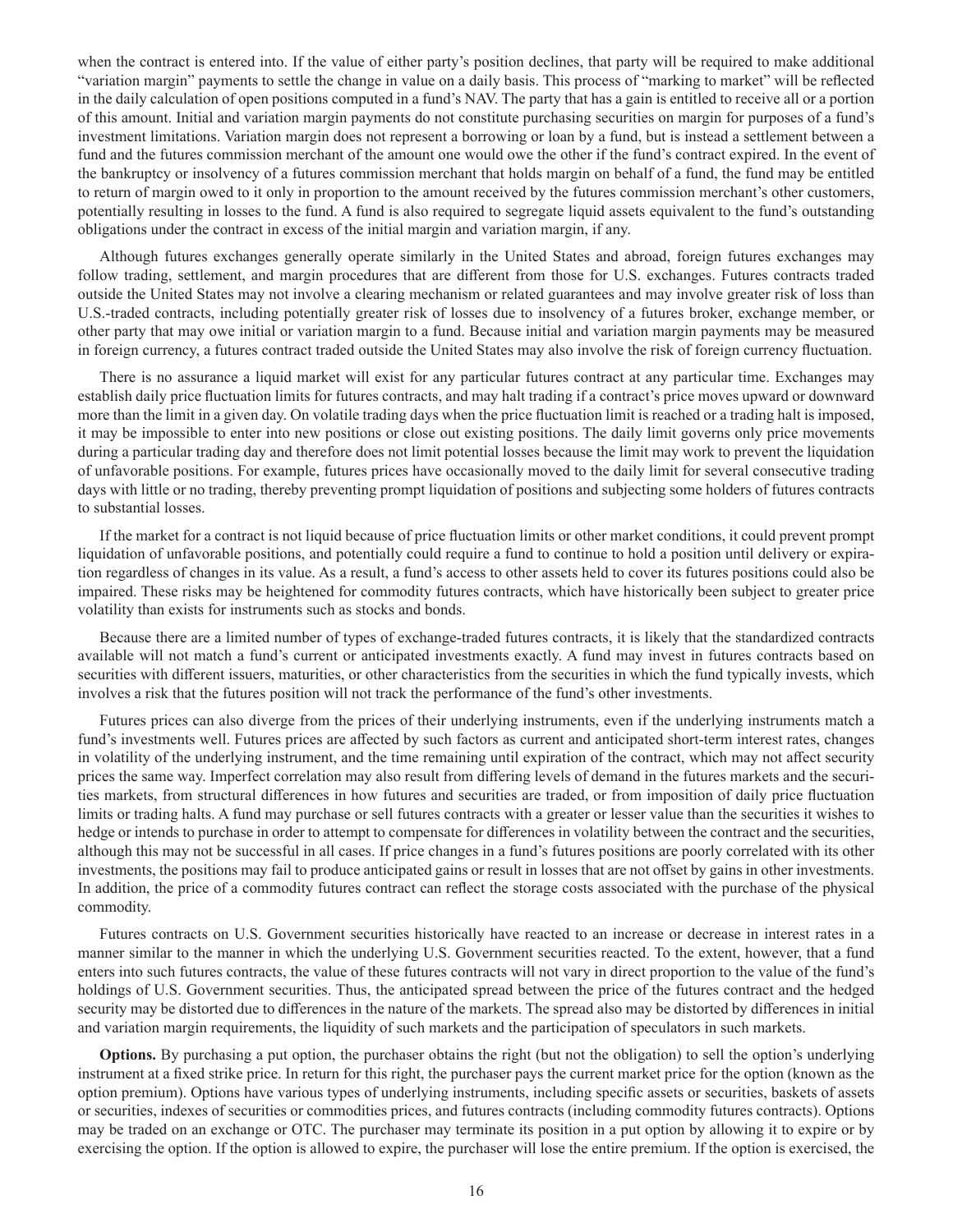purchaser completes the sale of the underlying instrument at the strike price. Depending on the terms of the contract, upon exercise, an option may require physical delivery of the underlying instrument or may be settled through cash payments. A purchaser may also terminate a put option position by closing it out in the secondary market at its current price, if a liquid secondary market exists.

The buyer of a typical put option can expect to realize a gain if the underlying instrument's price falls substantially. However, if the underlying instrument's price does not fall enough to offset the cost of purchasing the option, a put buyer can expect to suffer a loss (limited to the amount of the premium, plus related transaction costs).

The features of call options are essentially the same as those of put options, except that the purchaser of a call option obtains the right (but not the obligation) to purchase, rather than sell, the underlying instrument at the option's strike price. A call buyer typically attempts to participate in potential price increases of the underlying instrument with risk limited to the cost of the option if the underlying instrument's price falls. At the same time, the buyer can expect to suffer a loss if the underlying instrument's price does not rise sufficiently to offset the cost of the option.

The writer of a put or call option takes the opposite side of the transaction from the option's purchaser. In return for receipt of the premium, the writer assumes the obligation to pay or receive the strike price for the option's underlying instrument if the other party to the option chooses to exercise it. The writer may seek to terminate a position in a put option before exercise by closing out the option in the secondary market at its current price. If the secondary market is not liquid for a put option, however, the writer must continue to be prepared to pay the strike price while the option is outstanding, regardless of price changes. When writing an option on a futures contract, a fund will be required to make margin payments to a futures commission merchant as described above for futures contracts.

If the underlying instrument's price rises, a put writer would generally expect to profit, although its gain would be limited to the amount of the premium it received. If the underlying instrument's price remains the same over time, it is likely that the writer will also profit, because it should be able to close out the option at a lower price. If the underlying instrument's price falls, the put writer would expect to suffer a loss. This loss should be less than the loss from purchasing the underlying instrument directly, however, because the premium received for writing the option should mitigate the effects of the decline.

Writing a call option obligates the writer to sell or deliver the option's underlying instrument or make a net cash settlement payment, as applicable, in return for the strike price, upon exercise of the option. The characteristics of writing call options are similar to those of writing put options, except that writing calls generally is a profitable strategy if prices remain the same or fall. Through receipt of the option premium, a call writer should mitigate the effects of a price increase. At the same time, because a call writer must be prepared to deliver the underlying instrument or make a net cash settlement payment, as applicable, in return for the strike price, even if its current value is greater, a call writer gives up some ability to participate in price increases and, if a call writer does not hold the underlying instrument, a call writer's loss is theoretically unlimited.

Where a put or call option on a particular security is purchased to hedge against price movements in a related security, the price to close out the put or call option on the secondary market may move more or less than the price of the related security.

There is no assurance a liquid market will exist for any particular options contract at any particular time. Options may have relatively low trading volume and liquidity if their strike prices are not close to the underlying instrument's current price. In addition, exchanges may establish daily price fluctuation limits for exchange-traded options contracts, and may halt trading if a contract's price moves upward or downward more than the limit in a given day. On volatile trading days when the price fluctuation limit is reached or a trading halt is imposed, it may be impossible to enter into new positions or close out existing positions. If the market for a contract is not liquid because of price fluctuation limits or otherwise, it could prevent prompt liquidation of unfavorable positions, and potentially could require a fund to continue to hold a position until delivery or expiration regardless of changes in its value. As a result, a fund's access to other assets held to cover its options positions could also be impaired.

Unlike exchange-traded options, which are standardized with respect to the underlying instrument, expiration date, contract size, and strike price, the terms of OTC options (options not traded on exchanges) generally are established through negotiation with the other party to the option contract. While this type of arrangement allows the purchaser or writer greater flexibility to tailor an option to its needs, OTC options generally are less liquid and involve greater credit risk than exchange-traded options, which are backed by the clearing organization of the exchanges where they are traded.

Combined positions involve purchasing and writing options in combination with each other, or in combination with futures or forward contracts, to adjust the risk and return characteristics of the overall position. For example, purchasing a put option and writing a call option on the same underlying instrument would construct a combined position whose risk and return characteristics are similar to selling a futures contract. Another possible combined position would involve writing a call option at one strike price and buying a call option at a lower price, to reduce the risk of the written call option in the event of a substantial price increase. Because combined options positions involve multiple trades, they result in higher transaction costs and may be more difficult to open and close out.

A fund may also buy and sell options on swaps (swaptions), which are generally options on interest rate swaps. An option on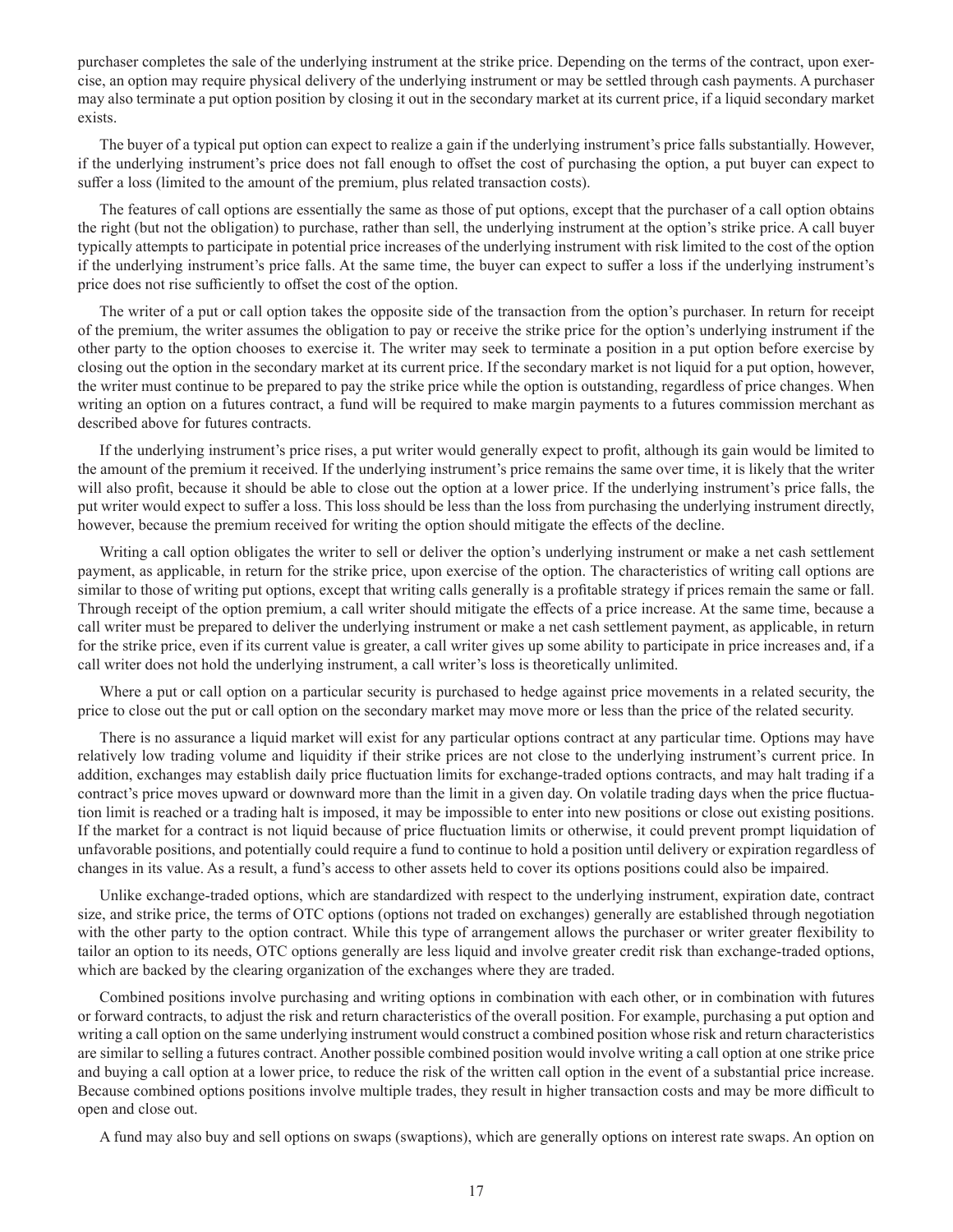a swap gives a party the right (but not the obligation) to enter into a new swap agreement or to extend, shorten, cancel or modify an existing contract at a specific date in the future in exchange for a premium. Depending on the terms of the particular option agreement, a fund will generally incur a greater degree of risk when it writes (sells) an option on a swap than it will incur when it purchases an option on a swap. When a fund purchases an option on a swap, it risks losing only the amount of the premium it has paid should it decide to let the option expire unexercised. However, when a fund writes an option on a swap, upon exercise of the option the fund will become obligated according to the terms of the underlying agreement. A fund that writes an option on a swap receives the premium and bears the risk of unfavorable changes in the preset rate on the underlying interest rate swap. Whether a fund's use of options on swaps will be successful in furthering its investment objective will depend on the adviser's ability to predict correctly whether certain types of investments are likely to produce greater returns than other investments. Options on swaps may involve risks similar to those discussed below in "Swap Agreements."

Because there are a limited number of types of exchange-traded options contracts, it is likely that the standardized contracts available will not match a fund's current or anticipated investments exactly. A fund may invest in options contracts based on securities with different issuers, maturities, or other characteristics from the securities in which the fund typically invests, which involves a risk that the options position will not track the performance of the fund's other investments.

Options prices can also diverge from the prices of their underlying instruments, even if the underlying instruments match a fund's investments well. Options prices are affected by such factors as current and anticipated short-term interest rates, changes in volatility of the underlying instrument, and the time remaining until expiration of the contract, which may not affect security prices the same way. Imperfect correlation may also result from differing levels of demand in the options and futures markets and the securities markets, from structural differences in how options and futures and securities are traded, or from imposition of daily price fluctuation limits or trading halts. A fund may purchase or sell options contracts with a greater or lesser value than the securities it wishes to hedge or intends to purchase in order to attempt to compensate for differences in volatility between the contract and the securities, although this may not be successful in all cases. If price changes in a fund's options positions are poorly correlated with its other investments, the positions may fail to produce anticipated gains or result in losses that are not offset by gains in other investments.

**Swap Agreements (except equity index funds).** Swap agreements are two-party contracts entered into primarily by institutional investors. Cleared swaps are transacted through futures commission merchants that are members of central clearinghouses with the clearinghouse serving as a central counterparty similar to transactions in futures contracts. In a standard "swap" transaction, two parties agree to exchange one or more payments based, for example, on the returns (or differentials in rates of return) earned or realized on particular predetermined investments or instruments (such as securities, commodities, indexes, or other financial or economic interests). The gross payments to be exchanged between the parties are calculated with respect to a notional amount, which is the predetermined dollar principal of the trade representing the hypothetical underlying quantity upon which payment obligations are computed.

Swap agreements can take many different forms and are known by a variety of names, including interest rate swaps (where the parties exchange a floating rate for a fixed rate), asset swaps (*e.g.,* where parties combine the purchase or sale of a bond with an interest rate swap), total return swaps, and credit default swaps. Depending on how they are used, swap agreements may increase or decrease the overall volatility of a fund's investments and its share price and, if applicable, its yield. Swap agreements are subject to liquidity risk, meaning that a fund may be unable to sell a swap contract to a third party at a favorable price. Certain standardized swap transactions are currently subject to mandatory central clearing or may be eligible for voluntary central clearing. Central clearing is expected to decrease counterparty risk and increase liquidity compared to uncleared swaps because central clearing interposes the central clearinghouse as the counterpart to each participant's swap. However, central clearing does not eliminate counterparty risk or illiquidity risk entirely. In addition depending on the size of a fund and other factors, the margin required under the rules of a clearinghouse and by a clearing member futures commission merchant may be in excess of the collateral required to be posted by a fund to support its obligations under a similar uncleared swap. It is expected, however, that regulators will adopt rules imposing certain margin requirements, including minimums, on uncleared swaps in the near future, which could reduce the distinction.

A total return swap is a contract whereby one party agrees to make a series of payments to another party based on the change in the market value of the assets underlying such contract (which can include a security or other instrument, commodity, index or baskets thereof) during the specified period. In exchange, the other party to the contract agrees to make a series of payments calculated by reference to an interest rate and/or some other agreed-upon amount (including the change in market value of other underlying assets). A fund may use total return swaps to gain exposure to an asset without owning it or taking physical custody of it. For example, a fund investing in total return commodity swaps will receive the price appreciation of a commodity, commodity index or portion thereof in exchange for payment of an agreed-upon fee.

In a credit default swap, the credit default protection buyer makes periodic payments, known as premiums, to the credit default protection seller. In return the credit default protection seller will make a payment to the credit default protection buyer upon the occurrence of a specified credit event. A credit default swap can refer to a single issuer or asset, a basket of issuers or assets or index of assets, each known as the reference entity or underlying asset. A fund may act as either the buyer or the seller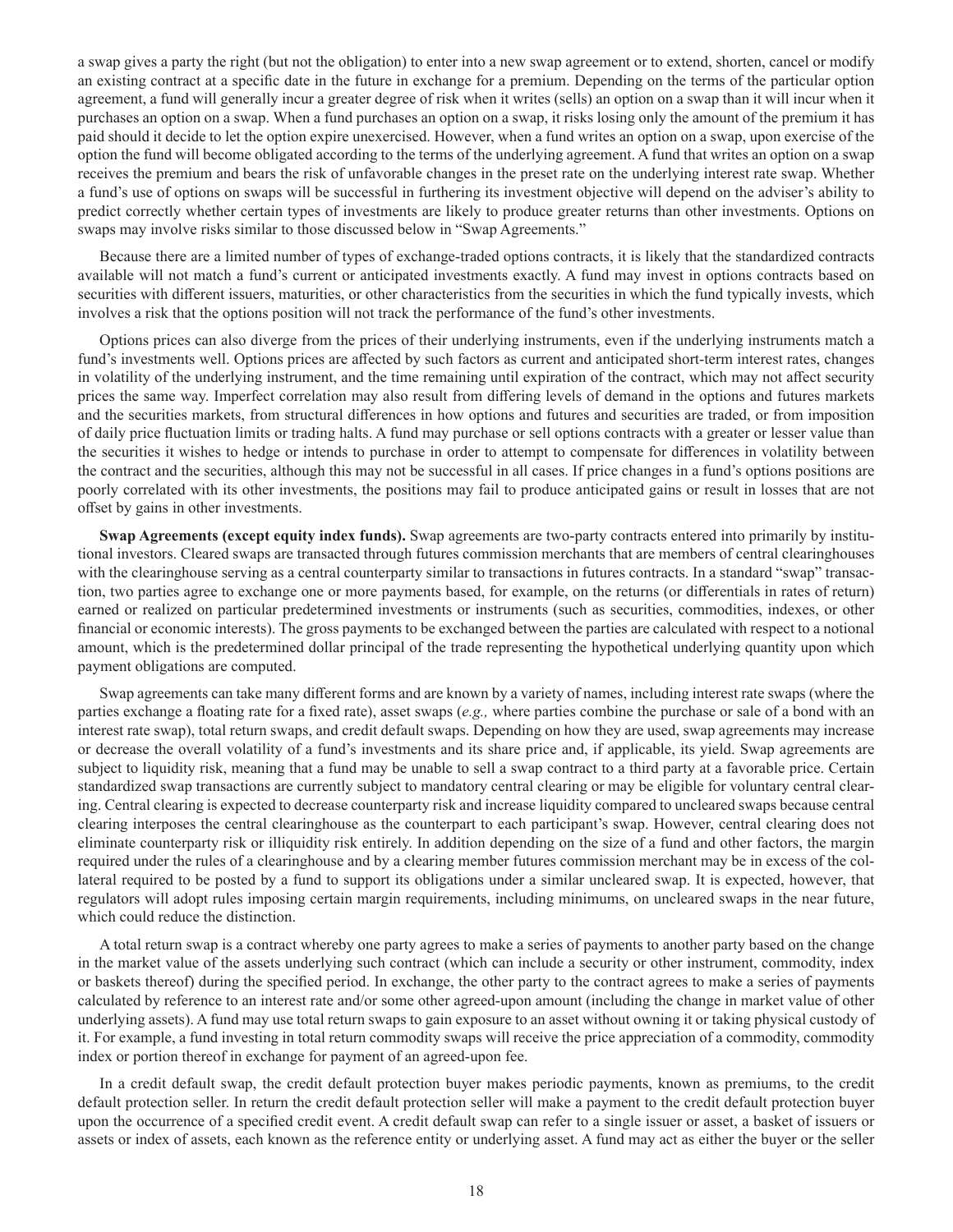of a credit default swap. A fund may buy or sell credit default protection on a basket of issuers or assets, even if a number of the underlying assets referenced in the basket are lower-quality debt securities. In an unhedged credit default swap, a fund buys credit default protection on a single issuer or asset, a basket of issuers or assets or index of assets without owning the underlying asset or debt issued by the reference entity. Credit default swaps involve greater and different risks than investing directly in the referenced asset, because, in addition to market risk, credit default swaps include liquidity, counterparty and operational risk.

Credit default swaps allow a fund to acquire or reduce credit exposure to a particular issuer, asset or basket of assets. If a swap agreement calls for payments by a fund, the fund must be prepared to make such payments when due. If a fund is the credit default protection seller, the fund will experience a loss if a credit event occurs and the credit of the reference entity or underlying asset has deteriorated. If a fund is the credit default protection buyer, the fund will be required to pay premiums to the credit default protection seller. In the case of a physically settled credit default swap in which a fund is the protection seller, the fund must be prepared to pay par for and take possession of debt of a defaulted issuer delivered to the fund by the credit default protection buyer. Any loss would be offset by the premium payments the fund receives as the seller of credit default protection. This risk for cleared swaps is generally lower than for uncleared swaps since the counterparty is a clearinghouse, but there can be no assurance that a clearinghouse or its members will satisfy its obligations.

If the creditworthiness of a fund's swap counterparty declines, the risk that the counterparty may not perform could increase, potentially resulting in a loss to the fund. To limit the counterparty risk involved in swap agreements, a Fidelity® fund will enter into swap agreements only with counterparties that meet certain standards of creditworthiness. Although there can be no assurance that a fund will be able to do so, a fund may be able to reduce or eliminate its exposure under a swap agreement either by assignment or other disposition, or by entering into an offsetting swap agreement with the same party or another creditworthy party. A fund may have limited ability to eliminate its exposure under a credit default swap if the credit of the reference entity or underlying asset has declined.

A fund bears the risk of loss of the amount expected to be received under a swap agreement in the event of the default or bankruptcy of a swap agreement counterparty. In order to cover its outstanding obligations to a swap counterparty, a fund would generally be required to provide margin or collateral for the benefit of that counterparty. If a counterparty to a swap transaction becomes insolvent, the fund may be limited temporarily or permanently in exercising its right to the return of related fund assets designated as margin or collateral in an action against the counterparty.

Swap agreements are subject to the risk that the market value of the instrument will change in a way detrimental to a fund's interest. A fund bears the risk that an adviser will not accurately forecast market trends or the values of assets, reference rates, indexes, or other economic factors in establishing swap positions for a fund. If an adviser attempts to use a swap as a hedge against, or as a substitute for, a portfolio investment, a fund may be exposed to the risk that the swap will have or will develop imperfect or no correlation with the portfolio investment, which could cause substantial losses for a fund. While hedging strategies involving swap instruments can reduce the risk of loss, they can also reduce the opportunity for gain or even result in losses by offsetting favorable price movements in other fund investments. Swaps are complex and often valued subjectively.

**Swap Agreements (equity index funds only).** Under a typical equity swap agreement, a counterparty such as a bank or broker-dealer agrees to pay a fund a return equal to the dividend payments and increase in value, if any, of an index or group of stocks, or of a stock, and the fund agrees in return to pay a fixed or floating rate of interest, plus any declines in value of the index. Swap agreements can also have features providing for maximum or minimum exposure to a designated index. In order to hedge its exposure effectively, a fund would generally have to own other assets returning approximately the same amount as the interest rate payable by the fund under the swap agreement.

Swap agreements allow a fund to acquire or reduce credit exposure to a particular issuer, asset, or basket of assets. The most significant factor in the performance of swap agreements is the change in value of the specific index, security, or currency, or other factors that determine the amounts of payments due to and from a fund. If a swap agreement calls for payments by a fund, the fund must be prepared to make such payments when due. If the creditworthiness of a fund's swap counterparty declines, the risk that the counterparty may not perform could increase, potentially resulting in a loss to the fund and impairing the fund's correlation with its applicable index. Although there can be no assurance that a fund will be able to do so, a fund may be able to reduce or eliminate its exposure under a swap agreement either by assignment or other disposition, or by entering into an offsetting swap agreement with the same party or another more creditworthy party.

A fund bears the risk of loss of the amount expected to be received under a swap agreement in the event of the default or bankruptcy of a swap agreement counterparty. In order to cover its outstanding obligations to a swap counterparty, a fund would generally be required to provide margin or collateral for the benefit of that counterparty. If a counterparty to a swap transaction becomes insolvent, the fund may be limited temporarily or permanently in exercising its right to the return of related fund assets designated as margin or collateral in an action against the counterparty.

Swap agreements are subject to the risk that the market value of the instrument will change in a way detrimental to a fund's interest. A fund bears the risk that an adviser will not accurately forecast market trends or the values of assets, reference rates, indexes, or other economic factors in establishing swap positions for a fund. If an adviser attempts to use a swap as a hedge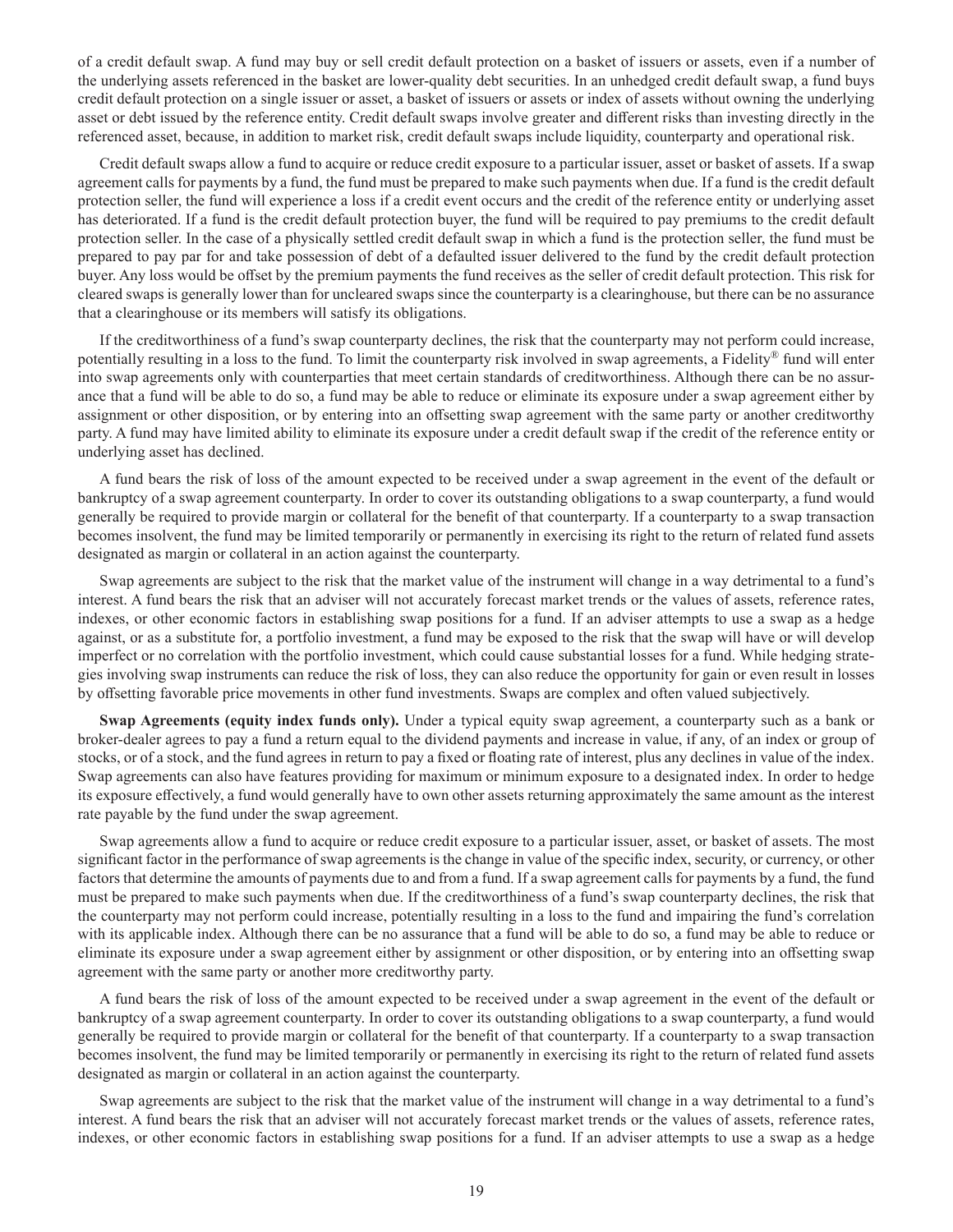against, or as a substitute for, a portfolio investment, a fund may be exposed to the risk that the swap will have or will develop imperfect or no correlation with the portfolio investment, which could cause substantial losses for a fund. While hedging strategies involving swap instruments can reduce the risk of loss, they can also reduce the opportunity for gain or even result in losses by offsetting favorable price movements in other fund investments. Swaps are complex and often valued subjectively.

**Hybrid and Preferred Securities.** A hybrid security may be a debt security, warrant, convertible security, certificate of deposit or other evidence of indebtedness on which the value of the interest on or principal of which is determined by reference to changes in the value of a reference instrument or financial strength of a reference entity (*e.g.,* a security or other financial instrument, asset, currency, interest rate, commodity, index, or business entity such as a financial institution). Another example is contingent convertible securities, which are fixed income securities that, under certain circumstances, either convert into common stock of the issuer or undergo a principal write-down by a predetermined percentage if the issuer's capital ratio falls below a predetermined trigger level. The liquidation value of such a security may be reduced upon a regulatory action and without the need for a bankruptcy proceeding. Preferred securities may take the form of preferred stock and represent an equity or ownership interest in an issuer that pays dividends at a specified rate and that has precedence over common stock in the payment of dividends. In the event an issuer is liquidated or declares bankruptcy, the claims of owners of bonds generally take precedence over the claims of those who own preferred and common stock.

The risks of investing in hybrid and preferred securities reflect a combination of the risks of investing in securities, options, futures and currencies. An investment in a hybrid or preferred security may entail significant risks that are not associated with a similar investment in a traditional debt or equity security. The risks of a particular hybrid or preferred security will depend upon the terms of the instrument, but may include the possibility of significant changes in the value of any applicable reference instrument. Such risks may depend upon factors unrelated to the operations or credit quality of the issuer of the hybrid or preferred security. Hybrid and preferred securities are potentially more volatile and carry greater market and liquidity risks than traditional debt or equity securities. Also, the price of the hybrid or preferred security and any applicable reference instrument may not move in the same direction or at the same time. In addition, because hybrid and preferred securities may be traded over-the-counter or in bilateral transactions with the issuer of the security, hybrid and preferred securities may be subject to the creditworthiness of the counterparty of the security and their values may decline substantially if the counterparty's creditworthiness deteriorates. In addition, uncertainty regarding the tax and regulatory treatment of hybrid and preferred securities may reduce demand for such securities and tax and regulatory considerations may limit the extent of a fund's investments in certain hybrid and preferred securities.

**Illiquid Investments** means any investment that cannot be sold or disposed of in current market conditions in seven calendar days or less without the sale or disposition significantly changing the market value of the investment. Difficulty in selling or disposing of illiquid investments may result in a loss or may be costly to a fund. Illiquid securities may include (1) repurchase agreements maturing in more than seven days without demand/redemption features, (2) OTC options and certain other derivatives, (3) private placements, (4) securities traded on markets and exchanges with structural constraints, and (5) loan participations.

Under the supervision of the Board of Trustees, a Fidelity® fund's adviser classifies the liquidity of the fund's investments and monitors the extent of funds' illiquid investments.

Various market, trading and investment-specific factors may be considered in determining the liquidity of a fund's investments including, but not limited to (1) the existence of an active trading market, (2) the nature of the security and the market in which it trades, (3) the number, diversity, and quality of dealers and prospective purchasers in the marketplace, (4) the frequency, volume, and volatility of trade and price quotations, (5) bid-ask spreads, (6) dates of issuance and maturity, (7) demand, put or tender features, and (8) restrictions on trading or transferring the investment.

Fidelity classifies certain investments as illiquid based upon these criteria. Fidelity also monitors for certain market, trading and investment-specific events that may cause Fidelity to re-evaluate an investment's liquidity status and may lead to an investment being classified as illiquid. In addition, Fidelity uses a third-party to assist with the liquidity classifications of the fund's investments, which includes calculating the time to sell and settle a specified size position in a particular investment without the sale significantly changing the market value of the investment.

**Increasing Government Debt.** The total public debt of the United States and other countries around the globe as a percent of gross domestic product has grown rapidly since the beginning of the 2008 financial downturn. Although high debt levels do not necessarily indicate or cause economic problems, they may create certain systemic risks if sound debt management practices are not implemented.

A high national debt level may increase market pressures to meet government funding needs, which may drive debt cost higher and cause a country to sell additional debt, thereby increasing refinancing risk. A high national debt also raises concerns that a government will not be able to make principal or interest payments when they are due. In the worst case, unsustainable debt levels can decline the valuation of currencies, and can prevent a government from implementing effective counter-cyclical fiscal policy in economic downturns.

On August 5, 2011, Standard & Poor's Ratings Services lowered its long-term sovereign credit rating on the United States one level to "AA+" from "AAA." While Standard & Poor's Ratings Services affirmed the United States' short-term sovereign credit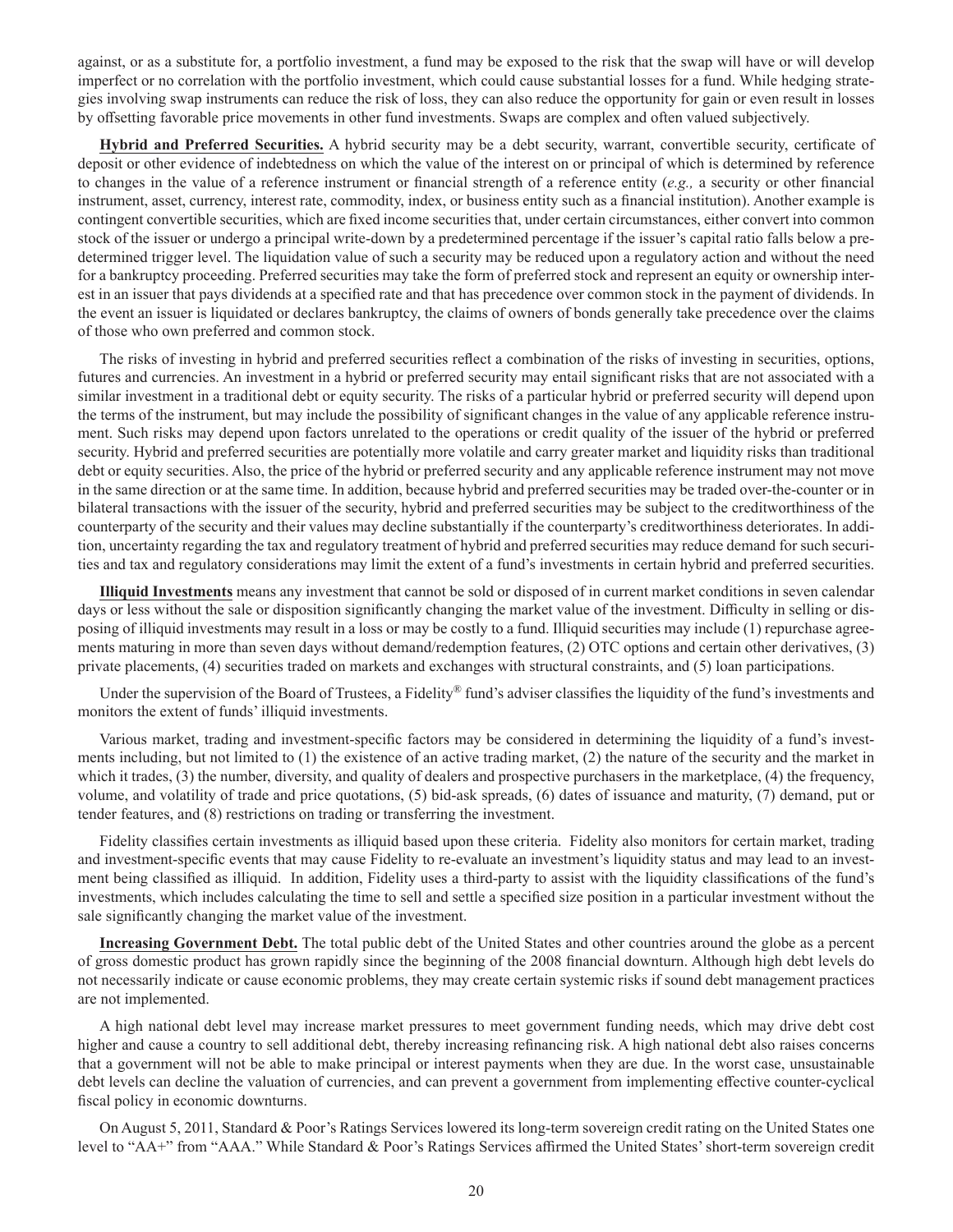rating as "A-1+," there is no guarantee that Standard & Poor's Ratings Services will not decide to lower this rating in the future. Standard & Poor's Ratings Services stated that its decision was prompted by its view on the rising public debt burden and its perception of greater policymaking uncertainty. The market prices and yields of securities supported by the full faith and credit of the U.S. Government may be adversely affected by Standard & Poor's Ratings Services decisions to downgrade the long-term sovereign credit rating of the United States.

**Indexed Securities** are instruments whose prices are indexed to the prices of other securities, securities indexes, or other financial indicators. Indexed securities typically, but not always, are debt securities or deposits whose values at maturity or coupon rates are determined by reference to a specific instrument, statistic, or measure.

Indexed securities also include commercial paper, certificates of deposit, and other fixed-income securities whose values at maturity or coupon interest rates are determined by reference to the returns of particular stock indexes. Indexed securities can be affected by stock prices as well as changes in interest rates and the creditworthiness of their issuers and may not track the indexes as accurately as direct investments in the indexes.

Mortgage-indexed securities, for example, could be structured to replicate the performance of mortgage securities and the characteristics of direct ownership.

Inflation-protected securities, for example, can be indexed to a measure of inflation, such as the Consumer Price Index (CPI).

Commodity-indexed securities, for example, can be indexed to a commodities index such as the Bloomberg Commodity Index Total Return.

Gold-indexed securities typically provide for a maturity value that depends on the price of gold, resulting in a security whose price tends to rise and fall together with gold prices.

Currency-indexed securities typically are short-term to intermediate-term debt securities whose maturity values or interest rates are determined by reference to the values of one or more specified foreign currencies, and may offer higher yields than U.S. dollar-denominated securities. Currency-indexed securities may be positively or negatively indexed; that is, their maturity value may increase when the specified currency value increases, resulting in a security that performs similarly to a foreign-denominated instrument, or their maturity value may decline when foreign currencies increase, resulting in a security whose price characteristics are similar to a put on the underlying currency. Currency-indexed securities may also have prices that depend on the values of a number of different foreign currencies relative to each other.

The performance of indexed securities depends to a great extent on the performance of the instrument or measure to which they are indexed, and may also be influenced by interest rate changes in the United States and abroad. Indexed securities may be more volatile than the underlying instruments or measures. Indexed securities are also subject to the credit risks associated with the issuer of the security, and their values may decline substantially if the issuer's creditworthiness deteriorates. Recent issuers of indexed securities have included banks, corporations, and certain U.S. Government agencies. In calculating a fund's dividends, index-based adjustments may be considered income.

A fund may purchase securities indexed to the price of precious metals as an alternative to direct investment in precious metals. Because the value of these securities is directly linked to the price of gold or other precious metals, they involve risks and pricing characteristics similar to direct investments in precious metals. A fund will purchase precious metals-indexed securities only when its adviser is satisfied with the creditworthiness of the issuers liable for payment. The securities generally will earn a nominal rate of interest while held by a fund, and may have maturities of one year or more. In addition, the securities may be subject to being put by a fund to the issuer, with payment to be received on no more than seven days' notice. The put feature would ensure the liquidity of the notes in the absence of an active secondary market.

**Insolvency of Issuers, Counterparties, and Intermediaries.** Issuers of fund portfolio securities or counterparties to fund transactions that become insolvent or declare bankruptcy can pose special investment risks. In each circumstance, risk of loss, valuation uncertainty, increased illiquidity, and other unpredictable occurrences may negatively impact an investment. Each of these risks may be amplified in foreign markets, where security trading, settlement, and custodial practices can be less developed than those in the U.S. markets, and bankruptcy laws differ from those of the U.S.

As a general matter, if the issuer of a fund portfolio security is liquidated or declares bankruptcy, the claims of owners of bonds and preferred stock have priority over the claims of common stock owners. These events can negatively impact the value of the issuer's securities and the results of related proceedings can be unpredictable.

If a counterparty to a fund transaction, such as a swap transaction, a short sale, a borrowing, or other complex transaction becomes insolvent, the fund may be limited in its ability to exercise rights to obtain the return of related fund assets or in exercising other rights against the counterparty. Uncertainty may also arise upon the insolvency of a securities or commodities intermediary such as a broker-dealer or futures commission merchant with which a fund has pending transactions. In addition, insolvency and liquidation proceedings take time to resolve, which can limit or preclude a fund's ability to terminate a transaction or obtain related assets or collateral in a timely fashion. If an intermediary becomes insolvent, while securities positions and other holdings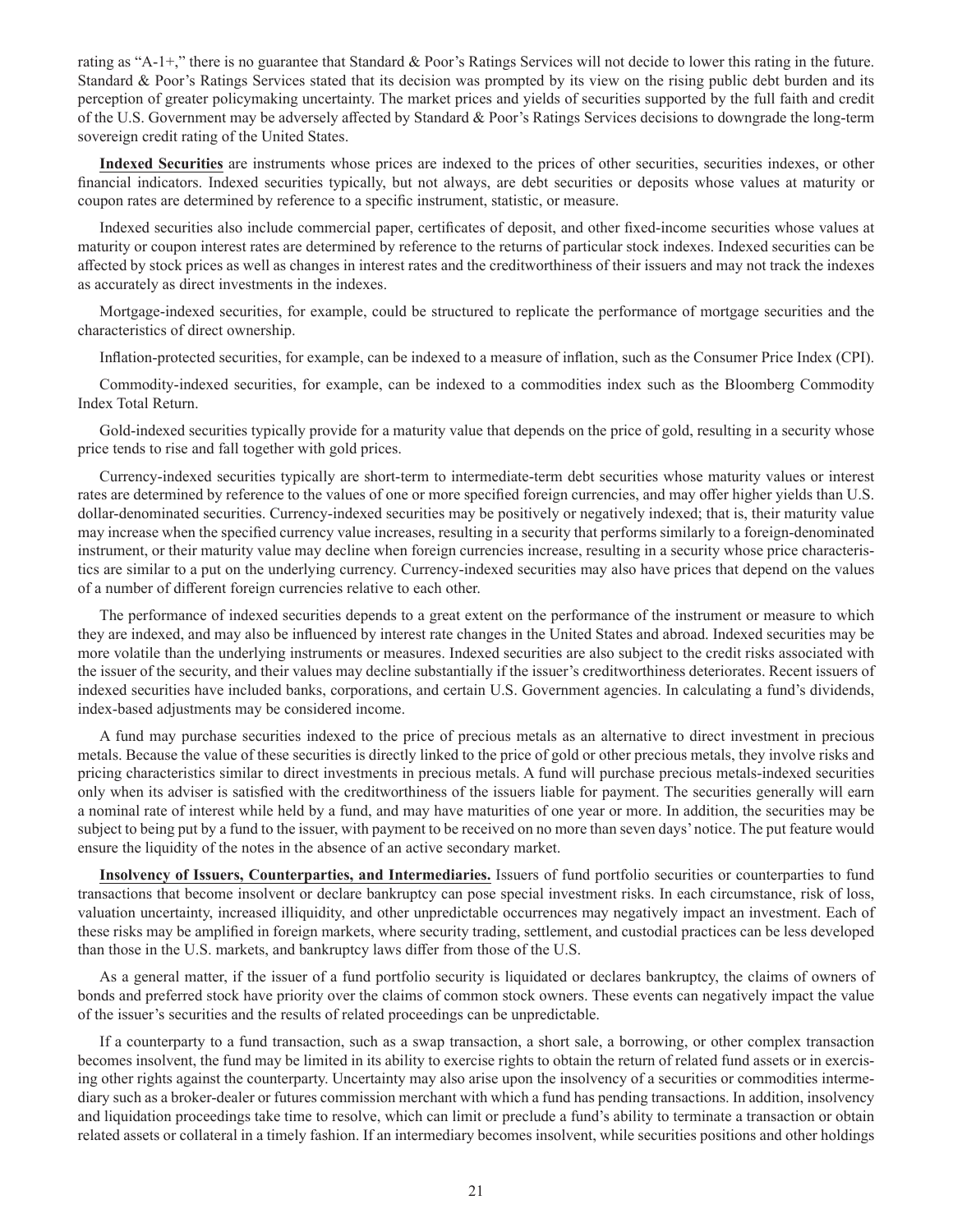may be protected by U.S. or foreign laws, it is sometimes difficult to determine whether these protections are available to specific trades based on the circumstances. Receiving the benefit of these protections can also take time to resolve, which may result in illiquid positions.

**Interfund Borrowing and Lending Program.** Pursuant to an exemptive order issued by the SEC, a Fidelity® fund may lend money to, and borrow money from, other funds advised by FMR or its affiliates. A Fidelity® fund will borrow through the program only when the costs are equal to or lower than the costs of bank loans. A Fidelity® fund will lend through the program only when the returns are higher than those available from an investment in repurchase agreements. Interfund loans and borrowings normally extend overnight, but can have a maximum duration of seven days. Loans may be called on one day's notice. A Fidelity<sup>®</sup> fund may have to borrow from a bank at a higher interest rate if an interfund loan is called or not renewed. Any delay in repayment to a lending fund could result in a lost investment opportunity or additional borrowing costs.

**Investment-Grade Debt Securities.** Investment-grade debt securities include all types of debt instruments that are of medium and high-quality. Investment-grade debt securities include repurchase agreements collateralized by U.S. Government securities as well as repurchase agreements collateralized by equity securities, non-investment-grade debt, and all other instruments in which a fund can perfect a security interest, provided the repurchase agreement counterparty has an investment-grade rating. Some investment-grade debt securities may possess speculative characteristics and may be more sensitive to economic changes and to changes in the financial conditions of issuers. An investment-grade rating means the security or issuer is rated investmentgrade by a credit rating agency registered as a nationally recognized statistical rating organization (NRSRO) with the SEC (for example, Moody's Investors Service, Inc.), or is unrated but considered to be of equivalent quality by a fund's adviser. For purposes of determining the maximum maturity of an investment-grade debt security, an adviser may take into account normal settlement periods.

**Investment in Wholly-Owned Subsidiary.** Fidelity® Commodity Strategy Fund and Gold Portfolio may invest up to 25% of its assets in a wholly-owned subsidiary organized under the laws of the Cayman Islands (Subsidiary).

Fidelity® Commodity Strategy Fund and Gold Portfolio wholly own and control the Subsidiary. Fidelity® Commodity Strategy Fund and the Subsidiary are both managed by Geode. Gold Portfolio and the Subsidiary are both managed by FMR. Unlike the fund, the Subsidiary is not registered under the 1940 Act and therefore is not subject to the investor protections of the 1940 Act. The Subsidiary is expected to invest primarily in gold and other precious metals and/or commodity-linked derivative investments. As a result, the Subsidiary is subject to risks similar to those of the fund, including the risks of investing in the gold industry and/ or derivatives and commodity-linked investing in general.

By investing in the Subsidiary, Fidelity® Commodity Strategy Fund and Gold Portfolio may gain exposure to gold and other precious metals and/or commodities within the limits of Subchapter M of the Internal Revenue Code. Subchapter M requires, among other things, that a fund derive at least 90% of gross income from dividends, interest, and gains from the sale of securities (typically referred to as "qualifying income"). Changes in U.S. or Cayman Islands laws could cause investments in the Subsidiary to fail to work as expected.

**Loans and Other Direct Debt Instruments.** Direct debt instruments are interests in amounts owed by a corporate, governmental, or other borrower to lenders or lending syndicates (loans and loan participations), to suppliers of goods or services (trade claims or other receivables), or to other parties. Direct debt instruments involve a risk of loss in case of default or insolvency of the borrower and may offer less legal protection to the purchaser in the event of fraud or misrepresentation, or there may be a requirement that a fund supply additional cash to a borrower on demand. A fund may acquire loans by buying an assignment of all or a portion of the loan from a lender or by purchasing a loan participation from a lender or other purchaser of a participation. A fund also may acquire loans directly at the time of the loan's closing.

Lenders and purchasers of loans and other forms of direct indebtedness depend primarily upon the creditworthiness of the borrower for payment of interest and repayment of principal. If scheduled interest or principal payments are not made, the value of the instrument may be adversely affected. Loans that are fully secured provide more protections than an unsecured loan in the event of failure to make scheduled interest or principal payments. However, there is no assurance that the liquidation of collateral from a secured loan would satisfy the borrower's obligation, or that the collateral could be liquidated. Indebtedness of borrowers whose creditworthiness is poor involves substantially greater risks and may be highly speculative. Borrowers that are in bankruptcy or restructuring may never pay off their indebtedness, or may pay only a small fraction of the amount owed. Direct indebtedness of foreign countries also involves a risk that the governmental entities responsible for the repayment of the debt may be unable, or unwilling, to pay interest and repay principal when due.

Direct lending and investments in loans through direct assignment of a financial institution's interests with respect to a loan may involve additional risks. For example, if a loan is foreclosed, the lender/purchaser could become part owner of any collateral, and would bear the costs and liabilities associated with owning and disposing of the collateral. In addition, it is conceivable that under emerging legal theories of lender liability, a purchaser could be held liable as a co-lender. Direct debt instruments may also involve a risk of insolvency of the lending bank or other intermediary.

A loan is often administered by a bank or other financial institution that acts as agent for all holders. The agent administers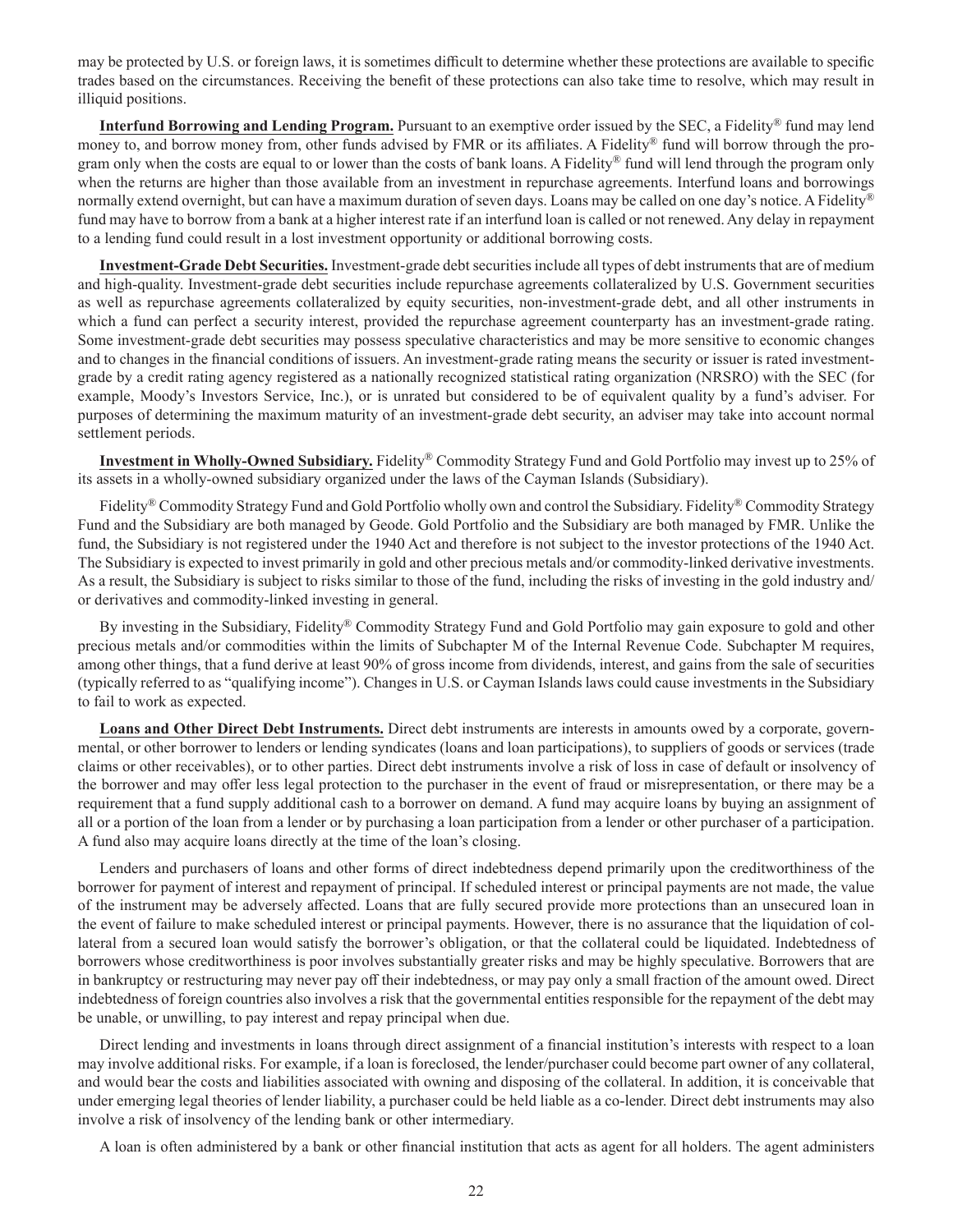the terms of the loan, as specified in the loan agreement. Unless, under the terms of the loan or other indebtedness, the purchaser has direct recourse against the borrower, the purchaser may have to rely on the agent to apply appropriate credit remedies against a borrower. If assets held by the agent for the benefit of a purchaser were determined to be subject to the claims of the agent's general creditors, the purchaser might incur certain costs and delays in realizing payment on the loan or loan participation and could suffer a loss of principal or interest.

Direct indebtedness may include letters of credit, revolving credit facilities, or other standby financing commitments that obligate lenders/purchasers to make additional cash payments on demand. These commitments may have the effect of requiring a lender/purchaser to increase its investment in a borrower at a time when it would not otherwise have done so, even if the borrower's condition makes it unlikely that the amount will ever be repaid.

For a Fidelity® fund that limits the amount of total assets that it will invest in any one issuer or in issuers within the same industry, the fund generally will treat the borrower as the "issuer" of indebtedness held by the fund. In the case of loan participations where a bank or other lending institution serves as financial intermediary between a fund and the borrower, if the participation does not shift to the fund the direct debtor-creditor relationship with the borrower, SEC interpretations require a fund, in appropriate circumstances, to treat both the lending bank or other lending institution and the borrower as "issuers" for these purposes. Treating a financial intermediary as an issuer of indebtedness may restrict a fund's ability to invest in indebtedness related to a single financial intermediary, or a group of intermediaries engaged in the same industry, even if the underlying borrowers represent many different companies and industries.

A fund may choose, at its expense or in conjunction with others, to pursue litigation or otherwise to exercise its rights as a security holder to seek to protect the interests of security holders if it determines this to be in the best interest of the fund's shareholders.

**Lower-Quality Debt Securities.** Lower-quality debt securities include all types of debt instruments that have poor protection with respect to the payment of interest and repayment of principal, or may be in default. These securities are often considered to be speculative and involve greater risk of loss or price changes due to changes in the issuer's capacity to pay. The market prices of lower-quality debt securities may fluctuate more than those of higher-quality debt securities and may decline significantly in periods of general economic difficulty, which may follow periods of rising interest rates.

The market for lower-quality debt securities may be thinner and less active than that for higher-quality debt securities, which can adversely affect the prices at which the former are sold. Adverse publicity and changing investor perceptions may affect the liquidity of lower-quality debt securities and the ability of outside pricing services to value lower-quality debt securities.

Because the risk of default is higher for lower-quality debt securities, research and credit analysis are an especially important part of managing securities of this type. Such analysis may focus on relative values based on factors such as interest or dividend coverage, asset coverage, earnings prospects, and the experience and managerial strength of the issuer, in an attempt to identify those issuers of high-yielding securities whose financial condition is adequate to meet future obligations, has improved, or is expected to improve in the future.

A fund may choose, at its expense or in conjunction with others, to pursue litigation or otherwise to exercise its rights as a security holder to seek to protect the interests of security holders if it determines this to be in the best interest of the fund's shareholders.

**Low or Negative Yielding Securities.** During periods of very low or negative interest rates, a fund may be unable to maintain positive returns. Interest rates in the U.S. and many parts of the world, including Japan and some European countries, are at or near historically low levels. Japan and those European countries have, from time to time, experienced negative interest rates on certain fixed income instruments. Very low or negative interest rates may magnify interest rate risk for the markets as a whole and for the funds. Changing interest rates, including rates that fall below zero, may have unpredictable effects on markets, may result in heightened market volatility and may detract from fund performance to the extent a fund is exposed to such interest rates.

**Money Market Securities** are high-quality, short-term obligations. Money market securities may be structured to be, or may employ a trust or other form so that they are, eligible investments for money market funds. For example, put features can be used to modify the maturity of a security or interest rate adjustment features can be used to enhance price stability. If a structure fails to function as intended, adverse tax or investment consequences may result. Neither the Internal Revenue Service (IRS) nor any other regulatory authority has ruled definitively on certain legal issues presented by certain structured securities. Future tax or other regulatory determinations could adversely affect the value, liquidity, or tax treatment of the income received from these securities or the nature and timing of distributions made by a fund.

**Mortgage Securities** are issued by government and non-government entities such as banks, mortgage lenders, or other institutions. A mortgage security is an obligation of the issuer backed by a mortgage or pool of mortgages or a direct interest in an underlying pool of mortgages. Some mortgage securities, such as collateralized mortgage obligations (or "CMOs"), make payments of both principal and interest at a range of specified intervals; others make semi-annual interest payments at a predetermined rate and repay principal at maturity (like a typical bond). Mortgage securities are based on different types of mortgages,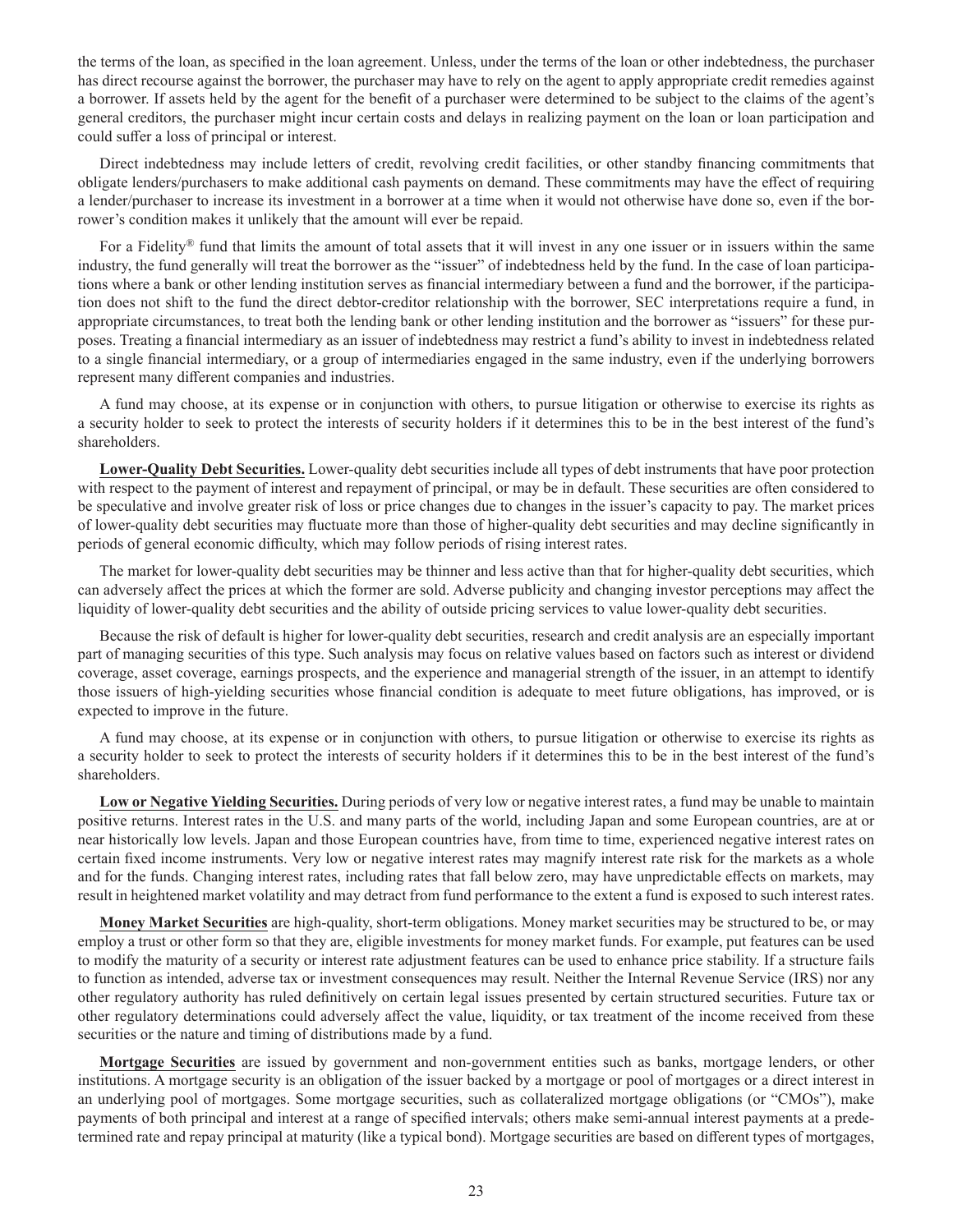including those on commercial real estate or residential properties. Stripped mortgage securities are created when the interest and principal components of a mortgage security are separated and sold as individual securities. In the case of a stripped mortgage security, the holder of the "principal-only" security (PO) receives the principal payments made by the underlying mortgage, while the holder of the "interest-only" security (IO) receives interest payments from the same underlying mortgage.

Fannie Maes and Freddie Macs are pass-through securities issued by Fannie Mae and Freddie Mac, respectively. Fannie Mae and Freddie Mac, which guarantee payment of interest and repayment of principal on Fannie Maes and Freddie Macs, respectively, are federally chartered corporations supervised by the U.S. Government that act as governmental instrumentalities under authority granted by Congress. Fannie Mae and Freddie Mac are authorized to borrow from the U.S. Treasury to meet their obligations. Fannie Maes and Freddie Macs are not backed by the full faith and credit of the U.S. Government.

On June 3, 2019, under the Federal Housing Finance Agency's "Single Security Initiative", Fannie Mae and Freddie Mac will start issuing uniform mortgage-backed securities (UMBS). UMBS will be eligible for delivery into the To-Be-Announced (TBA) market. Each UMBS will have a 55-day remittance cycle and can be used as collateral in either a Fannie Mae® or Freddie Mac® security or held for investment. Freddie Mac's legacy TBA-eligible securities have a 45-day remittance cycle and will not be directly eligible for delivery in settlement of a UMBS trade. Freddie Mac will offer investors the opportunity to exchange outstanding legacy mortgage-backed securities for mirror UMBS with a 55-day remittance period. The exchange offer includes compensation for the 10-day delay in receipt of payments. A fund's ability to invest in UMBS to the same degree that the fund currently invests in Fannie Mae and Freddie Mac mortgage-backed securities is uncertain.

While Fannie Mae and Freddie Mac have taken steps for a smooth transition to the issuance of UMBS, the effects of the issuance of UMBS on the mortgage-backed securities and TBA markets are uncertain and there may be factors that affect the timing of the transition to UMBS or the ability of market participants, including a fund, to adapt to the issuance of UMBS. A fund may need to consider the tax and accounting issues raised by investments in UMBS and/or the exchange of legacy Freddie Mac securities for UMBS. Additionally, there could be divergence in prepayment rates of UMBS issued by Fannie Mae and Freddie Mac, which could lead to differences in the prices of Fannie Mae- and Freddie Mac-issued UMBS if Fannie Mae and Freddie Mac fail to align programs, policies and practices that affect prepayments.

The value of mortgage securities may change due to shifts in the market's perception of issuers and changes in interest rates. In addition, regulatory or tax changes may adversely affect the mortgage securities market as a whole. Non-government mortgage securities may offer higher yields than those issued by government entities, but also may be subject to greater price changes than government issues. Mortgage securities are subject to prepayment risk, which is the risk that early principal payments made on the underlying mortgages, usually in response to a reduction in interest rates, will result in the return of principal to the investor, causing it to be invested subsequently at a lower current interest rate. Alternatively, in a rising interest rate environment, mortgage security values may be adversely affected when prepayments on underlying mortgages do not occur as anticipated, resulting in the extension of the security's effective maturity and the related increase in interest rate sensitivity of a longer-term instrument. The prices of stripped mortgage securities tend to be more volatile in response to changes in interest rates than those of nonstripped mortgage securities.

A fund may seek to earn additional income by using a trading strategy (commonly known as "mortgage dollar rolls" or "reverse mortgage dollar rolls") that involves selling (or buying) mortgage securities, realizing a gain or loss, and simultaneously agreeing to purchase (or sell) mortgage securities on a later date at a set price. During the period between the sale and repurchase in a mortgage dollar roll transaction, a fund will not be entitled to receive interest and principal payments on the securities sold but will invest the proceeds of the sale in other securities that are permissible investments for the fund. During the period between the purchase and subsequent sale in a reverse mortgage dollar roll transaction, a fund is entitled to interest and principal payments on the securities purchased. Losses may arise due to changes in the value of the securities or if the counterparty does not perform under the terms of the agreement. If the counterparty files for bankruptcy or becomes insolvent, a fund's right to repurchase or sell securities may be limited. This trading strategy may increase interest rate exposure and result in an increased portfolio turnover rate which increases costs and may increase taxable gains.

**Municipal Securities** are issued to raise money for a variety of public or private purposes, including general financing for state and local governments, or financing for specific projects or public facilities. They may be issued in anticipation of future revenues and may be backed by the full taxing power of a municipality, the revenues from a specific project, or the credit of a private organization. The value of some or all municipal securities may be affected by uncertainties in the municipal market related to legislation or litigation involving the taxation of municipal securities or the rights of municipal securities holders. A municipal security may be owned directly or through a participation interest.

**Precious Metals.** Precious metals, such as gold, silver, platinum, and palladium, at times have been subject to substantial price fluctuations over short periods of time and may be affected by unpredictable monetary and political policies such as currency devaluations or revaluations, economic and social conditions within a country, trade imbalances, or trade or currency restrictions between countries. The prices of gold and other precious metals, however, are less subject to local and companyspecific factors than securities of individual companies. As a result, precious metals may be more or less volatile in price than securities of companies engaged in precious metals-related businesses. Investments in precious metals can present concerns such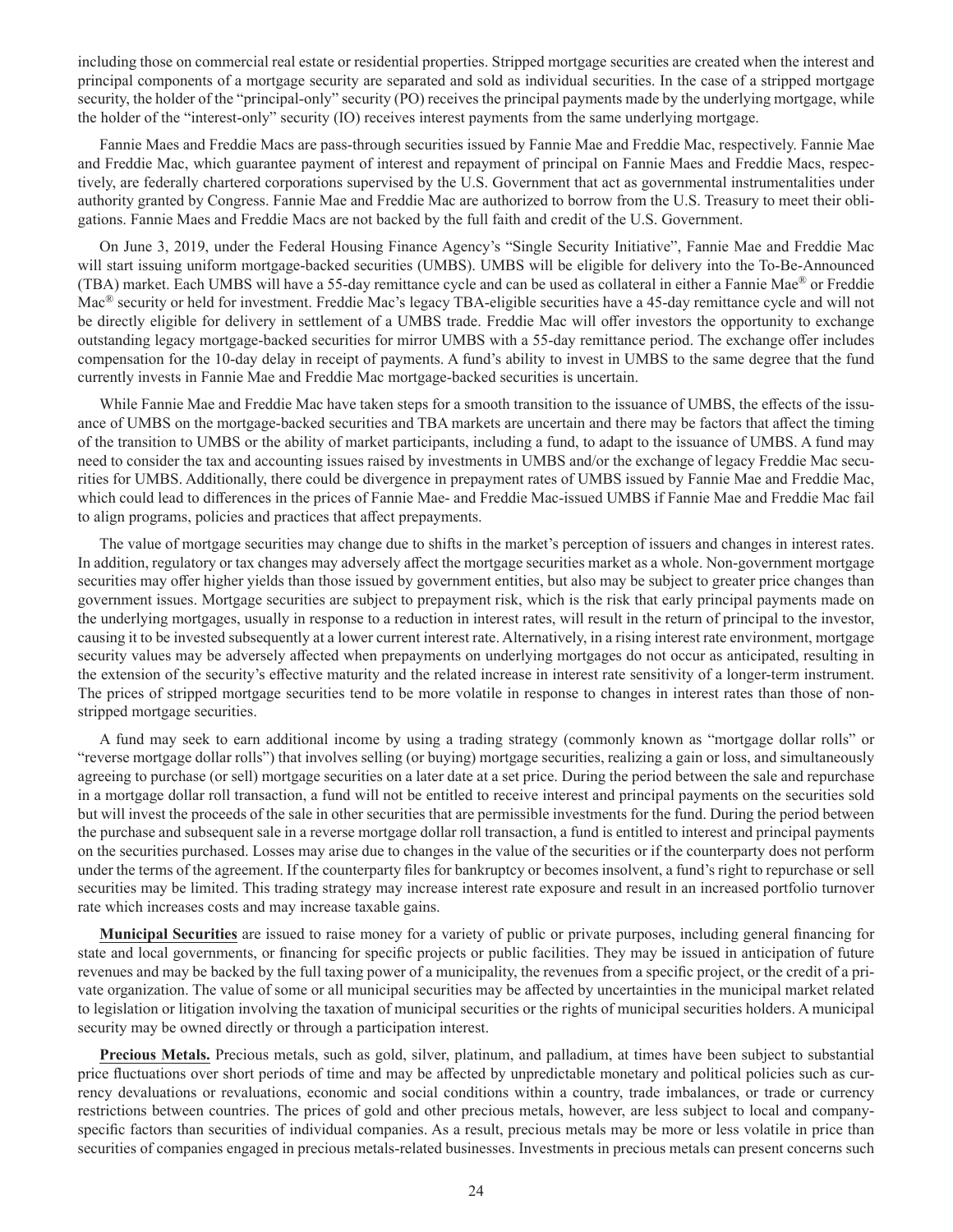as delivery, storage and maintenance, possible illiquidity, and the unavailability of accurate market valuations. Although precious metals can be purchased in any form, including bullion and coins, a Fidelity® fund intends to purchase only those forms of precious metals that are readily marketable and that can be stored in accordance with custody regulations applicable to mutual funds. A fund may incur higher custody and transaction costs for precious metals than for securities. Also, precious metals investments do not pay income.

For a fund to qualify as a regulated investment company under current federal tax law, gains from selling precious metals may not exceed 10% of the fund's gross income for its taxable year. This tax requirement could cause a fund to hold or sell precious metals or securities when it would not otherwise do so.

**Put Features** entitle the holder to sell a security back to the issuer or a third party at any time or at specified intervals. In exchange for this benefit, a fund may accept a lower interest rate. Securities with put features are subject to the risk that the put provider is unable to honor the put feature (purchase the security). Put providers often support their ability to buy securities on demand by obtaining letters of credit or other guarantees from other entities. Demand features, standby commitments, and tender options are types of put features.

**REITs.** Equity REITs own real estate properties, while mortgage REITs make construction, development, and long-term mortgage loans. Their value may be affected by changes in the value of the underlying property of the trusts, the creditworthiness of the issuer, property taxes, interest rates, and tax and regulatory requirements, such as those relating to the environment. Both types of trusts are dependent upon management skill, are not diversified, and are subject to heavy cash flow dependency, defaults by borrowers, self-liquidation, and the possibility of failing to qualify for tax-free status of income under the Internal Revenue Code and failing to maintain exemption from the 1940 Act.

REITs issue debt securities to fund the purchase and/or development of commercial properties. The value of these debt securities may be affected by changes in the value of the underlying property owned by the trusts, the creditworthiness of the trusts, interest rates, and tax and regulatory requirements. REITs are dependent upon management skill and the cash flow generated by the properties owned by the trusts. REITs are at the risk of the possibility of failing to qualify for tax-free status of income under the Internal Revenue Code and failing to maintain exemption from the 1940 Act.

**Repurchase Agreements** involve an agreement to purchase a security and to sell that security back to the original seller at an agreed-upon price. The resale price reflects the purchase price plus an agreed-upon incremental amount which is unrelated to the coupon rate or maturity of the purchased security. As protection against the risk that the original seller will not fulfill its obligation, the securities are held in a separate account at a bank, marked-to-market daily, and maintained at a value at least equal to the sale price plus the accrued incremental amount. The value of the security purchased may be more or less than the price at which the counterparty has agreed to purchase the security. In addition, delays or losses could result if the other party to the agreement defaults or becomes insolvent. A fund may be limited in its ability to exercise its right to liquidate assets related to a repurchase agreement with an insolvent counterparty. A Fidelity® fund may engage in repurchase agreement transactions with parties whose creditworthiness has been reviewed and found satisfactory by the fund's adviser.

**Restricted Securities (including Private Placements)** are subject to legal restrictions on their sale. Difficulty in selling securities may result in a loss or be costly to a fund. Restricted securities, including private placements of private and public companies, generally can be sold in privately negotiated transactions, pursuant to an exemption from registration under the Securities Act of 1933 (1933 Act), or in a registered public offering. Where registration is required, the holder of a registered security may be obligated to pay all or part of the registration expense and a considerable period may elapse between the time it decides to seek registration and the time it may be permitted to sell a security under an effective registration statement. If, during such a period, adverse market conditions were to develop, the holder might obtain a less favorable price than prevailed when it decided to seek registration of the security.

**Reverse Repurchase Agreements.** In a reverse repurchase agreement, a fund sells a security to another party, such as a bank or broker-dealer, in return for cash and agrees to repurchase that security at an agreed-upon price and time. A Fidelity<sup>®</sup> fund may enter into reverse repurchase agreements with parties whose creditworthiness has been reviewed and found satisfactory by the fund's adviser. Such transactions may increase fluctuations in the market value of a fund's assets and, if applicable, a fund's yield, and may be viewed as a form of leverage.

**Securities Lending.** A Fidelity<sup>®</sup> fund may lend securities to parties such as broker-dealers or other institutions, including an affiliate, National Financial Services LLC (NFS). Fidelity® funds for which Geode serves as sub-adviser or adviser will not lend securities to Geode or its affiliates. Securities lending allows a fund to retain ownership of the securities loaned and, at the same time, earn additional income. The borrower provides the fund with collateral in an amount at least equal to the value of the securities loaned. The fund seeks to maintain the ability to obtain the right to vote or consent on proxy proposals involving material events affecting securities loaned. If the borrower defaults on its obligation to return the securities loaned because of insolvency or other reasons, a fund could experience delays and costs in recovering the securities loaned or in gaining access to the collateral. These delays and costs could be greater for foreign securities. If a fund is not able to recover the securities loaned, the fund may sell the collateral and purchase a replacement investment in the market. The value of the collateral could decrease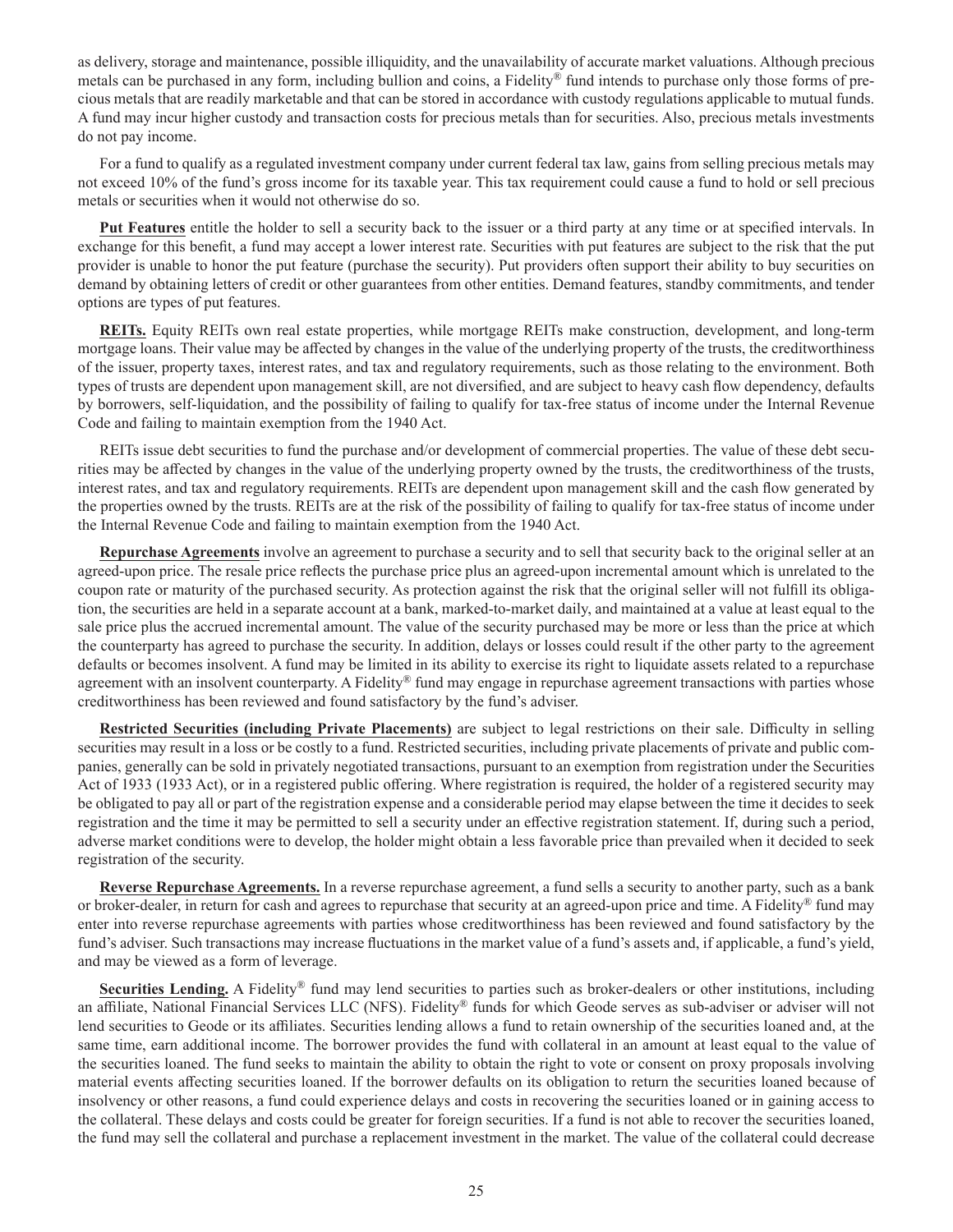below the value of the replacement investment by the time the replacement investment is purchased. For a Fidelity<sup>®</sup> fund, loans will be made only to parties deemed by the fund's adviser to be in good standing and when, in the adviser's judgment, the income earned would justify the risks.

The Fidelity® funds have retained agents, including NFS, an affiliate of the funds, to act as securities lending agent. If NFS acts as securities lending agent for a fund, it is subject to the overall supervision of the fund's adviser, and NFS will administer the lending program in accordance with guidelines approved by the fund's Trustees.

Cash received as collateral through loan transactions may be invested in other eligible securities, including shares of a money market fund. Investing this cash subjects that investment, as well as the securities loaned, to market appreciation or depreciation.

**Securities of Other Investment Companies,** including shares of closed-end investment companies (which include business development companies (BDCs)), unit investment trusts, and open-end investment companies, represent interests in professionally managed portfolios that may invest in any type of instrument. Investing in other investment companies involves substantially the same risks as investing directly in the underlying instruments, but may involve additional expenses at the underlying investment company-level, such as portfolio management fees and operating expenses. Fees and expenses incurred indirectly by a fund as a result of its investment in shares of one or more other investment companies generally are referred to as "acquired fund fees and expenses" and may appear as a separate line item in a fund's prospectus fee table. For certain investment companies, such as BDCs, these expenses may be significant. Certain types of investment companies, such as closed-end investment companies, issue a fixed number of shares that trade on a stock exchange or over-the-counter at a premium or a discount to their NAV. Others are continuously offered at NAV, but may also be traded in the secondary market.

The securities of closed-end funds may be leveraged. As a result, a fund may be indirectly exposed to leverage through an investment in such securities. An investment in securities of closed-end funds that use leverage may expose a fund to higher volatility in the market value of such securities and the possibility that the fund's long-term returns on such securities will be diminished.

A fund's ability to invest in securities of other investment companies may be limited by federal securities laws. To the extent a fund acquires securities issued by unaffiliated investment companies, the Adviser's access to information regarding such underlying fund's portfolio may be limited and subject to such fund's policies regarding disclosure of fund holdings.

A fund that seeks to track the performance of a particular index could invest in investment companies that seek to track the performance of indexes other than the index that the fund seeks to track.

**Short Sales "Against the Box"** are short sales of securities that a fund owns or has the right to obtain (equivalent in kind or amount to the securities sold short). If a fund enters into a short sale against the box, it will be required to set aside securities equivalent in kind and amount to the securities sold short (or securities convertible or exchangeable into such securities) and will be required to hold such securities while the short sale is outstanding.

Short sales against the box could be used to protect the NAV of a money market fund in anticipation of increased interest rates, without sacrificing the current yield of the securities sold short. A money market fund will incur transaction costs in connection with opening and closing short sales against the box. A fund (other than a money market fund) will incur transaction costs, including interest expenses, in connection with opening, maintaining, and closing short sales against the box.

**Short Sales.** Stocks underlying a fund's convertible security holdings can be sold short. For example, if a fund's adviser anticipates a decline in the price of the stock underlying a convertible security held by the fund, it may sell the stock short. If the stock price subsequently declines, the proceeds of the short sale could be expected to offset all or a portion of the effect of the stock's decline on the value of the convertible security. Fidelity® funds that employ this strategy generally intend to hedge no more than 15% of total assets with short sales on equity securities underlying convertible security holdings under normal circumstances.

A fund will be required to set aside securities equivalent in kind and amount to those sold short (or securities convertible or exchangeable into such securities) and will be required to hold them aside while the short sale is outstanding. A fund will incur transaction costs, including interest expenses, in connection with opening, maintaining, and closing short sales.

**Sources of Liquidity or Credit Support.** Issuers may employ various forms of credit and liquidity enhancements, including letters of credit, guarantees, swaps, puts, and demand features, and insurance provided by domestic or foreign entities such as banks and other financial institutions. An adviser and its affiliates may rely on their evaluation of the credit of the issuer or the credit of the liquidity or credit enhancement provider in determining whether to purchase or hold a security supported by such enhancement. In addition, an adviser and its affiliates may rely on their evaluation of the credit of the issuer or the credit of the liquidity or credit enhancement provider for purposes of making initial and ongoing minimal credit risk determinations for a money market fund. In evaluating the credit of a foreign bank or other foreign entities, factors considered may include whether adequate public information about the entity is available and whether the entity may be subject to unfavorable political or economic developments, currency controls, or other government restrictions that might affect its ability to honor its commitment. Changes in the credit quality of the issuer and/or entity providing the enhancement could affect the value of the security or a fund's share price.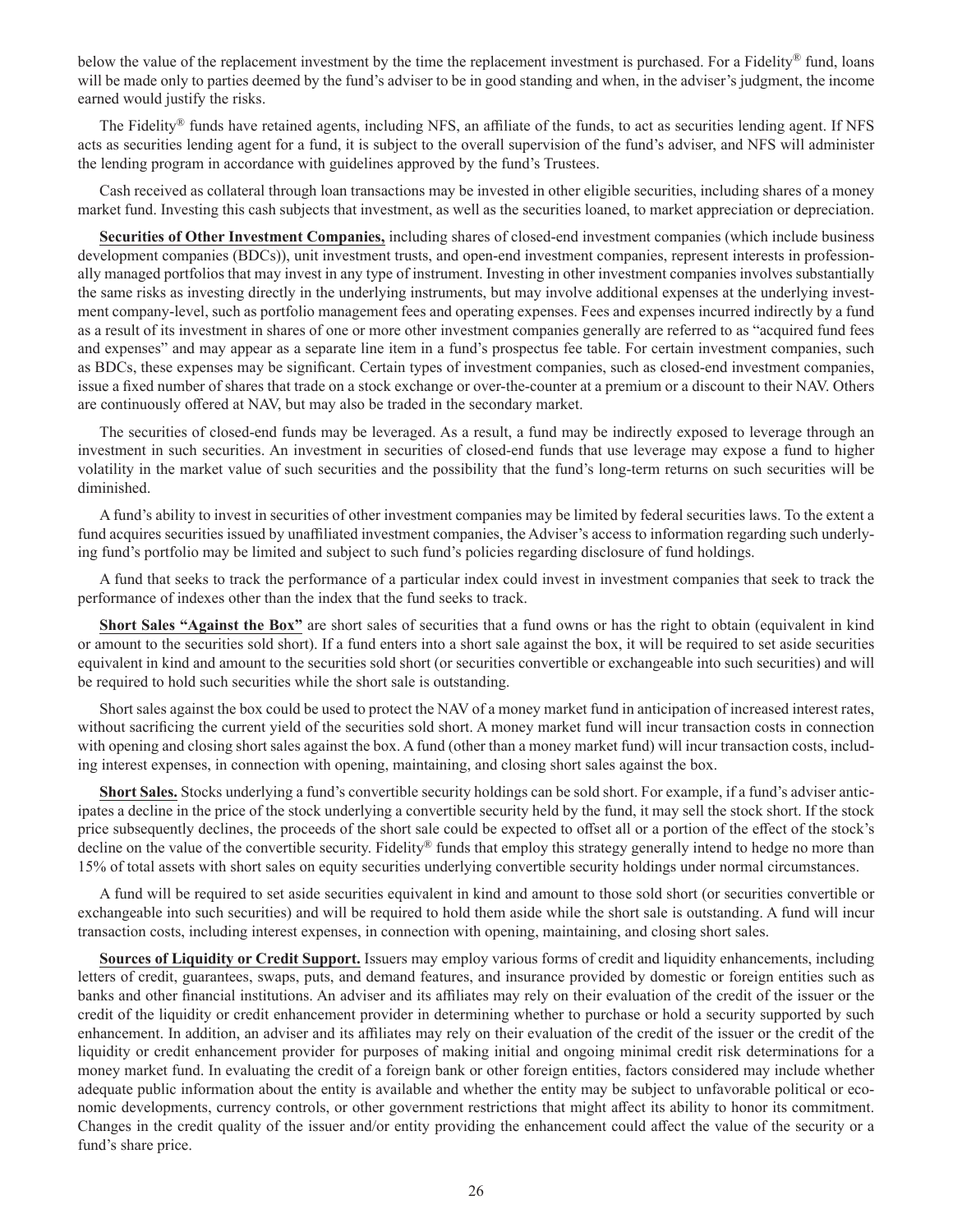**Sovereign Debt Obligations** are issued or guaranteed by foreign governments or their agencies, including debt of Latin American nations or other developing countries. Sovereign debt may be in the form of conventional securities or other types of debt instruments such as loans or loan participations. Sovereign debt of developing countries may involve a high degree of risk, and may be in default or present the risk of default. Governmental entities responsible for repayment of the debt may be unable or unwilling to repay principal and pay interest when due, and may require renegotiation or rescheduling of debt payments. In addition, prospects for repayment of principal and payment of interest may depend on political as well as economic factors. Although some sovereign debt, such as Brady Bonds, is collateralized by U.S. Government securities, repayment of principal and payment of interest is not guaranteed by the U.S. Government.

**Stripped Securities** are the separate income or principal components of a debt security. The risks associated with stripped securities are similar to those of other debt securities, although stripped securities may be more volatile, and the value of certain types of stripped securities may move in the same direction as interest rates. U.S. Treasury securities that have been stripped by a Federal Reserve Bank are obligations issued by the U.S. Treasury.

Privately stripped government securities are created when a dealer deposits a U.S. Treasury security or other U.S. Government security with a custodian for safekeeping. The custodian issues separate receipts for the coupon payments and the principal payment, which the dealer then sells.

Because the SEC does not consider privately stripped government securities to be U.S. Government securities for purposes of Rule 2a-7, a fund must evaluate them as it would non-government securities pursuant to regulatory guidelines applicable to money market funds.

**Structured Securities** (also called "structured notes") are derivative debt securities, the interest rate on or principal of which is determined by an unrelated indicator. The value of the interest rate on and/or the principal of structured securities is determined by reference to changes in the value of a reference instrument (*e.g.,* a security or other financial instrument, asset, currency, interest rate, commodity, or index) or the relative change in two or more reference instruments. A structured security may be positively, negatively, or both positively and negatively indexed; that is, its value or interest rate may increase or decrease if the value of the reference instrument increases. Similarly, its value or interest rate may increase or decrease if the value of the reference instrument decreases. Further, the change in the principal amount payable with respect to, or the interest rate of, a structured security may be calculated as a multiple of the percentage change (positive or negative) in the value of the underlying reference instrument(s); therefore, the value of such structured security may be very volatile. Structured securities may entail a greater degree of market risk than other types of debt securities because the investor bears the risk of the reference instrument. Structured securities may also be more volatile, less liquid, and more difficult to accurately price than less complex securities or more traditional debt securities. In addition, because structured securities generally are traded over-the-counter, structured securities are subject to the creditworthiness of the counterparty of the structured security, and their values may decline substantially if the counterparty's creditworthiness deteriorates.

Commodity-linked notes are a type of structured note. Commodity-linked notes are privately negotiated structured debt securities indexed to the return of an index such as the Bloomberg Commodity Index Total Return, which is representative of the commodities market. They are available from a limited number of approved counterparties, and all invested amounts are exposed to the dealer's credit risk. Commodity-linked notes may be leveraged. For example, if a fund invests \$100 in a three-times leveraged commodity-linked note, it will exchange \$100 principal with the dealer to obtain \$300 exposure to the commodities market because the value of the note will change by a magnitude of three for every percentage change (positive or negative) in the value of the underlying index. This means a \$100 note may be worth \$70 if the commodity index decreased by 10 percent.

**Temporary Defensive Policies.** In response to market, economic, political, or other conditions, a fund may temporarily use a different investment strategy for defensive purposes. If a fund does so, different factors could affect the fund's performance and the fund may not achieve its investment objective.

Each VIP FundsManager® Portfolio reserves the right to invest without limitation in money market funds for temporary, defensive purposes.

**Transfer Agent Bank Accounts.** Proceeds from shareholder purchases of a Fidelity® fund may pass through a series of demand deposit bank accounts before being held at the fund's custodian. Redemption proceeds may pass from the custodian to the shareholder through a similar series of bank accounts.

If a bank account is registered to the transfer agent or an affiliate, who acts as an agent for the funds when opening, closing, and conducting business in the bank account, the transfer agent or an affiliate may invest overnight balances in the account in repurchase agreements. Any balances that are not invested in repurchase agreements remain in the bank account overnight. Any risks associated with such an account are investment risks of the funds. A fund faces the risk of loss of these balances if the bank becomes insolvent.

**Variable and Floating Rate Securities** provide for periodic adjustments in the interest rate paid on the security. Variable rate securities provide for a specified periodic adjustment in the interest rate, while floating rate securities have interest rates that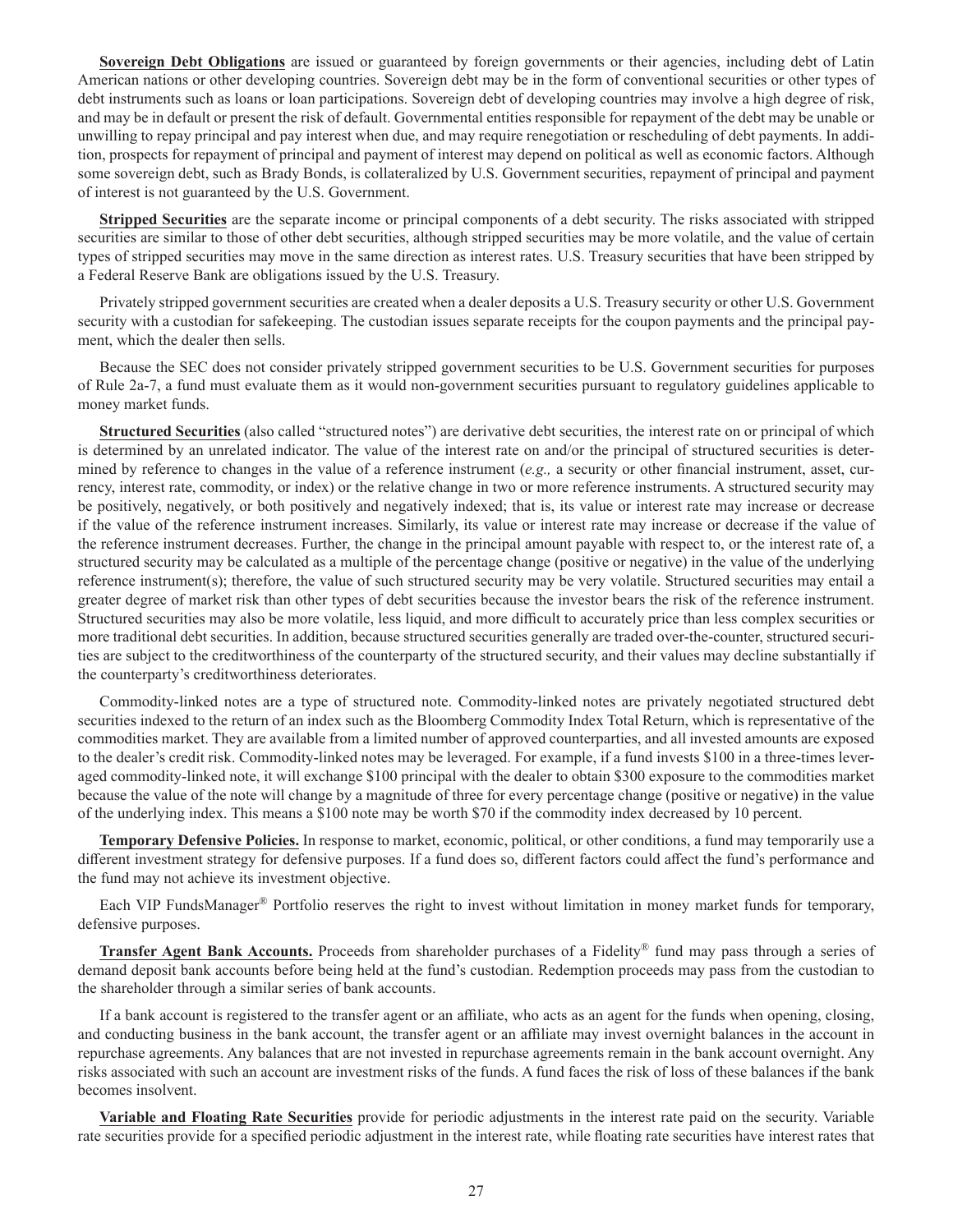change whenever there is a change in a designated benchmark rate or the issuer's credit quality, sometimes subject to a cap or floor on such rate. Some variable or floating rate securities are structured with put features that permit holders to demand payment of the unpaid principal balance plus accrued interest from the issuers or certain financial intermediaries. For purposes of determining the maximum maturity of a variable or floating rate security, a fund's adviser may take into account normal settlement periods.

In addition to other interbank offered rates (IBORs), the most common benchmark rate for floating rate securities is LIBOR, which is the rate of interest offered on short-term interbank deposits, as determined by trading between major international banks. After the global financial crisis, regulators globally determined that existing interest rate benchmarks should be reformed based on concerns that LIBOR and other IBORs were susceptible to manipulation. Replacement rates that have been identified include the Secured Overnight Financing Rate (SOFR, which is intended to replace U.S. dollar LIBOR and measures the cost of U.S. dollar overnight borrowings) and the Sterling Overnight Index Average rate (SONIA, which is intended to replace pound sterling LIBOR and measures the overnight interest rate paid by banks in the sterling market). In 2017, the head of the United Kingdom's Financial Conduct Authority announced a desire to phase out the use of LIBOR by the end of 2021. While various regulators and industry bodies are working globally on transitioning to alternative rates, there remains uncertainty regarding the future utilization of the IBORs and the transition to, and the nature of, replacement rates. As such, the effect of a transition away from the IBORs on a fund and the financial instruments in which it invests cannot yet be determined, and may depend on factors that include, but are not limited to: (i) existing fallback or termination provisions in individual contracts and (ii) whether, how, and when industry participants develop and adopt new reference rates and fallbacks for both legacy and new products and instruments. Such transition may result in a reduction in the value of IBOR-based instruments held by a fund, a reduction in the effectiveness of certain hedging transactions and increased illiquidity and volatility in markets that currently rely on an IBOR to determine interest rates, any of which could adversely impact the fund's performance.

**Warrants.** Warrants are instruments which entitle the holder to buy an equity security at a specific price for a specific period of time. Changes in the value of a warrant do not necessarily correspond to changes in the value of its underlying security. The price of a warrant may be more volatile than the price of its underlying security, and a warrant may offer greater potential for capital appreciation as well as capital loss.

Warrants do not entitle a holder to dividends or voting rights with respect to the underlying security and do not represent any rights in the assets of the issuing company. A warrant ceases to have value if it is not exercised prior to its expiration date. These factors can make warrants more speculative than other types of investments.

**When-Issued and Forward Purchase or Sale Transactions** involve a commitment to purchase or sell specific securities at a predetermined price or yield in which payment and delivery take place after the customary settlement period for that type of security. Typically, no interest accrues to the purchaser until the security is delivered.

When purchasing securities pursuant to one of these transactions, the purchaser assumes the rights and risks of ownership, including the risks of price and yield fluctuations and the risk that the security will not be issued as anticipated. Because payment for the securities is not required until the delivery date, these risks are in addition to the risks associated with a fund's investments. If a fund remains substantially fully invested at a time when a purchase is outstanding, the purchases may result in a form of leverage. When a fund has sold a security pursuant to one of these transactions, the fund does not participate in further gains or losses with respect to the security. If the other party to a delayed-delivery transaction fails to deliver or pay for the securities, a fund could miss a favorable price or yield opportunity or suffer a loss.

A fund may renegotiate a when-issued or forward transaction and may sell the underlying securities before delivery, which may result in capital gains or losses for the fund.

A fund may also engage in purchases or sales of "to be announced" or "TBA" securities, which usually are transactions in which a fund buys or sells mortgage-backed securities on a forward commitment basis. A TBA transaction typically does not designate the actual security to be delivered and only includes an approximate principal amount. TBA trades can be used by a fund for investment purposes in order to gain exposure to certain securities, or for hedging purposes to adjust the risk exposure of a fund portfolio without having to restructure a portfolio. Purchases and sales of TBA securities involve risks similar to those discussed above for other when-issued and forward purchase and sale transactions. In addition, when a fund sells TBA securities, it incurs risks similar to those incurred in short sales. For example, when a fund sells TBA securities without owning or having the right to obtain the deliverable securities, it incurs a risk of loss because it could have to purchase the securities at a price that is higher than the price at which it sold them. Also, a fund may be unable to purchase the deliverable securities if the corresponding market is illiquid. In such transactions, the fund will set aside liquid assets in an amount sufficient to offset its exposure as long as the fund's obligations are outstanding.

Under the Federal Housing Finance Agency's "Single Security Initiative" intended to maximize liquidity for both Fannie Mae and Freddie Mac mortgage-backed securities in the TBA market, Fannie Mae and Freddie Mac expect to start issuing UMBS in place of their current separate offerings of TBA-eligible mortgage-backed securities. The effects of the issuance of UMBS on the TBA market are uncertain.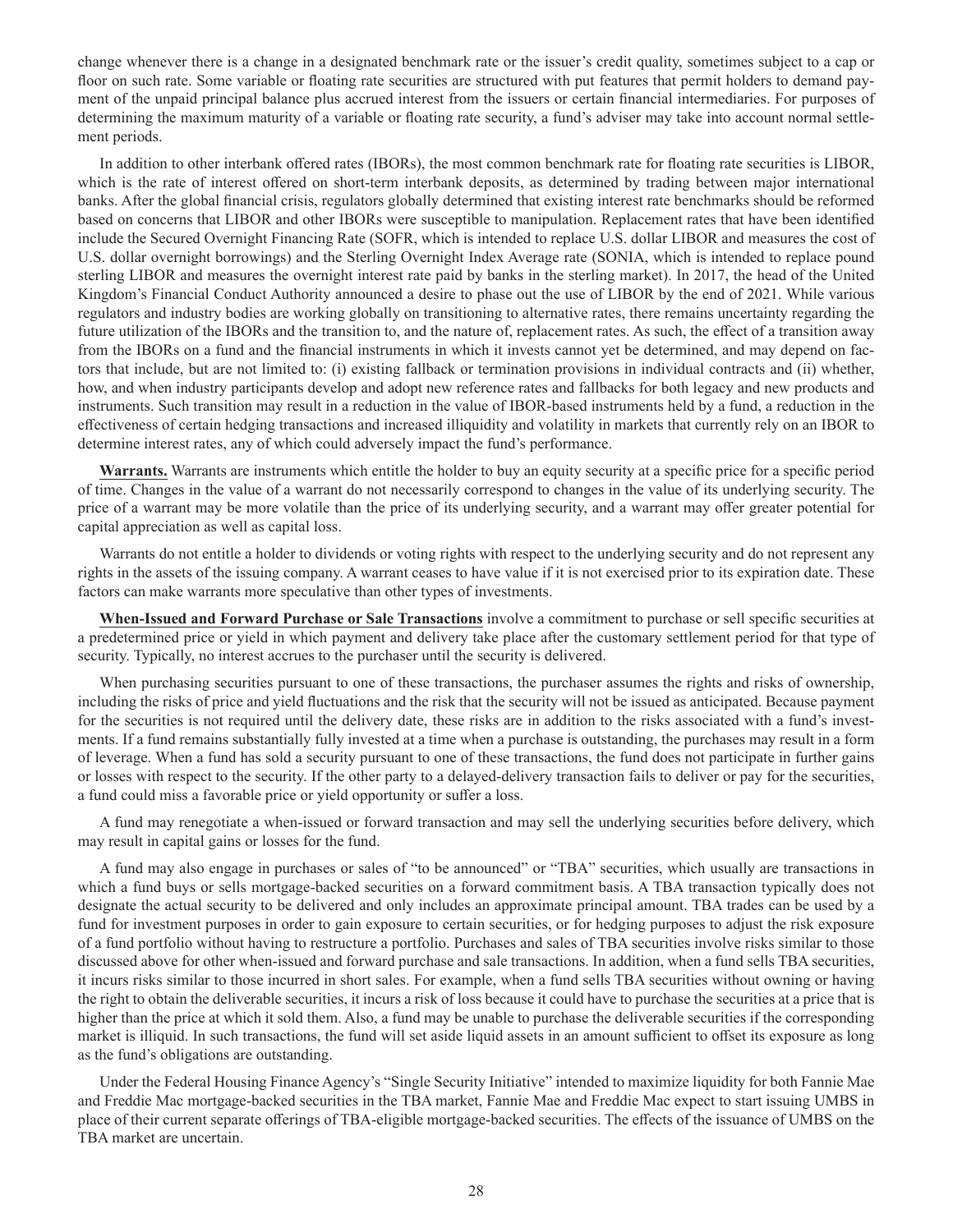**Zero Coupon Bonds** do not make interest payments; instead, they are sold at a discount from their face value and are redeemed at face value when they mature. Because zero coupon bonds do not pay current income, their prices can be more volatile than other types of fixed-income securities when interest rates change. In calculating a fund's dividend, a portion of the difference between a zero coupon bond's purchase price and its face value is considered income.

In addition to the investment policies and limitations discussed above, a fund is subject to the additional operational risk discussed below.

**Considerations Regarding Cybersecurity.** With the increased use of technologies such as the Internet to conduct business, a fund's service providers are susceptible to operational, information security and related risks. In general, cyber incidents can result from deliberate attacks or unintentional events and may arise from external or internal sources. Cyber attacks include, but are not limited to, gaining unauthorized access to digital systems (e.g., through "hacking" or malicious software coding) for purposes of misappropriating assets or sensitive information; corrupting data, equipment or systems; or causing operational disruption. Cyber attacks may also be carried out in a manner that does not require gaining unauthorized access, such as causing denial-of-service attacks on websites (i.e., efforts to make network services unavailable to intended users). Cyber incidents affecting a fund's manager, any sub-adviser and other service providers (including, but not limited to, fund accountants, custodians, transfer agents and financial intermediaries) have the ability to cause disruptions and impact business operations, potentially resulting in financial losses, interference with a fund's ability to calculate its NAV, impediments to trading, the inability of fund shareholders to transact business, destruction to equipment and systems, violations of applicable privacy and other laws, regulatory fines, penalties, reputational damage, reimbursement or other compensation costs, or additional compliance costs. Similar adverse consequences could result from cyber incidents affecting issuers of securities in which a fund invests, counterparties with which a fund engages in transactions, governmental and other regulatory authorities, exchange and other financial market operators, banks, brokers, dealers, insurance companies and other financial institutions (including financial intermediaries and service providers for fund shareholders) and other parties. In addition, substantial costs may be incurred in order to prevent any cyber incidents in the future.

While a fund's service providers have established business continuity plans in the event of, and risk management systems to prevent, such cyber incidents, there are inherent limitations in such plans and systems including the possibility that certain risks have not been identified. Furthermore, a fund cannot control the cyber security plans and systems put in place by its service providers or any other third parties whose operations may affect a fund or its shareholders. A fund and its shareholders could be negatively impacted as a result.

# **SPECIAL GEOGRAPHIC CONSIDERATIONS**

**Emerging Markets**. Investments in companies domiciled in emerging market countries may be subject to potentially higher risks than investments in developed countries. These risks include: (i) less social, political, and economic stability; (ii) greater illiquidity and price volatility due to smaller or limited local capital markets for such securities, or low or non-existent trading volumes; (iii) foreign exchanges and broker-dealers may be subject to less oversight and regulation by local authorities; (iv) local governments may decide to seize or confiscate securities held by foreign investors, restrict an investor's ability to sell or redeem securities, decide to suspend or limit an issuer's ability to make dividend or interest payments; and/or may limit or entirely restrict repatriation of invested capital, profits, and dividends; (v) capital gains may be subject to local taxation, including on a retroactive basis; (vi) issuers facing restrictions on dollar or euro payments imposed by local governments may attempt to make dividend or interest payments to foreign investors in the local currency; (vii) investors may experience difficulty in enforcing legal claims related to the securities, shareholder claims common in the United States may not exist in emerging markets, and/or local judges may favor the interests of the issuer over those of foreign investors; (viii) U.S. authorities may be unable to investigate, bring, or enforce actions against non-U.S. companies and non-U.S. persons; (ix) bankruptcy judgments may only be permitted to be paid in the local currency; (x) limited public information regarding the issuer may result in greater difficulty in determining market valuations of the securities; and (xi) infrequent financial reporting, substandard disclosure, and differences in accounting standards may make it difficult to ascertain the financial health of an issuer. In addition, unlike developed countries, many emerging countries' economic growth highly depends on exports and inflows of external capital, making them more vulnerable to the downturns of the world economy. The enduring low growth in the global economy has weakened the global demand for emerging market exports and tightened international credit supplies, highlighting the sensitivity of emerging economies to the performance of their trading partners. Developing countries may also face disproportionately large exposure to the negative effects of climate change, due to both geography and a lack of access to technology to adapt to its effects, which could include increased frequency and severity of natural disasters and extreme weather events such as droughts, rising sea levels, decreased crop yields, and increased spread of disease, all of which could harm performance of affected economies. Given the particular vulnerability of emerging market countries to the effects of climate change, disruptions in international efforts to address climate-related issues may have a disproportionate impact on developing countries.

Many emerging market countries suffer from uncertainty and corruption in their legal frameworks. Legislation may be difficult to interpret or laws may be too new to provide any precedential value. Laws regarding foreign investment and private property may be weak, not enforced consistently, or non-existent. Sudden changes in governments or the transition of regimes may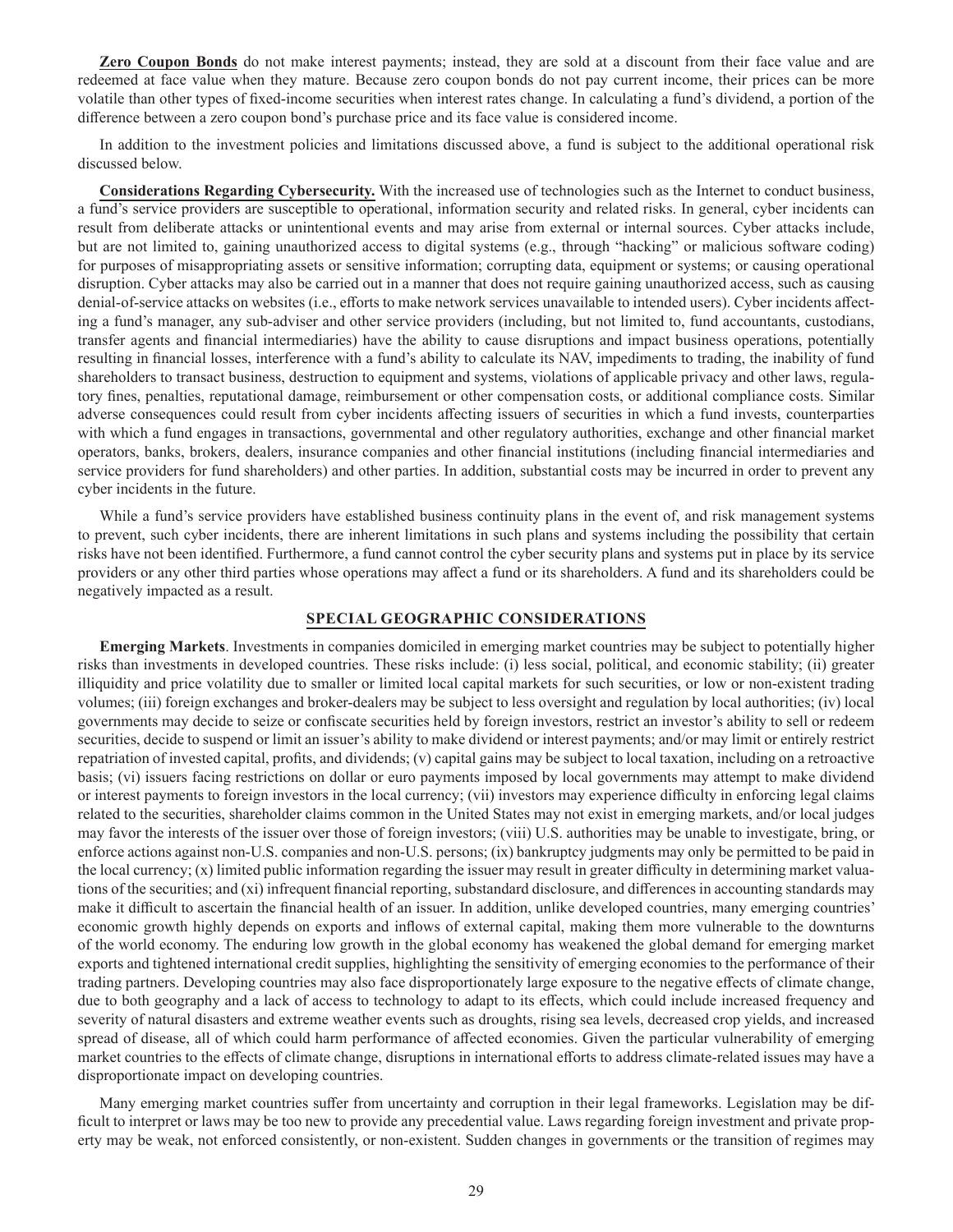result in policies that are less favorable to investors such as the imposition of price controls or policies designed to expropriate or nationalize "sovereign" assets. Certain emerging market countries in the past have expropriated large amounts of private property, in many cases with little or no compensation, and there can be no assurance that such expropriation will not occur in the future.

The United States, other nations, or other governmental entities (including supranational entities) could impose sanctions on a country involved in such conflicts that limit or restrict foreign investment, the movement of assets or other economic activity in that country. In addition, an imposition of sanctions upon certain issuers in a country could have a materially adverse effect on the value of such companies' securities, delay a fund's ability to exercise certain rights as security holder, and/or impair a fund's ability to meet its investment objectives. A fund may be prohibited from investing in securities issued by companies subject to such sanctions and may be required to freeze its existing investments in those companies, prohibiting the fund from selling or otherwise transacting in these investments. Such sanctions, or other intergovernmental actions that may be taken in the future, may result in the devaluation of the country's currency, a downgrade in the country's credit rating, and/or a decline in the value and liquidity of impacted company stocks.

Many emerging market countries in which a fund may invest lack the social, political, and economic stability characteristic exhibited by developed countries. Political instability among emerging market countries can be common and may be caused by an uneven distribution of wealth, governmental corruption, social unrest, labor strikes, civil wars, and religious oppression. Economic instability in emerging market countries may take the form of: (i) high interest rates; (ii) high levels of inflation, including hyperinflation; (iii) high levels of unemployment or underemployment; (iv) changes in government economic and tax policies, including confiscatory taxation (or taxes on foreign investments); and (v) imposition of trade barriers.

Currencies of emerging market countries are subject to significantly greater risks than currencies of developed countries. Some emerging market currencies may not be internationally traded or may be subject to strict controls by local governments, resulting in undervalued or overvalued currencies. Some emerging market countries have experienced balance of payment deficits and shortages in foreign exchange reserves, which has resulted in some governments restricting currency conversions. Future restrictive exchange controls could prevent or restrict a company's ability to make dividend or interest payments in the original currency of the obligation (usually U.S. dollars). In addition, even though the currencies of some emerging market countries may be convertible into U.S. dollars, the conversion rates may be artificial relative to their actual market values.

Governments of many emerging market countries have become overly reliant on the international capital markets and other forms of foreign credit to finance large public spending programs that cause huge budget deficits. Often, interest payments have become too overwhelming for these governments to meet, as these payments may represent a large percentage of a country's total GDP. Accordingly, these foreign obligations have become the subject of political debate within emerging market countries, which has resulted in internal pressure for such governments to not make payments to foreign creditors, but instead to use these funds for social programs. As a result of either an inability to pay or submission to political pressure, the governments sought to restructure their loan and/or bond obligations, have declared a temporary suspension of interest payments, or defaulted (in part or full) on their outstanding debt obligations. These events have adversely affected the values of securities issued by the governments and corporations domiciled in these emerging market countries and have negatively affected not only their cost of borrowing, but their ability to borrow in the future as well. Emerging markets have also benefited from continued monetary policies adopted by the central banks of developed countries. After a period of continuously raising interest rates, the U.S. Federal Reserve and central banks in other developed countries have reduced interest rates to historically low levels. To the extent the Federal Reserve Board maintains near zero rates, emerging market economies may benefit.

In addition to their continued reliance on international capital markets, many emerging economies are also highly dependent on international trade and exports, including exports of oil and other commodities. As a result, these economies are particularly vulnerable to downturns of the world economy. In recent years, emerging market economies have been subject to tightened international credit supplies and weakened global demand for their exports and, as a result, certain of these economies faced significant difficulties and some economies face recessionary concerns. Over the last decade, emerging market countries, and companies domiciled in such countries, have acquired significant debt levels. Any increase in U.S. interest rates could restrict the access to relatively inexpensive credit supplies and jeopardize the ability of emerging market countries to pay their respective debt service obligations. Although certain emerging market economies have shown signs of growth and recovery, continued growth is dependent on the uncertain economic outlook of China, Japan, the European Union, and the United States. The reduced demand for exports and lack of available capital for investment resulting from the European debt crisis, a slowdown in China, the effects of the COVID-19 pandemic, and persistent low growth in the global economy may inhibit growth for emerging market countries.

#### **Canada.**

**Political.** Canada's parliamentary system of government is, in general, stable. Quebec does have a "separatist" opposition party whose objective is to achieve sovereignty and increased self-governing legal and financial powers for the province. To date, referendums on Quebec sovereignty have not been successful. If a referendum in favor of the independence of Quebec were successful, the Canadian federal government may be obliged to negotiate with Quebec.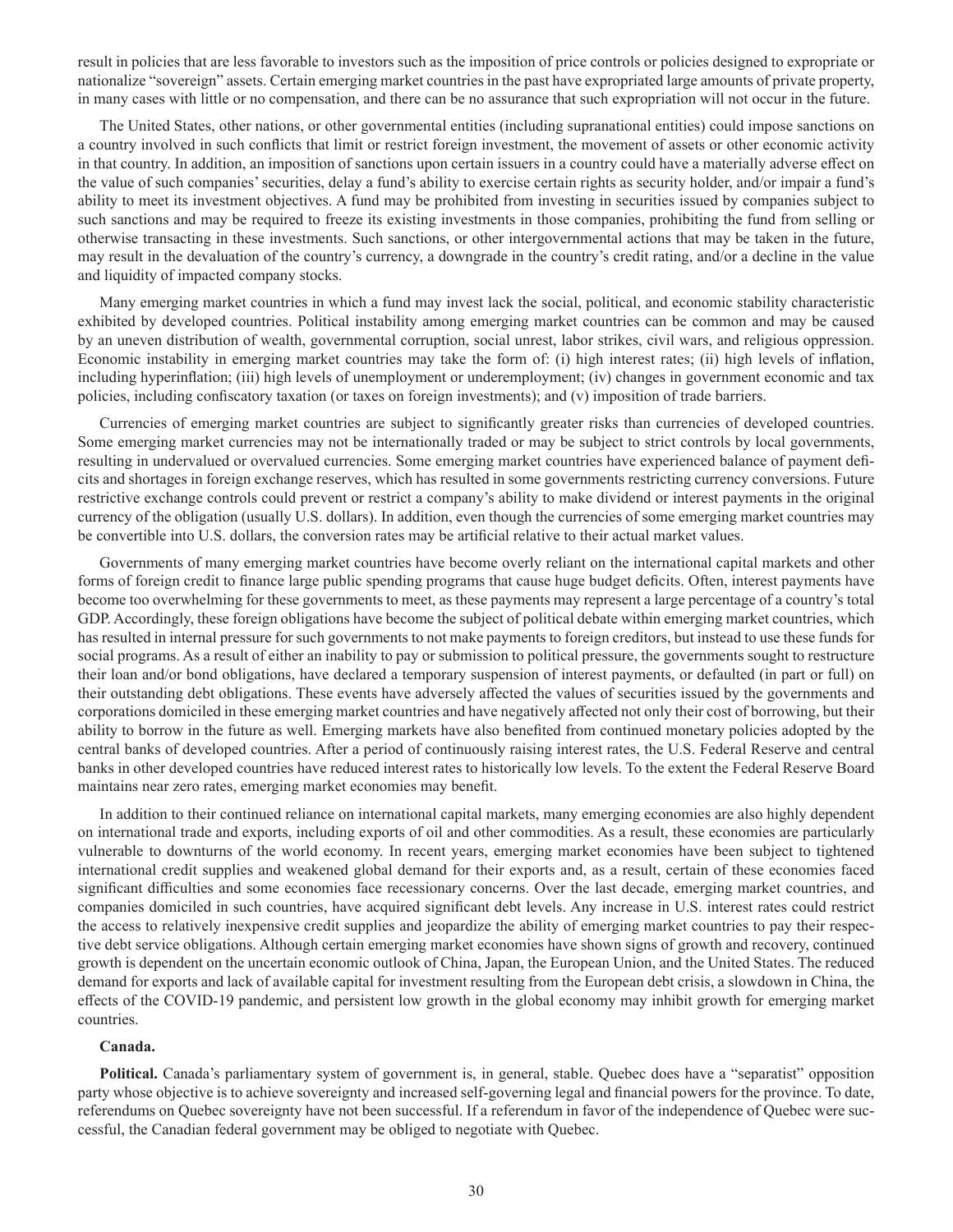**Economic.** Canada is a major producer of commodities such as forest products, metals, agricultural products, and energy related products like oil, gas, and hydroelectricity. Accordingly, events affecting the supply and demand of base commodity resources and industrial and precious metals and materials, both domestically and internationally, can have a significant effect on Canadian market performance.

The United States is Canada's largest trading partner and developments in economic policy and U.S. market conditions have a significant impact on the Canadian economy. The economic and financial integration of the United States, Canada, and Mexico through the United States-Mexico-Canada Agreement (USMCA) (which replaced the North American Free Trade Agreement effective July 1, 2020) may make the Canadian economy and securities market more sensitive to North American trade patterns. Any disruption in the continued operation of USMCA may have a significant and adverse impact on Canada's economic outlook and the value of a fund's investments in Canada.

Growth has continued to slow in recent years for certain sectors of the Canadian economy, particularly energy extraction and manufacturing. Forecasts on growth remain modest, especially as the prices for commodities, in particular oil, have fallen in recent years, adversely affecting the Canadian economy. Furthermore, enduring volatility in the strength of the Canadian dollar may negatively impact Canada's ability to export, which could limit Canada's economic growth.

**Europe.** The European Union (EU) is an intergovernmental and supranational union of European countries spanning the continent, each known as a member state. One of the key activities of the EU is the establishment and administration of a common single market, consisting of, among other things, a common trade policy. In order to further the integration of the economies of member states, member states established, among other things, the European Economic and Monetary Union (EMU), a collection of policies that set out different stages and commitments that member states need to follow to achieve greater economic policy coordination and monetary cooperation, including the adoption of a single currency, the euro. While all EU member states participate in the economic union, only certain EU member states have adopted the euro as their currency. When a member state adopts the euro as its currency, the member state no longer controls its own monetary policies. Instead, the authority to direct monetary policy is exercised by the European Central Bank (ECB).

While economic and monetary convergence in the EU may offer opportunities for those investing in the region, investors should be aware that the success of the EU is not wholly assured. European countries can be significantly affected by the tight fiscal and monetary controls that the EU governing institutions may impose on its members or with which candidates for EMU membership are required to comply. Europe must grapple with a number of challenges, any one of which could threaten the sustained economic growth, regulatory efficiency, or political survival of the political and economic union. The countries adopting the euro must adjust to a unified monetary system, which has resulted in the loss of exchange rate flexibility and some degree of economic sovereignty. Europe's economies are diverse, governance is decentralized, and its cultures differ widely. Unemployment in some European countries has historically been higher than in the United States, and a number of countries continue to face abnormally high unemployment levels, particularly for younger workers, which could pose a political risk. Many EU nations are susceptible to the economic risks associated with high levels of debt. The EU continues to face major issues involving its membership, structure, procedures and policies, including the successful political, economic and social integration of new member states, the EU's resettlement and distribution of refugees, and resolution of the EU's problematic fiscal and democratic accountability. Efforts of the member states to continue to unify their economic and monetary policies may increase the potential for similarities in the movements of European markets and reduce the benefit of diversification within the region.

**Political.** Over the last two decades, the EU has extended its membership and influence to the countries of Eastern Europe. It has accepted several Eastern European countries as new members, and has engaged with several other countries regarding future enlargement. Membership for these states is intended to, among other things, cement economic and political stability across the region. For these countries, membership serves as a strong political impetus to engage in regulatory and political reforms and to employ tight fiscal and monetary policies. Nevertheless, certain new member states, particularly former satellites of the former Soviet Union, remain burdened to various extents by certain infrastructural, bureaucratic, and business inefficiencies inherited from their history of economic central planning. Further expansion of the EU has long-term economic benefits for both member states and potential expansion candidates. However, certain European countries are not viewed as currently suitable for membership, especially countries further east with less developed economies. The current and future status of the EU therefore continues to be the subject of political controversy, with widely differing views both within and between member states. The growth of nationalist and populist parties in both national legislatures and the European Parliament may further threaten enlargement, and impede both national and supranational governance.

An increasingly assertive Russia poses its own set of risks for the EU. Opposition to EU expansion to members of the former Soviet bloc may prompt more intervention by Russia in the affairs of its neighbors, as seen in Ukraine since 2014 and Georgia in 2008. This interventionist stance may carry various negative consequences, including direct effects, such as export restrictions on Russia's natural resources, Russian support for separatist groups or pro-Russian parties located in EU countries, Russian interference in the internal political affairs of current or potential EU members or of the EU itself, externalities of ongoing conflict, such as an influx of refugees from Ukraine and Syria, or collateral damage to foreign assets in conflict zones, all of which could negatively impact EU economic activity.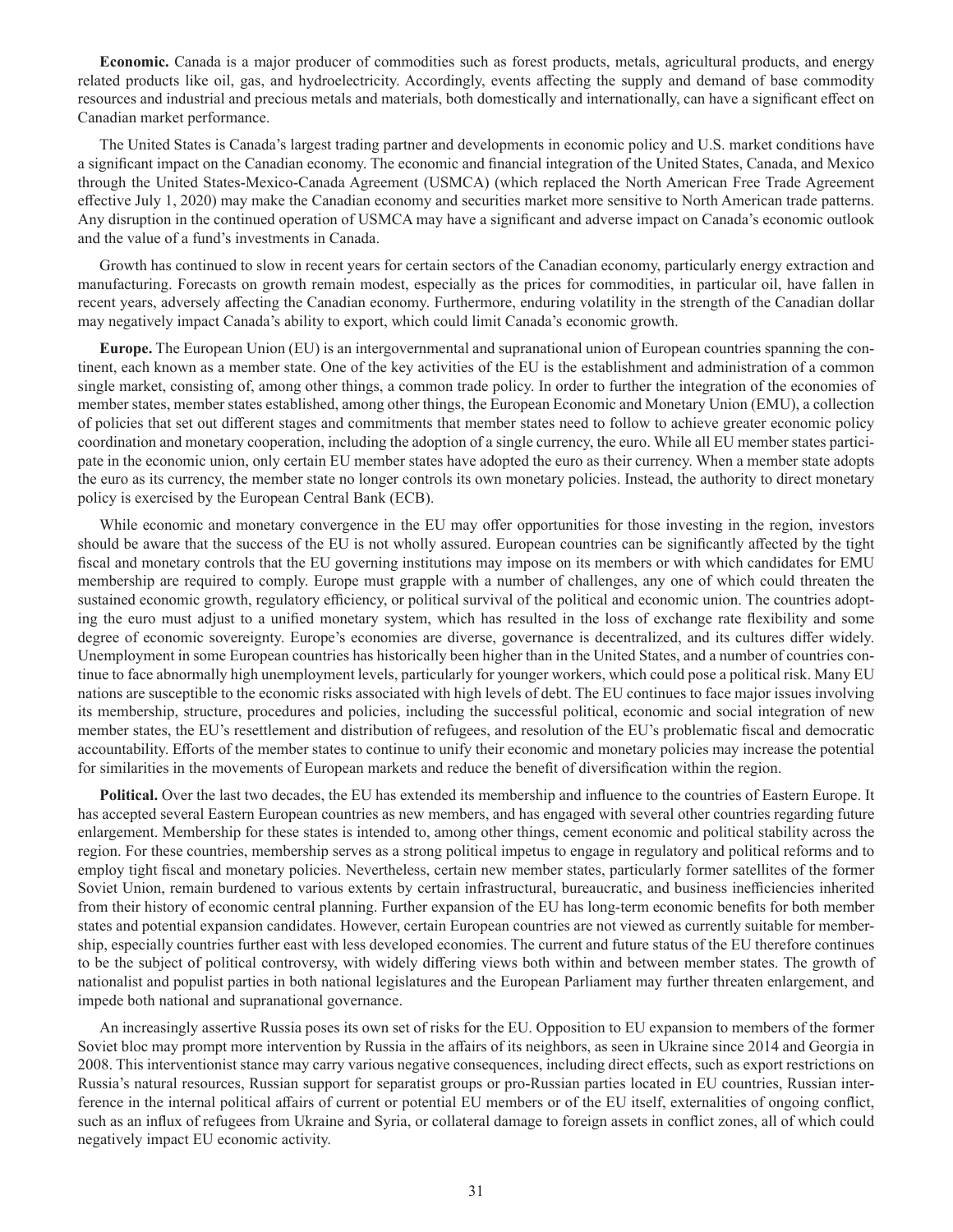It is possible that, as wealth and income inequality grow both within and between individual member states, socioeconomic and political tensions may be exacerbated. The potential direct and indirect consequences of this growing gap may be substantial.

The transition to a more unified economic system also brings significant uncertainty. Significant political decisions will be made that may affect market regulation, subsidization, and privatization across all industries, from agricultural products to telecommunications, that may have unpredictable effects on member states and companies within those states.

The influx of migrants and asylum seekers, primarily from Africa, the Middle East and Venezuela, also poses certain risks to the EU. Ongoing conflicts around the world, particularly the civil war in Syria, violence and political instability in Venezuela, and economic hardship across Africa and the developing world have produced an outflow of refugees and migrants seeking resettlement in the EU. Resettlement itself may be costly for individual member states, particularly those border countries on the periphery of the EU where migrants first enter. In addition, pressing questions over accepting, processing and distributing migrants have been a significant source of intergovernmental disagreements and could pose significant dangers to the integrity of the EU.

**Economic.** As economic conditions across member states may vary widely, there is continued concern about national-level support for the euro and the accompanying coordination of fiscal and wage policy among EMU member states. Member states must maintain tight control over inflation, public debt, and budget deficits in order to qualify for participation in the euro. These requirements severely limit EMU member states' ability to implement fiscal policy to address regional economic conditions. Moreover, member states that use the euro cannot devalue their currencies in the face of economic downturn, precluding them from stoking inflation to reduce their real debt burden and potentially rendering their exports less competitive.

The United Kingdom (UK) left the European Union (EU) on January 31, 2020 and entered an 11-month transition period, ending on December 31, 2020. Significant economic and regulatory uncertainty caused by the UK's exit from the EU has resulted in volatile markets for the UK and broader international financial markets. While the long-term effects of Brexit remain unclear, in the short term, financial markets may experience, among other things, greater volatility and/or illiquidity, currency fluctuations, and a decline in cross-border investment between the UK and the EU. The effects of Brexit will depend, in part, on the existence and scope of a trade deal between the UK and the EU and the agreements (if any) the UK negotiates to retain long-term access to EU markets as well as the UK's trade deal negotiations with other non-EU countries. Brexit could lead to legal and tax uncertainty and potentially divergent national laws and regulations as the UK determines which EU laws to replicate or replace. The impact of Brexit on the UK and in global markets as well as any associated adverse consequences remains unclear, and the uncertainty may have a significant negative effect on the value of a fund's investments. Trade with the EU on World Trade Organization rules could result in significant tariffs for both sides as well as customs and regulatory checks on borders thus impacting cross-border trade. While it is not currently possible to determine the extent of the impact that Brexit may have on a fund's investments, certain measures are being proposed and/or will be introduced, at the EU level or at the member state level, which are designed to minimize disruption in the financial markets. Notwithstanding the foregoing the continued uncertainty could negatively impact a fund's investments.

The global financial crisis of 2008-2009 brought several small countries in Europe to the brink of sovereign default. Many other economies fell into recession, decreasing tax receipts and widening budget deficits. In response, many countries of Europe have implemented fiscal austerity, decreasing discretionary spending in an attempt to decrease their budget deficits. However, many European governments continue to face high levels of public debt and substantial budget deficits, some with shrinking government expenditures, which hinder economic growth in the region and may still threaten the continued viability of the EMU. Due to these large public deficits, some European issuers may continue to have difficulty accessing capital and may be dependent on emergency assistance from European governments and institutions to avoid defaulting on their outstanding debt obligations. The availability of such assistance, however, may be contingent on an issuer's implementation of certain reforms or reaching a required level of performance, which may increase the possibility of default. Such prospects could inject significant volatility into European markets, which may reduce the liquidity or value of a fund's investments in the region. Likewise, the high levels of public debt raise the possibility that certain European issuers may be forced to restructure their debt obligations, which could cause a fund to lose the value of its investments in any such issuer.

The legacy of the global financial crisis of 2008-2009, the European sovereign debt crisis, and the ongoing recession in parts of Europe have left the banking and financial sectors of many European countries weakened and, in some cases, fragile. Many institutions remain saddled with high default rates on loans, still hold assets of indeterminate value, and have been forced to maintain higher capital reserves under new regulations. This has led to decreased returns from finance and banking directly, and has constricted the sector's ability to lend, thus potentially reducing future returns and constricting economic growth. The ECB has sought to spur economic growth and ward off deflation by engaging in quantitative easing, lowering the ECB's benchmark rate into negative territory, and opening a liquidity channel to encourage bank lending. Most recently, in September 2019, the ECB announced a new bond-buying program and changed its targeted long-term refinancing rate to provide more favorable bank lending conditions. In response to the economic consequences of the COVID-19 pandemic, the ECB has significantly increased bond purchases. It is uncertain whether and to what extent the ECB will continue these bond purchase efforts or what impact these efforts will have on the banking and financial sectors of member states.

Ongoing regulatory uncertainty could have a negative effect on the value of a fund's investments in the region. Governments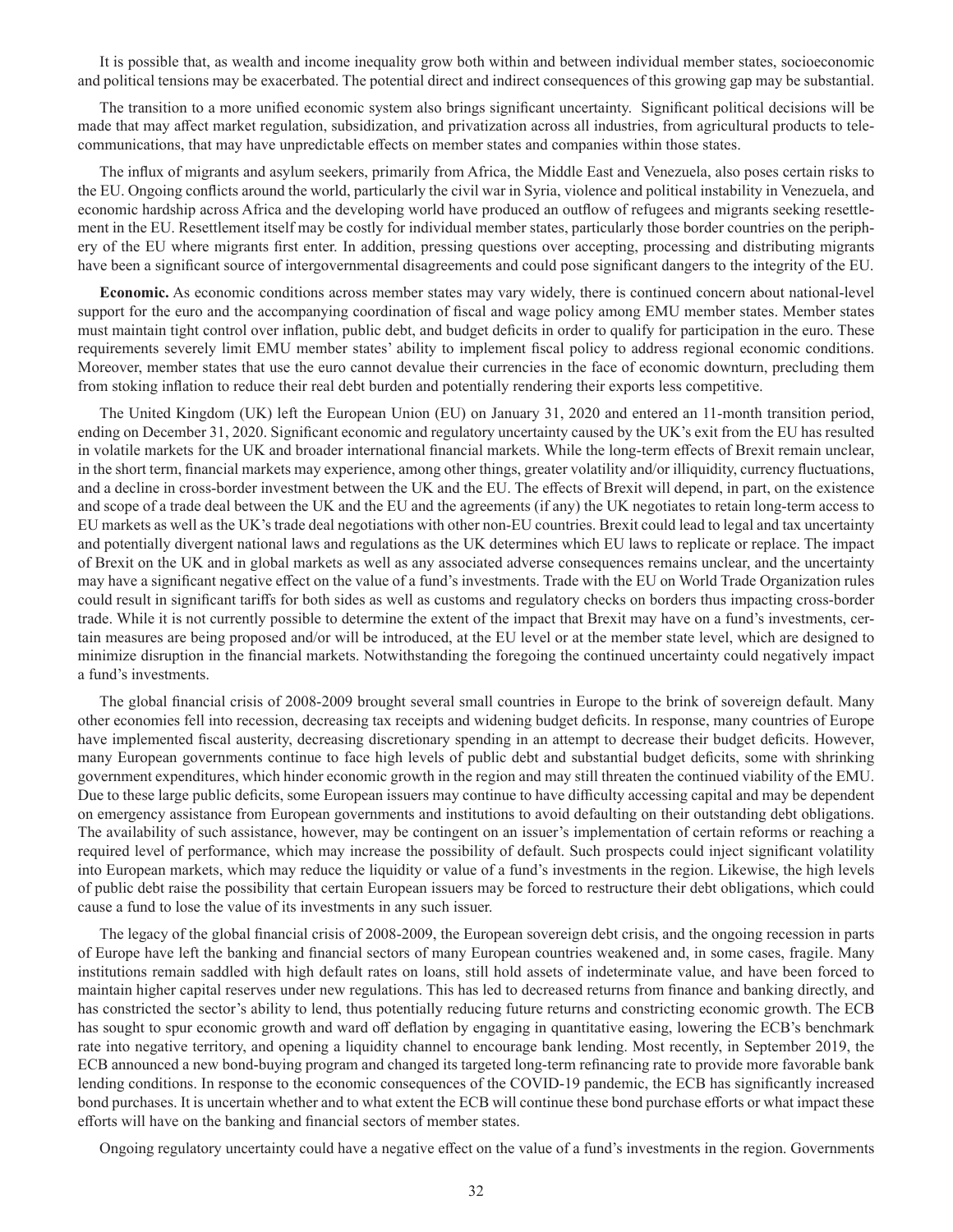across the EMU are facing increasing opposition to certain measures taken in response to the recent economic crises. In light of such uncertainty, the risk that certain member states will abandon the euro persists, and any such occurrence would likely have wide-ranging effects on global markets that are difficult to predict. However, these effects would likely have a negative impact on a fund's investments in the region.

Although some European economies have begun to show more sustained economic growth, the ongoing debt crisis, political and regulatory responses to the financial crisis, the effects of the COVID-19 pandemic, and uncertainty over the future of the EMU and the EU itself may continue to limit short-term growth and economic recovery in the region. Some countries have experienced prolonged stagnation or returns to recession, raising the possibility that other European economies could follow suit. Economic challenges facing the region include high levels of public debt, significant rates of unemployment, aging populations, heavy regulation of non-financial businesses, persistent trade deficits, rigid labor markets, and inability to access credit. Although certain of these challenges may weigh more heavily on some European economies than others, the economic integration of the region increases the likelihood that an economic downturn in one country may spread to others. Should Europe fall into another recession, the value of a fund's investments in the region may be affected.

**Currency.** Investing in euro-denominated securities (or securities denominated in other European currencies) entails risk of being exposed to a currency that may not fully reflect the strengths and weaknesses of the disparate European economies. In addition, many European countries rely heavily upon export-dependent businesses and significant change in the exchange rate between the euro and the U.S. dollar can have either a positive or a negative effect upon corporate profits and the performance of EU investments. If one or more countries abandon the use of the euro as a currency, the value of investments tied to those countries or the euro could decline significantly. In addition, foreign exchange markets have recently experienced sustained periods of high volatility, subjecting a fund's foreign investments to additional risks.

**Nordic Countries.** The Nordic countries – Iceland, Denmark, Finland, Norway, and Sweden – relate to European integration in different ways. Norway and Iceland are outside the EU, although they are members of the European Economic Area. Denmark, Finland, and Sweden are EU members, but only Finland has adopted the euro as its currency, while Denmark has pegged its currency to the euro. Faced with stronger global competition, some Nordic countries have had to scale down their historically generous welfare programs, resulting in drops in domestic demand and increased unemployment. Economic growth in many Nordic countries continues to be constrained by tight labor markets and adverse European and global economic conditions, particularly the volatility in global commodity demand. The Nordic countries' manufacturing sector has experienced continued contraction due to outsourcing and flagging demand, spurring increasing unemployment. Furthermore, the protracted recovery due to the ongoing European debt crisis and persistent low growth in the global economy may limit the growth prospects of the Nordic economies.

**Eastern Europe.** Investing in the securities of Eastern European issuers is highly speculative and involves risks not usually associated with investing in the more developed markets of Western Europe. Political and economic reforms are too recent to establish a definite trend away from centrally planned economies and state-owned industries. Investments in Eastern European countries may involve risks of nationalization, expropriation, and confiscatory taxation.

Eastern European countries continue to move towards market economies at different paces with varying characteristics. Many Eastern European markets suffer from thin trading activity, dubious investor protections, and often a lack of reliable corporate information. Information and transaction costs, differential taxes, and sometimes political, regulatory, or transfer risk may give a comparative advantage to the domestic investor rather than the foreign investor. In addition, these markets are particularly sensitive to social, political, economic, and currency events in Western Europe and Russia and may suffer heavy losses as a result of their trading and investment links to these economies and their currencies. In particular, the disruption to the Russian economy as a result of sanctions imposed by the United States and EU in connection with Russia's involvement in Ukraine may hurt Eastern European economies with close trade links to Russia. Russia may also attempt to directly assert its influence in the region through coercive use of its economic, military, and natural resources.

In some of the countries of Eastern Europe, there is no stock exchange or formal market for securities. Such countries may also have government exchange controls, currencies with no recognizable market value relative to the established currencies of Western market economies, little or no experience in trading in securities, weak or nonexistent accounting or financial reporting standards, a lack of banking and securities infrastructure to handle such trading and a legal tradition without strongly defined property rights. Due to the value of trade and investment between Western Europe and Eastern Europe, credit and debt issues and other economic difficulties affecting Western Europe and its financial institutions can negatively affect Eastern European countries.

Eastern European economies may also be particularly susceptible to the volatility of the international credit market due to their reliance on bank related inflows of foreign capital. Although many Eastern European economies have experienced modest growth for several periods due, in part, to external demand, tighter labor markets, and the attraction of foreign investment, major challenges persist as a result of their continued dependence on Western European countries for credit and trade. Accordingly, the European crisis may present serious risks for Eastern European economies, which may have a negative effect on a fund's investments in the region.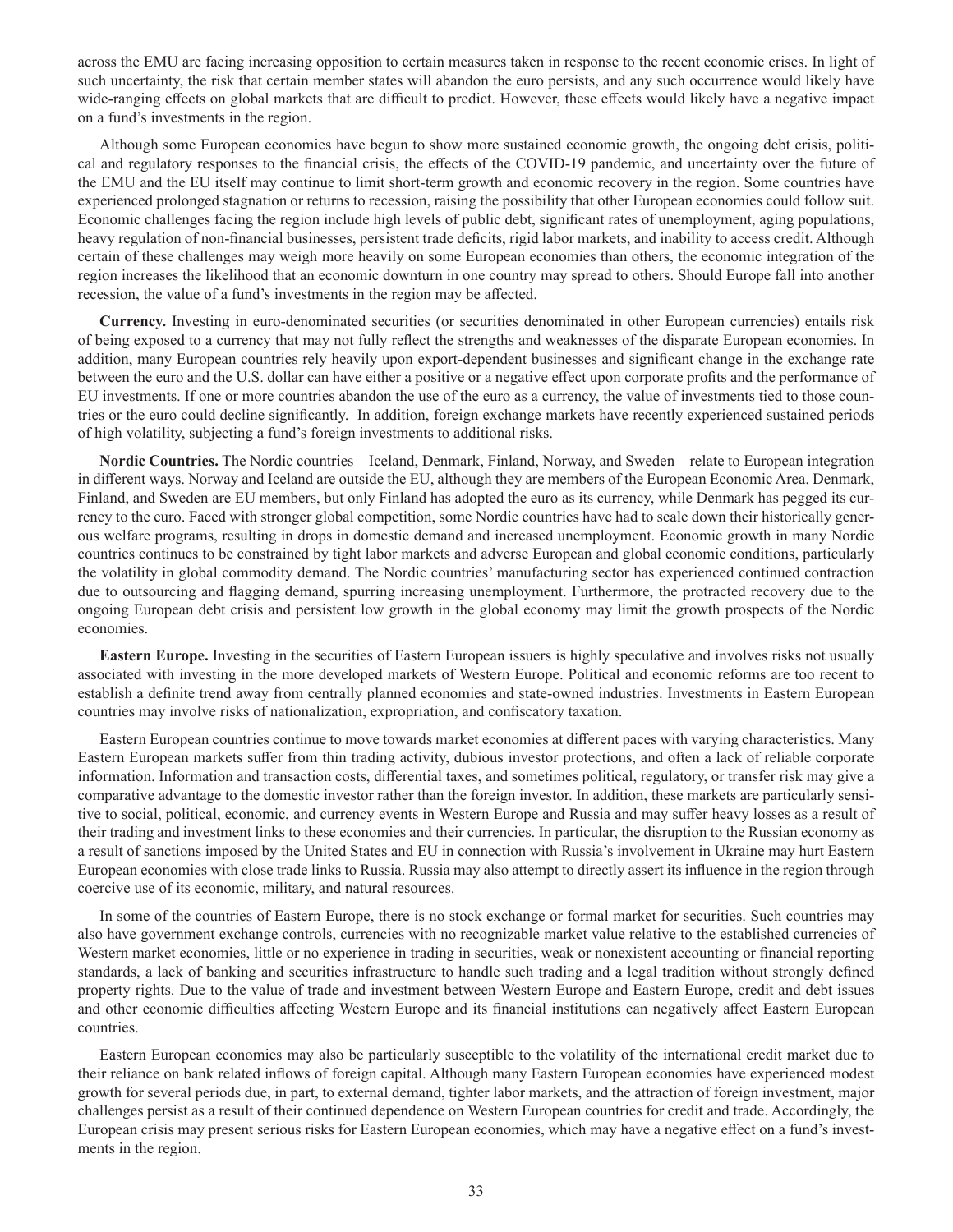Several Eastern European countries on the periphery of the EU have recently been the destination for a surge of refugees and migrants fleeing global conflict zones, particularly the civil war in Syria and economic hardship across Africa and the developing world. While these countries have borne many of the direct costs of managing the flow of refugees and migrants seeking resettlement in Europe, they have also faced significant international criticism over their treatment of migrants and refugees which may affect foreign investor confidence in the attractiveness of such markets.

**Japan.** Japan continues to recover from recurring recessionary forces that have negatively impacted Japan's economic growth over the last decade. Despite signs of economic growth in recent years, Japan is still vulnerable to persistent underlying systemic risks. For instance, Japan continues to face massive government debt, an aging and shrinking of the population, an uncertain financial sector, low domestic consumption, and certain corporate structural weaknesses, which remain some of the major longterm problems of the Japanese economy.

Overseas trade is important to Japan's economy and its economic growth is significantly driven by its exports. Meanwhile, Japan's aging and shrinking population increases the cost of the country's pension and public welfare system and lowers domestic demand, making Japan more dependent on exports to sustain its economy. Therefore, any developments that negatively affect Japan's exports could present risks to a fund's investments in Japan. For example, domestic or foreign trade sanctions or other protectionist measures could harm Japan's economy. In addition, currency fluctuations may also significantly affect Japan's economy, as a stronger yen would negatively impact Japan's ability to export. Likewise, any escalation of tensions in the region, including disruptions caused by political tensions with North Korea or territorial disputes with Japan's major trading partners, may adversely impact Japan's economic outlook. In particular, Japan is heavily dependent on oil imports, and higher commodity prices could have a negative impact on its economy. Japan is also particularly susceptible to the effects of declining growth rates in China, Japan's largest export market. Given that China is a large importer of Japanese goods and is a significant source of global economic growth, a continued Chinese slowdown may negatively impact Japanese economic growth both directly and indirectly. Similarly, the European debt crisis, the effects of the COVID-19 pandemic, and persistent low growth in the global economy could present additional risks to a fund's investments in Japan.

Japan's economic recovery has been affected by economic stress resulting from a number of natural disasters, including disasters that caused damage to nuclear power plants in the region, which have introduced volatility into Japan's financial markets. In response to these events, the government has injected capital into the economy and reconstruction efforts in disaster-affected areas in order to stimulate economic growth. The risks of natural disasters of varying degrees, such as earthquakes and tsunamis, continue to persist. The full extent of the impact of recurring natural disasters on Japan's economy and foreign investment in Japan is difficult to estimate.

Although Japanese banks are stable, maintaining large capital bases, they continue to face difficulties generating profits. In recent years, Japan has employed a program of monetary loosening, fiscal stimulus, and growth-oriented structural reform, which has generated limited success in raising growth rates. Although Japan's central bank has continued its quantitative easing program, there is no guarantee such efforts will be sufficient or that additional stimulus policies will not be necessary in the future. Furthermore, the long term potential of this strategy remains uncertain, as the first of two planned increases in Japan's consumption tax resulted in a decline in consumption and the effect of the second increase remains to be seen.

**Asia Pacific Region (ex Japan).** Many countries in the region have historically faced political uncertainty, corruption, military intervention, and social unrest. Examples include military threats on the Korean peninsula and along the Taiwan Strait, the ethnic, sectarian, extremist, and/or separatist violence found in Indonesia and the Philippines, and the nuclear arms threats between India and Pakistan. To the extent that such events continue in the future, they can be expected to have a negative effect on economic and securities market conditions in the region. In addition, the Asia Pacific geographic region has historically been prone to natural disasters. The occurrence of a natural disaster in the region could negatively impact the economy of any country in the region. Natural disasters may become more frequent and severe as a result of global climate change. Given the particular vulnerability of the region to the effects of climate change, disruptions in international efforts to address climate-related issues may have a disproportionate impact on a fund's investments in the region.

**Economic.** The economies of many countries in the region are heavily dependent on international trade and are accordingly affected by protective trade barriers and the economic conditions of their trading partners, principally, the United States, Japan, China, and the European Union. The countries in this region are also heavily dependent on exports and are thus particularly vulnerable to any weakening in global demand for these products. Many countries in the region are economically reliant on a wide range of commodity exports. Consequently, countries in this region have been adversely affected by the persistent volatility in global commodity prices and are particularly susceptible to declines in growth rates in China. The Australian and New Zealand economies are also heavily dependent on the economies of China and other Asian countries. Countries in this region have experienced high debt levels, an issue that is being compounded by weakened local currencies. Although the economies of many countries in the region have exhibited signs of growth, such improvements, if sustained, may be gradual. Significantly, the Australian economy has declined over the past year and the Reserve Bank of Australia recently cut interest rates to an all-time low in response to a reduction in consumption brought on, in part, by a downturn in the property market and rising levels in unemployment. The Reserve Bank of Australia cut rates further in response to the economic effects of the COVID-19 pandemic.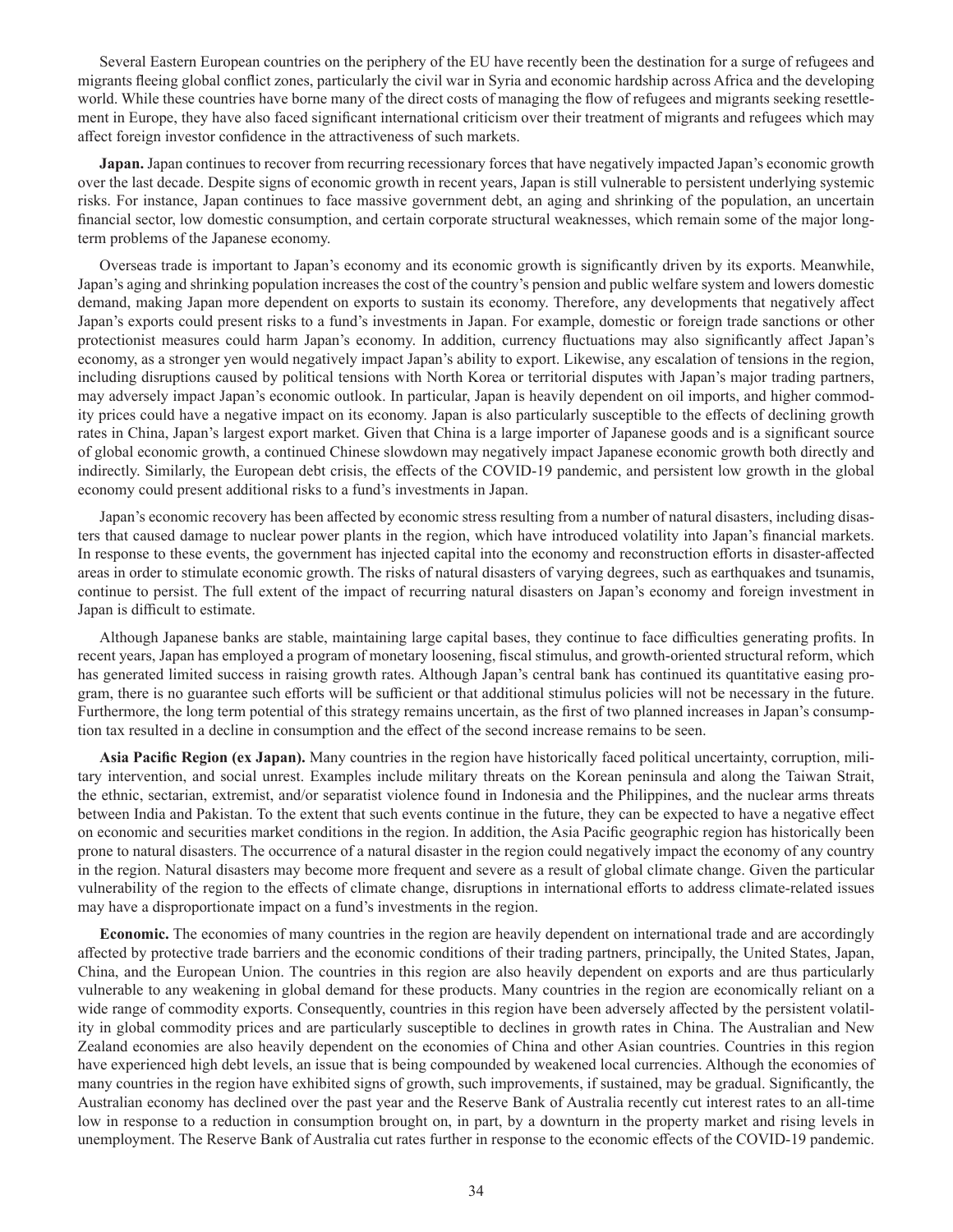Any growth experienced in the region may be limited or hindered by the reduced demand for exports due to a continued economic slowdown in China, which could significantly reduce demand for the natural resources many Asia Pacific economies export. Because China has been such a major source of demand for raw materials and a supplier of foreign direct investment to exporting economies, the slowdown of the Chinese economy could significantly affect regional growth. In addition, the trading relationship between China and a number of Asia Pacific countries has been strained by the geopolitical conflict created by competing territorial claims in the South China Sea, which has created diplomatic tension in the region that may adversely impact the economies of the affected countries. Regional growth may also be limited by lack of available capital for investment resulting from the European debt crisis and persistent low growth in the global economy, as well as increases in interest rates and the tapering of other monetary policies adopted by the central banks of developed countries.

**The Republic of Korea (South Korea).** Investing in South Korea involves risks not typically associated with investing in the U.S. securities markets. Investments in South Korea are, in part, dependent on the maintenance of peaceful relations with North Korea, on both a bilateral and global basis. Relations between the two countries remain tense, as exemplified in periodic acts of hostility, and the possibility of serious military engagement still exists. Any escalation in hostility, initiation of military conflict, or collateral consequences of internal instability within North Korea would likely cause a substantial disruption in South Korea's economy, as well as the region as a whole.

South Korea's economic reliance on international trade makes it highly sensitive to fluctuations in international commodity prices, currency exchange rates and government regulation, and vulnerable to downturns of the world economy. South Korea has experienced modest economic growth in recent years, such continued growth may slow due, in part, to a continued economic slowdown in China. South Korea is particularly sensitive to the economic volatility of its four largest export markets (the European Union, Japan, United States, and China), which all face varying degrees of economic uncertainty, including persistent low growth rates. The economic weakness of South Korea's most important trading partners could stifle demand for South Korean exports and damage its own economic growth outlook. In particular, given that China is both a large importer of South Korean goods and a significant source of global demand, a continued Chinese slowdown may, directly or indirectly, negatively impact South Korean economic growth. The South Korean economy's long-term challenges include a rapidly aging population, inflexible labor market, dominance of large conglomerates, and overdependence on exports to drive economic growth.

**China Region.** The China Region encompasses the People's Republic of China, Taiwan, and Hong Kong. The region is highly interconnected and interdependent, with relationships and tensions built on trade, finance, culture, and politics. The economic success of China will continue to have an outsized influence on the growth and prosperity of both Taiwan and Hong Kong.

Although the People's Republic of China has experienced three decades of unprecedented growth, it now faces a slowing economy that is due, in part, to China's effort to shift away from an export-driven economy. Other contributing factors to the slowdown include lower-than-expected industrial output growth, reductions in consumer spending, and a decline in the real estate market, which many observers believed to be inflated. Further, local governments, which had borrowed heavily to bolster growth, face high debt burdens and limited revenue sources. Demand for Chinese exports by Western countries, including the United States and Europe, may weaken due to the effects of weakened economic growth in those countries resulting from the European debt crisis and persistent low growth in the global economy. Additionally, Chinese land reclamation projects, actions to lay claim to disputed islands, and China's attempt to assert territorial claims in the South China Sea have caused strains in China's relationship with various regional trading partners, and could cause further disruption to regional trade. In the long term, China's ability to develop and sustain a credible legal, regulatory, monetary, and socioeconomic system could influence the course of foreign investment in China.

Hong Kong is closely tied to China, economically and politically, following the United Kingdom's 1997 handover of the former colony to China to be governed as a Special Administrative Region. Changes to Hong Kong's legal, financial, and monetary system could negatively impact its economic prospects. Hong Kong's evolving relationship with the central government in Beijing has been a source of political unrest and may result in economic disruption.

Although many Taiwanese companies heavily invest in China, a state of hostility continues to exist between China and Taiwan. Taiwan's political stability and ability to sustain its economic growth could be significantly affected by its political and economic relationship with China. Although economic and political relations have both improved, Taiwan remains vulnerable to both Chinese territorial ambitions and economic downturns.

In addition to the risks inherent in investing in the emerging markets, the risks of investing in China, Hong Kong, and Taiwan merit special consideration.

*People's Republic of China.* China's economy has transitioned from a rigidly central-planned state-run economy to one that has been only partially reformed by more market-oriented policies. Although the Chinese government has implemented economic reform measures, reduced state ownership of companies and established better corporate governance practices, a substantial portion of productive assets in China are still owned or controlled by the Chinese government. The government continues to exercise significant control over regulating industrial development and, ultimately, control over China's economic growth, both through direct involvement in the market through state owned enterprises, and indirectly by allocating resources, controlling access to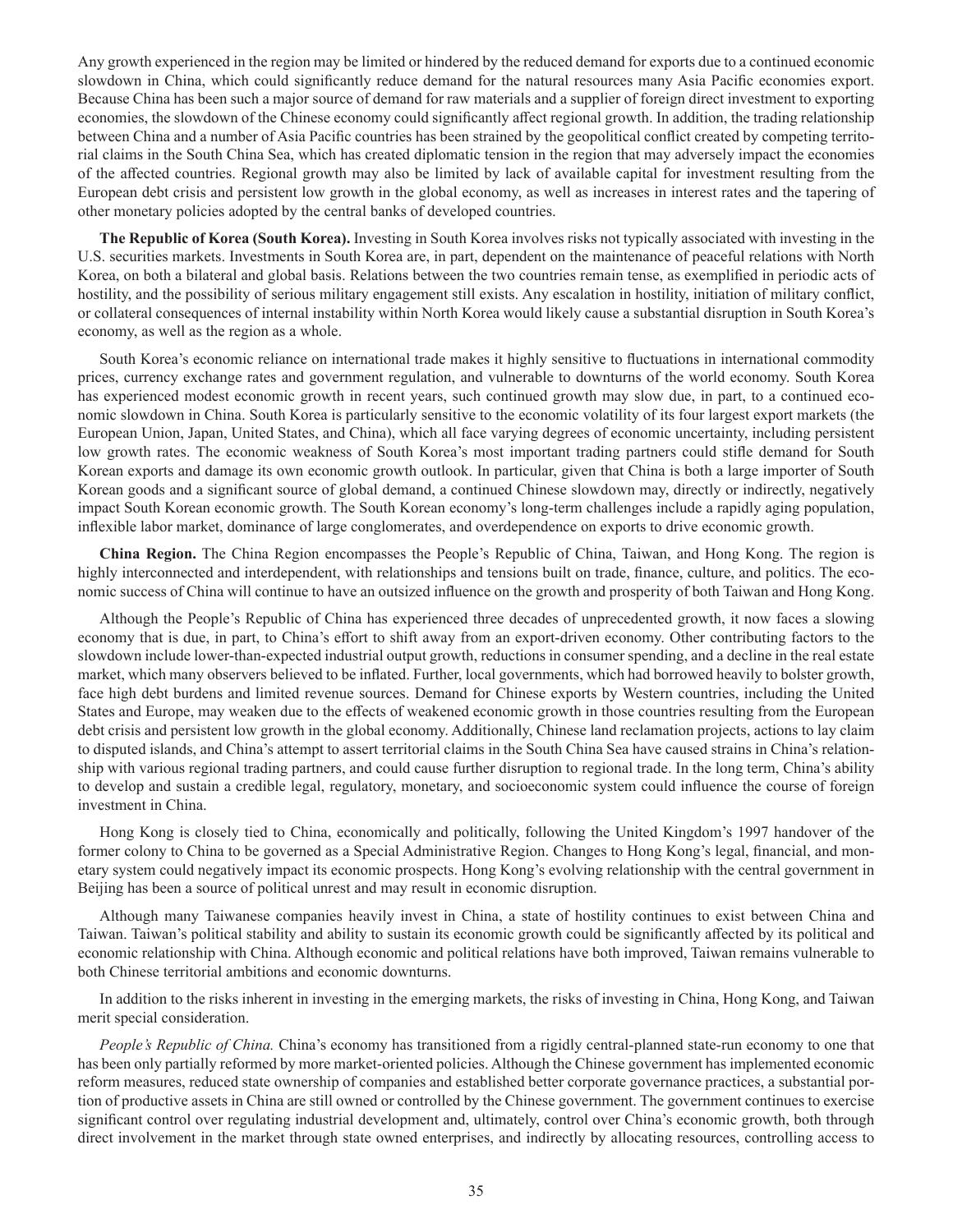credit, controlling payment of foreign currency-denominated obligations, setting monetary policy and providing preferential treatment to particular industries or companies.

After many years of steady growth, the growth rate of China's economy has declined relative to prior years. Although this slowdown may have been influenced by the government's desire to stop certain sectors from overheating, and to shift the economy from one based on low cost export manufacturing to a model driven more by domestic consumption, it holds significant economic, social and political risks. For one, the real estate market, once rapidly growing in major cities, has slowed down and may prompt government intervention to prevent collapse. Additionally, local government debt is still very high, and local governments have few viable means to raise revenue, especially with continued declines in demand for housing. Moreover, although China has tried to restructure its economy towards consumption, it remains heavily dependent on exports and is, therefore, susceptible to downturns abroad which may weaken demand for its exports and reduced foreign investments in the country. Reduction in spending on Chinese products and services, institution of tariffs or other trade barriers or a downturn in any of the economies of China's key trading partners may have an adverse impact on the securities of Chinese issuers. In particular, the economy faces the prospect of prolonged weakness in demand for Chinese exports as its major trading partners, such as the United States, Japan, and Europe, continue to experience economic uncertainty stemming from the European debt crisis, the effects of the COVID-19 pandemic, and persistent low growth in the global economy, among other things. After a period of intensified concerns about trade tariffs and further escalation of the trade war between China and the United States, the two countries reached a trade agreement in January 2020. However, it is uncertain if the positive trend in U.S.-China trade relations will continue. If the countries reinstitute tariffs, it may trigger a significant reduction in international trade, the oversupply of certain manufactured goods, substantial price reductions of goods and possible failure of individual companies and/or large segments of China's export industry with a potentially negative impact to a fund. These kind of events and their consequences are difficult to predict and it is unclear whether future tariffs may be imposed or other escalating actions may be taken in the future. Over the long term, China's aging infrastructure, worsening environmental conditions, rapid and inequitable urbanization, and quickly widening urban and rural income gap, which all carry political and economic implications, are among the country's major challenges. China also faces problems of domestic unrest and provincial separatism. Additionally, the Chinese economy may be adversely affected by diplomatic developments, the imposition of economic sanctions, changes in international trading patterns, trade barriers, and other protectionist or retaliatory measures.

Chinese territorial claims are another source of tension and present risks to diplomatic and trade relations with certain of China's regional trade partners. Actions by the Chinese government, such as its land reclamation projects, assertion of territorial claims in the South China Sea, and the establishment of an Air Defense Identification Zone over disputed islands, raises the fear of both accidental military conflict, and that Chinese territorial claims may result in international reprisal. Such a reprisal may reduce international demand for Chinese goods and services or cause a decline in foreign direct investment, both of which could have a negative effect on a fund's investments in the securities of Chinese issuers.

As with all transition economies, China's ability to develop and sustain a credible legal, regulatory, monetary, and socioeconomic system could influence the course of outside investment. The Chinese legal system, in particular, constitutes a significant risk factor for investors. Since the late 1970s, Chinese legislative bodies have promulgated laws and regulations dealing with various economic matters such as foreign investment, corporate organization and governance, commerce, taxation, and trade. However, despite the expanding body of law in China, legal precedent and published court decisions based on these laws are limited and non-binding. The interpretation and enforcement of these laws and regulations are uncertain, and investments in China may not be subject to the same degree of legal protection as in other developed countries.

China continues to limit direct foreign investments generally in industries deemed important to national interests. Foreign investment in domestic securities is also subject to substantial restrictions, although Chinese regulators have begun to introduce new programs through which foreign investors can gain direct access to certain Chinese securities markets. For instance, Chinese regulators have implemented a program that will permit direct foreign investment in permissible products (which include cash bonds) traded on the China inter-bank bond market (CIBM) in compliance with the relevant rules established by applicable Chinese regulators. While CIBM is relatively large and trading volumes are generally high, the market remains subject to similar risks as fixed income securities markets in other developing countries. As foreign investment access to CIBM is relatively new and its rules may be materially amended as the program continues to develop, it is uncertain how this program will impact economic growth within China.

Securities listed on China's two main stock exchanges are divided into two classes. One of the two classes is limited to domestic investors (and a small group of qualified international investors), while the other is available to both international and domestic investors. Although the Chinese government has announced plans to merge the two markets, it is uncertain whether and to what extent such a merger will take place. The existing bifurcated system raises liquidity and stability concerns.

Investments in securities listed and traded through the Shanghai-Hong Kong Stock Connect and Shenzhen-Hong Kong Stock Connect programs (Stock Connect Programs) involve unique risks. The Stock Connect Programs are relatively new and there is no guarantee that they will continue. Trading through Stock Connect Programs is subject to daily quotas that limit the maximum daily net purchases and daily limits on permitted price fluctuations. Trading suspensions are more likely in these markets than in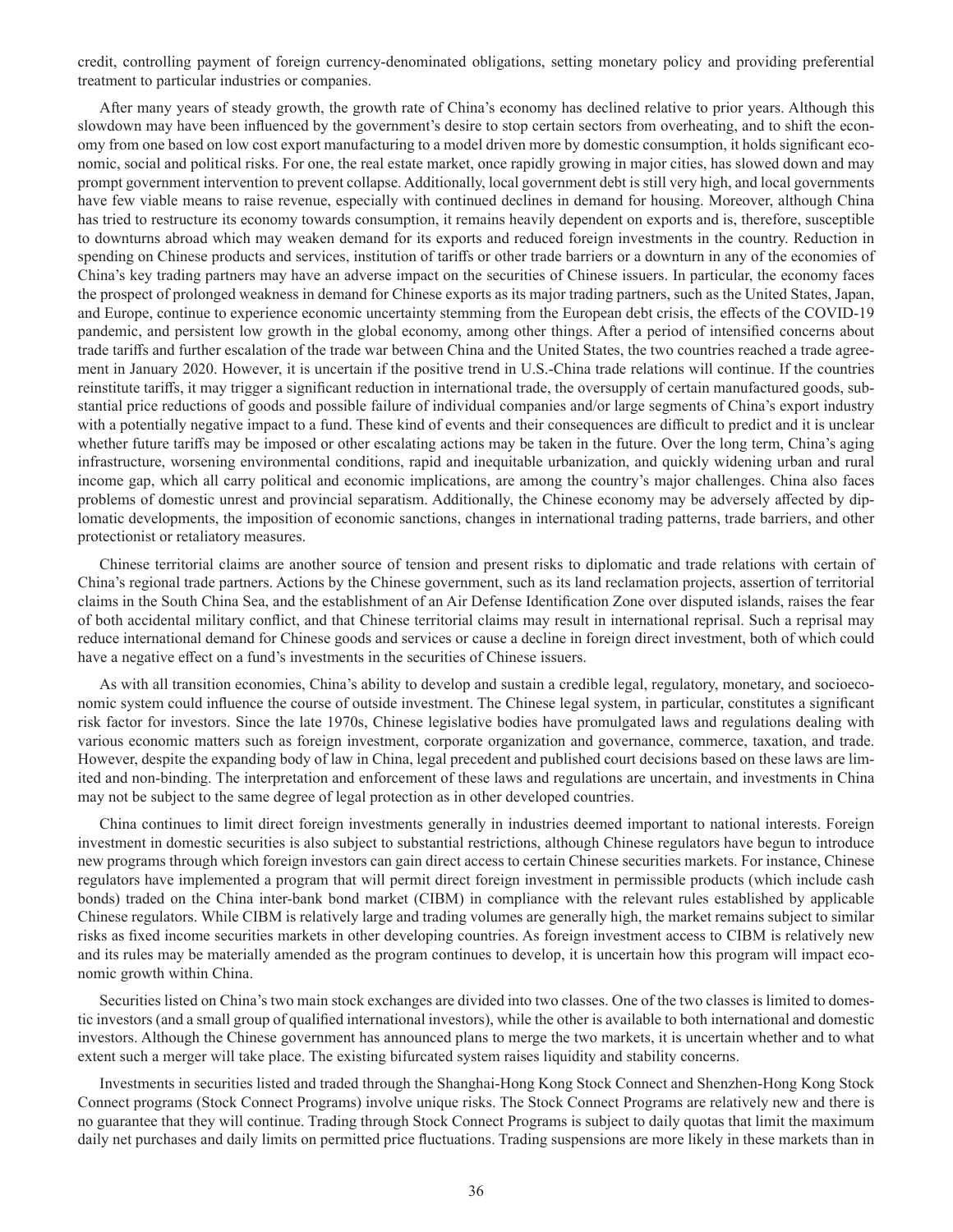many other global equity markets. There can be no assurance that a liquid market on an exchange will exist. In addition, investments made through Stock Connect Programs are subject to comparatively untested trading, clearance and settlement procedures. Stock Connect Programs are available only on days when markets in both China and Hong Kong are open. A fund's ownership interest in securities traded through the Stock Connect Programs will not be reflected directly, and thus a fund may have to rely on the ability or willingness of a third party to enforce its rights. Investments in Stock Connect Program A-shares are generally subject to Chinese securities regulations and listing rules, among other restrictions. Hong Kong investor compensation funds, which protect against trade defaults, are unavailable when investing through Stock Connect Programs. Uncertainties in Chinese tax rules could also result in unexpected tax liabilities for the fund.

Currency fluctuations could significantly affect China and its trading partners. China continues to exercise control over the value of its currency, rather than allowing the value of the currency to be determined by market forces. This type of currency regime may experience sudden and significant currency adjustments, which may adversely impact investment returns. One such currency adjustment occurred in 2015, in which China purposefully devalued the yuan in an effort to bolster economic growth. However, the government has taken steps to internationalize its currency. This policy change is driven, in part, by the government's desire for the yuan's continued inclusion in the basket of currencies that comprise the International Monetary Fund's Special Drawing Rights.

Chinese companies, particularly those located in China, may be smaller and less seasoned. China may lack, or have different, accounting and financial reporting standards, which may result in the unavailability of material information about Chinese issuers. Moreover, the Public Company Accounting Oversight Board (PCAOB) has warned that it lacks the ability to inspect audit work and practices of PCAOB-registered auditing firms within China. PCAOB's limited ability to oversee the operations of auditing firms within China may result in inaccurate or incomplete financial records of an issuer's operations within China, which may negatively impact a fund's investments in such companies.

Additionally, China's stock market has experienced tumult and high volatility, which has prompted the Chinese government to implement a number of policies and restrictions with regards to the securities market. While China may take actions aimed at maintaining growth and stability in the stock market, investors in Chinese securities may be negatively affected by, among other things, disruptions in the ability to sell securities for compliance with investment objectives or when most advantageous given market conditions. It is not clear what the long-term effect of such policies would be on the securities market in China or whether additional actions by the government will occur in the future.

*Hong Kong.* In 1997, the United Kingdom handed over control of Hong Kong to the People's Republic of China. Since that time, Hong Kong has been governed by a quasi-constitution known as the Basic Law, while defense and foreign affairs are the responsibility of the central government in Beijing. The chief executive of Hong Kong is appointed by the Chinese government. However, Hong Kong is able to participate in international organizations and agreements and it continues to function as an international financial center, with no exchange controls, free convertibility of the Hong Kong dollar and free inward and outward movement of capital. The Basic Law also guarantees existing freedoms, including the freedom of speech, assembly, press, and religion, as well as the right to strike and travel. Business ownership, private property, the right of inheritance and foreign investment are also protected by law. By treaty, China has committed to preserve Hong Kong's high degree of autonomy in certain matters until 2047. However, as demonstrated by Hong Kong protests in recent years over political, economic, and legal freedoms, and the Chinese government's response to them, there continues to exist political uncertainty within Hong Kong. For example, in June 2020 China adopted a new security law that severely limits freedom of speech in Hong Kong and expands police powers to seize electronic devices and intercept communications of suspects. Widespread protests were held in Hong Kong in response to the new law, and the United States imposed sanctions on 11 Hong Kong officials for cracking down on pro-democracy protests. There is no guarantee that additional protests will not arise in the future or whether the United States will respond to such protests with additional sanctions.

Hong Kong has experienced strong economic growth in recent years due, in part, to its close ties with China and a strong service sector, but Hong Kong still faces concerns over overheating in certain sectors of its economy, such as its real estate market, which could limit Hong Kong's future growth. In addition, due to Hong Kong's heavy reliance on international trade and global financial markets, Hong Kong remains exposed to significant risks as a result of the European debt crisis and persistent low growth in the global economy. Likewise, due to Hong Kong's close political and economic ties with China, a continued economic slowdown on the mainland could continue to have a negative impact on Hong Kong's economy.

*Taiwan.* For decades, a state of hostility has existed between Taiwan and the People's Republic of China. China has long deemed Taiwan a part of the "one China" and has made a nationalist cause of reuniting Taiwan with mainland China. In the past, China has staged frequent military provocations off the coast of Taiwan and made threats of full-scale military action. However, tensions have lowered, exemplified by improved relations, including the first official contacts between the governments' leaders of China and Taiwan in 2015. Despite closer relations in recent years, the relationship with China remains a divisive political issue within Taiwan. Foreign trade has been the engine of rapid growth in Taiwan and has transformed the island into one of Asia's great exporting nations. As an export-oriented economy, Taiwan depends on a free-trade trade regime and remains vulnerable to downturns in the world economy. Taiwanese companies continue to compete mostly on price, producing generic products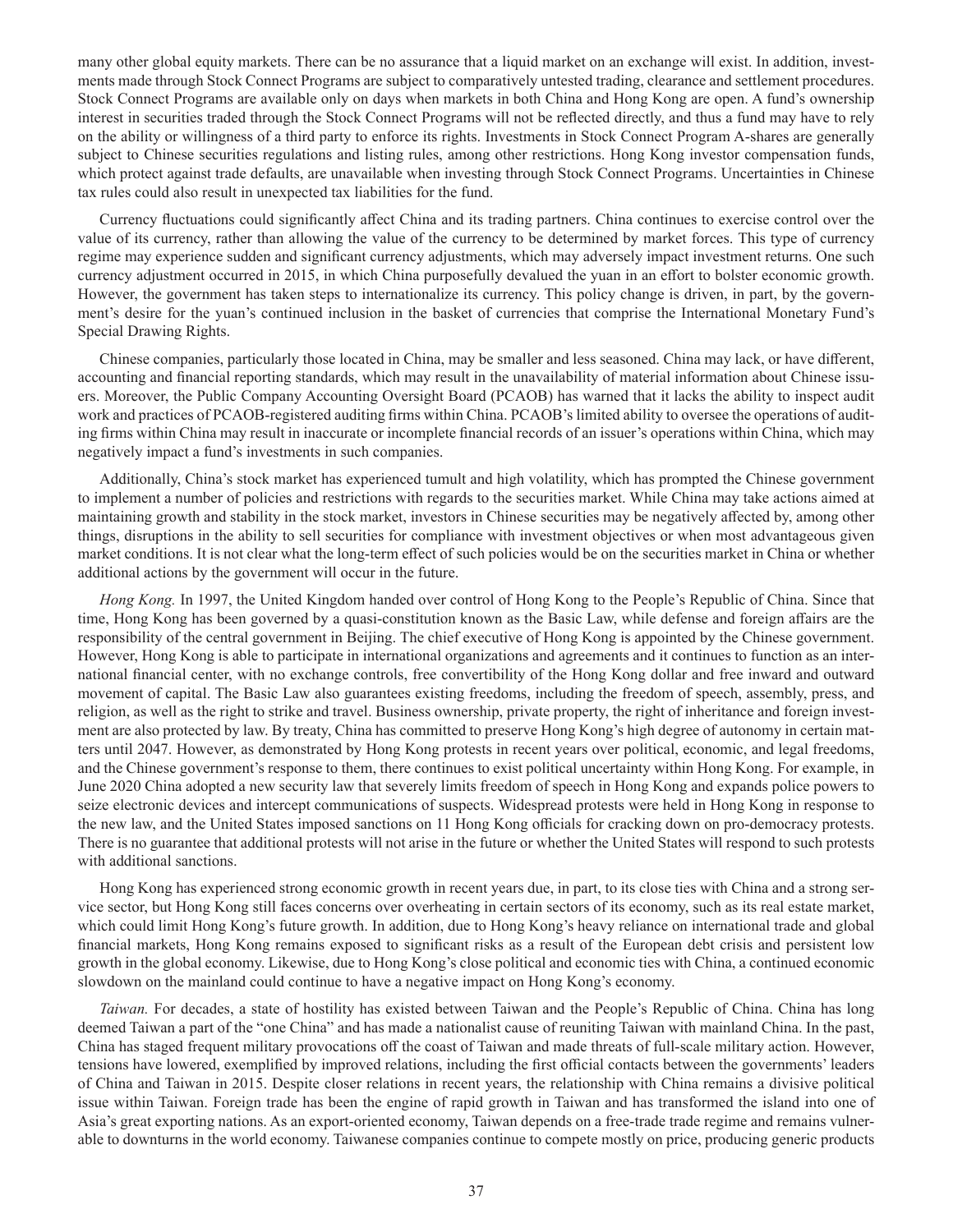or branded merchandise on behalf of multinational companies. Accordingly, these businesses can be particularly vulnerable to currency volatility and increasing competition from neighboring lower-cost countries. Moreover, many Taiwanese companies are heavily invested in mainland China and other countries throughout Southeast Asia, making them susceptible to political events and economic crises in these parts of the region. Significantly, Taiwan and China have entered into agreements covering banking, securities, and insurance. Closer economic links with the mainland may bring greater opportunities for the Taiwanese economy, but such arrangements also pose new challenges. For example, foreign direct investment in China has resulted in Chinese import substitution away from Taiwan's exports and a constriction of potential job creation in Taiwan. Likewise, the Taiwanese economy has experienced slow economic growth as demand for Taiwan's exports has weakened due, in part, to declines in growth rates in China. Taiwan has sought to diversify its export markets and reduce its dependence on the Chinese market by increasing exports to the United States, Japan, Europe, and other Asian countries by, in part, entering into free-trade agreements. In addition, the lasting effects of the European debt crisis and persistent low growth in the global economy may reduce global demand for Taiwan's exports. The Taiwanese economy's long-term challenges include a rapidly aging population, low birth rate, and the lingering effects of Taiwan's diplomatic isolation.

**India.** The value of a fund's investments in Indian securities may be affected by, among other things, political developments, rapid changes in government regulation, state intervention in private enterprise, nationalization or expropriation of foreign assets, legal uncertainty, high rates of inflation or interest rates, currency volatility, and civil unrest. Moreover, the Indian economy remains vulnerable to natural disasters, such as droughts and monsoons. Natural disasters may become more frequent and severe as a result of global climate change. Given the particular vulnerability of India to the effects of climate change, disruptions in international efforts to address climate-related issues may have a disproportionate impact on a fund's investments in the country. In addition, any escalation of tensions with Pakistan may have a negative impact on India's economy and foreign investments in India. Likewise, political, social and economic disruptions caused by domestic sectarian violence or terrorist attacks may also present risks to a fund's investments in India.

The Indian economy is heavily dependent on exports and services provided to U.S. and European companies, and is vulnerable to any weakening in global demand for these products and services. In recent years, rising wages have chipped away at India's competitive advantage in certain service sectors. A large fiscal deficit and persistent inflation have contributed to modest economic growth in India in recent years. While the economic growth rate has risen more recently, the Indian economy continues to be susceptible to a slowdown in the manufacturing sector, and it is uncertain whether higher growth rates are sustainable without more fundamental governance reforms.

India's market has less developed clearance and settlement procedures and there have been times when settlements have not kept pace with the volume of securities and have been significantly delayed. The Indian stock exchanges have in the past been subject to closure, broker defaults and broker strikes, and there can be no certainty that this will not recur. In addition, significant delays are common in registering transfers of securities and a fund may be unable to sell securities until the registration process is completed and may experience delays in the receipt of dividends and other entitlements. Furthermore, restrictions or controls applicable to foreign investment in the securities of issuers in India may also adversely affect a fund's investments within the country. The availability of financial instruments with exposure to Indian financial markets may be substantially limited by restrictions on foreign investors and subject to regulatory authorizations. Foreign investors are required to observe certain investment restrictions, including limits on shareholdings, which may impede a fund's ability to invest in certain issuers or to fully pursue its investment objective. These restrictions may also have the effect of reducing demand for, or limiting the liquidity of, such investments. There can be no assurance that the Indian government will not impose restrictions on foreign capital remittances abroad or otherwise modify the exchange control regime applicable to foreign investors in such a way that may adversely affect the ability of a fund to repatriate their income and capital.

Shares of many Indian issuers are held by a limited number of persons and financial institutions, which may limit the number of shares available for investment. Sales of securities by such issuer's major shareholders may also significantly and adversely affect other shareholders. Moreover, a limited number of issuers represent a disproportionately large percentage of market capitalization and trading value in India.

The Indian government has sought to implement numerous reforms to the economy, including efforts to bolster the Indian manufacturing sector and entice foreign direct investment. However, such reformation efforts have proven difficult and there is no guarantee that such reforms will be implemented or that they will be fully implemented in a manner that benefits investors.

**Indonesia.** Over the last decade, Indonesia has applied prudent macroeconomic efforts and policy reforms that have led to modest growth in recent years, but many economic development problems remain, including poverty and unemployment, corruption, inadequate infrastructure, a complex regulatory environment, and unequal resource distribution among regions. Although Indonesia's government has taken steps in recent years to improve the country's infrastructure and investment climate, these problems may limit the country's ability to maintain such economic growth as Indonesia has begun to experience slowing growth rates in recent years. Indonesia is prone to natural disasters such as typhoons, tsunamis, earthquakes and flooding, which may also present risks to a fund's investments in Indonesia. Natural disasters may become more frequent and severe as a result of global climate change. Given the particular vulnerability of Indonesia to the effects of climate change, disruptions in international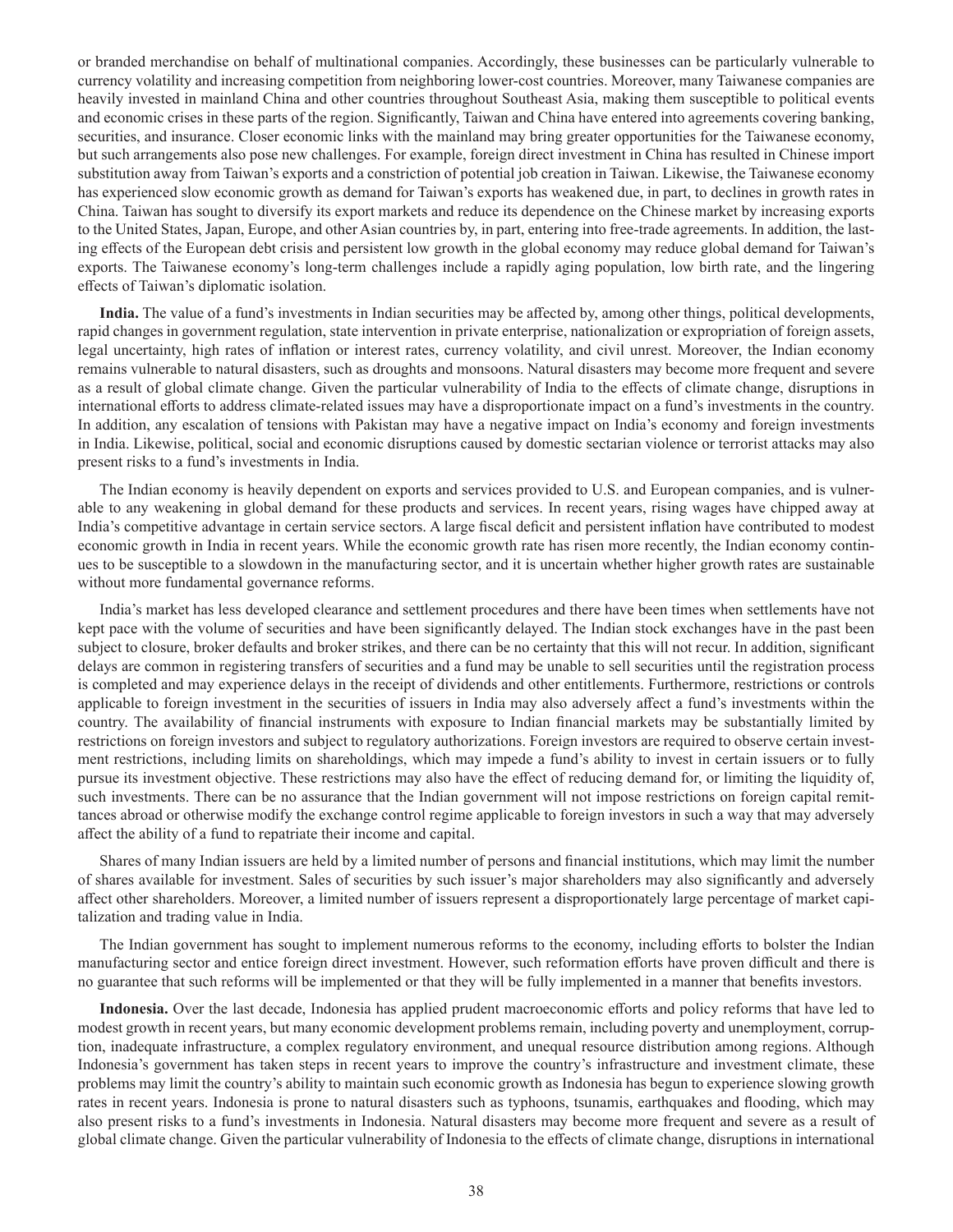efforts to address climate-related issues may have a disproportionate impact on a fund's investments in the country. In addition, Indonesia continues to be at risk of ethnic, sectarian, and separatist violence.

In recent periods, Indonesia has employed a program of monetary loosening through reductions in interest rates and implemented a number of reforms to encourage investment. Although Indonesia's central bank has continued to utilize monetary policies to promote growth, there can be no guarantee such efforts will be sufficient or that additional stimulus policies will not be necessary in the future.

Indonesia's dependence on resource extraction and export leaves it vulnerable to a slowdown of the economies of its trading partners and a decline in commodity prices more generally. Commodity prices have experienced significant volatility in recent years, which has adversely affected the exports of Indonesia's economy. Indonesia is particularly vulnerable to the effects of a continued slowdown in China, which has been a major source of demand growth for Indonesia's commodity exports. Indonesia is also vulnerable to further weakness in Japan, which remains one of Indonesia's largest single export markets. Indonesia has recently reversed several policies that restricted foreign investment by permitting increased foreign ownership in several sectors and opening up sectors previously closed to foreign investors. Failure to pursue internal reform, peacefully resolve internal conflicts, bolster the confidence of international and domestic investors, and weak global economic growth could limit Indonesia's economic growth in the future.

**Thailand.** Thailand has well-developed infrastructure and a free-enterprise economy, which is both conducive and enticing to certain foreign investment. While Thailand experienced an increase in exports in recent years, the rate of export growth has since slowed, in part due to domestic political turmoil, weakness in commodity prices and declines in growth rates in China. Moreover, Thailand has pursued preferential trade agreements with a variety of partners in an effort to boost exports and maintain high growth. However, weakening fiscal discipline, separatist violence in the south, the intervention by the military in civilian spheres, and continued political instability may cause additional risks for investments in Thailand. The risk of political instability has proven substantial, as the protests, disputed election, government collapse, and coup of 2014 have led to short term declines in GDP, a collapse of tourism, and a decrease in foreign direct investment. The military junta formally controlled the government from 2014 until July 2019. Parliamentary elections were held in May 2019 in which pro-military parties won a slim majority and the former military junta leader became Prime Minister. However, international watchdog groups claimed the election was not free and fair. Uncertainty regarding the stability and legitimacy of Thailand's new elected government could have a negative impact on economic growth.

In the long term, Thailand's economy faces challenges including an aging population, outdated infrastructure, and an inadequate education system. Thailand's cost of labor has risen rapidly in recent years, threatening its status as a low cost manufacturing hub. In addition, natural disasters may affect economic growth in the country. Natural disasters may become more frequent and severe as a result of global climate change. Given the particular vulnerability of Thailand to the effects of climate change, disruptions in international efforts to address climate-related issues may have a disproportionate impact on a fund's investments in the country. Thailand continues to be vulnerable to weak economic growth of its major trading partners, particularly China and Japan. Additionally, Thailand's economy may be limited by lack of available capital for investment resulting from the European debt crisis and persistent slow growth in the global economy.

**Philippines.** The economy of the Philippines has benefitted from its relatively low dependence on exports and high domestic rates of consumption, as well as substantial remittances received from large overseas populations. Although the economy of the Philippines has grown quickly in recent years, there can be no assurances that such growth will continue. Like other countries in the Asia Pacific region, the Philippines' growth in recent years has been reliant, in part, on exports to larger economies, notably the United States, Japan and China. Given that China is a large importer and source of global demand, a continued Chinese slowdown may, directly or indirectly, negatively impact Philippine economic growth. Additionally, lower global economic growth may lead to lower remittances from Filipino emigrants abroad, negatively impacting economic growth in the Philippines. Furthermore, certain weaknesses in the economy, such as inadequate infrastructure, high poverty rates, uneven wealth distribution, low fiscal revenues, endemic corruption, inconsistent regulation, unpredictable taxation, unreliable judicial processes, and the appropriation of foreign assets may present risks to a fund's investments in the Philippines. In more recent years, poverty rates have declined; however, there is no guarantee that this trend will continue. In addition, investments in the Philippines are subject to risks arising from political or social unrest, including governmental actions that strain relations with the country's major trading partners, threats from military coups, terrorist groups and separatist movements. Likewise, the Philippines is prone to natural disasters such as typhoons, tsunamis, earthquakes and flooding, which may also present risks to a fund's investments in the Philippines. Natural disasters may become more frequent and severe as a result of global climate change. Given the particular vulnerability of the Philippines to the effects of climate change, disruptions in international efforts to address climate-related issues may have a disproportionate impact on a fund's investments in the country.

**Latin America.** Latin American countries have historically suffered from social, political, and economic instability. For investors, this has meant additional risk caused by periods of regional conflict, political corruption, totalitarianism, protectionist measures, nationalization, hyperinflation, debt crises, sudden and large currency devaluation, and intervention by the military in civilian and economic spheres. In recent decades, certain Latin American economies have experienced prolonged, significant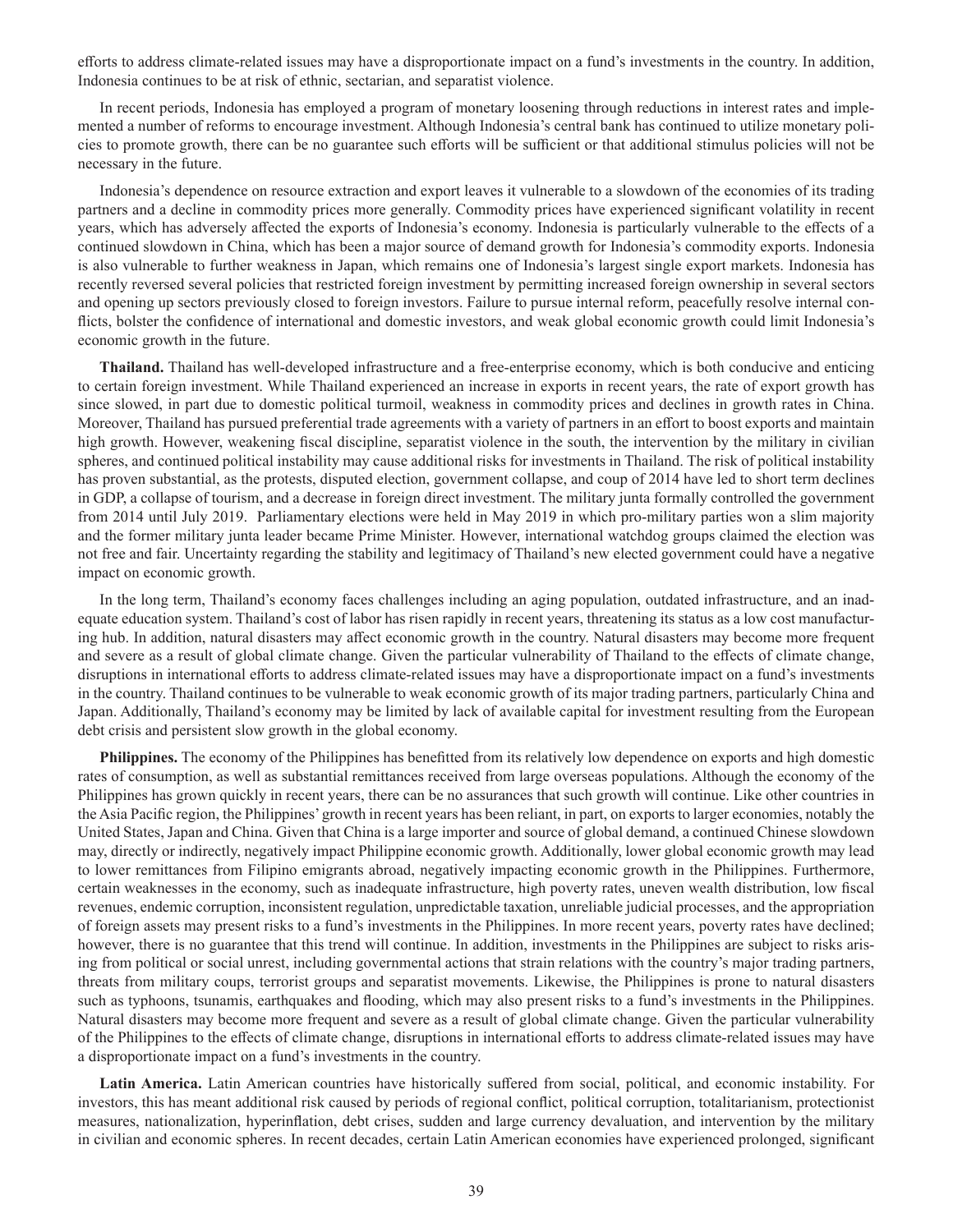economic growth, and many countries have developed sustainable democracies and a more mature and accountable political environment. However, in recent periods, many Latin American countries have experienced persistent low growth rates and certain countries have fallen into recessions. Specifically, the region has recently suffered from the effects of Argentina's economic crisis. While the region is experiencing an economic recovery, there can be no guarantee that such recovery will continue or that Latin American countries will not face further recessionary pressures.

The region's economies represent a spectrum of different levels of political and economic development. In many Latin American countries, domestic economies have been deregulated, privatization of state-owned companies had been undertaken and foreign trade restrictions have been relaxed. However, there can be no guarantee that such trends in economic liberalization will continue or that the desired outcomes of these developments will be successful. Nonetheless, to the extent that the risks identified above continue or re-emerge in the future, such developments could reverse favorable trends toward market and economic reform, privatization, and removal of trade barriers, and result in significant disruption in securities markets in the region. In addition, recent favorable economic performance in much of the region has led to a concern regarding government overspending in certain Latin American countries. Investors in the region continue to face a number of potential risks. Certain Latin American countries depend heavily on exports to the United States and investments from a small number of countries. Accordingly, these countries may be sensitive to fluctuations in demand, exchange rates and changes in market conditions associated with those countries. The economic growth of most Latin American countries is highly dependent on commodity exports and the economies of certain Latin American countries, particularly Mexico and Venezuela, are highly dependent on oil exports. These economies are particularly susceptible to fluctuations in the price of oil and other commodities and currency fluctuations. The prices of oil and other commodities are in the midst of a period of high volatility driven, in part, by a continued slowdown in growth in China and the effects of the COVID-19 pandemic. If growth in China remains slow, or if global economic conditions worsen, Latin American countries may face significant economic difficulties. Although certain Latin American countries have recently shown signs of improved economic growth, such improvements, if sustained, may be gradual. In addition, prolonged economic difficulties may have negative effects on the transition to a more stable democracy in some Latin American countries. Political risks remain prevalent throughout the region, including the risk of nationalization of foreign assets. Certain economies in the region may rely heavily on particular industries or foreign capital and are more vulnerable to diplomatic developments, the imposition of economic sanctions against a particular country or countries, changes in international trading patterns, trade barriers, and other protectionist or retaliatory measures.

For certain countries in Latin America, political risks have created significant uncertainty in financial markets and may further limit the economic recovery in the region. For example, in Mexico, uncertainty regarding the recently ratified United States-Mexico-Canada Agreement (which replaced NAFTA effective July 1, 2020) may have a significant and adverse impact on Mexico's economic outlook and the value of a fund's investments in Mexico. Additionally, recent political and social unrest in Venezuela has resulted in a massive disruption in the Venezuelan economy, including a deep recession and near hyperinflation.

A number of Latin American countries are among the largest debtors of developing countries and have a long history of reliance on foreign debt and default. The majority of the region's economies have become highly dependent upon foreign credit and loans from external sources to fuel their state-sponsored economic plans. Most countries have been forced to restructure their loans or risk default on their debt obligations. In addition, interest on the debt is subject to market conditions and may reach levels that would impair economic activity and create a difficult and costly environment for borrowers. Accordingly, these governments may be forced to reschedule or freeze their debt repayment, which could negatively affect local markets. Most recently, Argentina defaulted on its debt after a U.S. court ruled in 2014 that payments to a majority of bondholders (who had settled for lower rates of repayment) could not be made so long as holdout bondholders were not paid the full value of their bonds. Although Argentina settled with its bondholders following the 2014 court ruling, the country defaulted on its debt obligations again in May 2020. While Argentina continues to negotiate with its bondholders, it may continue to experience constraints on its ability to issue new debt, and therefore fund its government. Further, the ruling increases the risk of default on all sovereign debt containing similar clauses.

Because of their dependence on foreign credit and loans, a number of Latin American economies may benefit from the U.S. Federal Reserve's recent lowering of interest rates; however the impact of such interest rate cuts remains to be seen. While the region has recently had mixed levels of economic growth, recovery from past economic downturns in Latin America has historically been slow, and such growth, if sustained, may be gradual. The ongoing effects of the European debt crisis, the effects of the COVID-19 pandemic, and persistent low growth in the global economy may reduce demand for exports from Latin America and limit the availability of foreign credit for some countries in the region. As a result, a fund's investments in Latin American securities could be harmed if economic recovery in the region is limited.

**Russia.** Investing in Russian securities is highly speculative and involves significant risks and special considerations not typically associated with investing in the securities markets of the United States and most other developed countries.

**Political.** Over the past century, Russia has experienced political and economic turbulence and has endured decades of communist rule under which tens of millions of its citizens were collectivized into state agricultural and industrial enterprises. Since the collapse of the Soviet Union, Russia's government has been faced with the daunting task of stabilizing its domestic economy,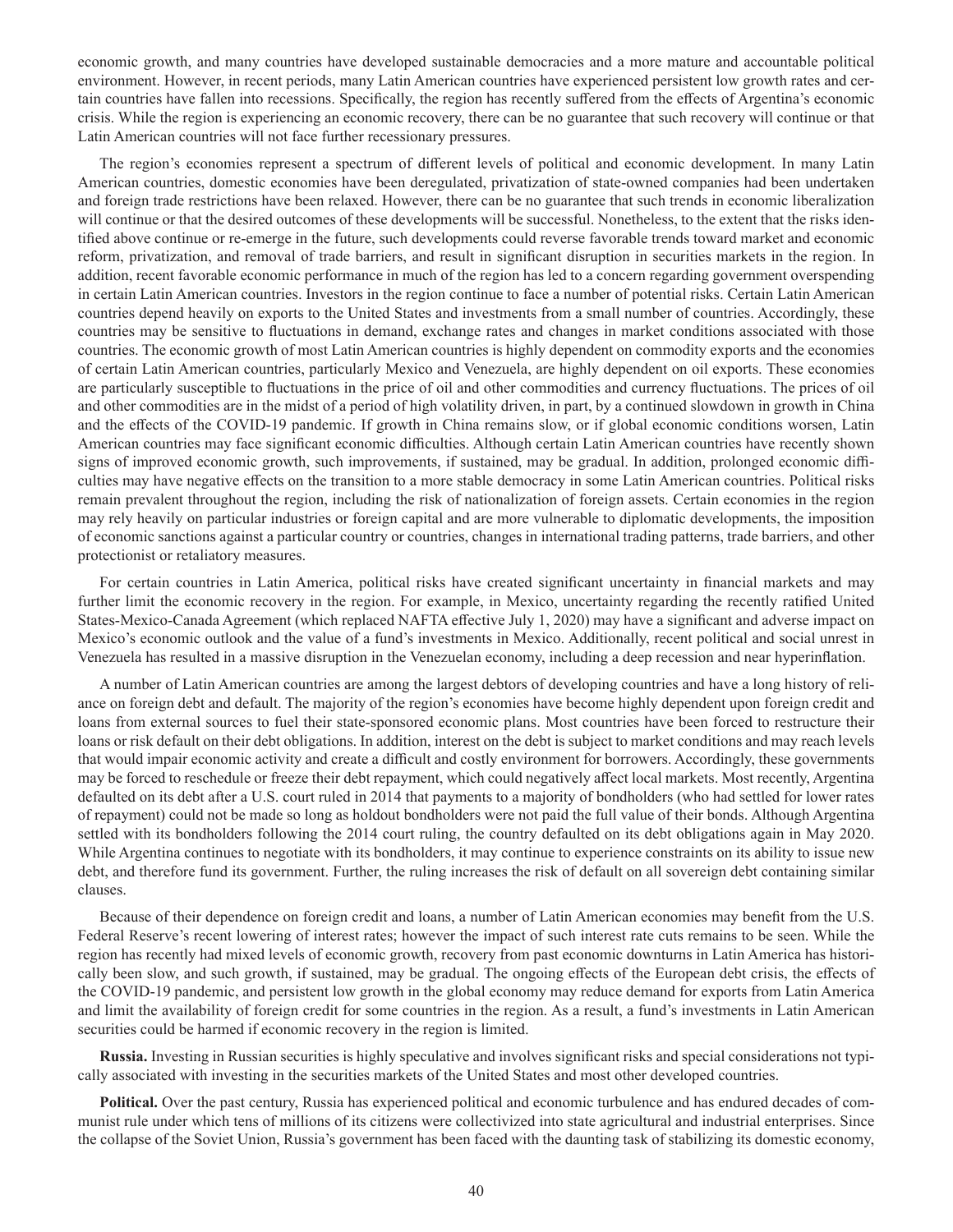while transforming it into a modern and efficient structure able to compete in international markets and respond to the needs of its citizens. However, to date, many of the country's economic reform initiatives have floundered or been retrenched. In this environment, political and economic policies could shift suddenly in ways detrimental to the interest of foreign and private investors.

In the last several years, as significant income from oil and commodity exports boosted Russia's economic growth, the Russian government began to re-assert its regional geopolitical influence, including most recently its military actions in Ukraine and Syria. The involvement in Ukraine has increased tensions between Russia and its neighbors and the West, resulting in the United States and EU placing sanctions on the Russian financial, energy, and defense sectors, as well as targeting top Russian officials. These sanctions, combined with a collapse in energy and commodity prices, have had the effect of slowing the Russian economy, which has continued to experience recessionary trends. Additionally, the conflict has caused capital flight, loss of confidence in Russian sovereign debt, and a retaliatory import ban by Russia that has helped stoke inflation. Further possible actions by Russia, including restricting gas exports to Ukraine and countries downstream, or provoking another military conflict elsewhere in Eastern Europe could lead to greater consequences for the Russian economy.

**Economic.** Many Russian businesses are inefficient and uncompetitive by global standards due to systemic corruption, regulatory favoritism for government-affiliated enterprises, or the legacy of old management teams and techniques left over from the command economy of the Soviet Union. Poor accounting standards, inept management, pervasive corruption, insider trading and crime, and inadequate regulatory protection for the rights of investors all pose a significant risk, particularly to foreign investors. In addition, enforcement of the Russian tax system is prone to inconsistent, arbitrary, retroactive, confiscatory, and/or exorbitant taxation.

Compared to most national stock markets, the Russian securities market suffers from a variety of problems not encountered in more developed markets. There is little long-term historical data on the Russian securities market because it is relatively new and a substantial proportion of securities transactions in Russia are privately negotiated outside of stock exchanges. The inexperience of the Russian securities market and the limited volume of trading in securities in the market may make obtaining accurate prices on portfolio securities from independent sources more difficult than in more developed markets. Additionally, there is little solid corporate information available to investors because of less stringent auditing and financial reporting standards that apply to companies operating in Russia. As a result, it may be difficult to assess the value or prospects of an investment in Russian companies.

Because of the recent formation of the Russian securities market as well as the underdeveloped state of the banking and telecommunications systems, settlement, clearing and registration of securities transactions are subject to significant risks. Ownership of shares (except where shares are held through depositories that meet the requirements of the 1940 Act) is defined according to entries in the company's share register and normally evidenced by extracts from the register or by formal share certificates. However, these services are carried out by the companies themselves or by registrars located throughout Russia. These registrars are not necessarily subject to effective state supervision nor are they licensed with any governmental entity and it is possible for a fund to lose its registration through fraud, negligence, or even mere oversight. While a fund will endeavor to ensure that its interest continues to be appropriately recorded either itself or through a custodian or other agent inspecting the share register and by obtaining extracts of share registers through regular confirmations, these extracts have no legal enforceability and it is possible that subsequent illegal amendment or other fraudulent act may deprive a fund of its ownership rights or improperly dilute its interests. In addition, while applicable Russian regulations impose liability on registrars for losses resulting from their errors, it may be difficult for a fund to enforce any rights it may have against the registrar or issuer of the securities in the event of loss of share registration. Furthermore, significant delays or problems may occur in registering the transfer of securities, which could cause a fund to incur losses due to either a counterparty's failure to pay for securities the fund has delivered or the fund's inability to complete its contractual obligations. The designation of the National Settlement Depository (NSD) as the exclusive settlement organization for all publicly traded Russian companies and investment funds has enhanced the efficiency and transparency of the Russian securities market. Additionally, agreements between the NSD and foreign central securities depositories and settlement organizations have allowed for simpler and more secure access for foreign investors as well.

The Russian economy is heavily dependent upon the export of a range of commodities including industrial metals, forestry products, oil, and gas. Accordingly, it is strongly affected by international commodity prices and is particularly vulnerable to any weakening in global demand for these products. Furthermore, the sale and use of certain strategically important commodities, such as gas, may be dictated by political, rather than economic, considerations.

The recent fall in the price of commodities has demonstrated the sensitivity of the Russian economy to such price volatility, especially in oil and gas markets. During this time, many sectors in the Russian economy fell into turmoil, pushing the whole economy into recession. In addition, prior to the global financial crisis, Russia's economic policy encouraged excessive foreign currency borrowing as high oil prices increased investor appetite for Russian financial assets. As a result of this credit boom, Russia reached alarming debt levels and suffered from the effects of tight credit markets. Russia continues to face significant economic challenges, including weak levels of investment, falling domestic consumption levels, and low global commodity demand. In the near term, the ongoing European sovereign debt crisis, a continued slowdown in China, the effects of the COVID-19 pandemic, and persistent low growth in the global economy may continue to result in low prices for Russian exports such as oil and gas, which could limit Russia's economic growth. Over the long-term, Russia faces challenges including a shrinking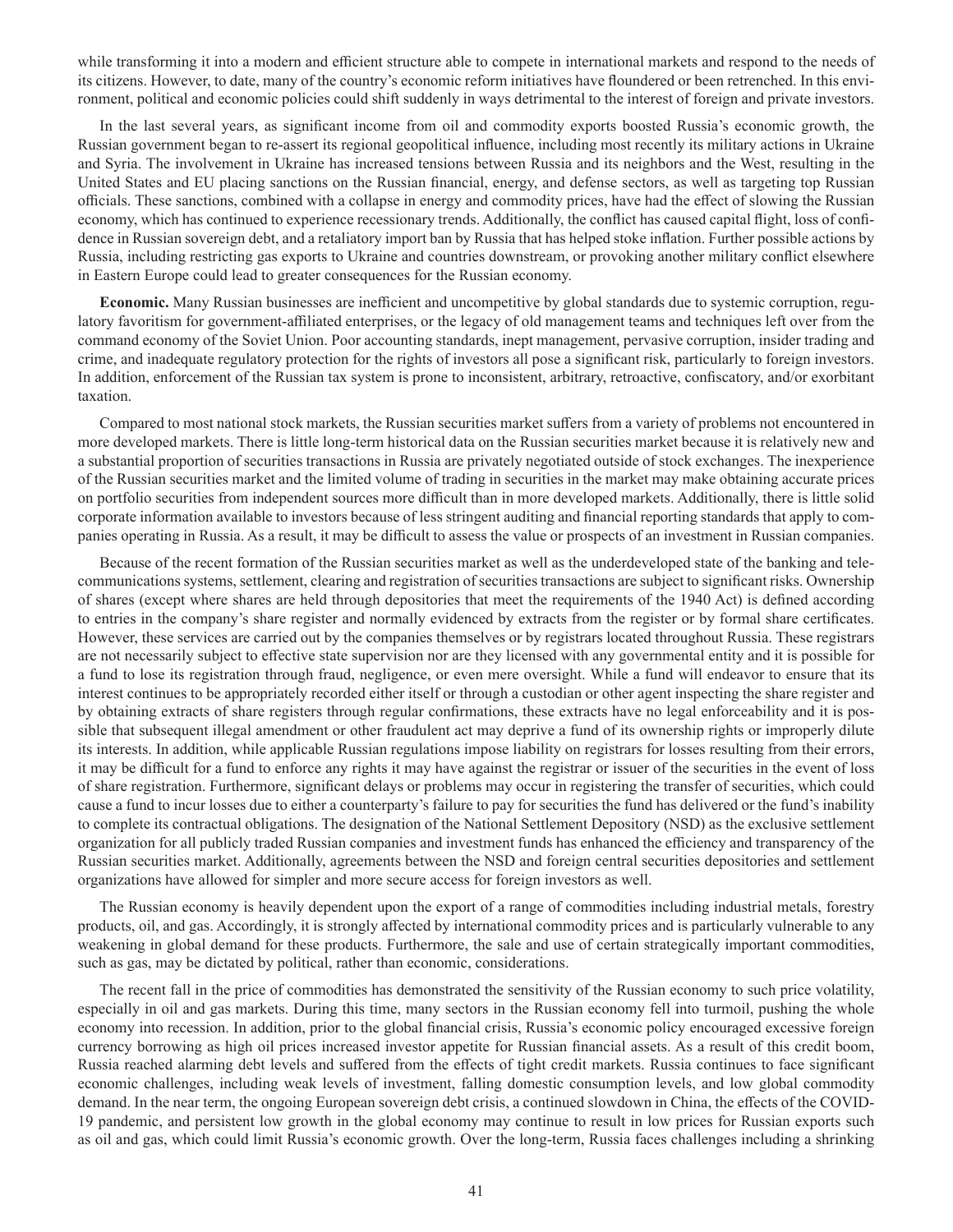workforce, high levels of corruption, difficulty in accessing capital for smaller, non-energy companies, and poor infrastructure in need of large investments.

The sanctions imposed on Russia by the United States and the European Union, as well as the threat of additional sanctions, could have further adverse consequences for the Russian economy, including continued weakening of the ruble, additional downgrades in the country's credit rating, and a significant decline in the value and liquidity of securities issued by Russian companies or the Russian government. The imposition of broader sanctions targeting specific issuers or sectors could prohibit a fund from investing in any securities issued by companies subject to such sanctions. In addition, these sanctions and/or retaliatory action by Russia could require a fund to freeze its existing investments in Russian companies. This could prohibit a fund from selling or transacting in these investments and potentially impact a fund's liquidity.

**Currency.** Foreign investors also face a high degree of currency risk when investing in Russian securities and a lack of available currency hedging instruments. The Russian ruble has recently been subject to significant devaluation pressure due to the fall in commodity prices and the collapse in the value of Russian exports. The Russian Central Bank has spent significant foreign exchange reserves to maintain the value of the ruble. However, such reserves are finite and, as exemplified by the recent rise in inflation, the Russian Central Bank may be unable to properly manage competing demands of supporting the ruble, managing inflation, and stimulating a struggling Russian economy. Although Russia's foreign exchange reserves have begun to rebound, there can be no guarantee that this trend will continue or that the Russian Central Bank will not need to spend these reserves to stabilize Russia's currency and/or economy in the future. Therefore, any investment denominated in rubles may be subject to significant devaluation in the future. Although official sovereign debt to GDP figures are low for a developed economy, sovereign default remains a risk. Even absent a sovereign default, foreign investors could face the possibility of further devaluations. There is the risk that the government may impose capital controls on foreign portfolio investments in the event of extreme financial or political crisis. Such capital controls could prevent the sale of a portfolio of foreign assets and the repatriation of investment income and capital. Such risks have led to heightened scrutiny of Russian liquidity conditions, which in turn creates a heightened risk of the repatriation of ruble assets by concerned foreign investors. The persistent economic turmoil in Russia caused the Russian ruble to depreciate as unemployment levels increased and global demand for oil exports decreased. In particular, the recent collapse in energy prices has shrunk the value of Russian exports and further weakened both the value of the ruble and the finances of the Russian state. The Russian economy has also suffered following the conflict in Ukraine, as a result of significant capital flight from the country. The pressure put on the ruble caused by this divestment has been compounded by the sanctions from the United States and EU, leading to further depreciation, a limitation of the ruble's convertibility, and an increase in inflation.

**The Middle East and Africa.** Investing in Middle Eastern and African securities is highly speculative and involves significant risks and special considerations not typically associated with investing in the securities markets of the United States and most other developed countries.

**Political.** Many Middle Eastern and African countries historically have suffered from political instability. Despite a growing trend towards democratization, especially in Africa, significant political risks continue to affect some Middle Eastern and African countries. These risks may include substantial government intervention in and control over the private sector, corrupt leaders, civil unrest, suppression of opposition parties that can lead to further dissidence and militancy, fixed elections, terrorism, coups, and war. In recent years, several countries in the Middle East and North Africa have experienced pro-democracy movements that resulted in swift regime changes. In some instances where pro-democracy movements successfully toppled regimes, the stability of successor regimes has proven weak, as evidenced, for example, in Egypt. In other instances, these changes have devolved into armed conflict involving local factions, regional allies or international forces, and even protracted civil wars, such as in Libya and Syria.

The protracted civil war in Syria has given rise to numerous militias, terrorist groups, and most notably, the proto-state of ISIS. The conflict has disrupted oil production across Syria and Iraq, effectively destroying the economic value of large portions of the region, and caused a massive exodus of refugees into neighboring states, which further threatens government infrastructure of the refuge countries. Although the conflict is relatively isolated, there is a significant risk of it metastasizing as the civil war draws in more regional states and ISIS spreads an extremist ideology.

Regional instability has not been confined to Syria and Iraq, however. In Nigeria, Africa's largest economy, radical groups have led to a disruptive insurgency in the country's north. In addition, Africa has experienced a number of regional health crises in recent years, which has demonstrated the vulnerabilities of political institutions and health care systems in the face of crisis.

Continued instability may slow the adoption of economic and political reforms and could damage trade, investment, and economic growth going forward. Further, because many Middle East and African nations have a history of dictatorship, military intervention, and corruption, any successful reforms may prove impermanent. In addition, there is an increasing risk that historical animosities, border disputes, or defense concerns may lead to further armed conflict in the region. Across the Middle East and Africa, such developments could have a negative effect on economic growth and reverse favorable trends toward economic and market reform, privatization, and the removal of trade barriers. Such developments could also result in significant disruptions in securities markets.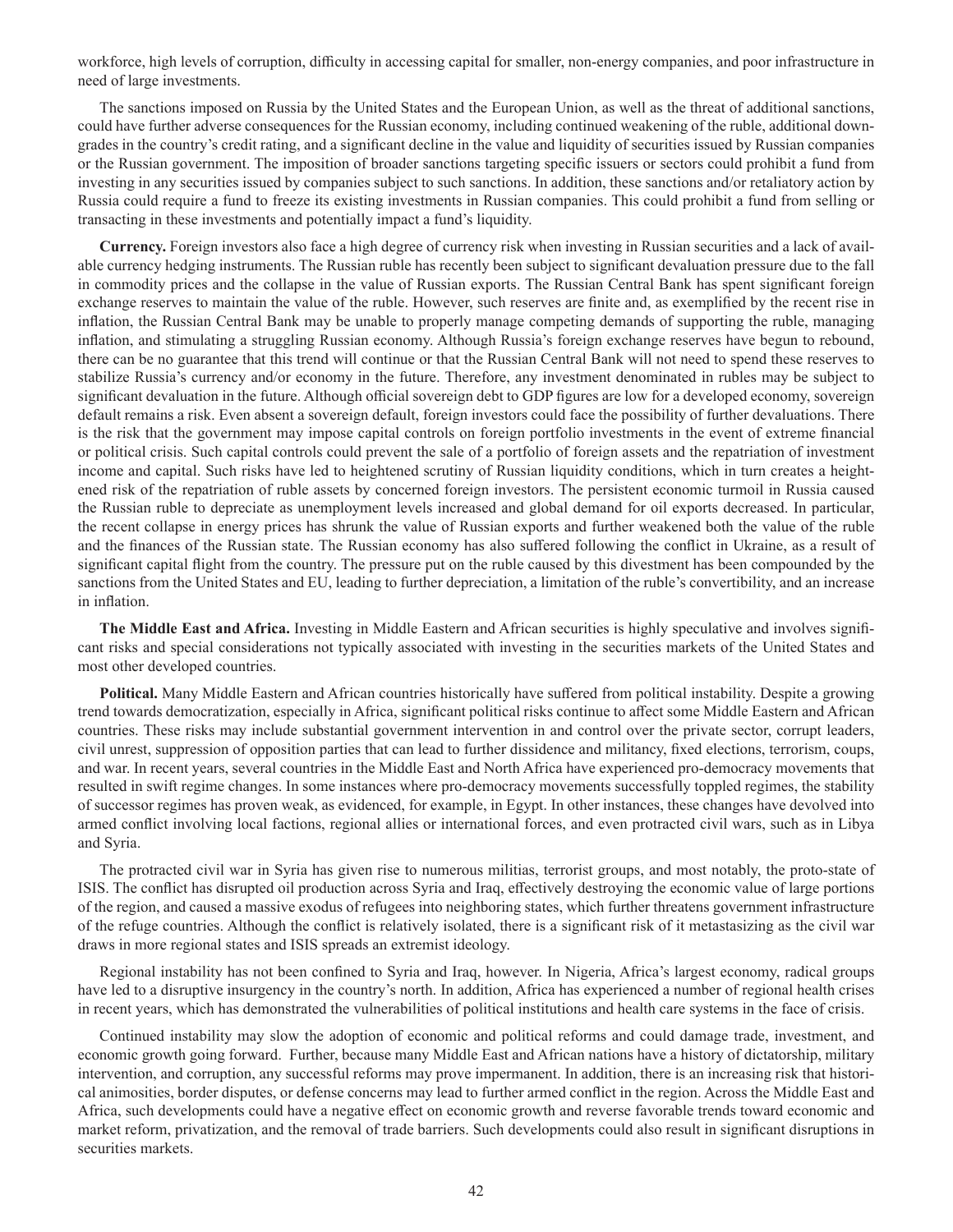**Economic.** Middle Eastern and African countries historically have suffered from underdeveloped infrastructure, high unemployment rates, a comparatively unskilled labor force, and inconsistent access to capital, which have contributed to economic instability and stifled economic growth in the region. Furthermore, certain Middle Eastern and African markets may face a higher concentration of market capitalization, greater illiquidity and greater price volatility than that found in more developed markets of Western Europe or the United States. Additionally, certain countries in the region have a history of nationalizing or expropriating foreign assets, which could cause a fund to lose the value of its investments in those countries or negatively affect foreign investor confidence in the region. Despite a growing trend towards economic diversification, many Middle Eastern and African economies remain heavily dependent upon a limited range of commodities. These include gold, silver, copper, cocoa, diamonds, natural gas and petroleum. These economies are greatly affected by international commodity prices and are particularly vulnerable to any weakening in global demand for these products. The demand in global commodities continues to decrease, particularly the decline in the price of oil, causing certain countries in the region to face significant economic difficulties. As a result, many countries have been forced to scale down their infrastructure investment and the size of their public welfare systems, which could have long-term economic, social, and political implications.

South Africa, Africa's second largest economy, is the largest destination for foreign direct investment on the continent. The country has a two-tiered, developing economy with one tier similar to that of a developed country and the second tier having only the most basic infrastructure. Although South Africa has experienced modest economic growth in recent years, such growth has been sluggish, hampered by endemic corruption, ethnic and civil conflicts, labor unrest, the effects of the HIV health crisis, and political instability. In addition, reduced demand for South African exports due to the lasting effects of the European debt crisis and persistent low growth in the global economy may limit any such recovery. These problems have been compounded by worries over South African sovereign debt prompted by an increasing deficit and rising level of sovereign debt. These conditions led Fitch and S&P to downgrade South African debt to "junk" status and to downgrade South Africa's long-term foreign currency issuer default rating to "negative" in 2017. Additionally, Moody's downgraded South African debt to "junk" status in 2020. Such downgrades in South African sovereign debt and issuer default could have serious consequences on investments in South Africa.

**Currency.** Certain Middle Eastern and African countries have currencies pegged to the U.S. dollar or euro, rather than freefloating exchange rates determined by market forces. Although intended to stabilize the currencies, these pegs, if abandoned, may cause sudden and significant currency adjustments, which may adversely impact investment returns. There is no significant foreign exchange market for certain currencies, and it would, as a result, be difficult for a fund to engage in foreign currency transactions designed to protect the value of a fund's interests in securities denominated in such currencies.

## **PORTFOLIO TRANSACTIONS**

Orders for the purchase or sale of portfolio securities (normally, shares of underlying Fidelity® funds) are placed on behalf of a fund by Fidelity Management & Research Company LLC (FMR or the Adviser) (either itself or through its affiliates) pursuant to authority contained in the management contract. To the extent that the Adviser grants investment management authority to a subadviser (see the section entitled "Management Contracts"), that sub-adviser is authorized to provide the services described in the respective sub-advisory agreement, and in accordance with the policies described in this section. Furthermore, the sub-adviser's trading and associated policies, which may differ from the Adviser's policies, may apply to that fund, subject to applicable law.

The Adviser or a sub-adviser may be responsible for the placement of portfolio securities transactions for other investment companies and investment accounts for which it has or its affiliates have investment discretion.

A fund will not incur any commissions or sales charges when it invests in underlying Fidelity® funds, but it may incur such costs if it invests directly in other types of securities.

Purchases and sales of equity securities on a securities exchange or OTC are effected through brokers who receive compensation for their services. Generally, compensation relating to securities traded on foreign exchanges will be higher than compensation relating to securities traded on U.S. exchanges and may not be subject to negotiation. Compensation may also be paid in connection with principal transactions (in both OTC securities and securities listed on an exchange) and agency OTC transactions executed with an electronic communications network (ECN) or an alternative trading system. Equity securities may be purchased from underwriters at prices that include underwriting fees.

Purchases and sales of fixed-income securities are generally made with an issuer or a primary market-maker acting as principal. Although there is no stated brokerage commission paid by a fund for any fixed-income security, the price paid by a fund to an underwriter includes the disclosed underwriting fee and prices in secondary trades usually include an undisclosed dealer commission or markup reflecting the spread between the bid and ask prices of the fixed-income security. New issues of equity and fixed-income securities may also be purchased in underwritten fixed price offerings.

The Trustees of each fund periodically review the Adviser's performance of its responsibilities in connection with the placement of portfolio securities transactions on behalf of each fund. The Trustees also review the compensation paid by each fund over representative periods of time to determine if it was reasonable in relation to the benefits to the fund.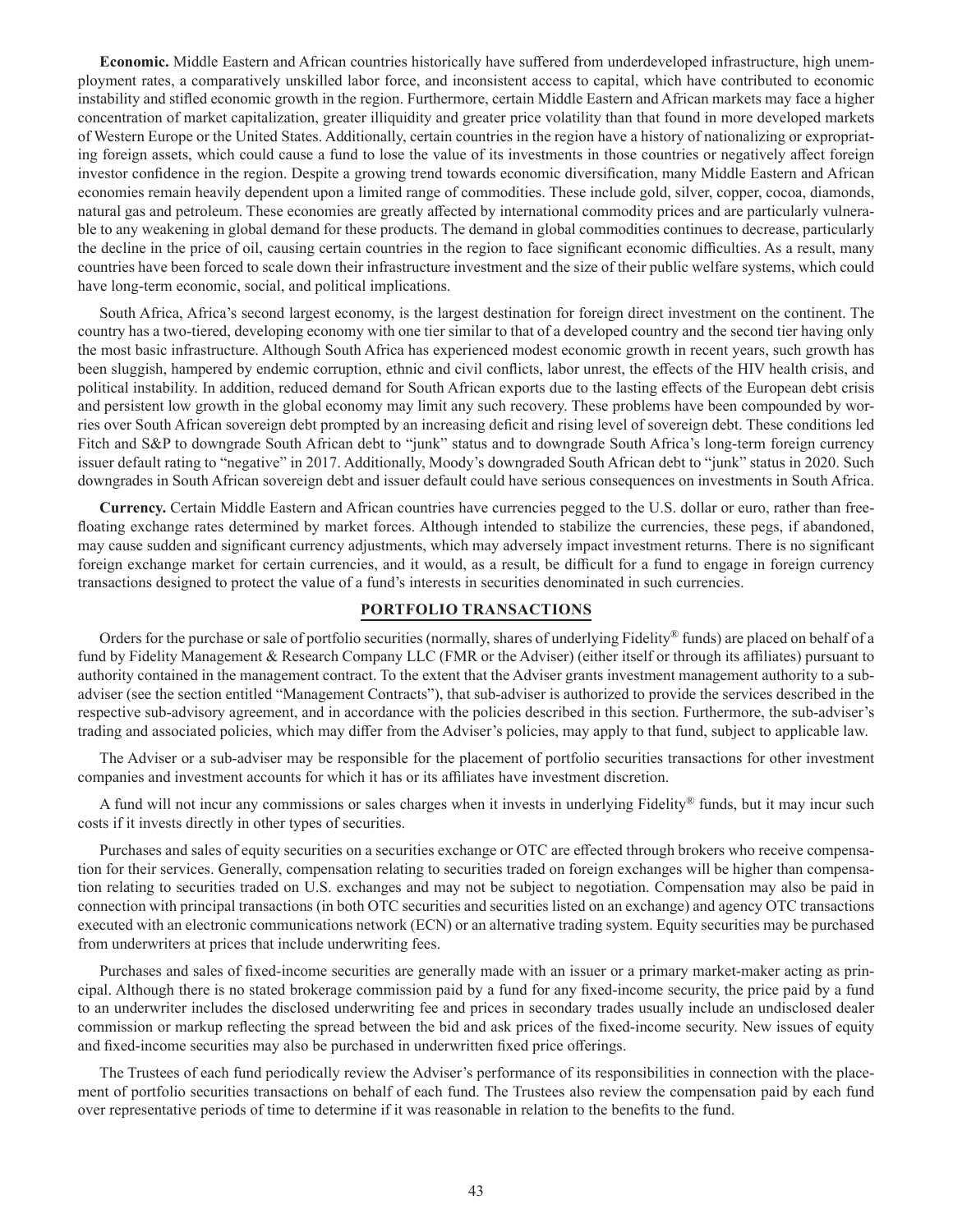#### **The Selection of Securities Brokers and Dealers**

The Adviser or its affiliates generally have authority to select securities brokers (whether acting as a broker or a dealer) to place or execute a fund's portfolio securities transactions. In selecting securities brokers, including affiliates of the Adviser, to execute a fund's portfolio securities transactions, the Adviser or its affiliates consider the factors they deem relevant in the context of a particular trade and in regard to the Adviser's or its affiliates' overall responsibilities with respect to the fund and other investment accounts, including any instructions from the fund's portfolio manager, which may emphasize, for example, speed of execution over other factors. Based on the factors considered, the Adviser or its affiliates may choose to execute an order using ECNs or venues, including algorithmic trading, crossing networks, direct market access and program trading or by actively working an order. Other possibly relevant factors may include, but are not limited to, the following: price; the size and type of the securities transaction; the reasonableness of compensation to be paid, including spreads and commission rates; the speed and certainty of trade executions, including broker willingness to commit capital; the nature and characteristics of the markets for the security to be purchased or sold, including the degree of specialization of the broker in such markets or securities; the availability of liquidity in the security, including the liquidity provided by individual brokers and the liquidity and depth afforded by a market center or market-maker; the reliability of a market center or broker; the broker's overall trading relationship with the Adviser or its affiliates; the trader's assessment of whether and how closely the broker likely will follow the trader's instructions to the broker; the degree of anonymity that a particular broker or market can provide; the potential for avoiding or lessening market impact; the execution services rendered on a continuing basis; the execution efficiency, settlement capability, and financial condition of the broker or dealer; arrangements for payment of fund expenses, if applicable; and the provision of additional brokerage and research products and services, if applicable and where allowed by law.

In seeking best qualitative execution for portfolio securities transactions, the Adviser or its affiliates may select a broker that uses a trading method, including algorithmic trading, for which the broker may charge a higher commission than its lowest available commission rate. The Adviser or its affiliates also may select a broker that charges more than the lowest commission rate available from another broker. The Adviser or its affiliates may execute an entire securities transaction with a broker and allocate all or a portion of the transaction and/or related commissions to a second broker where a client does not permit trading with an affiliate of the Adviser or in other limited situations. In those situations, the commission rate paid to the second broker may be higher than the commission rate paid to the executing broker. For futures transactions, the selection of a futures commission merchant is generally based on the overall quality of execution and other services provided by the futures commission merchant. The Adviser or its affiliates may choose to execute futures transactions electronically.

## **The Acquisition of Brokerage and Research Products and Services**

Brokers (who are not affiliates of the Adviser) that execute transactions for a fund managed outside of the European Union may receive higher compensation from the fund than other brokers might have charged the fund, in recognition of the value of the brokerage or research products and services they provide to the Adviser or its affiliates.

**Research Products and Services.** These products and services may include, when permissible under applicable law, but are not limited to: economic, industry, company, municipal, sovereign (U.S. and non-U.S.), legal, or political research reports; market color; company meeting facilitation; compilation of securities prices, earnings, dividends and similar data; quotation services, data, information and other services; analytical computer software and services; and investment recommendations. In addition to receiving brokerage and research products and services via written reports and computer-delivered services, such reports may also be provided by telephone and in-person meetings with securities analysts, corporate and industry spokespersons, economists, academicians and government representatives and others with relevant professional expertise. The Adviser or its affiliates may request that a broker provide a specific proprietary or third-party product or service. Some of these brokerage and research products and services supplement the Adviser's or its affiliates' own research activities in providing investment advice to the funds.

**Execution Services.** In addition, when permissible under applicable law, brokerage and research products and services include those that assist in the execution, clearing, and settlement of securities transactions, as well as other incidental functions (including, but not limited to, communication services related to trade execution, order routing and algorithmic trading, post-trade matching, exchange of messages among brokers or dealers, custodians and institutions, and the use of electronic confirmation and affirmation of institutional trades).

**Mixed-Use Products and Services.** Although the Adviser or its affiliates do not use fund commissions to pay for products or services that do not qualify as brokerage and research products and services or eligible external research under MiFID II and FCA regulations (as defined below), where allowed by applicable law, they may use commission dollars to obtain certain products or services that are not used exclusively in the Adviser's or its affiliates' investment decision-making process (mixed-use products or services). In those circumstances, the Adviser or its affiliates will make a good faith judgment to evaluate the various benefits and uses to which they intend to put the mixed-use product or service, and will pay for that portion of the mixed-use product or service that does not qualify as brokerage and research products and services or eligible external research with their own resources (referred to as "hard dollars").

**Benefit to the Adviser.** The Adviser's or its affiliates' expenses likely would be increased if they attempted to generate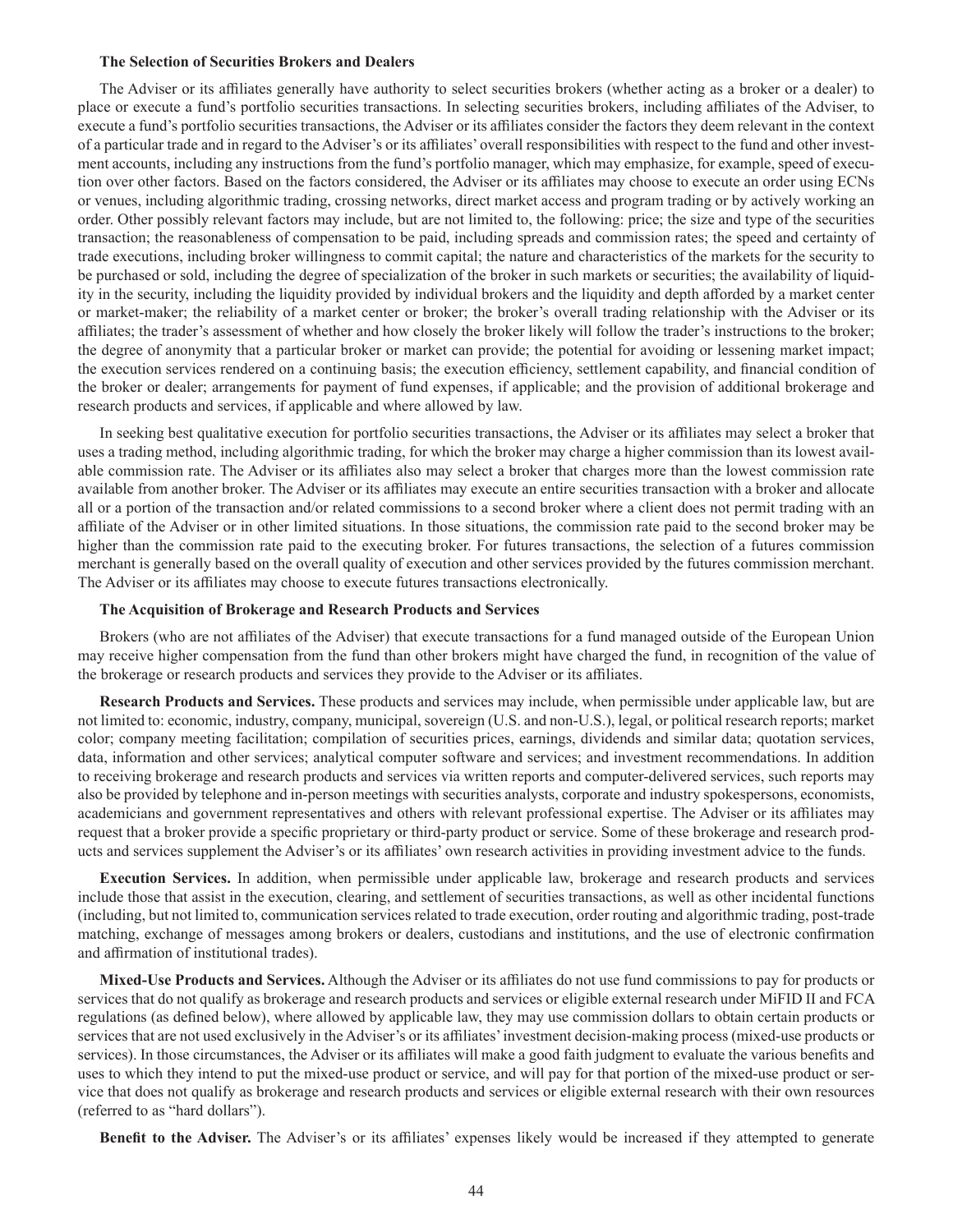these additional brokerage and research products and services through their own efforts, or if they paid for these brokerage and research products or services with their own resources. Therefore, the Adviser or its affiliates may have an incentive to select or recommend a broker-dealer based on its interest in receiving the brokerage and research products and services, rather than on the Adviser's or its affiliates' funds interest in receiving most favorable execution. The Adviser and its affiliates manage the receipt of brokerage and research products and services and the potential for conflicts through its Commission Uses Program. The Commission Uses Program effectively "unbundles" commissions paid to brokers who provide brokerage and research products and services, i.e., commissions consist of an execution commission, which covers the execution of the trade (including clearance and settlement), and a research charge, which is used to cover brokerage and research products and services. In selecting brokers for executing transactions on behalf of the fund, the trading desks through which the Adviser or its affiliates may execute trades are instructed to execute portfolio transactions on behalf of the funds based on the quality of execution without any consideration of brokerage and research products and services the broker provides. Where commissions paid to a broker include both an execution commission and a research charge, while the broker receives the entire commission, it retains the execution commission and either credits or transmits the research portion to a commission sharing arrangement (CSA) pool, also known as "soft dollars," which is used to pay research expenses. (In some cases, the Adviser or its affiliates may request that a broker which is not a party to any particular transaction provide a specific proprietary or third-party product or service, which would be paid for from the CSA pool.) The administration of brokerage and research products and services is managed separately from the trading desks, which means that traders have no responsibility for administering soft dollar activities. Furthermore, where permissible under applicable law, certain of the brokerage and research products and services that the Adviser or its affiliates receive are furnished by brokers on their own initiative, either in connection with a particular transaction or as part of their overall services. Some of these brokerage and research products or services may be provided at no additional cost to the Adviser or its affiliates or have no explicit cost associated with them. In addition, the Adviser or its affiliates may request that a broker provide a specific proprietary or third-party product or service, certain of which third-party products or services may be provided by a broker that is not a party to a particular transaction and is not connected with the transacting broker's overall services.

**The Adviser's Decision-Making Process.** In connection with the allocation of fund brokerage, the Adviser or its affiliates make a good faith determination that the compensation paid to brokers and dealers is reasonable in relation to the value of the brokerage and/or research products and services provided to the Adviser or its affiliates, viewed in terms of the particular transaction for a fund or the Adviser's or its affiliates' overall responsibilities to that fund or other investment companies and investment accounts for which the Adviser or its affiliates have investment discretion; however, each brokerage and research product or service received in connection with a fund's brokerage may not benefit all funds and certain funds may receive the benefit of the brokerage and research product or services obtained with other funds' commissions. As required under applicable laws or fund policy, commissions generated by certain funds may only be used to obtain certain brokerage and research products and services. As a result, certain funds may pay more proportionately of certain types of brokerage and research products and services than others, while the overall amount of brokerage and research products and services paid by each fund continues to be allocated equitably. While the Adviser or its affiliates may take into account the brokerage and/or research products and services provided by a broker or dealer in determining whether compensation paid is reasonable, neither the Adviser, its affiliates, nor the funds incur an obligation to any broker, dealer, or third party to pay for any brokerage and research product or service (or portion thereof) by generating a specific amount of compensation or otherwise. Typically, for funds managed by the Adviser or its affiliates outside of the European Union, these brokerage and research products and services assist the Adviser or its affiliates in terms of their overall investment responsibilities to a fund or any other investment companies and investment accounts for which the Adviser or its affiliates may have investment discretion. Certain funds or investment accounts may use brokerage commissions to acquire brokerage and research products and services that may also benefit other funds or accounts managed by the Adviser or its affiliates, and not every fund or investment account uses the brokerage and research products and services that may have been acquired through that fund's commissions.

**Research Contracts.** The Adviser or its affiliates have arrangements with certain third-party research providers and brokers through whom the Adviser or its affiliates effect fund trades, whereby the Adviser or its affiliates may pay with fund commissions or hard dollars for all or a portion of the cost of research products and services purchased from such research providers or brokers. If hard dollar payments are used, the Adviser or its affiliates may still cause a fund to pay more for execution than the lowest commission rate available from the broker providing research products and services to the Adviser or its affiliates, or that may be available from another broker. The Adviser or its affiliates view hard dollar payments for research products and services as likely to reduce the fund's total commission costs even though it is expected that in such hard dollar arrangements the commissions available for recapture and used to pay fund expenses, as described below will decrease. The Adviser's or its affiliates' determination to pay for research products and services separately is wholly voluntary on the Adviser's or its affiliates' part and may be extended to additional brokers or discontinued with any broker participating in this arrangement.

**Funds Managed within the European Union.** The Adviser and its affiliates have established policies and procedures relating to brokerage commission uses in compliance with the revised Markets in Financial Instruments Directive in the European Union, commonly referred to as "MiFID II", and the implementation of MiFID II within the United Kingdom through the Conduct of Business Sourcebook Rules of the UK Financial Conduct Authority (the FCA), where applicable.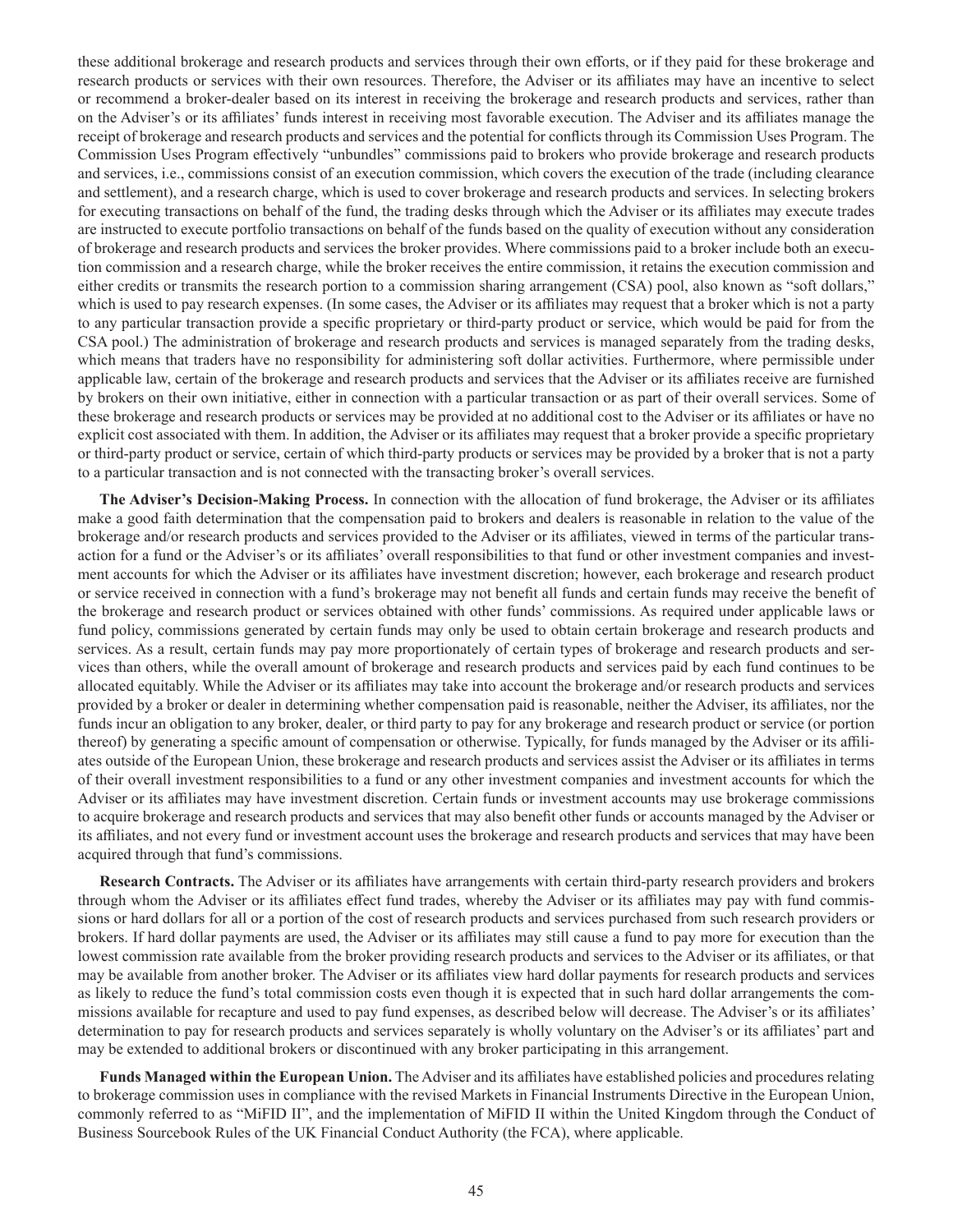Funds, or portions thereof, that are managed within the European Union by FMR Investment Management (UK) Limited (FMR UK) will use research payment accounts (RPAs) to cover costs associated with equity and high yield external research that is consumed by those funds or investment accounts in accordance with MiFID II and FCA regulations. With RPAs, funds pay for external research through a separate research charge that is generally assessed and collected alongside the execution commission<sup>1</sup>. For funds that use an RPA, FMR UK will establish a research budget. The budget will be set by first grouping funds or investment accounts by strategy (e.g., asset allocation, blend, growth, etc.), and then determining what external research is consumed to support the strategies and portfolio management services provided within the European Union. In this regard, research budgets are set by research need and are not otherwise linked to the volume or value of transactions executed on behalf of the fund or investment account. For funds where portions are managed both within and outside of the European Union, external research may be paid using both CSA and an RPA. Determinations of what is eligible research and how costs are allocated will be made in accordance with the Adviser's and its affiliates' policies and procedures. Costs for research consumed by funds that use an RPA will be allocated among the funds or investment accounts within defined strategies pro rata based on the assets under management for each fund or investment account. While the research charge paid on behalf of any one fund that uses an RPA may vary over time, the overall research charge determined at the fund level on an annual basis will not be exceeded.

FMR UK will be responsible for managing the RPA and may delegate its administration to a third-party administrator for the facilitation of the purchase of external research and payments to research providers. RPA assets will be maintained in accounts at a third-party depository institution, held in the name of FMR UK.

Impacted funds, like those funds that participate in CSA pools, may make payments to a broker that include both an execution commission and a research charge, but unlike CSAs (for which research charges may be retained by the broker and credited to the CSA, as described above), the broker will receive separate payments for the execution commission and the research charge and will promptly remit the research charge to the RPA. Assets in the RPA will be used to satisfy external research costs consumed by the funds.

If the costs of paying for external research exceed the amount initially agreed in relation to funds in a given strategy, the Adviser or its affiliates may continue to charge those funds or investment accounts beyond the agreed amount in accordance with MiFID II, continue to acquire external research for the funds or investment accounts using its own resources, or cease to purchase external research for those funds or investment accounts until the next annual research budget. In the event that assets for specific funds remain in the RPA at the end of a period, they may be rolled over to the next period to offset next year's research charges for those funds or rebated to those funds.

Funds managed by FMR UK that trade only fixed income securities will not participate in RPAs because fixed income securities trade based on spreads rather than commissions, and thus unbundling the execution commission and research charge is impractical. Therefore, FMR UK and its affiliates have established policies and procedures to ensure that external research that is paid for through RPAs is not made available to FMR UK portfolio managers that manage fixed income funds or investment accounts in any manner inconsistent with MiFID II and FCA regulations.

<sup>1</sup>The staff of the SEC addressed concerns that reliance on an RPA mechanism to pay for research would not be deemed a "commission" for purposes of Section 28(e) of the Securities Exchange Act of 1934 by indicating that they would not recommend enforcement against investment advisers who used an RPA to pay for research and brokerage products and services so long as certain conditions were met. Therefore, references to "research charges" as part of the RPA mechanism to satisfy MiFID II requirements can be considered "commissions" for Section 28(e) purposes.

#### **Commission Recapture**

The Adviser or its affiliates may engage in brokerage transactions with brokers (who are not affiliates of the Adviser) who have entered into arrangements with the Adviser or its affiliates under which the broker may rebate a portion of the compensation paid by a fund (Commission Recapture Program). Not all brokers with whom a fund trades have been asked to participate in brokerage Commission Recapture Program.

#### **Affiliated Transactions**

The Adviser or its affiliates may place trades with certain brokers, including NFS, through its Fidelity Capital Markets (FCM) division, and Luminex Trading & Analytics LLC (Luminex), with whom they are under common control or affiliated, provided the Adviser or its affiliates determine that these affiliates' trade-execution abilities and costs are comparable to those of nonaffiliated, qualified brokerage firms, and that such transactions be executed in accordance with applicable rules under the 1940 Act and procedures adopted by the Board of Trustees of the funds and subject to other applicable law. In addition, the Adviser or its affiliates may place trades with brokers that use NFS or Fidelity Clearing Canada ULC (FCC) as a clearing agent.

The Trustees of each fund have approved procedures whereby a fund is permitted to purchase securities that are offered in underwritings in which an affiliate of the adviser or certain other affiliates participate. In addition, for underwritings where such an affiliate participates as a principal underwriter, certain restrictions may apply that could, among other things, limit the amount of securities that the funds could purchase in the underwritings.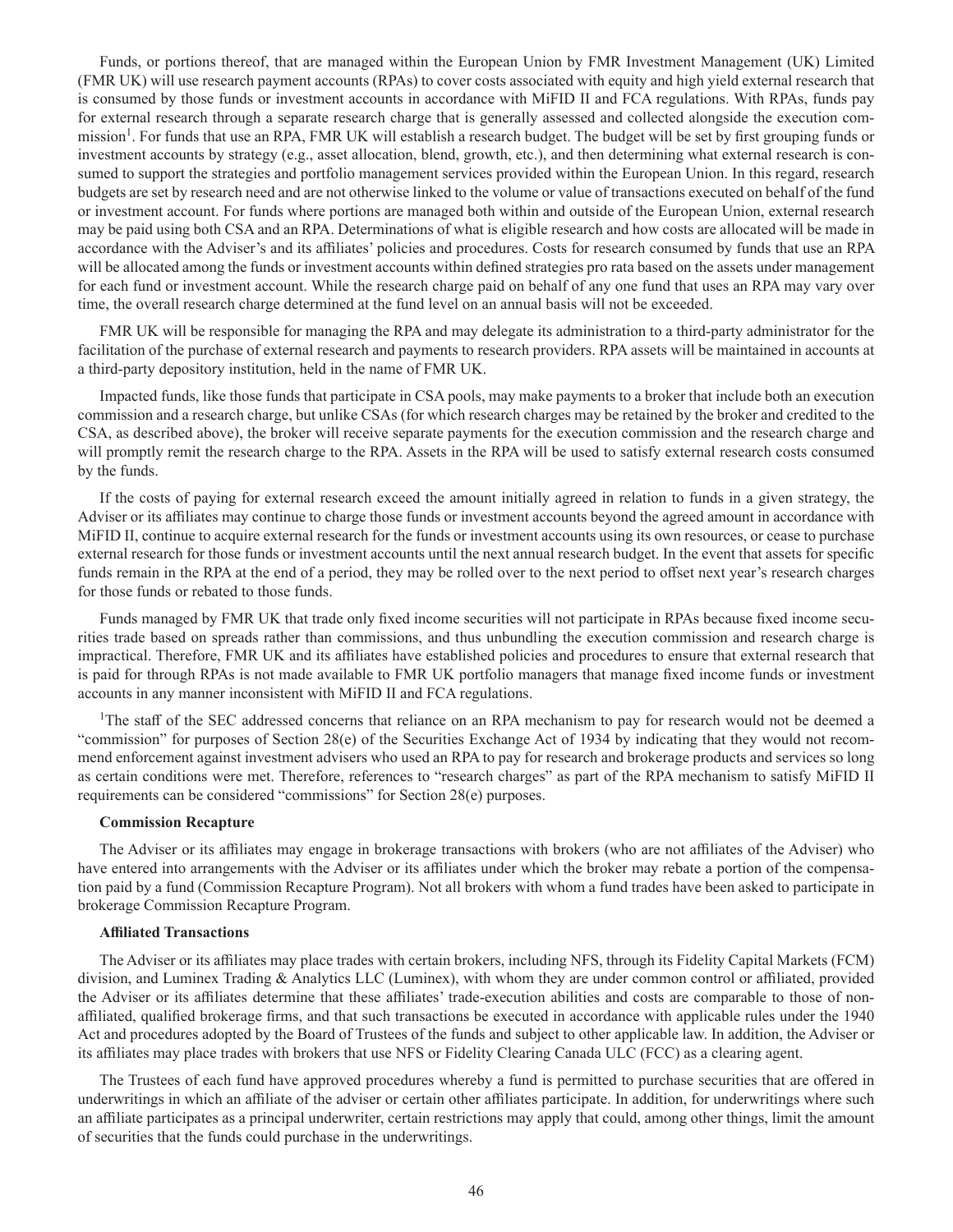#### **Non-U.S. Securities Transactions**

To facilitate trade settlement and related activities in non-U.S. securities transactions, the Adviser or its affiliates may effect spot foreign currency transactions with foreign currency dealers. In certain circumstances, due to local law and regulation, logistical or operational challenges, or the process for settling securities transactions in certain markets (e.g., short settlement periods), spot currency transactions may be effected on behalf of funds by parties other than the Adviser or its affiliates, including funds' custodian banks (working through sub-custodians or agents in the relevant non-U.S. jurisdiction) or broker-dealers that executed the related securities transaction.

#### **Trade Allocation**

Although the Trustees and officers of each fund are substantially the same as those of certain other Fidelity® funds, investment decisions for each fund are made independently from those of other Fidelity® funds or investment accounts (including proprietary accounts). The same security is often held in the portfolio of more than one of these funds or investment accounts. Simultaneous transactions are inevitable when several funds and investment accounts are managed by the same investment adviser, or an affiliate thereof, particularly when the same security is suitable for the investment objective of more than one fund or investment account.

When two or more funds or investment accounts are simultaneously engaged in the purchase or sale of the same security or instrument, the prices and amounts are allocated in accordance with procedures believed by the Adviser to be appropriate and equitable to each fund or investment account. In some cases this could have a detrimental effect on the price or value of the security or instrument as far as a fund is concerned. In other cases, however, the ability of the funds to participate in volume transactions will produce better executions and prices for the funds.

#### **Commissions Paid**

A fund may pay compensation including both commissions and spreads in connection with the placement of portfolio transactions. The amount of brokerage commissions paid by a fund may change from year to year because of, among other things, changing asset levels, shareholder activity, and/or portfolio turnover.

The following table shows each fund's portfolio turnover rate for the fiscal periods ended December 31, 2020 and 2019. Variations in turnover rate may be due to a fluctuating volume of shareholder purchase and redemption orders, market conditions, and/or changes in the Adviser's investment outlook.

| Turnover Rates                                 | 2020   | 2019 |
|------------------------------------------------|--------|------|
| VIP FundsManager® 20% Portfolio                | 32%    | 33%  |
| VIP FundsManager <sup>®</sup> 50% Portfolio    | 24%    | 25%  |
| VIP FundsManager <sup>®</sup> $60\%$ Portfolio | $22\%$ | 33%  |
| VIP FundsManager <sup>®</sup> 70% Portfolio    | 24%    | 39%  |
| VIP FundsManager <sup>®</sup> 85% Portfolio    | 37%    | 38%  |

The following table shows the total amount of brokerage commissions paid by each fund, comprising commissions paid on securities and/or futures transactions, as applicable, for the fiscal years ended December 31, 2020, 2019, and 2018. The total amount of brokerage commissions paid is stated as a dollar amount and a percentage of the fund's average net assets.

|                                 |                    |    |         | Percentage of |
|---------------------------------|--------------------|----|---------|---------------|
|                                 | <b>Fiscal Year</b> |    | Dollar  | Average       |
| Fund                            | Ended              |    | Amount  | Net Assets    |
| VIP FundsManager® 20% Portfolio | December 31        |    |         |               |
|                                 | 2020               | S  | 9,975   | $0.00\%$      |
|                                 | 2019               | \$ | 9,367   | $0.00\%$      |
|                                 | 2018               | \$ | 2,875   | $0.00\%$      |
| VIP FundsManager® 50% Portfolio | December 31        |    |         |               |
|                                 | 2020               | S. | 87,116  | $0.00\%$      |
|                                 | 2019               | \$ | 86,514  | $0.00\%$      |
|                                 | 2018               | S  | 43,704  | $0.00\%$      |
| VIP FundsManager® 60% Portfolio | December 31        |    |         |               |
|                                 | 2020               | S. | 100,701 | $0.00\%$      |
|                                 | 2019               | \$ | 85,249  | $0.00\%$      |
|                                 | 2018               | \$ | 42,046  | $0.00\%$      |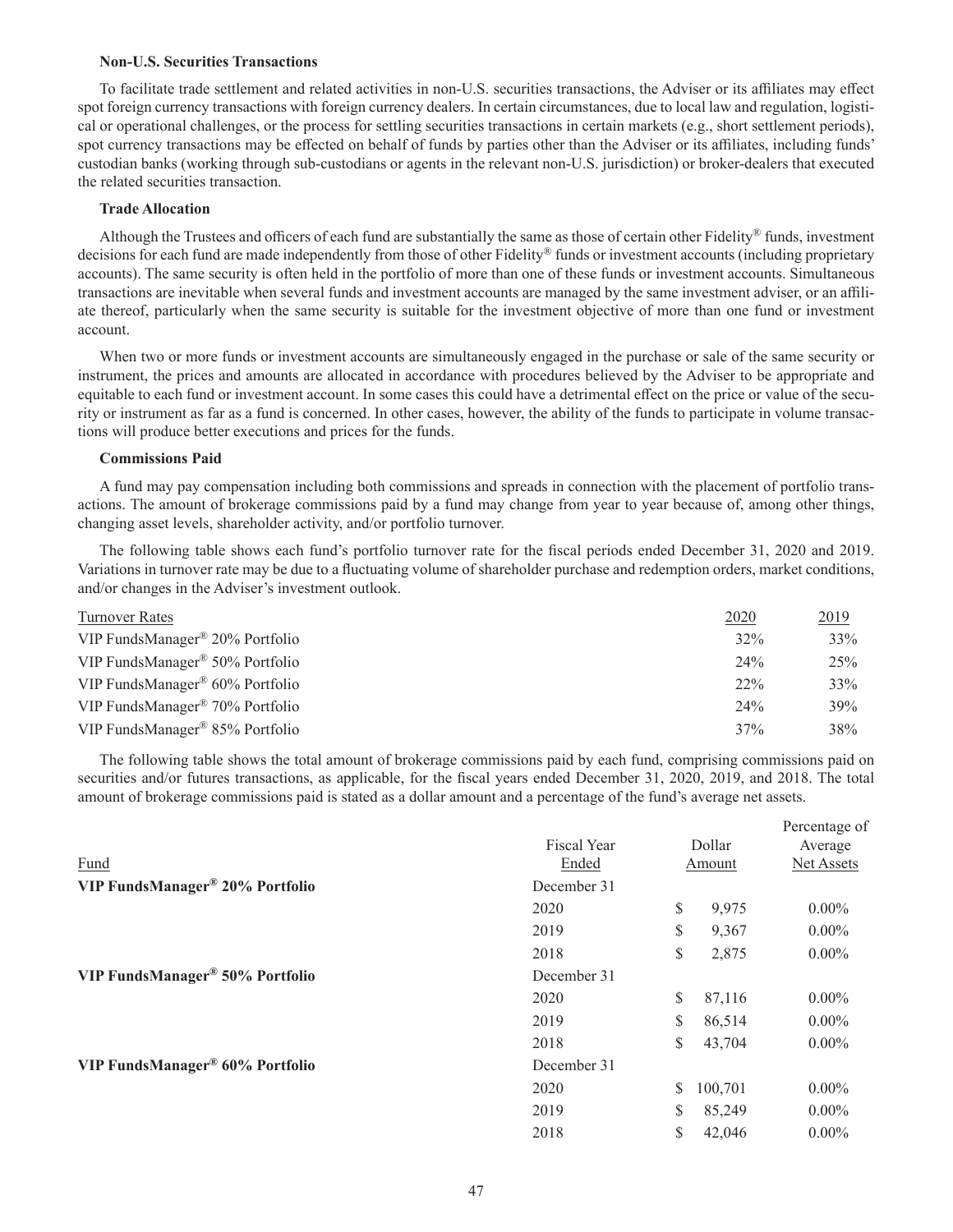| Fund                            | <b>Fiscal Year</b><br>Ended | Dollar<br>Amount | Percentage of<br>Average<br>Net Assets |
|---------------------------------|-----------------------------|------------------|----------------------------------------|
| VIP FundsManager® 70% Portfolio | December 31                 |                  |                                        |
|                                 | 2020                        | \$<br>28,342     | $0.00\%$                               |
|                                 | 2019                        | \$<br>22,985     | $0.00\%$                               |
|                                 | 2018                        | \$<br>11,344     | $0.00\%$                               |
| VIP FundsManager® 85% Portfolio | December 31                 |                  |                                        |
|                                 | 2020                        | \$<br>10,352     | $0.00\%$                               |
|                                 | 2019                        | \$<br>7,376      | $0.00\%$                               |
|                                 | 2018                        | \$<br>3,446      | $0.00\%$                               |

The table below shows the total amount of brokerage commissions paid by each fund to an affiliated broker for the past three fiscal years. The table also shows the approximate amount of aggregate brokerage commissions paid by a fund to an affiliated broker as a percentage of the approximate aggregate dollar amount of transactions for which the fund paid brokerage commissions as well as the percentage of transactions effected by a fund through an affiliated broker, in each case for the fiscal year ended 2020. Affiliated brokers are paid on a commission basis.

|                                 |                              |               |                           |                                                                       |                  |                                                           | Percentage<br>of                                                 |
|---------------------------------|------------------------------|---------------|---------------------------|-----------------------------------------------------------------------|------------------|-----------------------------------------------------------|------------------------------------------------------------------|
| $\text{Fund}(s)$                | Fiscal<br>Year End<br>Dec 31 | <b>Broker</b> | Affiliated<br>With        |                                                                       | Commissions      | Percentage<br>of<br>Aggregate<br>Brokerage<br>Commissions | Aggregate<br>Dollar<br>Amount<br>of<br>Brokerage<br>Transactions |
| VIP FundsManager® 20% Portfolio | 2020                         | ${\rm FCM}$   | <b>FMR</b><br><b>LLC</b>  | $\mathbb{S}$                                                          | 209              | 2.10%                                                     | 0.36%                                                            |
|                                 | 2020                         | Luminex       | <b>FMR</b><br><b>LLC</b>  | $\mathbb S$                                                           | 16               | 0.16%                                                     | $0.01\%$                                                         |
|                                 | 2019                         | ${\rm FCM}$   | <b>FMR</b><br><b>LLC</b>  | $\mathbb S$                                                           | $\boldsymbol{0}$ |                                                           |                                                                  |
|                                 | 2019                         | Luminex       | <b>FMR</b><br><b>LLC</b>  | $\mathbb S$                                                           | $\boldsymbol{0}$ |                                                           |                                                                  |
|                                 | 2018                         | ${\rm FCM}$   | <b>FMR</b><br>${\rm LLC}$ | \$                                                                    | $\boldsymbol{0}$ |                                                           |                                                                  |
|                                 | 2018                         | Luminex       | <b>FMR</b><br><b>LLC</b>  | $\mathbb{S}% _{t}\left( t\right) \equiv\mathbb{S}_{t}\left( t\right)$ | $\boldsymbol{0}$ |                                                           |                                                                  |
| VIP FundsManager® 50% Portfolio | 2020                         | ${\rm FCM}$   | <b>FMR</b><br><b>LLC</b>  | \$                                                                    | 3,431            | 3.94%                                                     | 0.77%                                                            |
|                                 | 2020                         | Luminex       | <b>FMR</b><br><b>LLC</b>  | $\$$                                                                  | 279              | 0.32%                                                     | 0.02%                                                            |
|                                 | 2019                         | ${\rm FCM}$   | <b>FMR</b><br><b>LLC</b>  | \$                                                                    | $\boldsymbol{0}$ |                                                           |                                                                  |
|                                 | 2019                         | Luminex       | <b>FMR</b><br><b>LLC</b>  | $\mathbb S$                                                           | $\boldsymbol{0}$ |                                                           |                                                                  |
|                                 | 2018                         | ${\rm FCM}$   | <b>FMR</b><br><b>LLC</b>  | \$                                                                    | 307              |                                                           |                                                                  |
|                                 | 2018                         | Luminex       | <b>FMR</b><br><b>LLC</b>  | $\$$                                                                  | $\boldsymbol{0}$ |                                                           |                                                                  |
| VIP FundsManager® 60% Portfolio | 2020                         | ${\rm FCM}$   | <b>FMR</b><br><b>LLC</b>  | $\mathbb{S}$                                                          | 4,325            | 4.29%                                                     | 0.91%                                                            |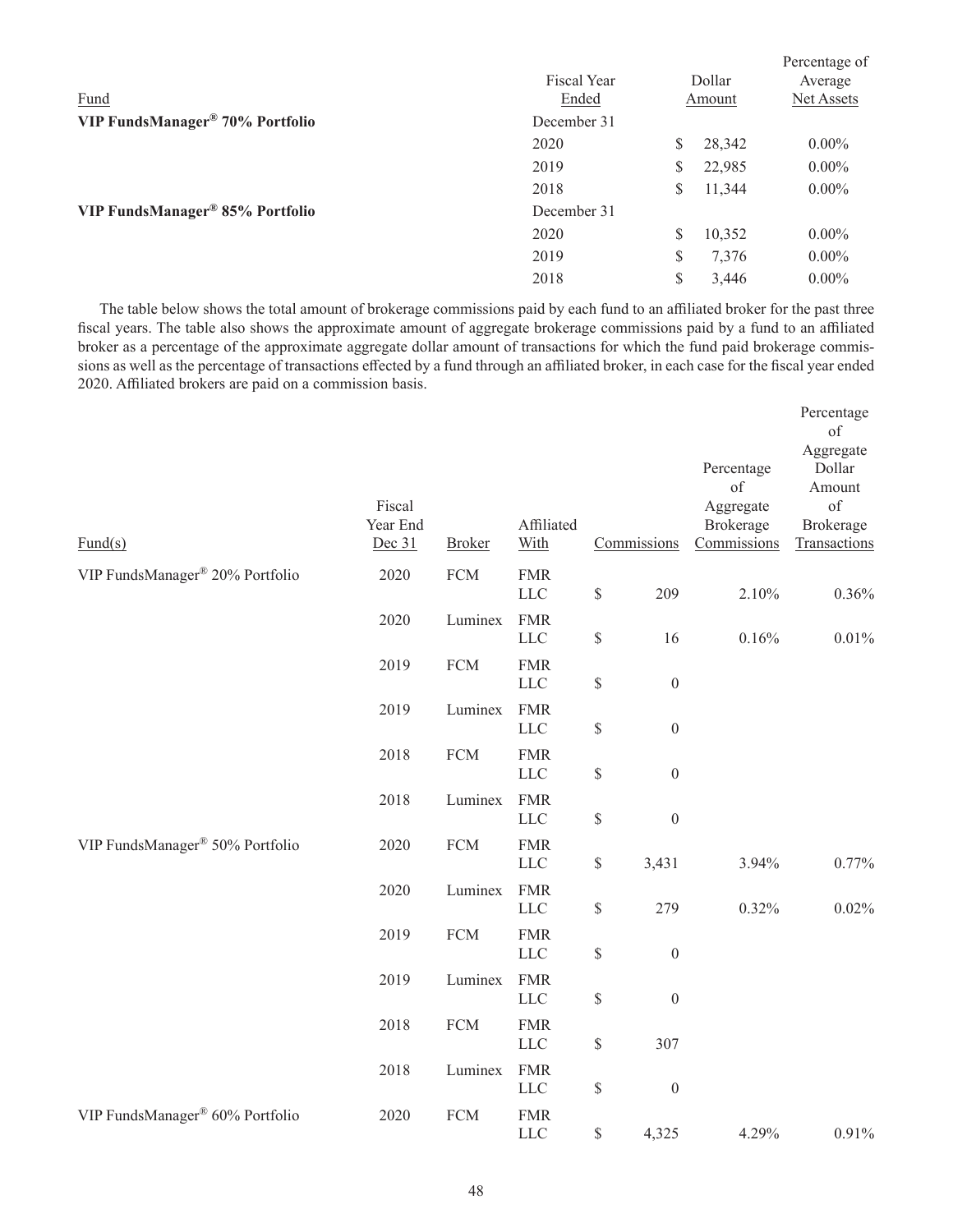|                                 |                              |               |                           |                                                                       |                  | Percentage<br>of                      | Percentage<br>of<br>Aggregate<br>Dollar<br>Amount |
|---------------------------------|------------------------------|---------------|---------------------------|-----------------------------------------------------------------------|------------------|---------------------------------------|---------------------------------------------------|
| $\text{Fund}(s)$                | Fiscal<br>Year End<br>Dec 31 | <b>Broker</b> | Affiliated<br>With        |                                                                       | Commissions      | Aggregate<br>Brokerage<br>Commissions | of<br>Brokerage<br>Transactions                   |
|                                 | 2020                         | Luminex       | <b>FMR</b><br>${\rm LLC}$ | $\mathbb{S}$                                                          | 351              | 0.35%                                 | 0.03%                                             |
|                                 | 2019                         | ${\rm FCM}$   | <b>FMR</b><br>${\rm LLC}$ | $\mathbb{S}% _{t}\left( t\right) \equiv\mathbb{S}_{t}\left( t\right)$ | $\boldsymbol{0}$ |                                       |                                                   |
|                                 | 2019                         | Luminex       | <b>FMR</b><br>${\rm LLC}$ | $\mathbb{S}% _{t}\left( t\right) \equiv\mathbb{S}_{t}\left( t\right)$ | $\boldsymbol{0}$ |                                       |                                                   |
|                                 | 2018                         | ${\rm FCM}$   | <b>FMR</b><br>${\rm LLC}$ | $\mathbb{S}$                                                          | 292              |                                       |                                                   |
|                                 | 2018                         | Luminex       | <b>FMR</b><br><b>LLC</b>  | $\mathbb{S}% _{t}\left( t\right) \equiv\mathbb{S}_{t}\left( t\right)$ | $\boldsymbol{0}$ |                                       |                                                   |
| VIP FundsManager® 70% Portfolio | 2020                         | ${\rm FCM}$   | <b>FMR</b><br>$LLC$       | $\mathbb{S}$                                                          | 1,301            | 4.59%                                 | 0.94%                                             |
|                                 | 2020                         | Luminex       | <b>FMR</b><br>LLC         | \$                                                                    | 106              | 0.37%                                 | 0.03%                                             |
|                                 | 2019                         | ${\rm FCM}$   | <b>FMR</b><br>${\rm LLC}$ | \$                                                                    | $\boldsymbol{0}$ |                                       |                                                   |
|                                 | 2019                         | Luminex       | <b>FMR</b><br><b>LLC</b>  | $\mathbb{S}% _{t}\left( t\right) \equiv\mathbb{S}_{t}\left( t\right)$ | $\boldsymbol{0}$ |                                       |                                                   |
|                                 | 2018                         | ${\rm FCM}$   | <b>FMR</b><br><b>LLC</b>  | \$                                                                    | 89               |                                       |                                                   |
|                                 | 2018                         | Luminex       | <b>FMR</b><br><b>LLC</b>  | $\mathbb{S}$                                                          | $\boldsymbol{0}$ |                                       |                                                   |
| VIP FundsManager® 85% Portfolio | 2020                         | ${\rm FCM}$   | <b>FMR</b><br><b>LLC</b>  | \$                                                                    | 542              | 5.24%                                 | 1.15%                                             |
|                                 | 2020                         | Luminex       | FMR<br>${\rm LLC}$        | \$                                                                    | 44               | 0.43%                                 | 0.04%                                             |
|                                 | 2019                         | ${\rm FCM}$   | <b>FMR</b><br><b>LLC</b>  | \$                                                                    | $\boldsymbol{0}$ |                                       |                                                   |
|                                 | 2019                         | Luminex       | <b>FMR</b><br>${\rm LLC}$ | $\mathbb S$                                                           | $\boldsymbol{0}$ |                                       |                                                   |
|                                 | 2018                         | ${\rm FCM}$   | <b>FMR</b><br>${\rm LLC}$ | \$                                                                    | 34               |                                       |                                                   |
|                                 | 2018                         | Luminex       | <b>FMR</b><br>LLC         | $\mathbb{S}$                                                          | $\boldsymbol{0}$ |                                       |                                                   |

During the fiscal year ended December 31, 2020, each fund paid no brokerage commissions to firms for providing research or brokerage services.

During the twelve-month period ended September 30, 2020, each fund did not allocate brokerage commissions to firms for providing research or brokerage services.

## **VALUATION**

The NAV is the value of a single share. NAV is computed by adding a class's pro rata share of the value of a fund's investments, cash, and other assets, subtracting the class's pro rata share of the fund's liabilities, subtracting the liabilities allocated to the class, and dividing the result by the number of shares of that class that are outstanding.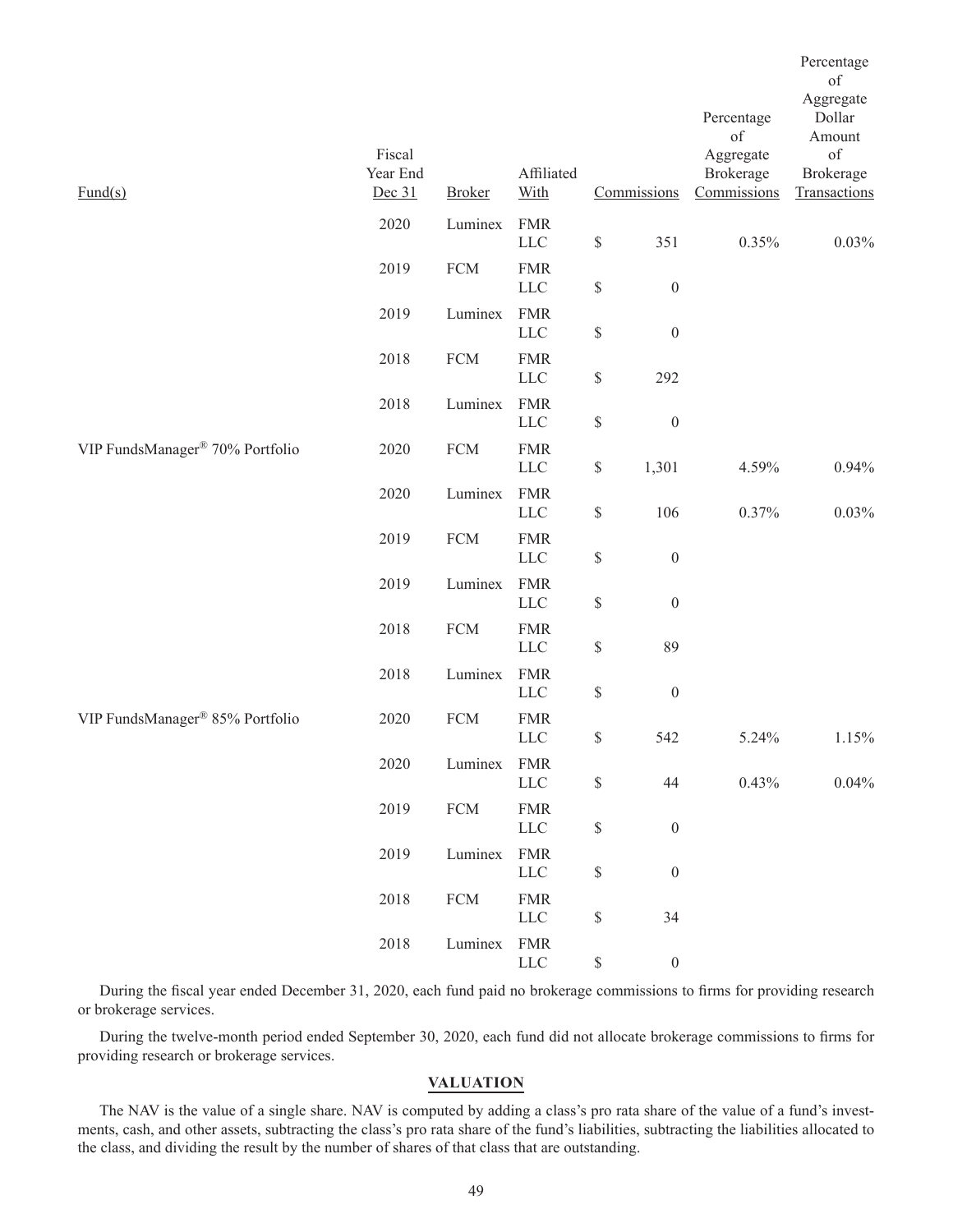Shares of underlying Fidelity<sup>®</sup> funds held by a fund are valued at their respective NAVs.

Generally, other portfolio securities and assets held by a fund, as well as portfolio securities and assets held by an underlying Fidelity® non-money market fund, are valued as follows:

Most equity securities are valued at the official closing price or the last reported sale price or, if no sale has occurred, at the last quoted bid price on the primary market or exchange on which they are traded.

Debt securities and other assets for which market quotations are readily available may be valued at market values in the principal market in which they normally are traded, as furnished by recognized dealers in such securities or assets. Or, debt securities and convertible securities may be valued on the basis of information furnished by a pricing service that uses a valuation matrix which incorporates both dealer-supplied valuations and electronic data processing techniques.

Short-term securities with remaining maturities of sixty days or less for which market quotations and information furnished by a pricing service are not readily available may be valued at amortized cost, which approximates current value.

Futures contracts are valued at the settlement or closing price. Options are valued at their market quotations, if available. Swaps are valued daily using quotations received from independent pricing services or recognized dealers.

Prices described above are obtained from pricing services that have been approved by the Board of Trustees. A number of pricing services are available and the funds may use more than one of these services. The funds may also discontinue the use of any pricing service at any time. A fund's adviser engages in oversight activities with respect to the fund's pricing services, which includes, among other things, testing the prices provided by pricing services prior to calculation of a fund's NAV, conducting periodic due diligence meetings, and periodically reviewing the methodologies and inputs used by these services.

Foreign securities and instruments are valued in their local currency following the methodologies described above. Foreign securities, instruments and currencies are translated to U.S. dollars, based on foreign currency exchange rate quotations supplied by a pricing service as of the close of the New York Stock Exchange (NYSE), which uses a proprietary model to determine the exchange rate. Forward foreign currency exchange contracts are valued at an interpolated rate based on days to maturity between the closest preceding and subsequent settlement period reported by the third party pricing service.

The Board of Trustees of the underlying Fidelity® funds has ultimate responsibility for pricing portfolio securities and assets held by those funds, but has delegated day-to-day valuation responsibilities to FMR. FMR has established the FMR Fair Value Committee (the Committee) to fulfill these responsibilities.

Other portfolio securities and assets for which market quotations, official closing prices, or information furnished by a pricing service are not readily available or, in the opinion of the Committee, are deemed unreliable will be fair valued in good faith by the Committee in accordance with applicable fair value pricing policies. For example, if, in the opinion of the Committee, a security's value has been materially affected by events occurring before a fund's pricing time but after the close of the exchange or market on which the security is principally traded, that security will be fair valued in good faith by the Committee in accordance with applicable fair value pricing policies. In fair valuing a security, the Committee may consider factors including price movements in futures contracts and ADRs, market and trading trends, the bid/ask quotes of brokers, and off-exchange institutional trading.

Portfolio securities and assets held by an underlying Fidelity® money market fund are valued on the basis of amortized cost. This technique involves initially valuing an instrument at its cost as adjusted for amortization of premium or accretion of discount rather than its current market value. The amortized cost value of an instrument may be higher or lower than the price a money market fund would receive if it sold the instrument.

At such intervals as they deem appropriate, the Trustees of an underlying Fidelity® money market fund consider the extent to which NAV calculated using market valuations would deviate from the \$1.00 per share calculated using amortized cost valuation. If the Trustees believe that a deviation from a money market fund's amortized cost per share may result in material dilution or other unfair results to shareholders, the Trustees have agreed to take such corrective action, if any, as they deem appropriate to eliminate or reduce, to the extent reasonably practicable, the dilution or unfair results. Such corrective action could include selling portfolio instruments prior to maturity to realize capital gains or losses or to shorten average portfolio maturity; withholding dividends; redeeming shares in kind; establishing NAV by using available market quotations; and such other measures as the Trustees may deem appropriate.

In determining the fair value of a private placement security for which market quotations are not available, the Committee generally applies one or more valuation methods including the market approach, income approach and cost approach. The market approach considers factors including the price of recent investments in the same or a similar security or financial metrics of comparable securities. The income approach considers factors including expected future cash flows, security specific risks and corresponding discount rates. The cost approach considers factors including the value of the security's underlying assets and liabilities.

Each fund's adviser reports to the Board on the Committee's activities and fair value determinations. The Board monitors the appropriateness of the procedures used in valuing the fund's investments and ratifies the fair value determinations of the Committee.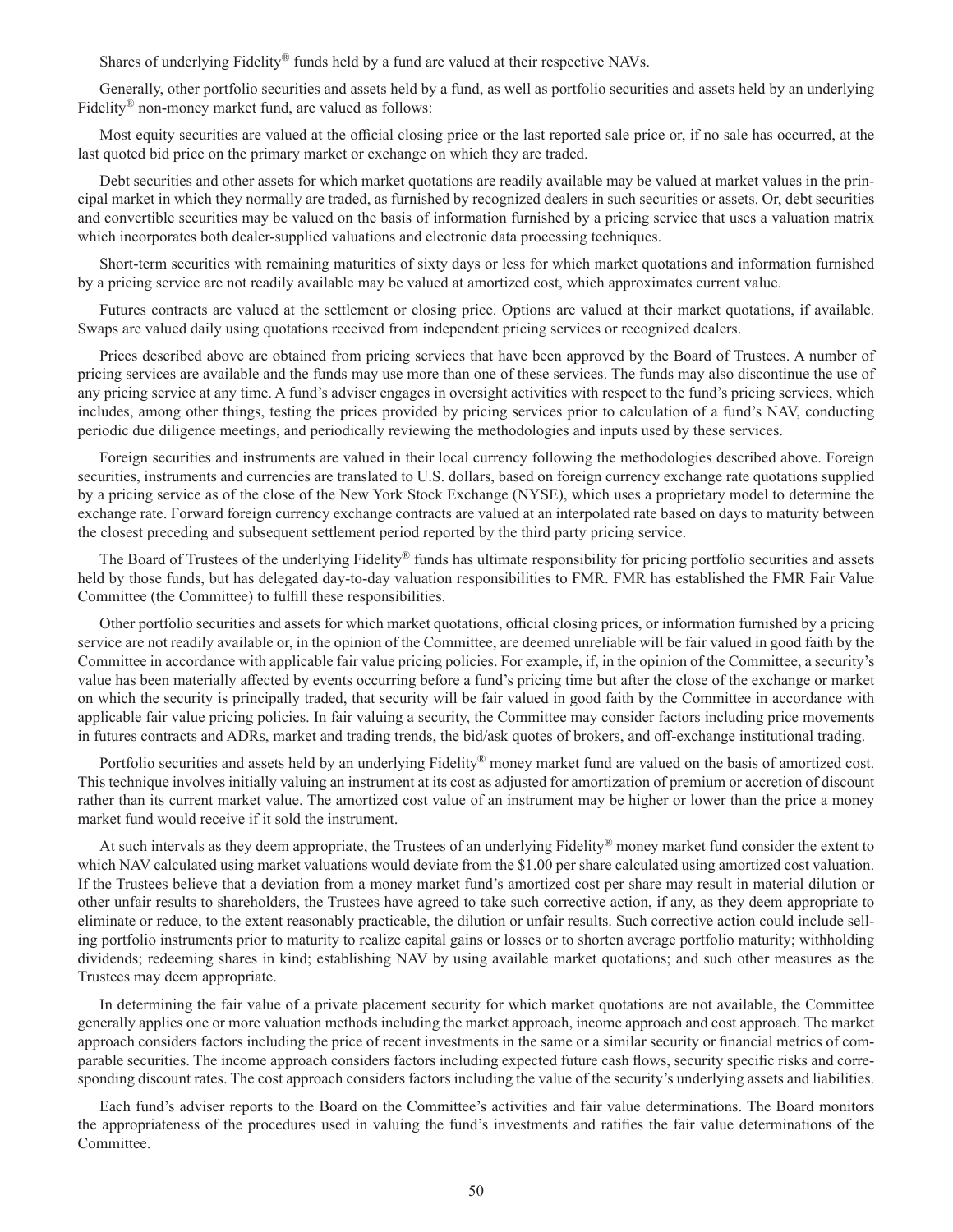#### **BUYING AND SELLING INFORMATION**

A fund may make redemption payments in whole or in part in readily marketable securities or other property pursuant to procedures approved by the Trustees if FMR determines it is in the best interests of the fund. Such securities or other property will be valued for this purpose as they are valued in computing each class's NAV. Shareholders that receive securities or other property will realize, upon receipt, a gain or loss for tax purposes, and will incur additional costs and be exposed to market risk prior to and upon the sale of such securities or other property.

Each fund, in its discretion, may determine to issue its shares in kind in exchange for securities held by the purchaser having a value, determined in accordance with the fund's policies for valuation of portfolio securities, equal to the purchase price of the fund shares issued. A fund will accept for in-kind purchases only securities or other instruments that are appropriate under its investment objective and policies. In addition, a fund generally will not accept securities of any issuer unless they are liquid, have a readily ascertainable market value, and are not subject to restrictions on resale. All dividends, distributions, and subscription or other rights associated with the securities become the property of the fund, along with the securities. Shares purchased in exchange for securities in kind generally cannot be redeemed for fifteen days following the exchange to allow time for the transfer to settle.

### **DISTRIBUTIONS AND TAXES**

The following information is only a summary of some of the tax consequences affecting insurance company separate accounts invested in the funds. No attempt has been made to discuss tax consequences affecting variable product owners. Variable product owners seeking to understand the tax consequences of their investment should consult with their tax advisers or the insurance company that issued their variable product, or refer to their variable annuity or variable life insurance product prospectus.

Each fund intends to qualify each year as a "regulated investment company" under Subchapter M of the Internal Revenue Code so that it will not be liable for federal tax on income and capital gains distributed to insurance company separate accounts invested in the fund. In order to qualify as a regulated investment company, and avoid being subject to federal income or excise taxes at the fund level, each fund intends to distribute substantially all of its net investment income and net realized capital gains within each calendar year as well as on a fiscal year basis (if the fiscal year is other than the calendar year), and intends to comply with other tax rules applicable to regulated investment companies. If a fund failed to qualify as a "regulated investment company" in any year, among other consequences, each insurance company separate account invested in the fund could fail to satisfy the diversification requirements of Section 817(h) of the Internal Revenue Code.

Because each fund is expected to invest in underlying funds in a fund of funds structure, each fund's realized losses on sales of shares of an underlying fund may be indefinitely or permanently deferred as "wash sales." Distributions of short-term capital gains by an underlying fund will be recognized as ordinary income by the upper-tier fund and would not be offset by the uppertier fund's capital loss carryforwards, if any. Capital loss carryforwards of an underlying fund, if any, would not offset net capital gains of the upper-tier fund or of any other underlying fund.

Each fund also intends to satisfy the diversification requirements of Section 817(h) of the Internal Revenue Code and the regulations thereunder. These diversification requirements, which are in addition to the diversification requirements of Subchapter M, place certain limitations on the assets of an insurance company separate account that may be invested in the securities of a single issuer or a certain number of issuers. Because Section 817(h) and the regulations thereunder treat the assets of each fund as the assets of the related insurance company separate account, each fund must also satisfy these requirements. Certain other tax requirements apply with respect to investor control. If a fund failed to satisfy these requirements, a variable annuity or variable life insurance product supported by an insurance company separate account invested in the fund may not be treated as an annuity or as life insurance for tax purposes and may no longer be eligible for tax deferral.

Assuming that a fund satisfies the Section 817(h) diversification requirements and certain other related requirements, the insurance company separate accounts will be respected as the owners of the shares of the fund for U.S. federal income tax purposes. As the owners of the shares, the insurance company separate accounts and not the variable product owners will recognize the dividends and capital gain distributions paid by the fund, although the insurance company separate accounts generally will not pay income tax on those dividends or capital gain distributions to the extent the income and gains are applied to increase the values of the applicable variable products. In addition, as the owners of the shares, the insurance company separate accounts will get the benefit of any pass-through items that the fund reports to its shareholders including the portion if any of the dividends paid that are eligible for the dividends received deduction and if applicable as described below eligible foreign taxes paid by the fund. The insurance company is not required to make any payment to the fund to share with variable product owners the benefit which may be material of these pass-through items.

Foreign governments may impose withholding taxes on dividends and interest earned by a fund with respect to foreign securities held directly by a fund. Foreign governments may also impose taxes on other payments or gains with respect to foreign securities held directly by a fund. As a general matter, if, at the close of its fiscal year, more than 50% of a fund's total assets is invested in securities of foreign issuers, the fund may elect to pass through eligible foreign taxes paid and thereby allow shareholders to take a deduction or, if they meet certain holding period requirements with respect to fund shares, a credit on their tax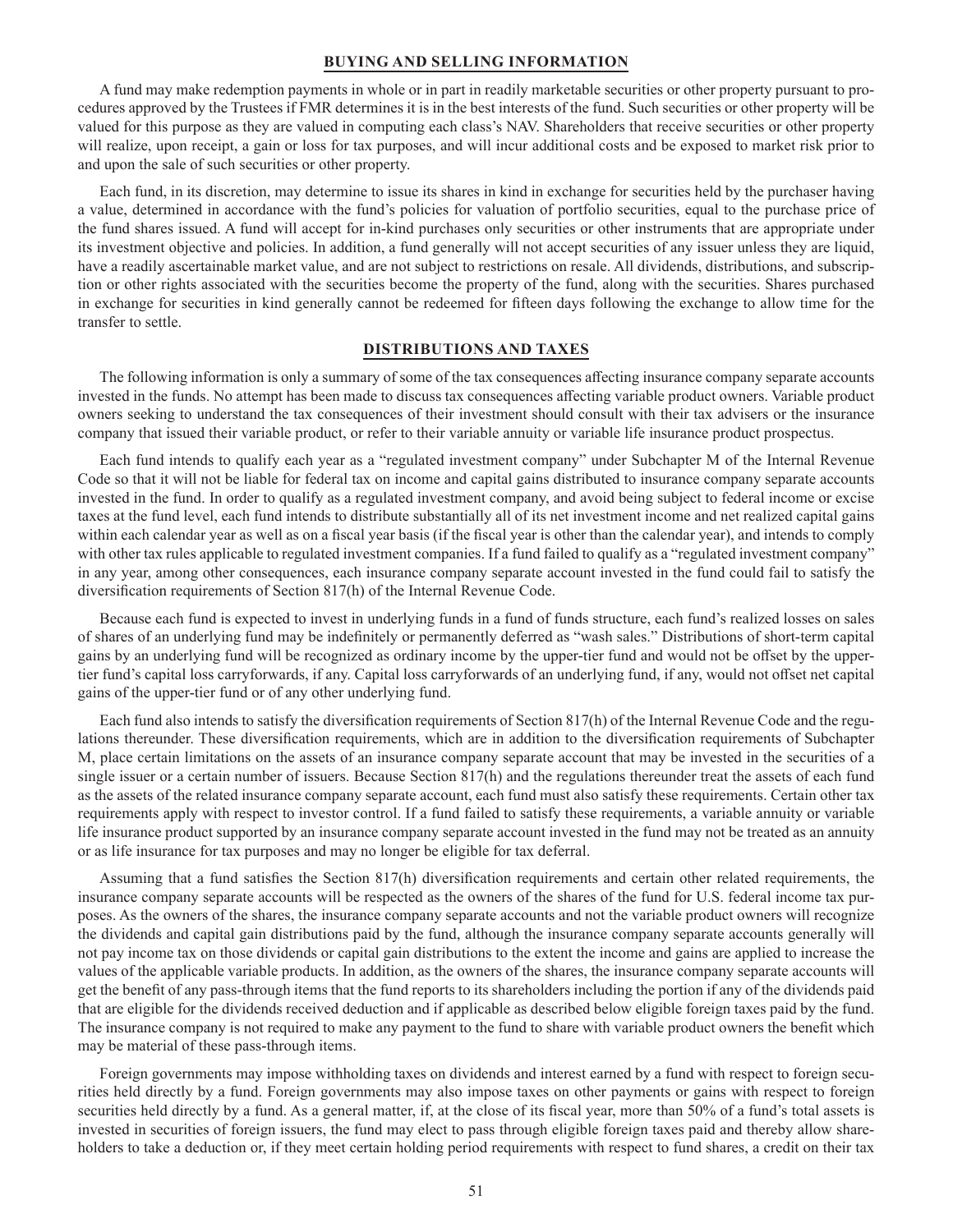returns. In addition, if at the close of each quarter of its fiscal year at least 50% of a fund's total assets is represented by interests in other regulated investment companies, the same rules will apply to any foreign tax credits that underlying funds pass through to the fund.

## **TRUSTEES AND OFFICERS**

The Trustees, Members of the Advisory Board (if any), and officers of the trust and funds, as applicable, are listed below. The Board of Trustees governs each fund and is responsible for protecting the interests of shareholders. The Trustees are experienced executives who meet periodically throughout the year to oversee each fund's activities, review contractual arrangements with companies that provide services to each fund, oversee management of the risks associated with such activities and contractual arrangements, and review each fund's performance. If the interests of a fund and an underlying Fidelity® fund were to diverge, a conflict of interest could arise and affect how the Trustees and Members of the Advisory Board fulfill their fiduciary duties to the affected funds. FMR has structured the funds to avoid these potential conflicts, although there may be situations where a conflict of interest is unavoidable. In such instances, FMR, the Trustees, and Members of the Advisory Board would take reasonable steps to minimize and, if possible, eliminate the conflict. Each of the Trustees oversees 282 funds.

The Trustees hold office without limit in time except that (a) any Trustee may resign; (b) any Trustee may be removed by written instrument, signed by at least two-thirds of the number of Trustees prior to such removal; (c) any Trustee who requests to be retired or who has become incapacitated by illness or injury may be retired by written instrument signed by a majority of the other Trustees; and (d) any Trustee may be removed at any special meeting of shareholders by a two-thirds vote of the outstanding voting securities of the trust. Each Trustee who is not an interested person (as defined in the 1940 Act) of the trust and the funds is referred to herein as an Independent Trustee. Each Independent Trustee shall retire not later than the last day of the calendar year in which his or her 75th birthday occurs. The Independent Trustees may waive this mandatory retirement age policy with respect to individual Trustees. Officers and Advisory Board Members hold office without limit in time, except that any officer or Advisory Board Member may resign or may be removed by a vote of a majority of the Trustees at any regular meeting or any special meeting of the Trustees. Except as indicated, each individual has held the office shown or other offices in the same company for the past five years.

**Experience, Skills, Attributes, and Qualifications of the Trustees.** The Governance and Nominating Committee has adopted a statement of policy that describes the experience, qualifications, attributes, and skills that are necessary and desirable for potential Independent Trustee candidates (Statement of Policy). The Board believes that each Trustee satisfied at the time he or she was initially elected or appointed a Trustee, and continues to satisfy, the standards contemplated by the Statement of Policy. The Governance and Nominating Committee also engages professional search firms to help identify potential Independent Trustee candidates who have the experience, qualifications, attributes, and skills consistent with the Statement of Policy. From time to time, additional criteria based on the composition and skills of the current Independent Trustees, as well as experience or skills that may be appropriate in light of future changes to board composition, business conditions, and regulatory or other developments, have also been considered by the professional search firms and the Governance and Nominating Committee. In addition, the Board takes into account the Trustees' commitment and participation in Board and committee meetings, as well as their leadership of standing and ad hoc committees throughout their tenure.

In determining that a particular Trustee was and continues to be qualified to serve as a Trustee, the Board has considered a variety of criteria, none of which, in isolation, was controlling. The Board believes that, collectively, the Trustees have balanced and diverse experience, qualifications, attributes, and skills, which allow the Board to operate effectively in governing each fund and protecting the interests of shareholders. Information about the specific experience, skills, attributes, and qualifications of each Trustee, which in each case led to the Board's conclusion that the Trustee should serve (or continue to serve) as a trustee of the funds, is provided below.

**Board Structure and Oversight Function.** Abigail P. Johnson is an interested person and currently serves as Chairman. The Trustees have determined that an interested Chairman is appropriate and benefits shareholders because an interested Chairman has a personal and professional stake in the quality and continuity of services provided to the funds. Independent Trustees exercise their informed business judgment to appoint an individual of their choosing to serve as Chairman, regardless of whether the Trustee happens to be independent or a member of management. The Independent Trustees have determined that they can act independently and effectively without having an Independent Trustee serve as Chairman and that a key structural component for assuring that they are in a position to do so is for the Independent Trustees to constitute a substantial majority for the Board. The Independent Trustees also regularly meet in executive session. Arthur E. Johnson serves as Chairman of the Independent Trustees and as such (i) acts as a liaison between the Independent Trustees and management with respect to matters important to the Independent Trustees and (ii) with management prepares agendas for Board meetings.

Fidelity<sup>®</sup> funds are overseen by different Boards of Trustees. The funds' Board oversees Fidelity's investment-grade bond, money market, asset allocation and certain equity funds, and other Boards oversee Fidelity's high income and other equity funds. The asset allocation funds may invest in Fidelity® funds that are overseen by such other Boards. The use of separate Boards, each with its own committee structure, allows the Trustees of each group of Fidelity® funds to focus on the unique issues of the funds they oversee, including common research, investment, and operational issues. On occasion, the separate Boards establish joint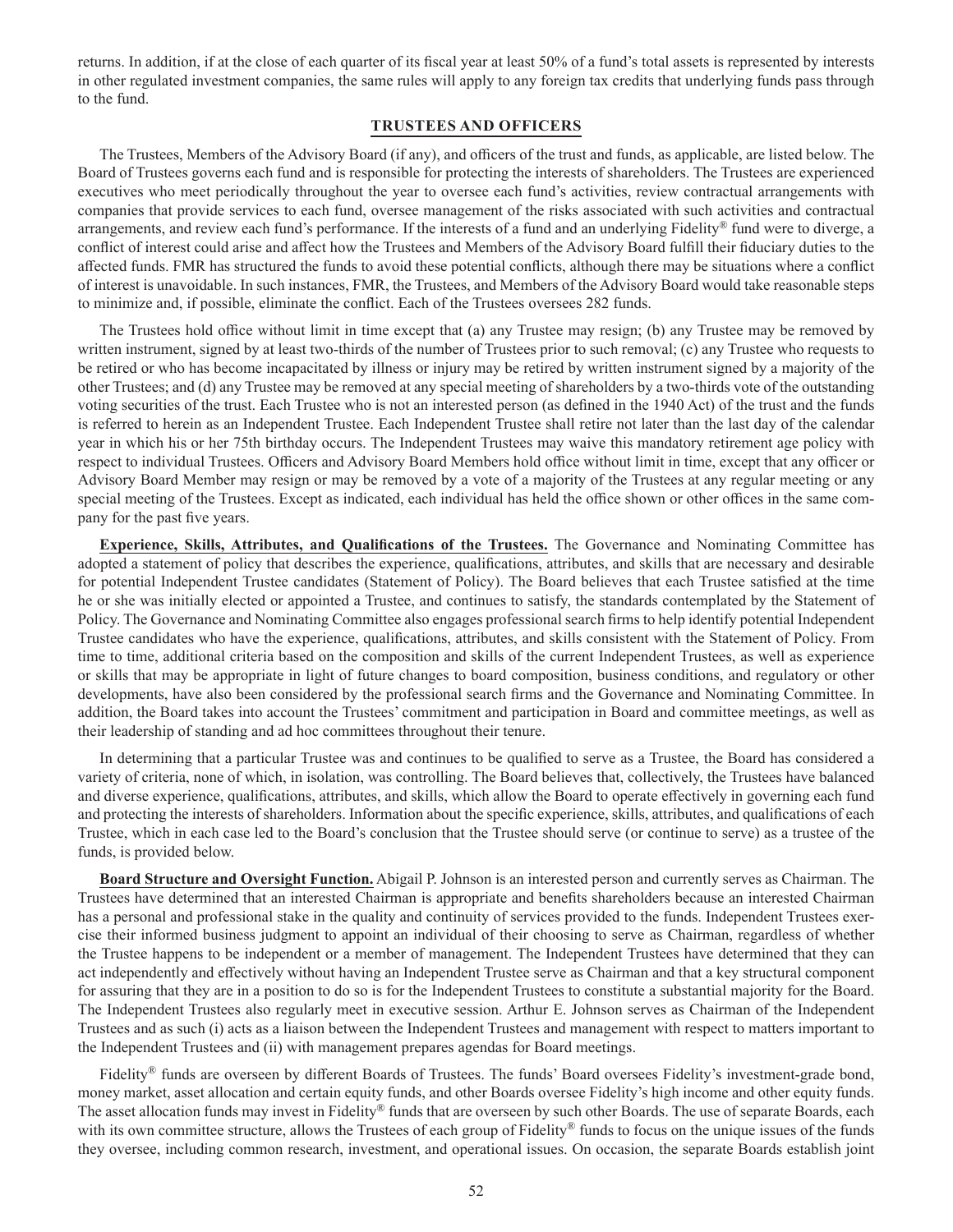committees to address issues of overlapping consequences for the Fidelity® funds overseen by each Board.

The Trustees operate using a system of committees to facilitate the timely and efficient consideration of all matters of importance to the Trustees, each fund, and fund shareholders and to facilitate compliance with legal and regulatory requirements and oversight of the funds' activities and associated risks. The Board, acting through its committees, has charged FMR and its affiliates with (i) identifying events or circumstances the occurrence of which could have demonstrably adverse effects on the funds' business and/or reputation; (ii) implementing processes and controls to lessen the possibility that such events or circumstances occur or to mitigate the effects of such events or circumstances if they do occur; and (iii) creating and maintaining a system designed to evaluate continuously business and market conditions in order to facilitate the identification and implementation processes described in (i) and (ii) above. Because the day-to-day operations and activities of the funds are carried out by or through FMR, its affiliates, and other service providers, the funds' exposure to risks is mitigated but not eliminated by the processes overseen by the Trustees. While each of the Board's committees has responsibility for overseeing different aspects of the funds' activities, oversight is exercised primarily through the Operations and Audit Committees. In addition, an ad hoc Board committee of Independent Trustees has worked with FMR to enhance the Board's oversight of investment and financial risks, legal and regulatory risks, technology risks, and operational risks, including the development of additional risk reporting to the Board. Appropriate personnel, including but not limited to the funds' Chief Compliance Officer (CCO), FMR's internal auditor, the independent accountants, the funds' Treasurer and portfolio management personnel, make periodic reports to the Board's committees, as appropriate, including an annual review of Fidelity's risk management program for the Fidelity® funds. The responsibilities of each standing committee, including their oversight responsibilities, are described further under "Standing Committees of the Trustees."

## **Interested Trustees\*:**

Correspondence intended for a Trustee who is an interested person may be sent to Fidelity Investments, 245 Summer Street, Boston, Massachusetts 02210.

## **Name, Year of Birth; Principal Occupations and Other Relevant Experience+**

Abigail P. Johnson (1961)

Year of Election or Appointment: 2009

Trustee

Chairman of the Board of Trustees

Ms. Johnson also serves as Trustee of other Fidelity® funds. Ms. Johnson serves as Chairman (2016-present), Chief Executive Officer (2014-present), and Director (2007-present) of FMR LLC (diversified financial services company), President of Fidelity Financial Services (2012-present) and President of Personal, Workplace and Institutional Services (2005-present). Ms. Johnson is Chairman and Director of Fidelity Management & Research Company LLC (investment adviser firm, 2011-present). Previously, Ms. Johnson served as Chairman and Director of FMR Co., Inc. (investment adviser firm, 2011-2019), Vice Chairman (2007-2016) and President (2013-2016) of FMR LLC, President and a Director of Fidelity Management & Research Company (2001-2005), a Trustee of other investment companies advised by Fidelity Management & Research Company, Fidelity Investments Money Management, Inc. (investment adviser firm), and FMR Co., Inc. (2001-2005), Senior Vice President of the Fidelity® funds (2001-2005), and managed a number of Fidelity® funds. Ms. Abigail P. Johnson and Mr. Arthur E. Johnson are not related.

Jennifer Toolin McAuliffe (1959)

Year of Election or Appointment: 2016

Trustee

Ms. McAuliffe also serves as Trustee of other Fidelity® funds. Previously, Ms. McAuliffe served as Co-Head of Fixed Income of Fidelity Investments Limited (now known as FIL Limited (FIL)) (diversified financial services company), Director of Research for FIL's credit and quantitative teams in London, Hong Kong and Tokyo and Director of Research for taxable and municipal bonds at Fidelity Investments Money Management, Inc. Ms. McAuliffe previously served as a member of the Advisory Board of certain Fidelity® funds (2016). Ms. McAuliffe was previously a lawyer at Ropes & Gray LLP and currently serves as director or trustee of several not-for-profit entities.

\* Determined to be an "Interested Trustee" by virtue of, among other things, his or her affiliation with the trust or various entities under common control with FMR.

+ The information includes the Trustee's principal occupation during the last five years and other information relating to the experience, attributes, and skills relevant to the Trustee's qualifications to serve as a Trustee, which led to the conclusion that the Trustee should serve as a Trustee for each fund.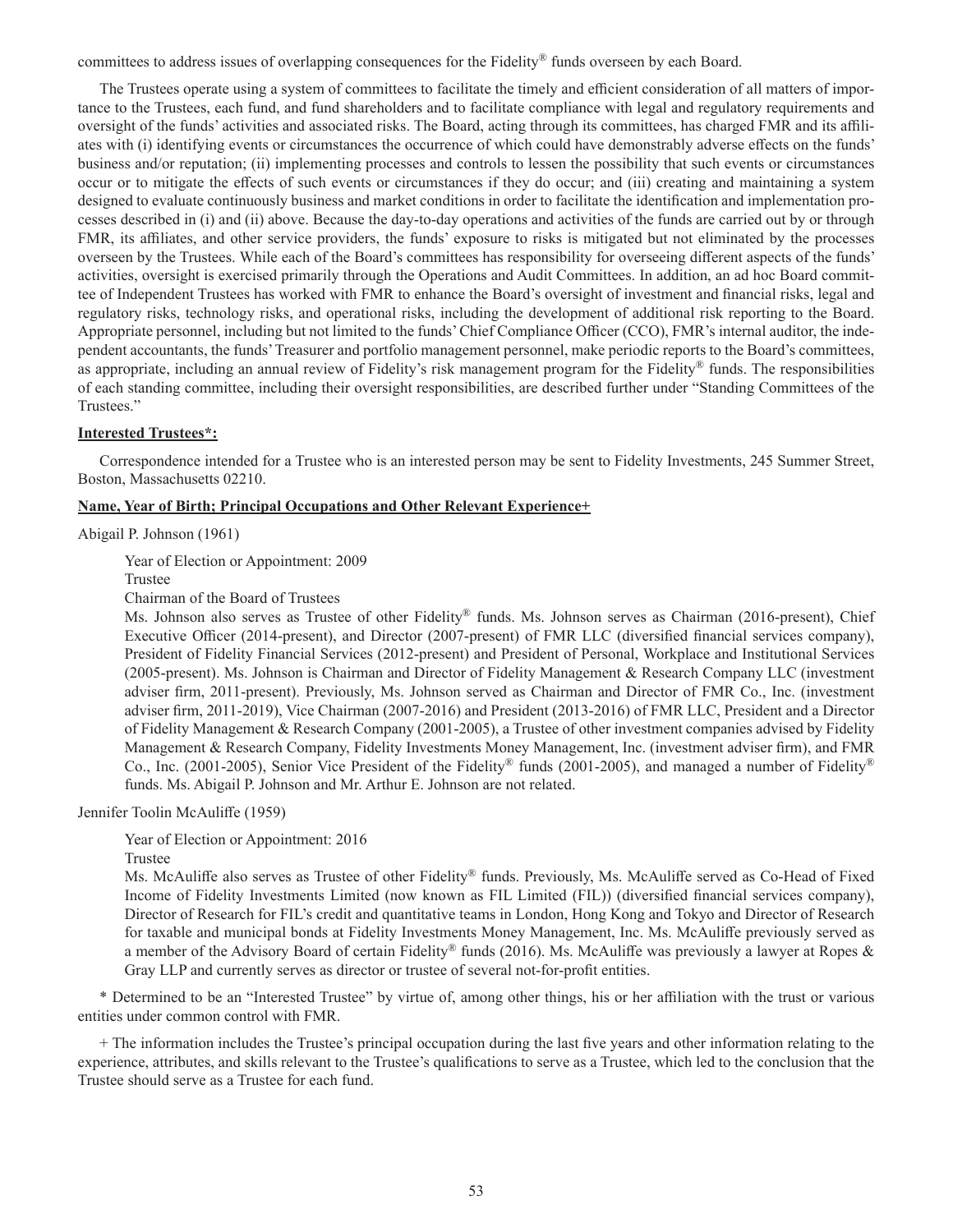## **Independent Trustees:**

Correspondence intended for an Independent Trustee may be sent to Fidelity Investments, P.O. Box 55235, Boston, Massachusetts 02205-5235.

## **Name, Year of Birth; Principal Occupations and Other Relevant Experience+**

Elizabeth S. Acton (1951)

Year of Election or Appointment: 2013

Trustee

Ms. Acton also serves as Trustee of other Fidelity® funds. Prior to her retirement, Ms. Acton served as Executive Vice President, Finance (2011-2012), Executive Vice President, Chief Financial Officer (2002-2011) and Treasurer (2004- 2005) of Comerica Incorporated (financial services). Prior to joining Comerica, Ms. Acton held a variety of positions at Ford Motor Company (1983-2002), including Vice President and Treasurer (2000-2002) and Executive Vice President and Chief Financial Officer of Ford Motor Credit Company (1998-2000). Ms. Acton currently serves as a member of the Board and Audit and Finance Committees of Beazer Homes USA, Inc. (homebuilding, 2012-present). Ms. Acton previously served as a member of the Advisory Board of certain Fidelity® funds (2013-2016).

Ann E. Dunwoody (1953)

Year of Election or Appointment: 2018

Trustee

General Dunwoody also serves as Trustee of other Fidelity® funds. General Dunwoody (United States Army, Retired) was the first woman in U.S. military history to achieve the rank of four-star general and prior to her retirement in 2012 held a variety of positions within the U.S. Army, including Commanding General, U.S. Army Material Command (2008-2012). General Dunwoody currently serves as President of First to Four LLC (leadership and mentoring services, 2012-present), a member of the Board and Nomination and Corporate Governance Committees of Kforce Inc. (professional staffing services, 2016-present) and a member of the Board of Automattic Inc. (software engineering, 2018-present). Previously, General Dunwoody served as a member of the Advisory Board and Nominating and Corporate Governance Committee of L3 Technologies, Inc. (communication, electronic, sensor and aerospace systems, 2013-2019) and a member of the Board and Audit and Sustainability and Corporate Responsibility Committees of Republic Services, Inc. (waste collection, disposal and recycling, 2013-2016). Ms. Dunwoody also serves on several boards for non-profit organizations, including as a member of the Board, Chair of the Nomination and Governance Committee and a member of the Audit Committee of Logistics Management Institute (consulting non-profit, 2012-present), a member of the Council of Trustees for the Association of the United States Army (advocacy non-profit, 2013-present), a member of the Board of Florida Institute of Technology (2015-present) and a member of the Board of ThanksUSA (military family education non-profit, 2014-present). General Dunwoody previously served as a member of the Advisory Board of certain Fidelity® funds (2018).

John Engler (1948)

Year of Election or Appointment: 2014

Trustee

Mr. Engler also serves as Trustee of other Fidelity® funds. Previously, Mr. Engler served as Governor of Michigan (1991-2003), President of the Business Roundtable (2011-2017) and interim President of Michigan State University (2018-2019). Mr. Engler currently serves as a member of the Board of K12 Inc. (technology-based education company, 2012-present). Previously, Mr. Engler served as a member of the Board of Universal Forest Products (manufacturer and distributor of wood and wood-alternative products, 2003-2019) and Trustee of The Munder Funds (2003-2014). Mr. Engler previously served as a member of the Advisory Board of certain Fidelity<sup>®</sup> funds (2014-2016).

Robert F. Gartland (1951)

Year of Election or Appointment: 2010

Trustee

Mr. Gartland also serves as Trustee of other Fidelity® funds. Prior to his retirement, Mr. Gartland held a variety of positions at Morgan Stanley (financial services, 1979-2007), including Managing Director (1987-2007) and Chase Manhattan Bank (1975-1978). Mr. Gartland previously served as Chairman and an investor in Gartland & Mellina Group Corp. (consulting, 2009-2019), as a member of the Board of National Securities Clearing Corporation (1993-1996) and as Chairman of TradeWeb (2003-2004).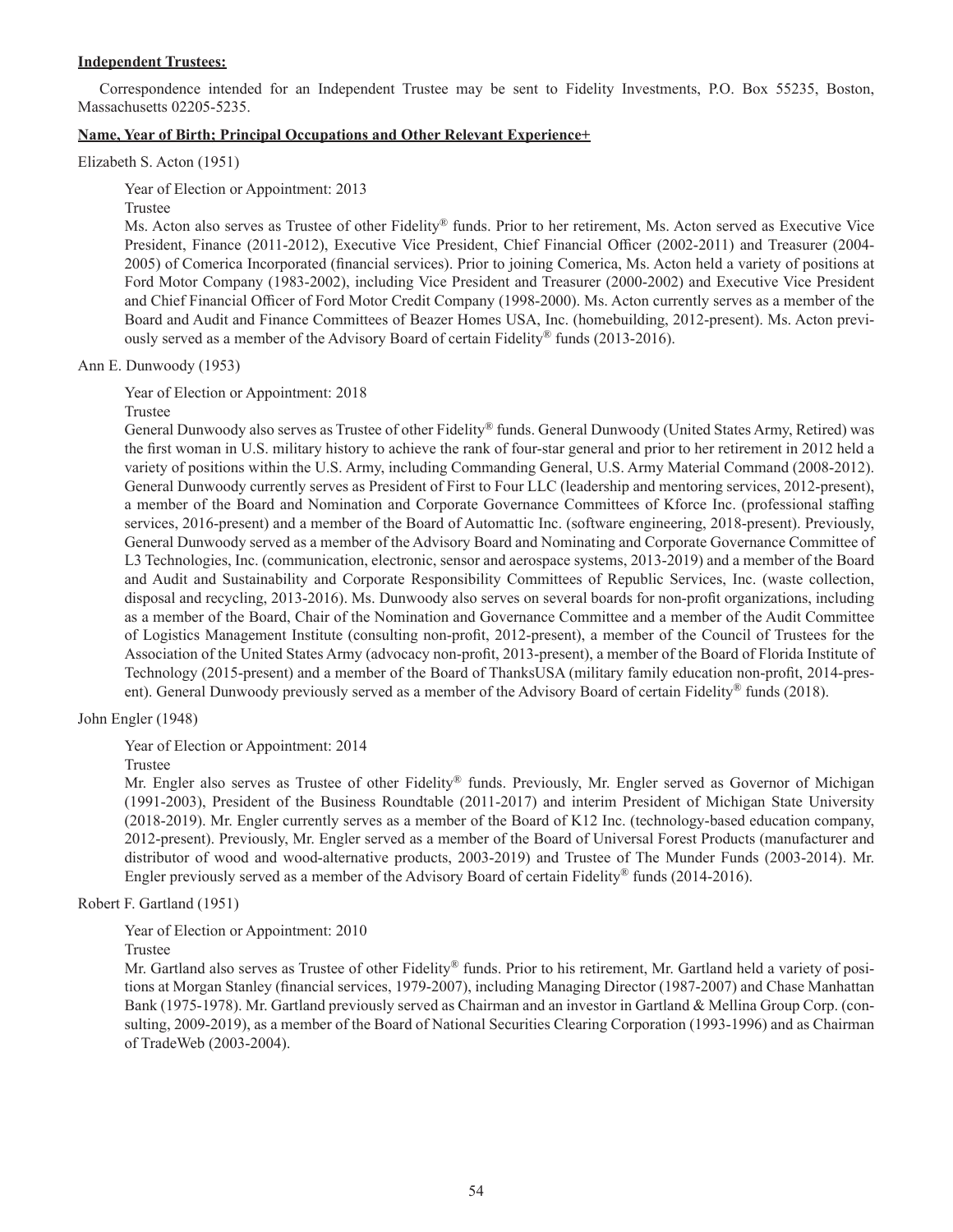### Arthur E. Johnson (1947)

Year of Election or Appointment: 2008

Trustee

Chairman of the Independent Trustees

Mr. Johnson also serves as Trustee of other Fidelity® funds. Prior to his retirement, Mr. Johnson served as Senior Vice President of Corporate Strategic Development of Lockheed Martin Corporation (defense contractor, 1999-2009). Mr. Johnson currently serves as a member of the Board of Booz Allen Hamilton (management consulting, 2011-present). Mr. Johnson previously served as a member of the Board of Eaton Corporation plc (diversified power management, 2009- 2019) and a member of the Board of AGL Resources, Inc. (holding company, 2002-2016). Mr. Johnson previously served as Vice Chairman (2015-2018) of the Independent Trustees of certain Fidelity® funds. Mr. Arthur E. Johnson is not related to Ms. Abigail P. Johnson.

Michael E. Kenneally (1954)

Year of Election or Appointment: 2009

Trustee

Vice Chairman of the Independent Trustees

Mr. Kenneally also serves as Trustee of other Fidelity® funds. Prior to his retirement, Mr. Kenneally served as Chairman and Global Chief Executive Officer of Credit Suisse Asset Management and Executive Vice President and Chief Investment Officer of Bank of America Corporation. Earlier roles at Bank of America included Director of Research, Senior Portfolio Manager for various institutional equity accounts and mutual funds and Portfolio Manager for a number of institutional fixed-income clients. Mr. Kenneally began his career as a Research Analyst in 1983 and was awarded the Chartered Financial Analyst (CFA) designation in 1991.

Marie L. Knowles (1946)

Year of Election or Appointment: 2001

Trustee

Ms. Knowles also serves as Trustee of other Fidelity® funds. Prior to her retirement, Ms. Knowles held several positions at Atlantic Richfield Company (diversified energy), including Executive Vice President and Chief Financial Officer (1996- 2000), Senior Vice President (1993-1996) and President of ARCO Transportation Company (pipeline and tanker operations, 1993-1996). Ms. Knowles currently serves as a member of the Board of McKesson Corporation (healthcare service, since 2002), a member of the Board of the Santa Catalina Island Company (real estate, 2009-present), a member of the Investment Company Institute Board of Governors and a member of the Governing Council of the Independent Directors Council (2014-present). Ms. Knowles also serves as a member of the Advisory Board for the School of Engineering of the University of Southern California. Ms. Knowles previously served as Chairman (2015-2018) and Vice Chairman (2012- 2015) of the Independent Trustees of certain Fidelity<sup>®</sup> funds.

Mark A. Murray (1954)

Year of Election or Appointment: 2016

Trustee

Mr. Murray also serves as Trustee of other Fidelity® funds. Previously, Mr. Murray served as Co-Chief Executive Officer (2013-2016), President (2006-2013) and Vice Chairman (2013-2020) of Meijer, Inc. Mr. Murray serves as a member of the Board and Nuclear Review and Public Policy and Responsibility Committees of DTE Energy Company (diversified energy company, 2009-present) and a member of the Board and Audit Committee and Chairman of the Nominating and Corporate Governance Committee of Universal Forest Products, Inc. (manufacturer and distributor of wood and woodalternative products, 2004-2016). Mr. Murray previously served as a member of the Board of Spectrum Health (not-forprofit health system, 2015-2019). Mr. Murray also serves as a member of the Board of many community and professional organizations. Mr. Murray previously served as a member of the Advisory Board of certain Fidelity® funds (2016).

+ The information includes the Trustee's principal occupation during the last five years and other information relating to the experience, attributes, and skills relevant to the Trustee's qualifications to serve as a Trustee, which led to the conclusion that the Trustee should serve as a Trustee for each fund.

## **Advisory Board Members and Officers:**

Correspondence intended for an officer may be sent to Fidelity Investments, 245 Summer Street, Boston, Massachusetts 02210. Officers appear below in alphabetical order.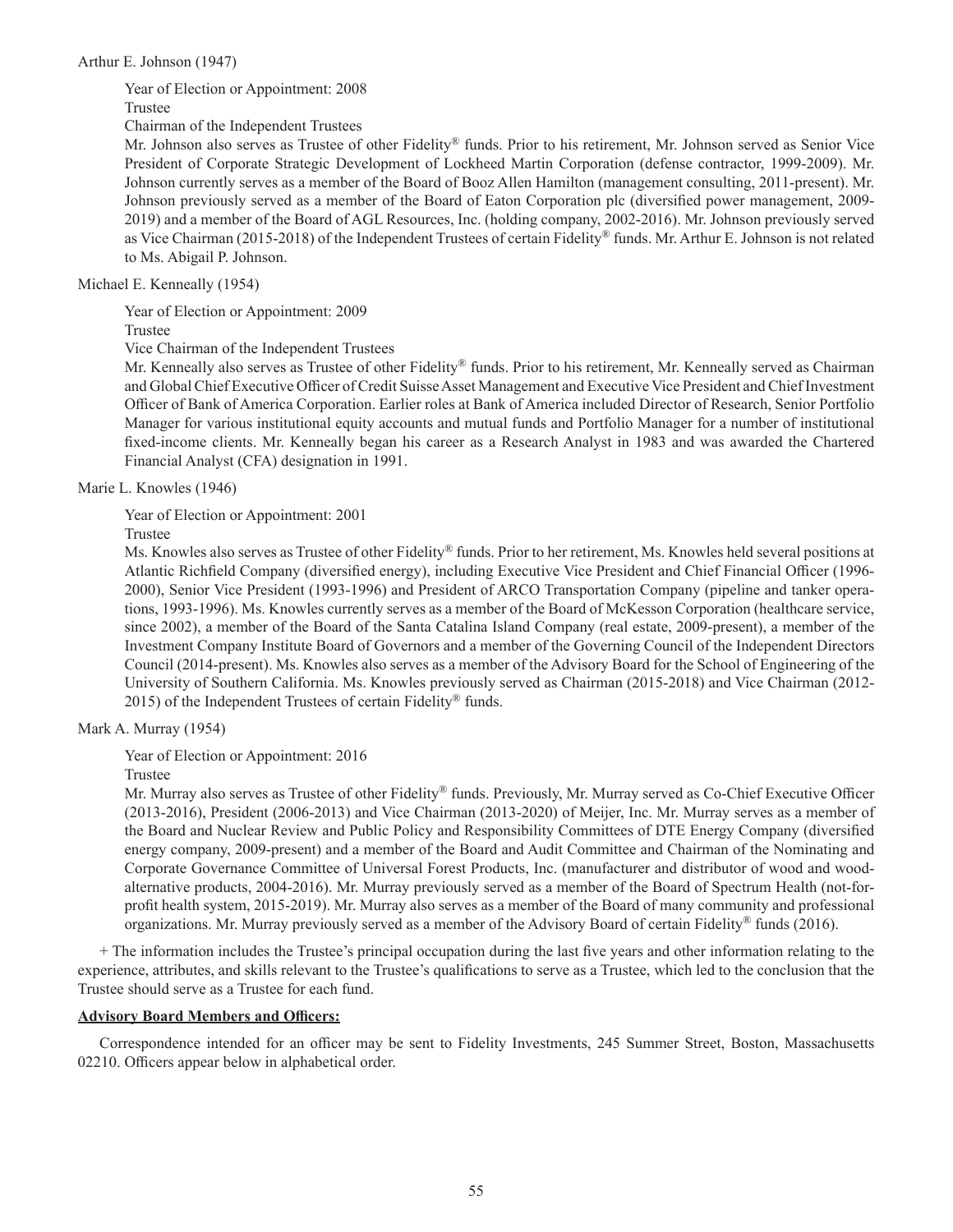### **Name, Year of Birth; Principal Occupation**

Craig S. Brown (1977)

Year of Election or Appointment: 2019 Assistant Treasurer Mr. Brown also serves as Assistant Treasurer of other funds. Mr. Brown is an employee of Fidelity Investments (2013-present).

John J. Burke III (1964)

Year of Election or Appointment: 2018 Chief Financial Officer Mr. Burke also serves as Chief Financial Officer of other funds. Mr. Burke serves as Head of Investment Operations for Fidelity Fund and Investment Operations (2018-present) and is an employee of Fidelity Investments (1998-present). Previously Mr. Burke served as head of Asset Management Investment Operations (2012-2018).

David J. Carter (1973)

Year of Election or Appointment: 2020

Assistant Secretary

Mr. Carter also serves as Assistant Secretary of other funds. Mr. Carter serves as Vice President, Associate General Counsel (2010-present) and is an employee of Fidelity Investments (2005-present).

Jonathan Davis (1968)

Year of Election or Appointment: 2010

Assistant Treasurer

Mr. Davis also serves as Assistant Treasurer of other funds. Mr. Davis serves as Assistant Treasurer of FMR Capital, Inc. (2017-present) and is an employee of Fidelity Investments. Previously, Mr. Davis served as Vice President and Associate General Counsel of FMR LLC (diversified financial services company, 2003-2010).

Laura M. Del Prato (1964)

Year of Election or Appointment: 2018

President and Treasurer

Ms. Del Prato also serves as an officer of other funds. Ms. Del Prato is an employee of Fidelity Investments (2017-present). Previously, Ms. Del Prato served as President and Treasurer of The North Carolina Capital Management Trust: Cash Portfolio and Term Portfolio (2018-2020). Prior to joining Fidelity Investments, Ms. Del Prato served as a Managing Director and Treasurer of the JPMorgan Mutual Funds (2014-2017). Prior to JPMorgan, Ms. Del Prato served as a partner at Cohen Fund Audit Services (accounting firm, 2012-2013) and KPMG LLP (accounting firm, 2004-2012).

Colm A. Hogan (1973)

Year of Election or Appointment: 2016

Assistant Treasurer

Mr. Hogan also serves as an officer of other funds. Mr. Hogan serves as Assistant Treasurer of FMR Capital, Inc. (2017-present) and is an employee of Fidelity Investments (2005-present). Previously, Mr. Hogan served as Deputy Treasurer of certain Fidelity® funds (2016-2020) and Assistant Treasurer of certain Fidelity® funds (2016-2018).

Cynthia Lo Bessette (1969)

Year of Election or Appointment: 2019

Secretary and Chief Legal Officer (CLO)

Ms. Lo Bessette also serves as an officer of other funds. Ms. Lo Bessette serves as CLO, Secretary, and Senior Vice President of Fidelity Management & Research Company LLC (investment adviser firm, 2019-present); and CLO of Fidelity Management & Research (Hong Kong) Limited, FMR Investment Management (UK) Limited, and Fidelity Management & Research (Japan) Limited (investment adviser firms, 2019-present). She is a Senior Vice President and Deputy General Counsel of FMR LLC (diversified financial services company, 2019-present), and is an employee of Fidelity Investments. Previously, Ms. Lo Bessette served as CLO, Secretary, and Senior Vice President of FMR Co., Inc. (investment adviser firm, 2019); Secretary of Fidelity SelectCo, LLC and Fidelity Investments Money Management, Inc. (investment adviser firms, 2019). Prior to joining Fidelity Investments, Ms. Lo Bessette was Executive Vice President, General Counsel (2016-2019) and Senior Vice President, Deputy General Counsel (2015-2016) of OppenheimerFunds (investment management company) and Deputy Chief Legal Officer (2013-2015) of Jennison Associates LLC (investment adviser firm).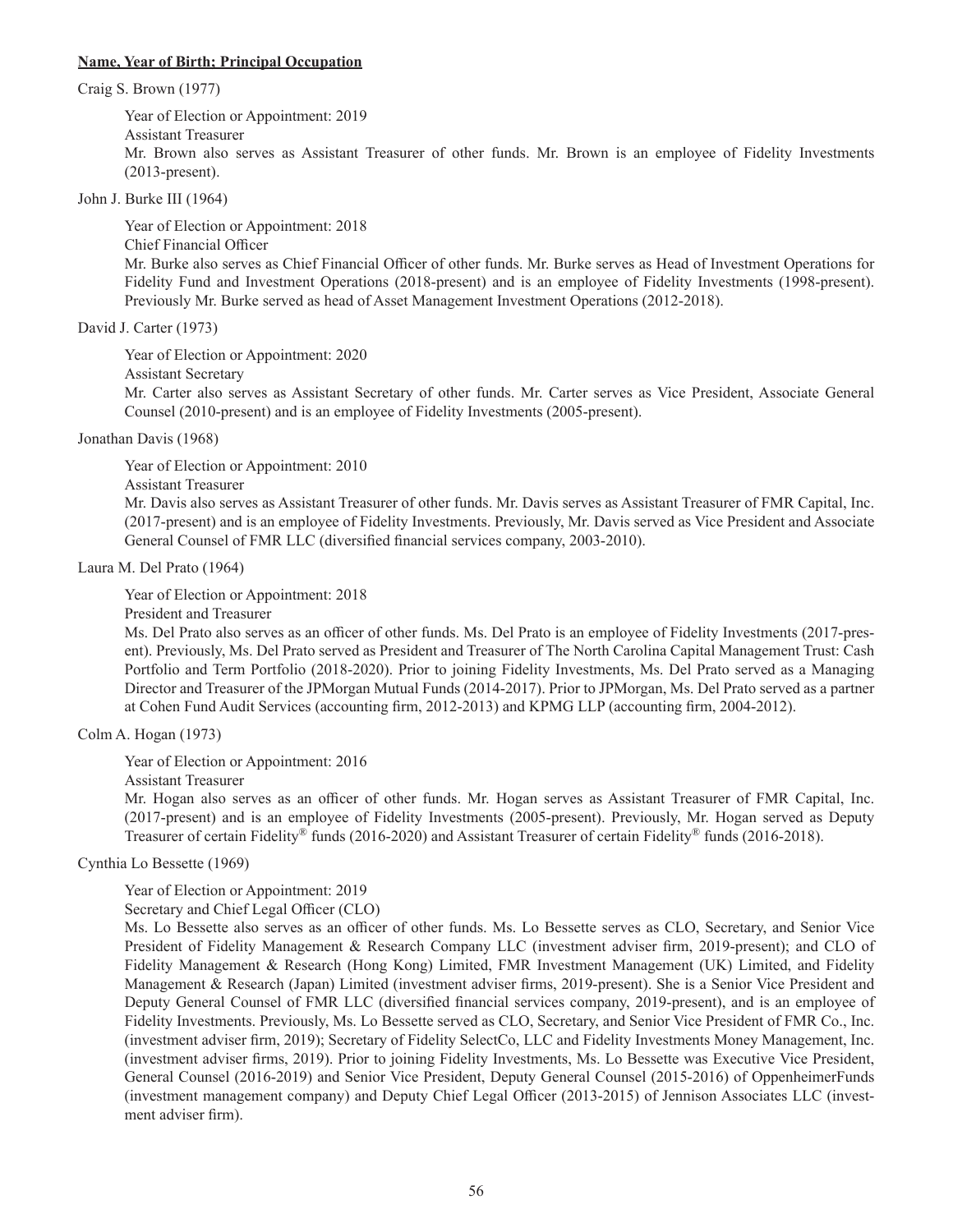## Chris Maher (1972)

Year of Election or Appointment: 2013

Assistant Treasurer

Mr. Maher also serves as an officer of other funds. Mr. Maher serves as Assistant Treasurer of FMR Capital, Inc. (2017-present), and is an employee of Fidelity Investments (2008-present). Previously, Mr. Maher served as Assistant Treasurer of certain funds (2013-2020); Vice President of Asset Management Compliance (2013), Vice President of the Program Management Group of FMR (investment adviser firm, 2010-2013), and Vice President of Valuation Oversight (2008-2010).

Kenneth B. Robins (1969)

Year of Election or Appointment: 2020

Chief Compliance Officer

Mr. Robins also serves as an officer of other funds. Mr. Robins serves as Compliance Officer of Fidelity Management & Research Company LLC (investment adviser firm, 2016-present) and is an employee of Fidelity Investments (2004-present). Previously, Mr. Robins served as Compliance Officer of FMR Co., Inc. (investment adviser firm, 2016-2019), as Executive Vice President of Fidelity Investments Money Management, Inc. (investment adviser firm, 2013-2016) and served in other fund officer roles.

Brett Segaloff (1972)

Year of Election or Appointment: 2021

Anti-Money Laundering (AML) Officer

Mr. Segaloff also serves as an AML Officer of other funds and other related entities. He is Director, Anti-Money Laundering (2007-present) of FMR LLC (diversified financial services company) and is an employee of Fidelity Investments (1996-present).

Stacie M. Smith (1974)

Year of Election or Appointment: 2013

Assistant Treasurer

Ms. Smith also serves as an officer of other funds. Ms. Smith serves as Assistant Treasurer of FMR Capital, Inc. (2017-present), is an employee of Fidelity Investments (2009-present), and has served in other fund officer roles. Prior to joining Fidelity Investments, Ms. Smith served as Senior Audit Manager of Ernst & Young LLP (accounting firm, 1996-2009). Previously, Ms. Smith served as Assistant Treasurer (2013-2019) and Deputy Treasurer (2013-2016) of certain Fidelity® funds.

Marc L. Spector (1972)

Year of Election or Appointment: 2016

Deputy Treasurer

Mr. Spector also serves as an officer of other funds. Mr. Spector serves as Assistant Treasurer of FMR Capital, Inc. (2017-present) and is an employee of Fidelity Investments (2016-present). Prior to joining Fidelity Investments, Mr. Spector served as Director at the Siegfried Group (accounting firm, 2013-2016), and prior to Siegfried Group as audit senior manager at Deloitte & Touche LLP (accounting firm, 2005-2013).

Jim Wegmann (1979)

Year of Election or Appointment: 2019 Assistant Treasurer Mr. Wegmann also serves as Assistant Treasurer of other funds. Mr. Wegmann is an employee of Fidelity Investments (2011-present).

Vadim Zlotnikov (1962)

Year of Election or Appointment: 2019

Vice President

Mr. Zlotnikov also serves as Vice President of other funds. Mr. Zlotnikov serves as President of FIAM (Fidelity Institutional Asset Management) and is an employee of Fidelity Investments (2018-present). Previously, Mr. Zlotnikov served as President and Chief Investment Officer of Global Asset Allocation (2018-2020). Prior to joining Fidelity Investments, Mr. Zlotnikov served as Co-Head of Multi-Asset Solutions, Chief Market Strategist, and CIO of Systematic Strategies with AllianceBernstein (investment adviser firm, 2002-2018).

**Standing Committees of the Trustees.** The Board of Trustees has established various committees to support the Independent Trustees in acting independently in pursuing the best interests of the funds and their shareholders. Currently, the Board of Trustees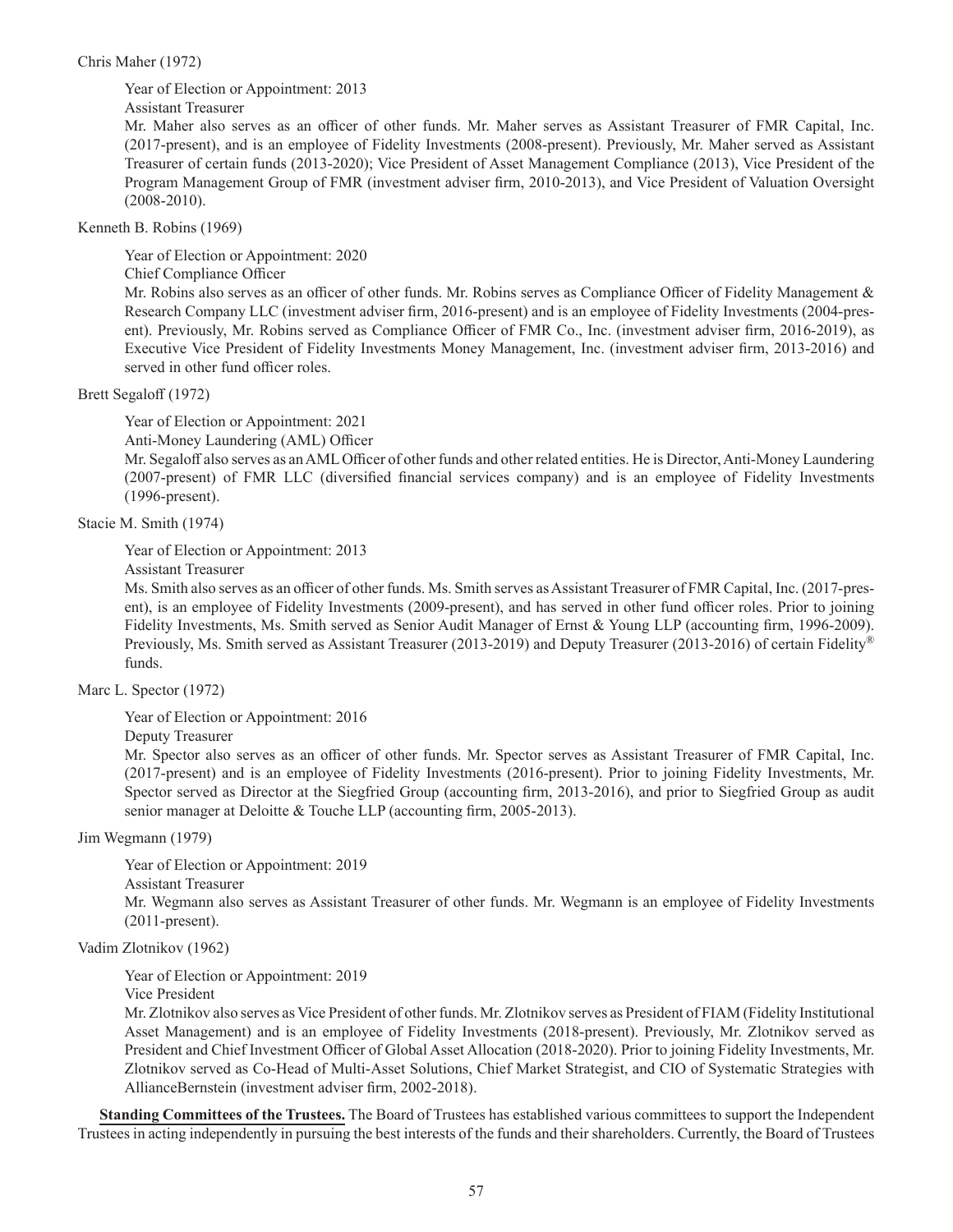has four standing committees. The members of each committee are Independent Trustees.

The Operations Committee is composed of all of the Independent Trustees, with Mr. Johnson currently serving as Chair. The committee normally meets at least six times a year, or more frequently as called by the Chair, and serves as a forum for consideration of issues of importance to, or calling for particular determinations by, the Independent Trustees. The committee considers matters involving potential conflicts of interest between the funds and FMR and its affiliates and reviews proposed contracts and the proposed continuation of contracts between the funds and FMR and its affiliates, and annually reviews and makes recommendations regarding contracts with third parties unaffiliated with FMR, including insurance coverage and custody agreements. The committee has oversight of compliance issues not specifically within the scope of any other committee. These matters include, but are not limited to, significant non-conformance with contract requirements and other significant regulatory matters and recommending to the Board of Trustees the designation of a person to serve as the funds' Chief Compliance Officer (CCO). The committee (i) serves as the primary point of contact for the CCO with regard to Board-related functions; (ii) oversees the annual performance review of the CCO; (iii) makes recommendations concerning the CCO's compensation; and (iv) makes recommendations as needed in respect of the removal of the CCO. The committee is also responsible for definitive action on all compliance matters involving the potential for significant reimbursement by FMR. During the fiscal year ended December 31, 2020, the committee held 12 meeting(s).

The Audit Committee is composed of all of the Independent Trustees, with Ms. Acton currently serving as Chair. At least one committee member will be an "audit committee financial expert" as defined by the SEC. The committee normally meets four times a year, or more frequently as called by the Chair or a majority of committee members. The committee meets separately, at least annually, with the funds' Treasurer, with the funds' Chief Financial Officer, with personnel responsible for the internal audit function of FMR LLC, with the funds' outside auditors, and with the funds' CCO. The committee has direct responsibility for the appointment, compensation, and oversight of the work of the outside auditors employed by the funds. The committee assists the Trustees in overseeing and monitoring: (i) the systems of internal accounting and financial controls of the funds and the funds' service providers (to the extent such controls impact the funds' financial statements); (ii) the funds' auditors and the annual audits of the funds' financial statements; (iii) the financial reporting processes of the funds; (iv) whistleblower reports; and (v) the accounting policies and disclosures of the funds. The committee considers and acts upon (i) the provision by any outside auditor of any non-audit services for any fund, and (ii) the provision by any outside auditor of certain non-audit services to fund service providers and their affiliates to the extent that such approval (in the case of this clause (ii)) is required under applicable regulations of the SEC. It is responsible for approving all audit engagement fees and terms for the funds and for resolving disagreements between a fund and any outside auditor regarding any fund's financial reporting. Auditors of the funds report directly to the committee. The committee will obtain assurance of independence and objectivity from the outside auditors, including a formal written statement delineating all relationships between the auditor and the funds and any service providers consistent with the rules of the Public Company Accounting Oversight Board. It oversees and receives reports on the funds' service providers' internal controls and reviews the adequacy and effectiveness of the service providers' accounting and financial controls, including: (i) any significant deficiencies or material weaknesses in the design or operation of internal controls over financial reporting that are reasonably likely to adversely affect the funds' ability to record, process, summarize, and report financial data; (ii) any change in the fund's internal control over financial reporting that has materially affected, or is reasonably likely to materially affect, the fund's internal control over financial reporting; and (iii) any fraud, whether material or not, that involves management or other employees who have a significant role in the funds' or service providers internal controls over financial reporting. The committee will also review any correspondence with regulators or governmental agencies or published reports that raise material issues regarding the funds' financial statements or accounting policies. These matters may also be reviewed by the Operations Committee. The committee reviews at least annually a report from each outside auditor describing any material issues raised by the most recent internal quality control, peer review, or Public Company Accounting Oversight Board examination of the auditing firm and any material issues raised by any inquiry or investigation by governmental or professional authorities of the auditing firm and in each case any steps taken to deal with such issues. The committee will oversee and receive reports on the funds' financial reporting process from the funds' Treasurer and outside auditors and will oversee the resolution of any disagreements concerning financial reporting among applicable parties. The committee will discuss with FMR, the funds' Treasurer, outside auditors and, if appropriate, internal audit personnel of FMR LLC their qualitative judgments about the appropriateness and acceptability of accounting principles and financial disclosure practices used or proposed for adoption by the funds. The committee will review with FMR, the funds' outside auditor, internal audit personnel of FMR LLC and legal counsel, as appropriate, matters related to the audits of the funds' financial statements. The committee will discuss regularly and oversee the review of the internal controls of the funds and their service providers with respect to accounting, financial matters and risk management programs related to the funds. The committee will review periodically the funds' major internal controls exposures and the steps that have been taken to monitor and control such exposures. During the fiscal year ended December 31, 2020, the committee held four meeting(s).

The Fair Valuation Committee is composed of all of the Independent Trustees, with Mr. Murray currently serving as Chair. The Committee normally meets quarterly, or more frequently as called by the Chair. The Fair Valuation Committee reviews and approves annually Fair Value Committee Policies recommended by the FMR Fair Value Committee and oversees particular valuations or fair valuation methodologies employed by the FMR Fair Value Committee as circumstances may require. The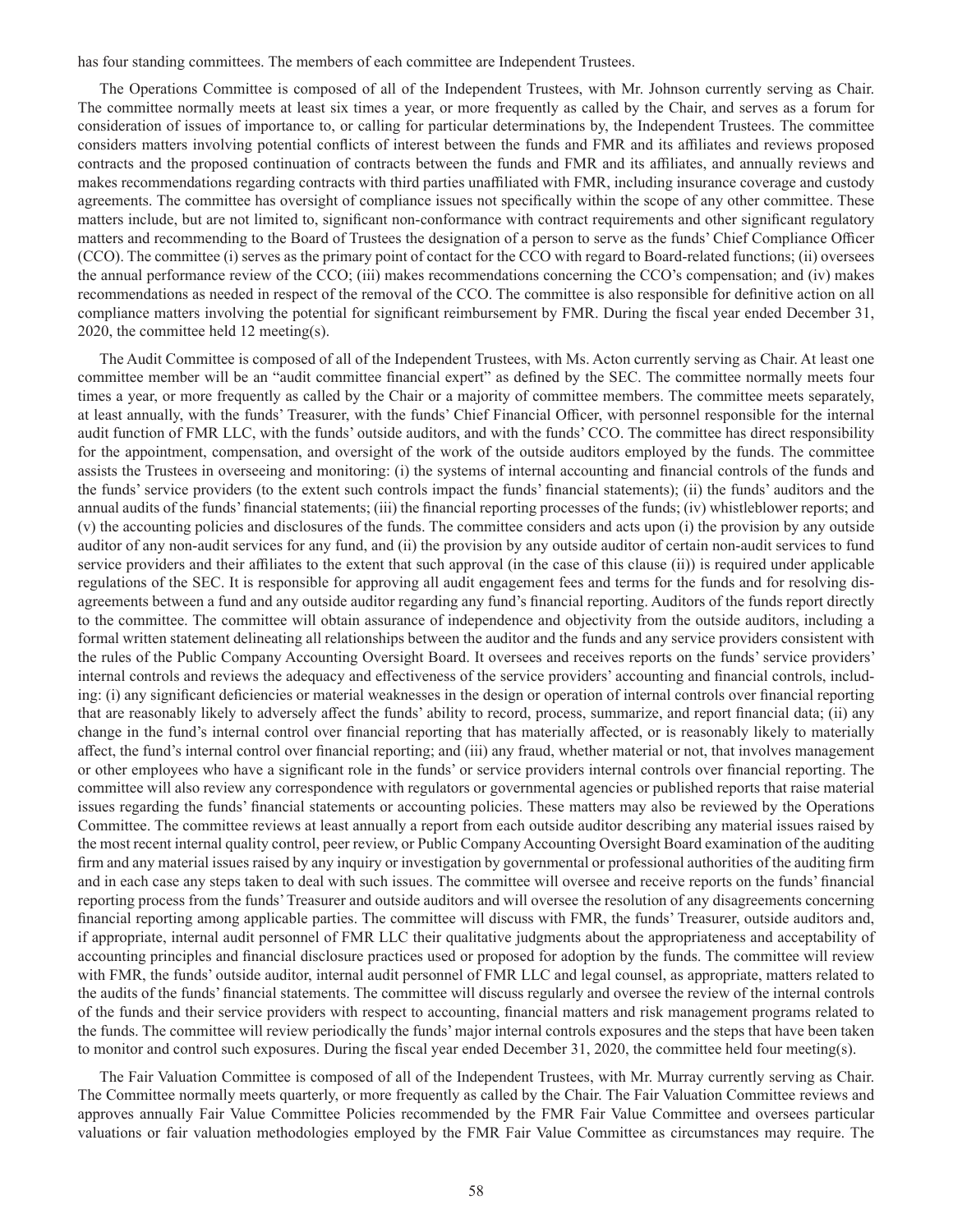Committee also reviews actions taken by the FMR Fair Value Committee. The Committee does not oversee the day-to-day operational aspects of the valuation and calculation of the net asset value of the funds, which have been delegated to the FMR Fair Value Committee and Fidelity Service Company, Inc. (FSC). During the fiscal year ended December 31, 2020, the committee held five meeting(s).

The Governance and Nominating Committee is composed of Messrs. Johnson (Chair), Kenneally (Vice Chair) and Gartland. The committee meets as called by the Chair. With respect to fund governance and board administration matters, the committee periodically reviews procedures of the Board of Trustees and its committees (including committee charters) and periodically reviews compensation of Independent Trustees. The committee monitors corporate governance matters and makes recommendations to the Board of Trustees on the frequency and structure of the Board of Trustee meetings and on any other aspect of Board procedures. It acts as the administrative committee under the retirement plan for Independent Trustees who retired prior to December 30, 1996 and under the fee deferral plan for Independent Trustees. It reviews the performance of legal counsel employed by the funds and the Independent Trustees. On behalf of the Independent Trustees, the committee will make such findings and determinations as to the independence of counsel for the Independent Trustees as may be necessary or appropriate under applicable regulations or otherwise. The committee is also responsible for Board administrative matters applicable to Independent Trustees, such as expense reimbursement policies and compensation for attendance at meetings, conferences and other events. The committee monitors compliance with, acts as the administrator of, and makes determinations in respect of, the provisions of the code of ethics and any supplemental policies regarding personal securities transactions applicable to the Independent Trustees. The committee monitors the functioning of each Board committee and makes recommendations for any changes, including the creation or elimination of standing or ad hoc Board committees. The committee monitors regulatory and other developments to determine whether to recommend modifications to the committee's responsibilities or other Trustee policies and procedures in light of rule changes, reports concerning "best practices" in corporate governance and other developments in mutual fund governance. The committee meets with Independent Trustees at least once a year to discuss matters relating to fund governance. The committee recommends that the Board establish such special or ad hoc Board committees as may be desirable or necessary from time to time in order to address ethical, legal, or other matters that may arise. The committee also oversees the annual self-evaluation of the Board of Trustees and establishes procedures to allow it to exercise this oversight function. In conducting this oversight, the committee shall address all matters that it considers relevant to the performance of the Board of Trustees and shall report the results of its evaluation to the Board of Trustees, including any recommended amendments to the principles of governance, and any recommended changes to the funds' or the Board of Trustees' policies, procedures, and structures. The committee reviews periodically the size and composition of the Board of Trustees as a whole and recommends, if necessary, measures to be taken so that the Board of Trustees reflects the appropriate balance of knowledge, experience, skills, expertise, and diversity required for the Board as a whole and contains at least the minimum number of Independent Trustees required by law. The committee makes nominations for the election or appointment of Independent Trustees and non-management Members of any Advisory Board, and for membership on committees. The committee has the authority to retain and terminate any third-party advisers, including authority to approve fees and other retention terms. Such advisers may include search firms to identify Independent Trustee candidates and board compensation consultants. The committee may conduct or authorize investigations into or studies of matters within the committee's scope of responsibilities, and may retain, at the funds' expense, such independent counsel or other advisers as it deems necessary. The committee will consider nominees to the Board of Trustees recommended by shareholders based upon the criteria applied to candidates presented to the committee by a search firm or other source. Recommendations, along with appropriate background material concerning the candidate that demonstrates his or her ability to serve as an Independent Trustee of the funds, should be submitted to the Chair of the committee at the address maintained for communications with Independent Trustees. If the committee retains a search firm, the Chair will generally forward all such submissions to the search firm for evaluation. With respect to the criteria for selecting Independent Trustees, it is expected that all candidates will possess the following minimum qualifications: (i) unquestioned personal integrity; (ii) not an interested person of the funds within the meaning of the 1940 Act; (iii) does not have a material relationship (*e.g.,* commercial, banking, consulting, legal, or accounting) with the adviser, any sub-adviser or their affiliates that could create an appearance of lack of independence in respect of the funds; (iv) has the disposition to act independently in respect of FMR and its affiliates and others in order to protect the interests of the funds and all shareholders; (v) ability to attend regularly scheduled Board meetings during the year; (vi) demonstrates sound business judgment gained through broad experience in significant positions where the candidate has dealt with management, technical, financial, or regulatory issues; (vii) sufficient financial or accounting knowledge to add value in the complex financial environment of the funds; (viii) experience on corporate or other institutional oversight bodies having similar responsibilities, but which board memberships or other relationships could not result in business or regulatory conflicts with the funds; and (ix) capacity for the hard work and attention to detail that is required to be an effective Independent Trustee in light of the funds' complex regulatory, operational, and marketing setting. The Governance and Nominating Committee may determine that a candidate who does not have the type of previous experience or knowledge referred to above should nevertheless be considered as a nominee if the Governance and Nominating Committee finds that the candidate has additional qualifications such that his or her qualifications, taken as a whole, demonstrate the same level of fitness to serve as an Independent Trustee. During the fiscal year ended December 31, 2020, the committee held six meeting(s).

The following table sets forth information describing the dollar range of equity securities beneficially owned by each Trustee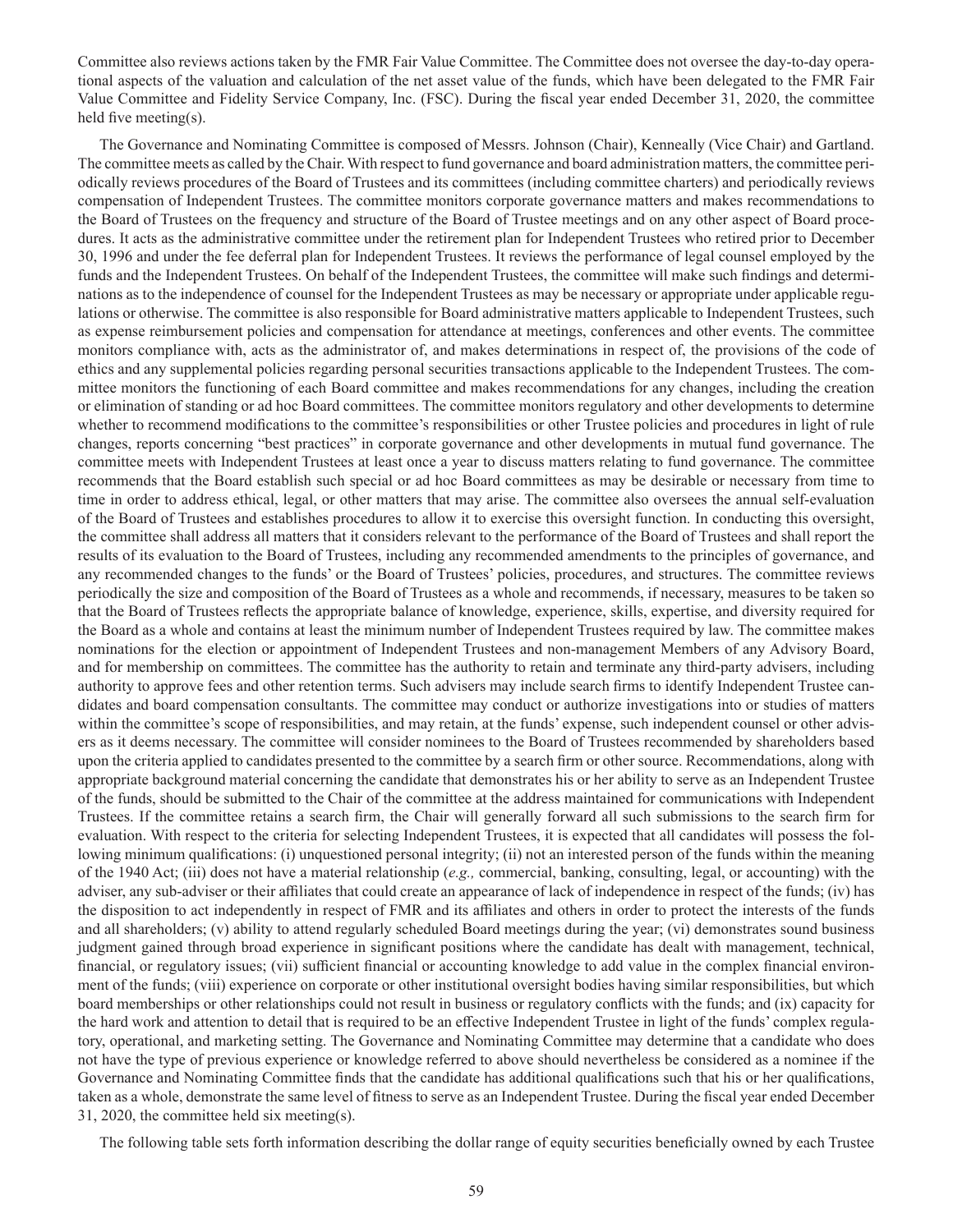in each fund and in all funds in the aggregate within the same fund family overseen by the Trustee for the calendar year ended December 31, 2020.

## **Interested Trustees**

|                                                |            | Jennifer  |
|------------------------------------------------|------------|-----------|
| <b>DOLLAR RANGE OF</b>                         | Abigail P. | Toolin    |
| <b>FUND SHARES</b>                             | Johnson    | McAuliffe |
| VIP FundsManager <sup>®</sup> 20% Portfolio    | none       | none      |
| VIP FundsManager <sup>®</sup> 50% Portfolio    | none       | none      |
| VIP FundsManager <sup>®</sup> $60\%$ Portfolio | none       | none      |
| VIP FundsManager <sup>®</sup> 70% Portfolio    | none       | none      |
| VIP FundsManager® 85% Portfolio                | none       | none      |
| <b>AGGREGATE DOLLAR RANGE OF</b>               |            |           |
| <b>FUND SHARES IN ALL FUNDS</b>                | over       | over      |
| <b>OVERSEEN WITHIN FUND FAMILY</b>             | \$100,000  | \$100,000 |

#### **Independent Trustees**

|                                                | Elizabeth |            |           |           |
|------------------------------------------------|-----------|------------|-----------|-----------|
| <b>DOLLAR RANGE OF</b>                         | S.        | Ann E.     | John      | Robert F. |
| <b>FUND SHARES</b>                             | Acton     | Dunwoody   | Engler    | Gartland  |
| VIP FundsManager <sup>®</sup> 20% Portfolio    | none      | none       | none      | none      |
| VIP FundsManager® 50% Portfolio                | none      | none       | none      | none      |
| VIP FundsManager® 60% Portfolio                | none      | none       | none      | none      |
| VIP FundsManager <sup>®</sup> 70% Portfolio    | none      | none       | none      | none      |
| VIP FundsManager® 85% Portfolio                | none      | none       | none      | none      |
| <b>AGGREGATE DOLLAR RANGE OF</b>               |           |            |           |           |
| <b>FUND SHARES IN ALL FUNDS</b>                | over      | over       | over      | over      |
| <b>OVERSEEN WITHIN FUND FAMILY</b>             | \$100,000 | \$100,000  | \$100,000 | \$100,000 |
|                                                |           |            |           |           |
| <b>DOLLAR RANGE OF</b>                         | Arthur E. | Michael E. | Marie L.  | Mark A.   |
| <b>FUND SHARES</b>                             | Johnson   | Kenneally  | Knowles   | Murray    |
| VIP FundsManager® 20% Portfolio                | none      | none       | none      | none      |
| VIP FundsManager <sup>®</sup> 50% Portfolio    | none      | none       | none      | none      |
| VIP FundsManager <sup>®</sup> $60\%$ Portfolio | none      | none       | none      | none      |
| VIP FundsManager <sup>®</sup> 70% Portfolio    | none      | none       | none      | none      |
| VIP FundsManager® 85% Portfolio                | none      | none       | none      | none      |
| <b>AGGREGATE DOLLAR RANGE OF</b>               |           |            |           |           |
| <b>FUND SHARES IN ALL FUNDS</b>                | over      | over       | over      | over      |
| <b>OVERSEEN WITHIN FUND FAMILY</b>             | \$100,000 | \$100,000  | \$100,000 | \$100,000 |

The following table sets forth information describing the compensation of each Trustee and Member of the Advisory Board (if any) for his or her services for the fiscal year ended December 31, 2020.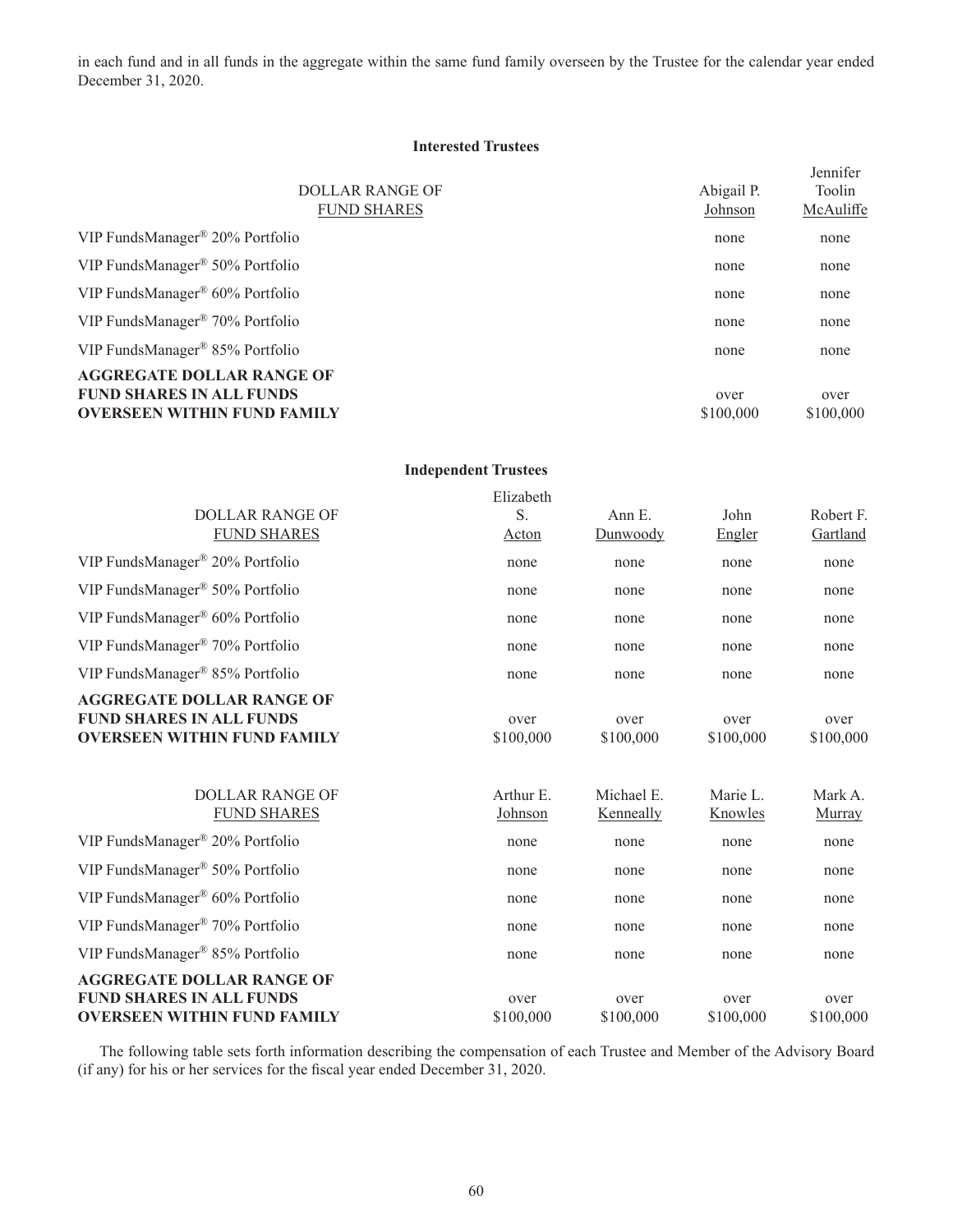|                                                                   | <b>Compensation Table</b> <sup>(1)</sup>                              |                      |                    |                         |                |                     |                       |  |
|-------------------------------------------------------------------|-----------------------------------------------------------------------|----------------------|--------------------|-------------------------|----------------|---------------------|-----------------------|--|
| <b>AGGREGATE</b><br><b>COMPENSATION</b><br><b>FROM A FUND</b>     | Elizabeth<br>S.<br>Acton                                              |                      | Ann E.<br>Dunwoody |                         | John<br>Engler |                     | Robert F.<br>Gartland |  |
| VIP FundsManager® 20% Portfolio                                   | $\mathbb{S}% _{t}\left( t\right) \equiv\mathbb{S}_{t}\left( t\right)$ | 263                  | \$                 | 241                     | \$             | 241                 | \$<br>248             |  |
| VIP FundsManager® 50% Portfolio                                   | \$                                                                    | 1,694                | \$                 | 1,557                   | \$             | 1,557               | \$<br>1,598           |  |
| VIP FundsManager® 60% Portfolio                                   | \$                                                                    | 1,810                | \$                 | 1,664                   | \$             | 1,664               | \$<br>1,708           |  |
| VIP FundsManager® 70% Portfolio                                   | \$                                                                    | 497                  | \$                 | 457                     | \$             | 457                 | \$<br>469             |  |
| VIP FundsManager® 85% Portfolio                                   | \$                                                                    | 176                  | \$                 | 162                     | \$             | 162                 | \$<br>166             |  |
| <b>TOTAL COMPENSATION</b><br>FROM THE FUND COMPLEX <sup>(2)</sup> | \$                                                                    | 513,000              | \$                 | 471,500                 |                | \$471,500           | \$484,000             |  |
| <b>AGGREGATE</b><br><b>COMPENSATION</b><br><b>FROM A FUND</b>     |                                                                       | Arthur E.<br>Johnson |                    | Michael E.<br>Kenneally |                | Marie L.<br>Knowles | Mark A.<br>Murray     |  |
| VIP FundsManager® 20% Portfolio                                   | \$                                                                    | 299                  | \$                 | 273                     | \$             | 256                 | \$<br>241             |  |
| VIP FundsManager® 50% Portfolio                                   | \$                                                                    | 1,928                | \$                 | 1,763                   | \$             | 1,649               | \$<br>1,557           |  |
| VIP FundsManager® 60% Portfolio                                   | \$                                                                    | 2,061                | \$                 | 1,884                   | \$             | 1,763               | \$<br>1,664           |  |
| VIP FundsManager® 70% Portfolio                                   | \$                                                                    | 566                  | \$                 | 517                     | \$             | 485                 | \$<br>457             |  |
| VIP FundsManager® 85% Portfolio                                   | \$                                                                    | 200                  | \$                 | 183                     | \$             | 172                 | \$<br>162             |  |
| <b>TOTAL COMPENSATION</b><br>FROM THE FUND COMPLEX <sup>(2)</sup> | \$                                                                    | 584,000              | \$                 | 534,000                 |                | \$498,500           | \$471,500             |  |

(1) Abigail P. Johnson and Jennifer Toolin McAuliffe are interested persons and are compensated by Fidelity.

(2) Reflects compensation received for the calendar year ended December 31, 2020 for 280 funds of 31 trusts (including Fidelity Central Investment Portfolios II LLC). Compensation figures include cash and may include amounts elected to be deferred. Certain individuals elected voluntarily to defer a portion of their compensation as follows: Elizabeth S. Acton, \$120,000; Ann E. Dunwoody, \$245,099; Robert F. Gartland, \$180,000; Michael E. Kenneally \$120,000; and Mark A. Murray, \$245,099.

As of February 28, 2021, approximately 98.99% of VIP FundsManager® 20% Portfolio's, 33.12% of VIP FundsManager® 50% Portfolio's, 34.55% of VIP FundsManager® 60% Portfolio's, 96.37% of VIP FundsManager® 70% Portfolio's, and 92.61% of VIP FundsManager® 85% Portfolio's total outstanding shares, respectively, was held by FMR and/or another entity or entities of which FMR LLC is the ultimate parent. By virtue of her ownership interest in FMR LLC, as described in the "Control of Investment Adviser" section, Ms. Abigail P. Johnson may be deemed to be a beneficial owner of these shares. As of the above date, with the exception of Ms. Johnson's deemed ownership of each fund's shares, the Trustees, Members of the Advisory Board (if any), and officers of the funds owned, in the aggregate, less than 1% of each class's total outstanding shares, with respect to each fund.

As of February 28, 2021, the following owned of record and/or beneficially 5% or more of the outstanding shares: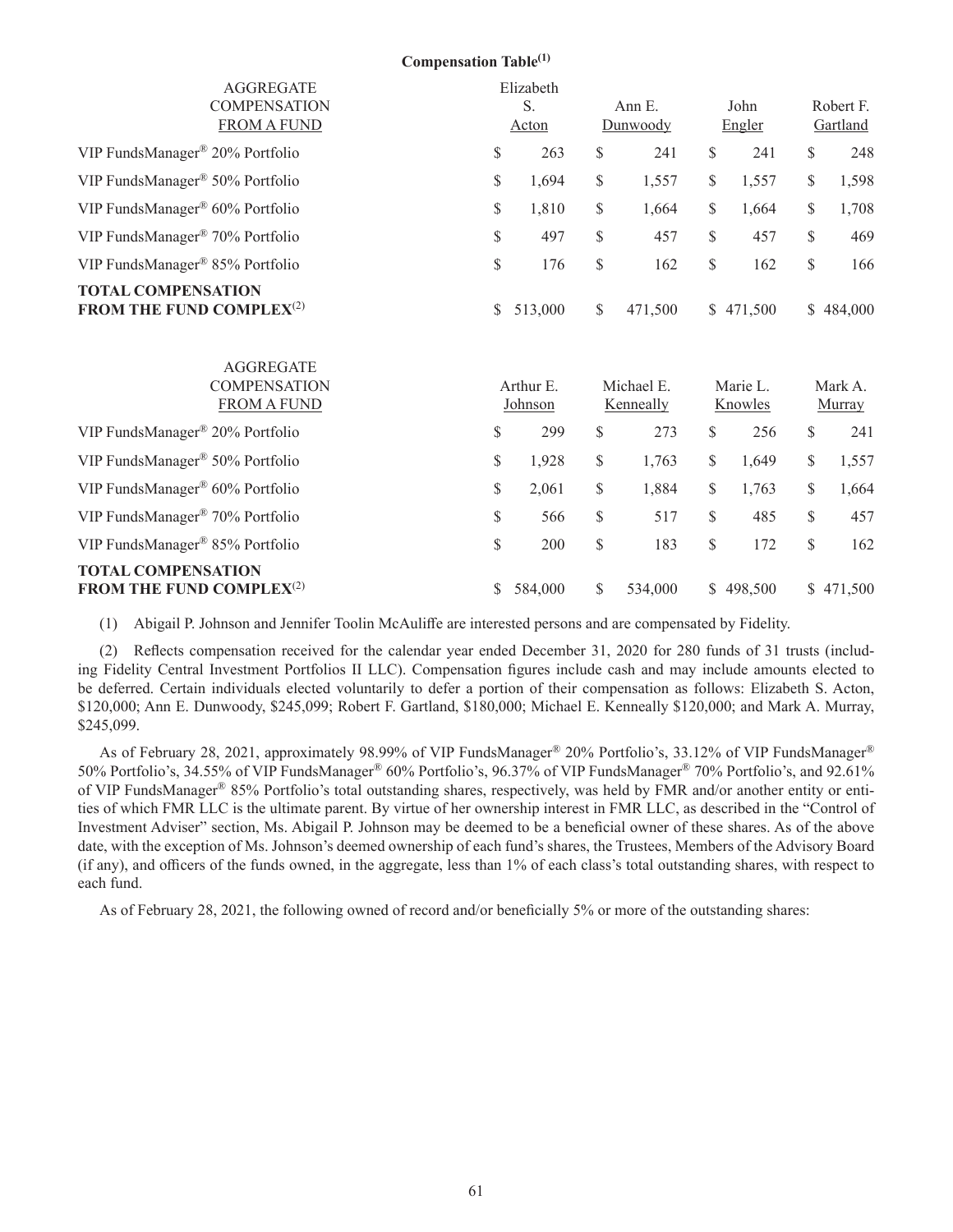| <b>Fund or Class Name</b>                                              | <b>Owner Name</b>                                         | <b>City</b>                      | <b>State</b> | Ownership % |
|------------------------------------------------------------------------|-----------------------------------------------------------|----------------------------------|--------------|-------------|
| VIP FundsManager® 20% Portfolio -<br><b>Investor Class</b>             | FIDELITY INVESTMENTS LIFE<br>INS. CO.                     | <b>BOSTON</b>                    | MA           | 92.48%      |
| VIP FundsManager <sup>®</sup> 20% Portfolio -<br><b>Investor Class</b> | <b>EMPIRE FIDELITY</b><br>INVESTMENTS LIFE INS. CO.       | NEW YORK                         | NY           | 7.52%       |
| VIP FundsManager® 20% Portfolio -<br>Service Class 2                   | HORACE MANN LIFE<br><b>INSURANCE</b>                      | SPRINGFIELD IL                   |              | 60.17%      |
| VIP FundsManager® 20% Portfolio -<br>Service Class 2                   | FARMERS NEW WORLD LIFE                                    | <b>MERCER</b><br><b>ISLAND</b>   | WA           | 16.95%      |
| VIP FundsManager® 20% Portfolio -<br>Service Class 2                   | AMERICAN NATIONAL<br><b>INSURANCE COMPANY</b>             | <b>LEAGUE CITY TX</b>            |              | 11.36%      |
| VIP FundsManager® 20% Portfolio -<br>Service Class 2                   | VENERABLE INSURANCE AND WEST<br><b>ANNUITY CO</b>         | <b>CHESTER</b>                   | PA           | 9.44%       |
| VIP FundsManager® 20% Portfolio -<br>Service Class                     | <b>FMR CAPITAL</b>                                        | <b>BOSTON</b>                    | MA           | 97.07%      |
| VIP FundsManager® 50% Portfolio -<br><b>Investor Class</b>             | <b>BRIGHTHOUSE LIFE</b><br><b>INSURANCE COMPANY</b>       | <b>WEST DES</b><br><b>MOINES</b> | IA           | 61.92%      |
| VIP FundsManager <sup>®</sup> 50% Portfolio -<br><b>Investor Class</b> | FIDELITY INVESTMENTS LIFE<br>INS. CO.                     | <b>BOSTON</b>                    | MA           | 30.97%      |
| VIP FundsManager® 50% Portfolio -<br>Service Class 2                   | LINCOLN NATIONAL LIFE<br><b>INSURANCE CO</b>              | <b>FORT WAYNE</b>                | IN           | 23.47%      |
| VIP FundsManager® 50% Portfolio -<br>Service Class 2                   | <b>GENWORTH LIFE AND</b><br>ANNUITY INSURANCE CO          | <b>RICHMOND</b>                  | VA           | 21.71%      |
| VIP FundsManager® 50% Portfolio -<br>Service Class 2                   | ALLIANZ LIFE INSURANCE CO MINNEAPOLIS MN<br>OF NO AMERICA |                                  |              | 18.83%      |
| VIP FundsManager® 50% Portfolio -<br>Service Class 2                   | HORACE MANN LIFE<br><b>INSURANCE</b>                      | SPRINGFIELD IL                   |              | 12.22%      |
| VIP FundsManager® 50% Portfolio -<br>Service Class 2                   | MIDLAND NATIONAL LIFE<br><b>INSURANCE CO</b>              | WEST DES<br><b>MOINES</b>        | IA           | 8.62%       |
| VIP FundsManager® 50% Portfolio -<br>Service Class                     | <b>FMR CAPITAL</b>                                        | <b>BOSTON</b>                    | MA           | 98.87%      |
| VIP FundsManager® 60% Portfolio -<br><b>Investor Class</b>             | <b>BRIGHTHOUSE LIFE</b><br><b>INSURANCE COMPANY</b>       | <b>WEST DES</b><br><b>MOINES</b> | IA           | 36.75%      |
| VIP FundsManager® 60% Portfolio -<br><b>Investor Class</b>             | FIDELITY INVESTMENTS LIFE<br>INS. CO.                     | <b>BOSTON</b>                    | MA           | 35.40%      |
| VIP FundsManager® 60% Portfolio -<br><b>Investor Class</b>             | <b>BRIGHTHOUSE LIFE</b><br><b>INSURANCE COMPANY</b>       | <b>BOSTON</b>                    | MA           | 11.70%      |
| VIP FundsManager® 60% Portfolio -<br><b>Investor Class</b>             | <b>NYLIAC</b>                                             | PARSIPPANY                       | NJ           | 8.91%       |
| VIP FundsManager <sup>®</sup> 60% Portfolio -<br>Service Class 2       | PACIFIC LIFE INSURANCE<br><b>COMPANY US</b>               | <b>NEWPORT</b><br><b>BEACH</b>   | CA           | 56.09%      |
| VIP FundsManager® 60% Portfolio -<br>Service Class 2                   | <b>GENWORTH LIFE AND</b><br>ANNUITY INSURANCE CO          | <b>RICHMOND</b>                  | VA           | 13.57%      |
| VIP FundsManager <sup>®</sup> 60% Portfolio -<br>Service Class 2       | ALLIANZ LIFE INSURANCE CO MINNEAPOLIS MN<br>OF NO AMERICA |                                  |              | 12.45%      |
| VIP FundsManager® 60% Portfolio -<br>Service Class 2                   | HORACE MANN LIFE<br><b>INSURANCE</b>                      | SPRINGFIELD IL                   |              | 8.48%       |
| VIP FundsManager® 60% Portfolio -<br>Service Class 2                   | PACIFIC LIFE INSURANCE<br><b>COMPANY NY</b>               | <b>NEWPORT</b><br><b>BEACH</b>   | CA           | 5.52%       |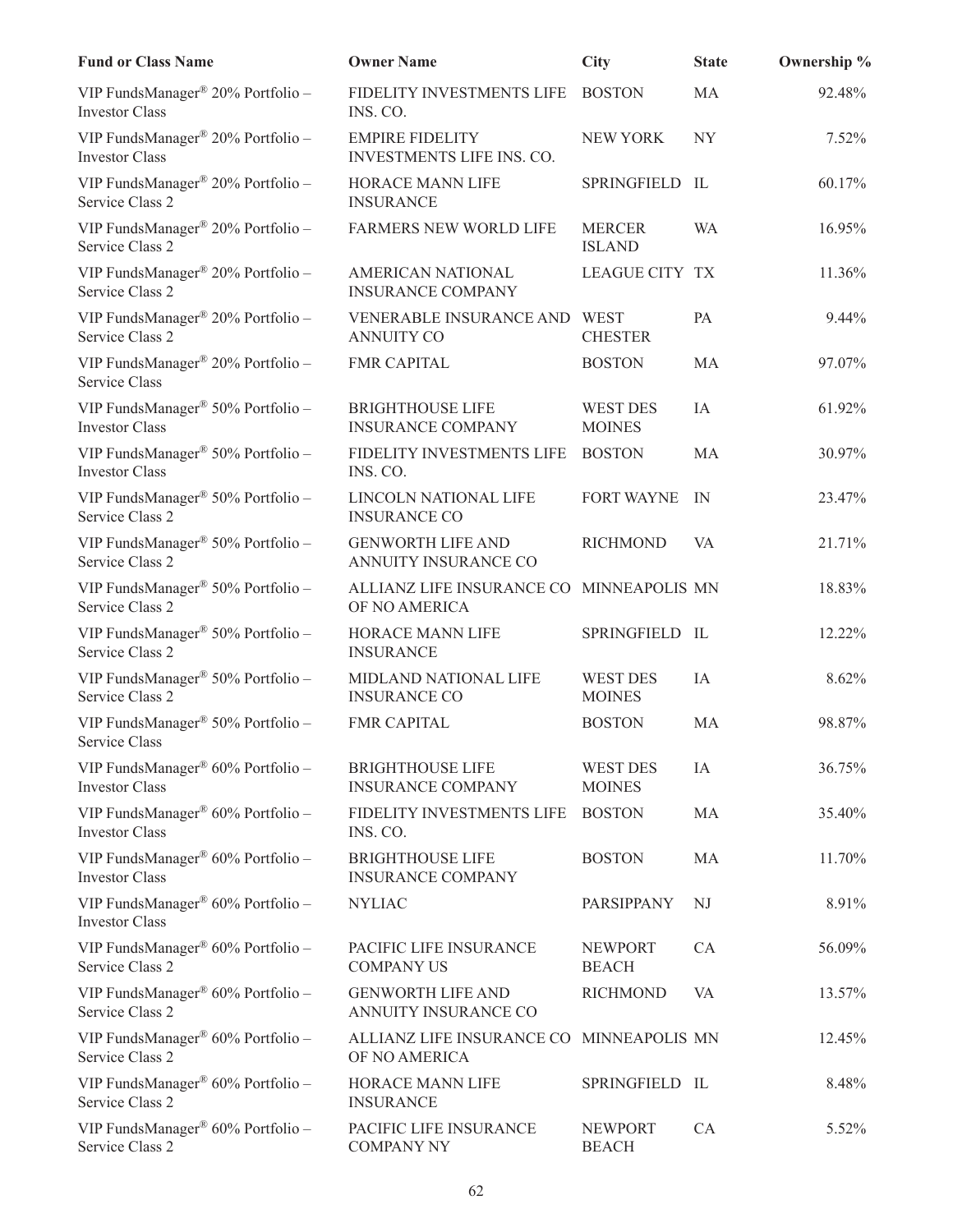| <b>Fund or Class Name</b>                                              | <b>Owner Name</b>                                   | <b>City</b>                      | <b>State</b>   | Ownership % |
|------------------------------------------------------------------------|-----------------------------------------------------|----------------------------------|----------------|-------------|
| VIP FundsManager® 60% Portfolio -<br>Service Class                     | <b>NYLIAC</b>                                       | PARSIPPANY                       | NJ             | 99.82%      |
| VIP FundsManager® 70% Portfolio -<br><b>Investor Class</b>             | FIDELITY INVESTMENTS LIFE<br>INS. CO.               | <b>BOSTON</b>                    | MA             | 93.02%      |
| VIP FundsManager® 70% Portfolio -<br><b>Investor Class</b>             | <b>EMPIRE FIDELITY</b><br>INVESTMENTS LIFE INS. CO. | <b>NEW YORK</b>                  | NY <sub></sub> | 6.98%       |
| VIP FundsManager® 70% Portfolio -<br>Service Class 2                   | <b>HORACE MANN LIFE</b><br><b>INSURANCE</b>         | <b>SPRINGFIELD</b>               | - IL           | 76.27%      |
| VIP FundsManager® 70% Portfolio -<br>Service Class 2                   | <b>FARMERS NEW WORLD LIFE</b>                       | <b>MERCER</b><br><b>ISLAND</b>   | <b>WA</b>      | 14.86%      |
| VIP FundsManager® 70% Portfolio -<br>Service Class 2                   | MIDLAND NATIONAL LIFE<br><b>INSURANCE CO</b>        | <b>WEST DES</b><br><b>MOINES</b> | IA             | 6.20%       |
| VIP FundsManager® 70% Portfolio -<br>Service Class                     | <b>FMR CAPITAL</b>                                  | <b>BOSTON</b>                    | MA             | 98.96%      |
| VIP FundsManager <sup>®</sup> 85% Portfolio -<br><b>Investor Class</b> | FIDELITY INVESTMENTS LIFE<br>INS. CO.               | <b>BOSTON</b>                    | <b>MA</b>      | 90.26%      |
| VIP FundsManager® 85% Portfolio -<br><b>Investor Class</b>             | <b>EMPIRE FIDELITY</b><br>INVESTMENTS LIFE INS. CO. | <b>NEW YORK</b>                  | NY <sub></sub> | 9.74%       |
| VIP FundsManager® 85% Portfolio -<br>Service Class 2                   | <b>HORACE MANN LIFE</b><br><b>INSURANCE</b>         | SPRINGFIELD                      | - IL           | 69.03%      |
| VIP FundsManager® 85% Portfolio -<br>Service Class 2                   | <b>FARMERS NEW WORLD LIFE</b>                       | <b>MERCER</b><br><b>ISLAND</b>   | <b>WA</b>      | 26.42%      |
| VIP FundsManager <sup>®</sup> 85% Portfolio -<br>Service Class         | MINNESOTA MUTUAL LIFE<br><b>INSURANCE CO</b>        | <b>SAINT PAUL</b>                | <b>MN</b>      | 100.00%     |

As of February 28, 2021, the following owned of record and/or beneficially 25% or more of the outstanding shares:

| <b>Fund Name</b>                            | <b>Owner Name</b>                                   | <b>City</b>                      | <b>State</b> | Ownership % |
|---------------------------------------------|-----------------------------------------------------|----------------------------------|--------------|-------------|
| VIP FundsManager® 20% Portfolio             | FIDELITY INVESTMENTS LIFE<br>INS. CO.               | <b>BOSTON</b>                    | MA           | 91.54%      |
| VIP FundsManager <sup>®</sup> 50% Portfolio | <b>BRIGHTHOUSE LIFE</b><br><b>INSURANCE COMPANY</b> | <b>WEST DES</b><br><b>MOINES</b> | IA           | 60.73%      |
| VIP FundsManager <sup>®</sup> 50% Portfolio | FIDELITY INVESTMENTS LIFE<br>INS. CO.               | <b>BOSTON</b>                    | MA           | 30.38%      |
| VIP FundsManager® 60% Portfolio             | <b>BRIGHTHOUSE LIFE</b><br><b>INSURANCE COMPANY</b> | <b>WEST DES</b><br><b>MOINES</b> | <b>IA</b>    | 32.92%      |
| VIP FundsManager® 60% Portfolio             | FIDELITY INVESTMENTS LIFE<br>INS. CO.               | <b>BOSTON</b>                    | МA           | 31.71%      |
| VIP FundsManager <sup>®</sup> 70% Portfolio | FIDELITY INVESTMENTS LIFE<br>INS. CO.               | <b>BOSTON</b>                    | MA           | 89.64%      |
| VIP FundsManager® 85% Portfolio             | FIDELITY INVESTMENTS LIFE<br>INS. CO.               | <b>BOSTON</b>                    | МA           | 83.59%      |

A shareholder owning of record or beneficially more than 25% of a fund's outstanding shares may be considered a controlling person. That shareholder's vote could have a more significant effect on matters presented at a shareholders' meeting than votes of other shareholders.

## **CONTROL OF INVESTMENT ADVISER**

FMR LLC, as successor by merger to FMR Corp., is the ultimate parent company of FMR. The voting common shares of FMR LLC are divided into two series. Series B is held predominantly by members of the Johnson family, including Abigail P. Johnson, directly or through trusts, and is entitled to 49% of the vote on any matter acted upon by the voting common shares.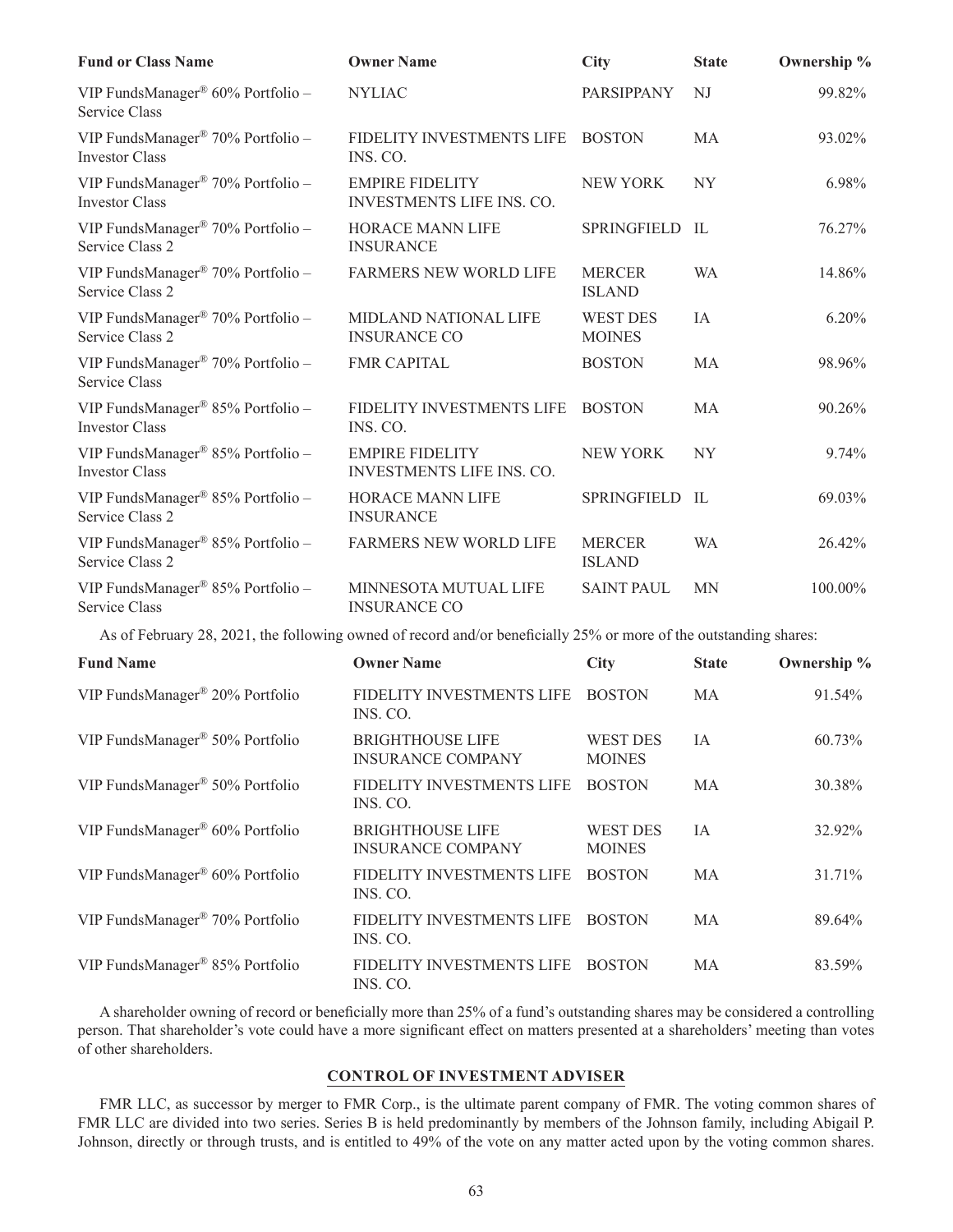Series A is held predominantly by non-Johnson family member employees of FMR LLC and its affiliates and is entitled to 51% of the vote on any such matter. The Johnson family group and all other Series B shareholders have entered into a shareholders' voting agreement under which all Series B shares will be voted in accordance with the majority vote of Series B shares. Under the 1940 Act, control of a company is presumed where one individual or group of individuals owns more than 25% of the voting securities of that company. Therefore, through their ownership of voting common shares and the execution of the shareholders' voting agreement, members of the Johnson family may be deemed, under the 1940 Act, to form a controlling group with respect to FMR LLC.

At present, the primary business activities of FMR LLC and its subsidiaries are: (i) the provision of investment advisory, management, shareholder, investment information and assistance and certain fiduciary services for individual and institutional investors; (ii) the provision of securities brokerage services; (iii) the management and development of real estate; and (iv) the investment in and operation of a number of emerging businesses.

FMR, Fidelity Distributors Company LLC (FDC), and the funds have adopted a code of ethics under Rule 17j-1 of the 1940 Act that sets forth employees' fiduciary responsibilities regarding the funds, establishes procedures for personal investing, and restricts certain transactions. Employees subject to the code of ethics, including Fidelity investment personnel, may invest in securities for their own investment accounts, including securities that may be purchased or held by the funds.

## **MANAGEMENT CONTRACTS**

Each fund has entered into a management contract with FMR, pursuant to which FMR furnishes investment advisory and other services.

**Management Services.** Under the terms of its management contract with each fund, FMR acts as investment adviser and, subject to the supervision of the Board of Trustees, directs the investments of the fund in accordance with its investment objective, policies and limitations. FMR is authorized, in its discretion, to allocate each fund's assets among the underlying Fidelity<sup>®</sup> funds in which the fund may invest. FMR also provides each fund with all necessary office facilities and personnel for servicing the fund's investments, compensates all officers of each fund and all Trustees who are interested persons of the trust or of FMR, and compensates all personnel of each fund or FMR performing services relating to research, statistical and investment activities.

In addition, FMR or its affiliates, subject to the supervision of the Board of Trustees, provide the management and administrative services necessary for the operation of each fund. These services include providing facilities for maintaining each fund's organization; supervising relations with custodians, transfer and pricing agents, accountants, underwriters and other persons dealing with each fund; preparing all general shareholder communications and conducting shareholder relations; maintaining each fund's records and the registration of each fund's shares under federal securities laws and making necessary filings under state securities laws; developing management and shareholder services for each fund; and furnishing reports, evaluations and analyses on a variety of subjects to the Trustees.

FMR pays all other expenses of each fund with the following exceptions: fees and expenses of the Independent Trustees, interest, taxes, and such non-recurring expenses as may arise, including costs of any litigation to which the fund may be a party, and any obligation it may have to indemnify its officers and Trustees with respect to litigation. The fund shall pay its non-operating expenses, including brokerage commissions and fees and expenses associated with the fund's securities lending program, if applicable.

**Management-Related Expenses.** Under the terms of each fund's management contract, FMR undertakes to pay, either itself or through an affiliated company, all expenses involved in the operation of the fund, except the following, which shall be paid by the fund: (i) taxes; (ii) the fees and expenses of all Trustees who are not "interested persons" of the trust or of FMR; (iii) interest expenses with respect to borrowings by the fund; and (iv) such non-recurring and/or extraordinary expenses as may arise, including actions, suits or proceedings to which the fund is or is threatened to be a party and the legal obligation that the fund may have to indemnify the trust's Trustees and officers with respect thereto. The fund shall pay its non-operating expenses, including brokerage commissions and fees and expenses associated with the fund's securities lending program, if applicable. Specific expenses payable by FMR include legal expenses, fees of the custodian and auditor, and each fund's proportionate share of insurance premiums and Investment Company Institute dues. FMR also is responsible for the payment of any costs associated with the transfer agency services and pricing and bookkeeping services agreements. Each fund also pays the costs related to the solicitation of fund proxies from variable product owners.

## **Management Fees.**

For the services of FMR under the management contract, each fund pays FMR a monthly management fee at the annual rate of 0.25% of the fund's average net assets throughout the month. The management fee paid to FMR by each fund is reduced by an amount equal to the fees and expenses paid by the fund to the Independent Trustees.

FMR has contractually agreed to waive 0.05% of each fund's management fee until April 30, 2022. The fee waiver will increase returns.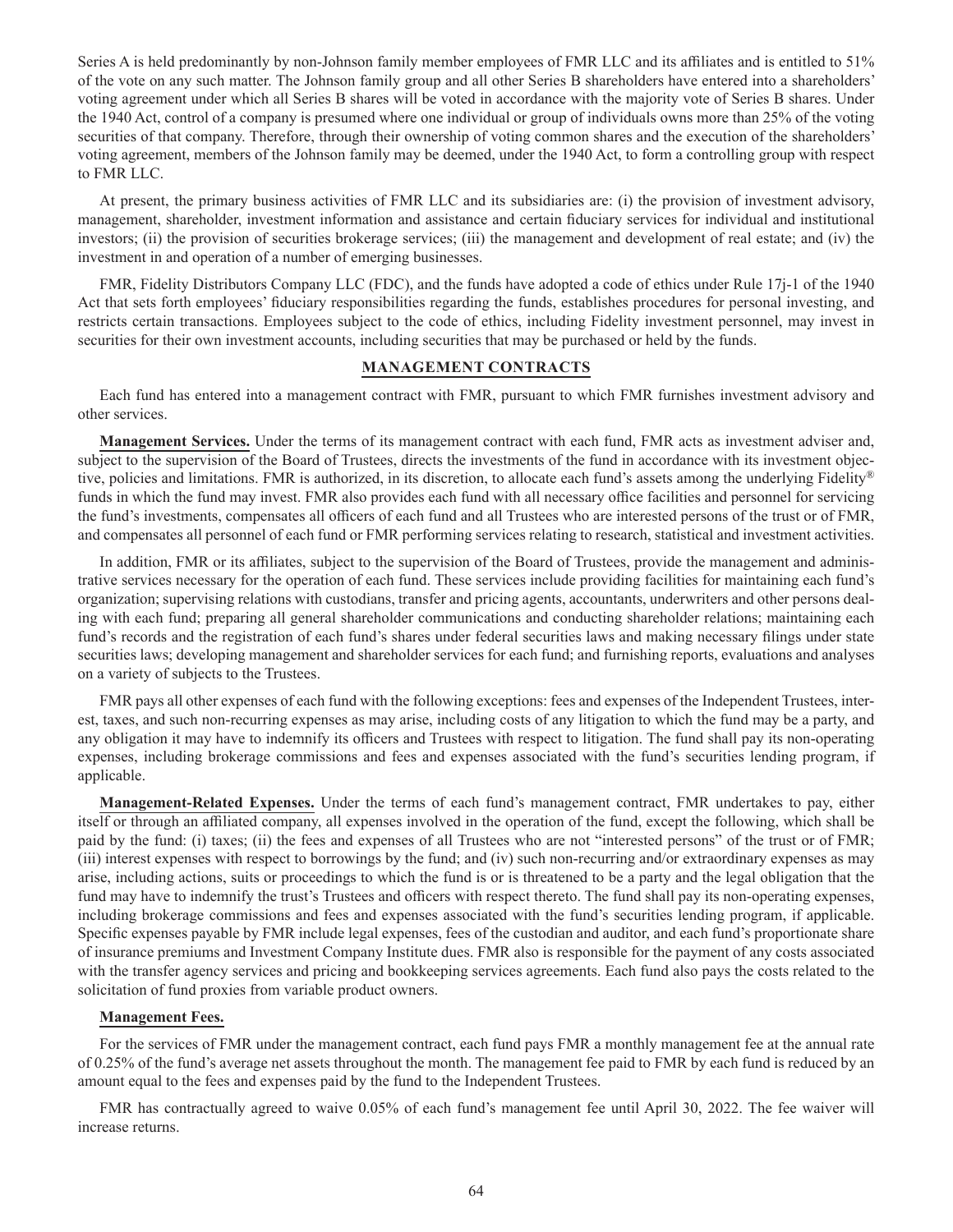The following table shows the amount of management fees paid by a fund for the past three fiscal years to its current manager and prior affiliated manager(s), if any, and the amount of credits reducing management fees. In addition, the table shows the amount of waivers reducing management fees.

|                                 |                     |    |                        | Amount of               |    | Management                |
|---------------------------------|---------------------|----|------------------------|-------------------------|----|---------------------------|
|                                 | <b>Fiscal Years</b> |    | Amount of              | <b>Credits Reducing</b> |    | Fees                      |
|                                 | Ended               |    | Waivers Reducing       | Management              |    | Paid to                   |
| Fund                            | December 31         |    | <b>Management Fees</b> | Fees                    |    | <b>Investment Adviser</b> |
| VIP FundsManager® 20% Portfolio | 2020                | \$ | 430,434                | \$<br>50                | \$ | 2,149,405                 |
|                                 | 2019                | \$ | 381,703                | \$<br>172               | \$ | 1,905,511                 |
|                                 | 2018                | \$ | 386,639                | \$<br>1,094             |    | 1,914,634                 |
| VIP FundsManager® 50% Portfolio | 2020                | \$ | 2,745,214              | \$<br>24                |    | 13,708,206                |
|                                 | 2019                | \$ | 2,875,589              | \$<br>1,086             |    | 14,355,024                |
|                                 | 2018                | S  | 3,184,711              | \$<br>11,748            |    | 15,893,740                |
| VIP FundsManager® 60% Portfolio | 2020                | S. | 2,957,927              | \$<br>2                 | S  | 14,770,582                |
|                                 | 2019                | \$ | 2,818,849              | \$<br>3                 | S  | 14,072,003                |
|                                 | 2018                | \$ | 3,008,299              | \$<br>11,132            |    | 15,013,330                |
| VIP FundsManager® 70% Portfolio | 2020                | S  | 812,248                | \$                      | S  | 4,056,009                 |
|                                 | 2019                | \$ | 768,297                | \$<br>11                | \$ | 3,835,468                 |
|                                 | 2018                | \$ | 749,571                | \$<br>3,451             |    | 3,740,903                 |
| VIP FundsManager® 85% Portfolio | 2020                | \$ | 288,367                | \$<br>81                | \$ | 1,439,982                 |
|                                 | 2019                | \$ | 273,329                | \$<br>376               |    | 1,364,498                 |
|                                 | 2018                | \$ | 274,521                | \$<br>1,360             | \$ | 1,370,055                 |

FMR may, from time to time, voluntarily reimburse all or a portion of a fund's or, in the case of a multiple class fund, a class's operating expenses. FMR retains the ability to be repaid for these expense reimbursements in the amount that expenses fall below the limit prior to the end of the fiscal year.

Expense reimbursements will increase returns, and repayment of the reimbursement will decrease returns.

Avishek Hazrachoudhury is co-manager of each VIP FundsManager® Portfolio and receives compensation for those services. Geoff Stein is co-manager of each VIP FundsManager® Portfolio and receives compensation for those services. As of December 31, 2020, portfolio manager compensation generally consists of a fixed base salary determined periodically (typically annually), a bonus, in certain cases, participation in several types of equity-based compensation plans, and, if applicable, relocation plan benefits. A portion of each portfolio manager's compensation may be deferred based on criteria established by FMR or at the election of the portfolio manager.

Each portfolio manager's base salary is determined by level of responsibility and tenure at FMR or its affiliates. The primary components of each portfolio manager's bonus are based on (i) the pre-tax investment performance of each portfolio manager's fund(s) and account(s) measured against a benchmark index (which may be a customized benchmark index developed by FMR) assigned to each fund or account, (ii) how the portfolio manager allocates the assets of funds and accounts among their asset classes, which results in monthly impact scores, as described below, and (iii) the investment performance of other funds and accounts. The pre-tax investment performance of each portfolio manager's fund(s) and account(s) is weighted according to the portfolio manager's tenure on those fund(s) and account(s) and the average asset size of those fund(s) and account(s) over the portfolio manager's tenure. Each component is calculated separately over the portfolio manager's tenure on those fund(s) and account(s) over a measurement period that initially is contemporaneous with the portfolio manager's tenure, but that eventually encompasses rolling periods of up to five years for the comparison to a benchmark index. The portfolio manager also receives a monthly impact score for each month of the portfolio manager's tenure as manager of a fund or account. The monthly impact scores are weighted according to the portfolio manager's tenure on the portfolio manager's fund(s) and account(s) and the average asset size of those fund(s) and account(s) over the portfolio manager's tenure. The bonus is based on the aggregate impact scores for applicable annual periods eventually encompassing periods of up to five years. A smaller, subjective component of each portfolio manager's bonus is based on the portfolio manager's overall contribution to management of FMR.

The portion of each portfolio manager's bonus that is linked to the investment performance of each VIP FundsManager® Portfolio is based on each fund's pre-tax investment performance measured against its customized benchmark index, each of which is described below. The portion of each portfolio manager's bonus that is based on impact scores is based on how the portfolio manager allocates each fund's asset classes in which the underlying Fidelity® funds invest which are represented by the components of each fund's composite benchmark index as described below. Each portfolio manager's bonus is based on the percentage of each fund actually invested in each asset class. The percentage overweight or percentage underweight in each asset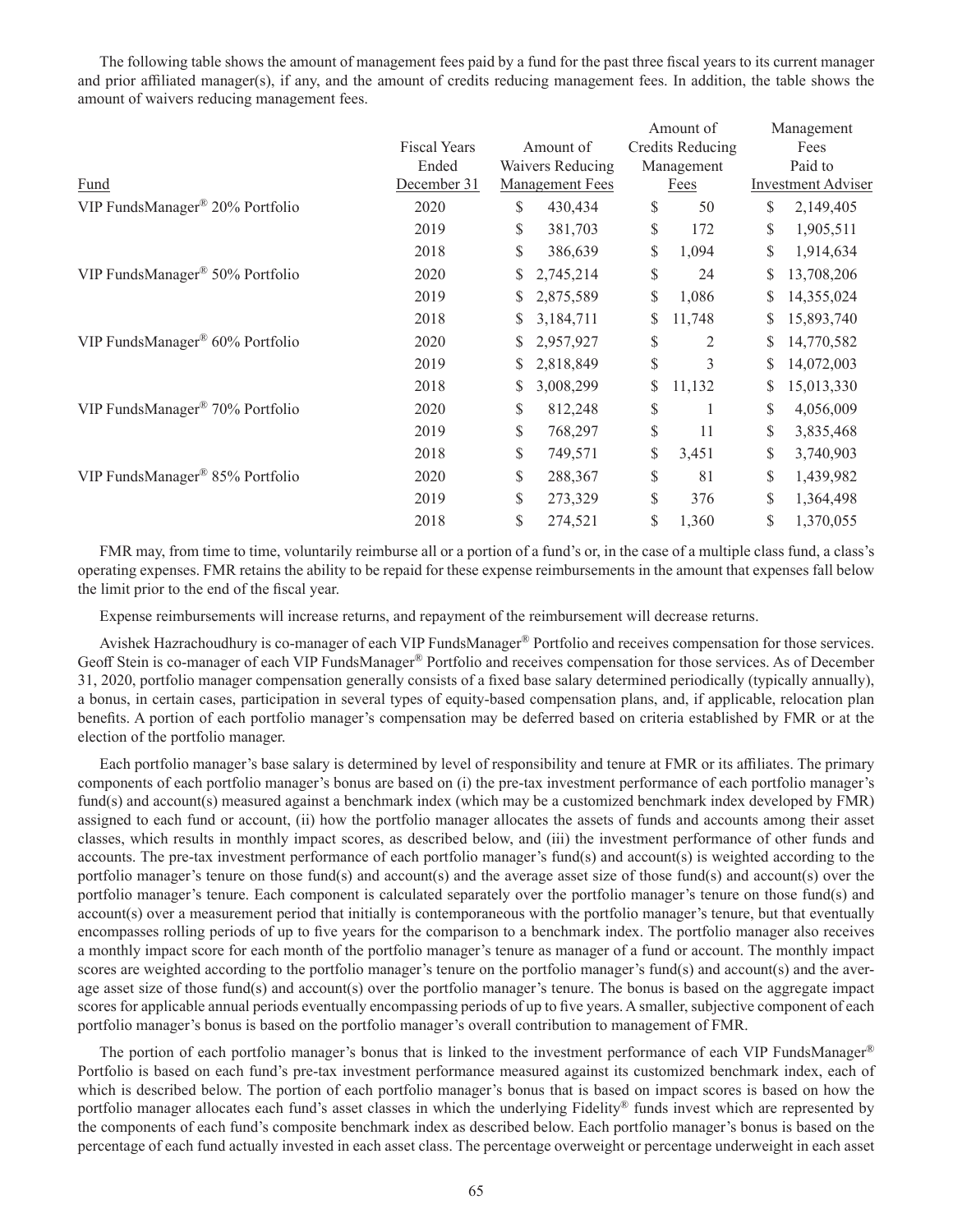class relative to the neutral mix is multiplied by the performance of the index that represents that asset class over the measurement period, resulting in a positive or negative impact score. Each portfolio manager also is compensated under equity-based compensation plans linked to increases or decreases in the net asset value of the stock of FMR LLC, FMR's parent company. FMR LLC is a diverse financial services company engaged in various activities that include fund management, brokerage, retirement and employer administrative services. If requested to relocate their primary residence, portfolio managers also may be eligible to receive benefits, such as home sale assistance and payment of certain moving expenses, under relocation plans for most full-time employees of FMR LLC and its affiliates.

## Fund / Composite Benchmark Index Components

VIP FundsManager® 20% Portfolio / 14% Dow Jones U.S. Total Stock Market Index<sup>SM</sup>, 6% MSCI EAFE Index (net MA tax), 50% Bloomberg Barclays U.S. Aggregate Bond Index, and 30% Bloomberg Barclays U.S. 3 Month Treasury Bellwether Index

VIP FundsManager® 50% Portfolio / 35% Dow Jones U.S. Total Stock Market Index<sup>SM</sup>, 15% MSCI EAFE Index (net MA tax), 40% Bloomberg Barclays U.S. Aggregate Bond Index, and 10% Bloomberg Barclays U.S. 3 Month Treasury Bellwether Index

VIP FundsManager® 60% Portfolio / 42% Dow Jones U.S. Total Stock Market Index<sup>SM</sup>, 18% MSCI EAFE Index (net MA tax), 35% Bloomberg Barclays U.S. Aggregate Bond Index, and 5% Bloomberg Barclays U.S. 3 Month Treasury Bellwether Index

VIP FundsManager® 70% Portfolio / 49% Dow Jones U.S. Total Stock Market Index<sup>SM</sup>, 21% MSCI EAFE Index (net MA tax), 25% Bloomberg Barclays U.S. Aggregate Bond Index, and 5% Bloomberg Barclays U.S. 3 Month Treasury Bellwether Index

VIP FundsManager® 85% Portfolio / 60% Dow Jones U.S. Total Stock Market Index<sup>SM</sup>, 25% MSCI EAFE Index (net MA tax), and 15% Bloomberg Barclays U.S. Aggregate Bond Index

A portfolio manager's compensation plan may give rise to potential conflicts of interest. A portfolio manager's compensation is linked to the pre-tax performance of the fund, rather than its after-tax performance. A portfolio manager's base pay tends to increase with additional and more complex responsibilities that include increased assets under management and a portion of the bonus relates to marketing efforts, which together indirectly link compensation to sales. When a portfolio manager takes over a fund or an account, the time period over which performance is measured may be adjusted to provide a transition period in which to assess the portfolio. The management of multiple funds and accounts (including proprietary accounts) may give rise to potential conflicts of interest if the funds and accounts have different objectives, benchmarks, time horizons, and fees as a portfolio manager must allocate time and investment ideas across multiple funds and accounts. In addition, a fund's trade allocation policies and procedures may give rise to conflicts of interest if the fund's orders do not get fully executed due to being aggregated with those of other accounts managed by FMR or an affiliate. A portfolio manager may execute transactions for another fund or account that may adversely impact the value of securities held by a fund. Securities selected for other funds or accounts may outperform the securities selected for the fund. Portfolio managers may be permitted to invest in the funds they manage, even if a fund is closed to new investors. Trading in personal accounts, which may give rise to potential conflicts of interest, is restricted by a fund's Code of Ethics.

Portfolio managers may receive interests in certain funds or accounts managed by FMR or one of its affiliated advisers (collectively, "Proprietary Accounts"). A conflict of interest situation is presented where a portfolio manager considers investing a client account in securities of an issuer in which FMR, its affiliates or their (or their fund clients') respective directors, officers or employees already hold a significant position for their own account, including positions held indirectly through Proprietary Accounts. Because the 1940 Act, as well as other applicable laws and regulations, restricts certain transactions between affiliated entities or between an advisor and its clients, client accounts managed by FMR or its affiliates, including accounts sub-advised by third parties, are, in certain circumstances, prohibited from participating in offerings of such securities (including initial public offerings and other offerings occurring before or after an issuer's initial public offering) or acquiring such securities in the secondary market. For example, ownership of a company by Proprietary Accounts has, in certain situations, resulted in restrictions on FMR's and its affiliates' client accounts' ability to acquire securities in the company's initial public offering and subsequent public offerings, private offerings, and in the secondary market, and additional restrictions could arise in the future; to the extent such client accounts acquire the relevant securities after such restrictions are subsequently lifted, the delay could affect the price at which the securities are acquired.

A conflict of interest situation is presented when FMR or its affiliates acquire, on behalf of their client accounts, securities of the same issuers whose securities are already held in Proprietary Accounts, because such investments could have the effect of increasing or supporting the value of the Proprietary Accounts. A conflict of interest situation also arises when FMR investment advisory personnel consider whether client accounts they manage should invest in an investment opportunity that they know is also being considered by an affiliate of FMR for a Proprietary Account, to the extent that not investing on behalf of such client accounts improves the ability of the Proprietary Account to take advantage of the opportunity. FMR has adopted policies and procedures and maintains a compliance program designed to help manage such actual and potential conflicts of interest.

The following table provides information relating to other accounts managed by Mr. Hazrachoudhury as of December 31, 2020: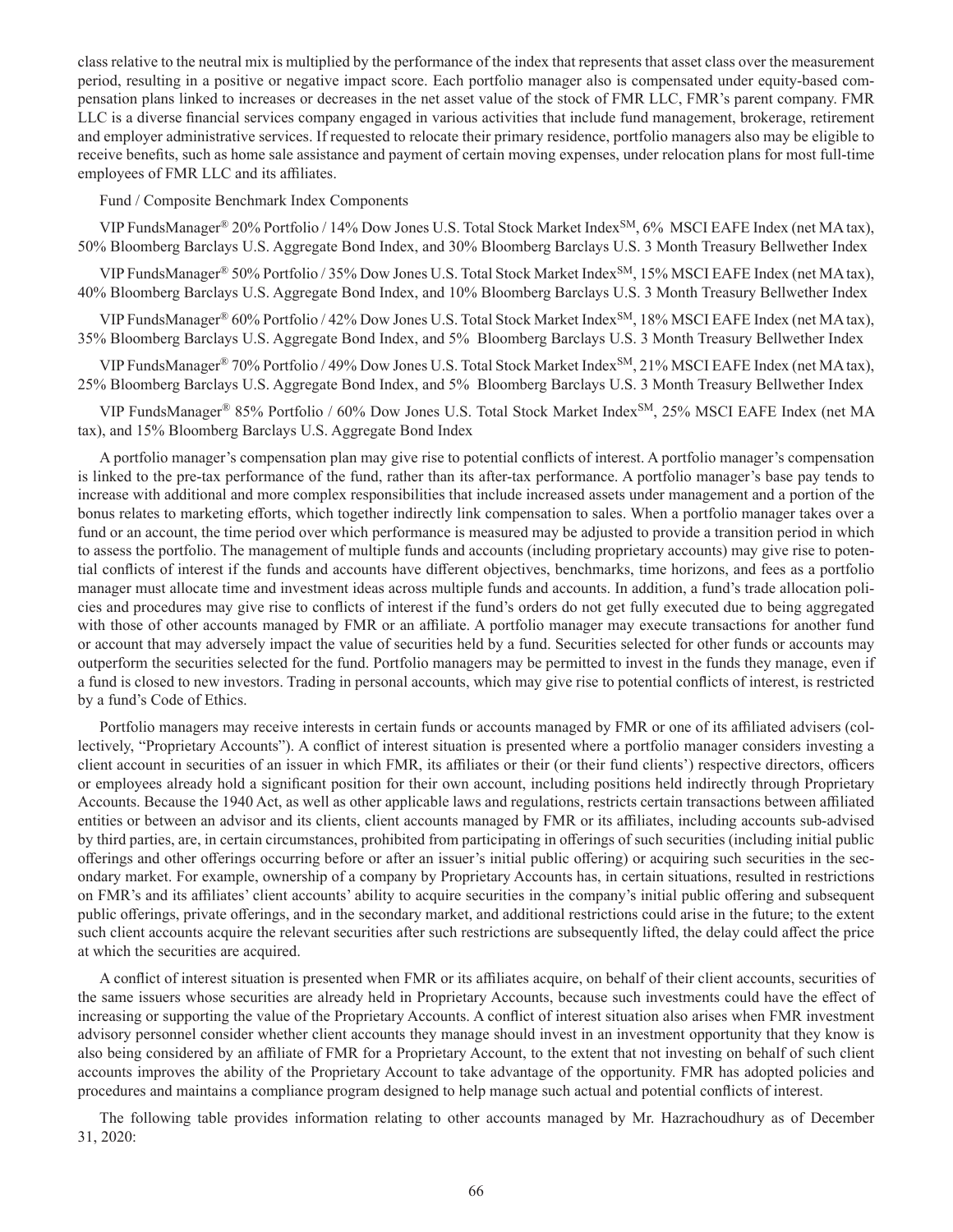|                                                                   | Registered   | Other Pooled |          |
|-------------------------------------------------------------------|--------------|--------------|----------|
|                                                                   | Investment   | Investment   | Other    |
|                                                                   | Companies*   | Vehicles     | Accounts |
| Number of Accounts Managed                                        | 18           | none         | 3        |
| Number of Accounts Managed with Performance-Based Advisory Fees   | none         | none         | none     |
| Assets Managed (in millions)                                      | 52,275<br>S. | none         | 10       |
| Assets Managed with Performance-Based Advisory Fees (in millions) | none         | none         | none     |

\* Includes VIP FundsManager® 20% Portfolio (\$935 (in millions) assets managed), VIP FundsManager® 50% Portfolio (\$5,847 (in millions) assets managed), VIP FundsManager® 60% Portfolio (\$6,605 (in millions) assets managed), VIP FundsManager® 70% Portfolio (\$1,834 (in millions) assets managed), and VIP FundsManager® 85% Portfolio (\$664 (in millions) assets managed). The amount of assets managed of a fund reflects trades and other assets as of the close of the business day prior to the fund's fiscal year-end.

As of December 31, 2020, the dollar range of shares of VIP FundsManager® 20% Portfolio beneficially owned by Mr. Hazrachoudhury was none, the dollar range of shares of VIP FundsManager® 50% Portfolio beneficially owned by Mr. Hazrachoudhury was none, the dollar range of shares of VIP FundsManager® 60% Portfolio beneficially owned by Mr. Hazrachoudhury was none, the dollar range of shares of VIP FundsManager® 70% Portfolio beneficially owned by Mr. Hazrachoudhury was none, and the dollar range of shares of VIP FundsManager® 85% Portfolio beneficially owned by Mr. Hazrachoudhury was none.

The following table provides information relating to other accounts managed by Mr. Stein as of December 31, 2020:

|                                                                   | Registered<br>Investment<br>Companies* | Other Pooled<br>Investment<br>Vehicles | Other<br>Accounts |
|-------------------------------------------------------------------|----------------------------------------|----------------------------------------|-------------------|
|                                                                   |                                        |                                        |                   |
|                                                                   |                                        |                                        |                   |
| Number of Accounts Managed                                        | 21                                     | 42                                     | none              |
| Number of Accounts Managed with Performance-Based Advisory Fees   |                                        | none                                   | none              |
| Assets Managed (in millions)                                      | 63,057                                 | \$ 56,495                              | none              |
| Assets Managed with Performance-Based Advisory Fees (in millions) | 10,770                                 | none                                   | none              |

\* Includes VIP FundsManager® 20% Portfolio (\$935 (in millions) assets managed), VIP FundsManager® 50% Portfolio (\$5,847 (in millions) assets managed), VIP FundsManager® 60% Portfolio (\$6,605 (in millions) assets managed), VIP FundsManager® 70% Portfolio (\$1,834 (in millions) assets managed), and VIP FundsManager® 85% Portfolio (\$664 (in millions) assets managed). The amount of assets managed of a fund reflects trades and other assets as of the close of the business day prior to the fund's fiscal year-end.

As of December 31, 2020, the dollar range of shares of VIP FundsManager® 20% Portfolio beneficially owned by Mr. Stein was none, the dollar range of shares of VIP FundsManager® 50% Portfolio beneficially owned by Mr. Stein was none, the dollar range of shares of VIP FundsManager® 60% Portfolio beneficially owned by Mr. Stein was none, the dollar range of shares of VIP FundsManager<sup>®</sup> 70% Portfolio beneficially owned by Mr. Stein was none, and the dollar range of shares of VIP FundsManager<sup>®</sup> 85% Portfolio beneficially owned by Mr. Stein was none.

## **PROXY VOTING GUIDELINES**

# **Fidelity® Funds' Proxy Voting Guidelines**

### **I. Introduction**

These guidelines are intended to help Fidelity's customers and the companies in which Fidelity invests understand how Fidelity votes proxies to further the values that have sustained Fidelity for over 70 years. In particular, these guidelines are animated by two fundamental principles: 1) putting first the long-term interests of our customers and fund shareholders; and 2) investing in companies that share our approach to creating value over the long-term. Fidelity generally adheres to these guidelines in voting proxies and our **Stewardship Principles** serve as the foundation for these guidelines. Our evaluation of proxies reflects information from many sources, including management or shareholders of a company presenting a proposal and proxy voting advisory firms. Fidelity maintains the flexibility to vote individual proxies based on our assessment of each situation.

In evaluating proxies, we recognize that companies can conduct themselves in ways that have important environmental and social consequences. While Fidelity always remains focused on maximizing long-term shareholder value, we also consider potential environmental, social and governance (ESG) impacts that we believe are material to individual companies and investing funds' investment objectives and strategies.

Fidelity will vote on proposals not specifically addressed by these guidelines based on an evaluation of a proposal's likelihood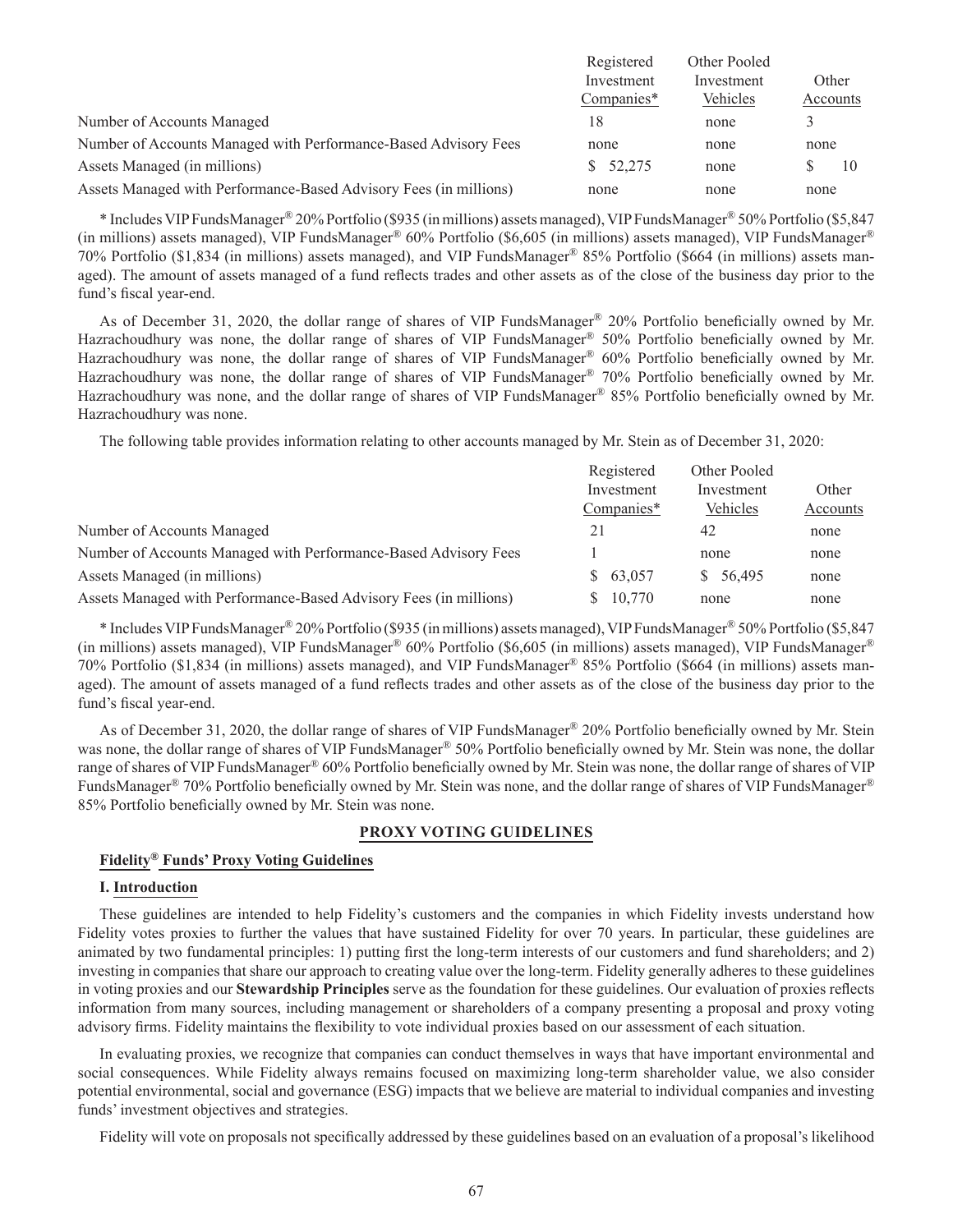to enhance the long-term economic returns or profitability of the company or to maximize long-term shareholder value. Fidelity will not be influenced by business relationships or outside perspectives that may conflict with the interests of the funds and their shareholders.

## **II. Board of Directors and Corporate Governance**

Directors of public companies play a critical role in ensuring that a company and its management team serve the interests of its shareholders. Fidelity believes that through proxy voting, it can help ensure accountability of management teams and boards of directors, align management and shareholder interests, and monitor and assess the degree of transparency and disclosure with respect to executive compensation and board actions affecting shareholders' rights. The following general guidelines are intended to reflect these proxy voting principles.

## **A. Election of Directors**

Fidelity will generally support director nominees in elections where all directors are unopposed (uncontested elections), except where board composition raises concerns, and/or where a director clearly appears to have failed to exercise reasonable judgment or otherwise failed to sufficiently protect the interests of shareholders.

Fidelity will evaluate board composition and generally will oppose the election of certain or all directors if, by way of example:

1. Inside or affiliated directors serve on boards that are not composed of a majority of independent directors.

2. There are no women on the board or if a board of ten or more members has fewer than two women directors.

3. The director is a public company CEO who sits on more than two unaffiliated public company boards.

Fidelity will evaluate board actions and generally will oppose the election of certain or all directors if, by way of example:

1. The director attended fewer than 75% of the total number of meetings of the board and its committees on which the director served during the company's prior fiscal year, absent extenuating circumstances.

2. The company made a commitment to modify a proposal or practice to conform to these guidelines, and failed to act on that commitment.

3. For reasons described below under the sections entitled Compensation and Anti-Takeover Provisions and Director Elections.

## **B. Contested Director Elections**

On occasion, directors are forced to compete for election against outside director nominees (contested elections). Fidelity believes that strong management creates long-term shareholder value. As a result, Fidelity generally will vote in support of management of companies in which the funds' assets are invested. Fidelity will vote its proxy on a case-by-case basis in a contested election, taking into consideration a number of factors, amongst others:

- 1. Management's track record and strategic plan for enhancing shareholder value;
- 2. The long-term performance of the company compared to its industry peers; and
- 3. The qualifications of the shareholder's and management's nominees.

Fidelity will vote for the outcome it believes has the best prospects for maximizing shareholder value over the long-term.

## **C. Cumulative Voting Rights**

Under cumulative voting, each shareholder may exercise the number of votes equal to the number of shares owned multiplied by the number of directors up for election. Shareholders may cast all of their votes for a single nominee (or multiple nominees in varying amounts). With regular (non-cumulative) voting, by contrast, shareholders cannot allocate more than one vote per share to any one director nominee. Fidelity believes that cumulative voting can be detrimental to the overall strength of a board. Generally, therefore, Fidelity will oppose the introduction of, and support the elimination of, cumulative voting rights.

## **D. Classified Boards**

A classified board is one that elects only a percentage of its members each year (usually one-third of directors are elected to serve a three-year term). This means that at each annual meeting only a subset of directors is up for re-election. Fidelity believes that, in general, classified boards are not as accountable to shareholders as declassified boards. For this and other reasons, Fidelity generally will oppose a board's adoption of a classified board structure and support declassification of existing boards.

## **E. Independent Chairperson**

In general, Fidelity believes that boards should have a process and criteria for selecting the board chair, and will oppose shareholder proposals calling for, or recommending the appointment of, a non-executive or independent chairperson. If, however, based on particular facts and circumstances, Fidelity believes that appointment of a non-executive or independent chairperson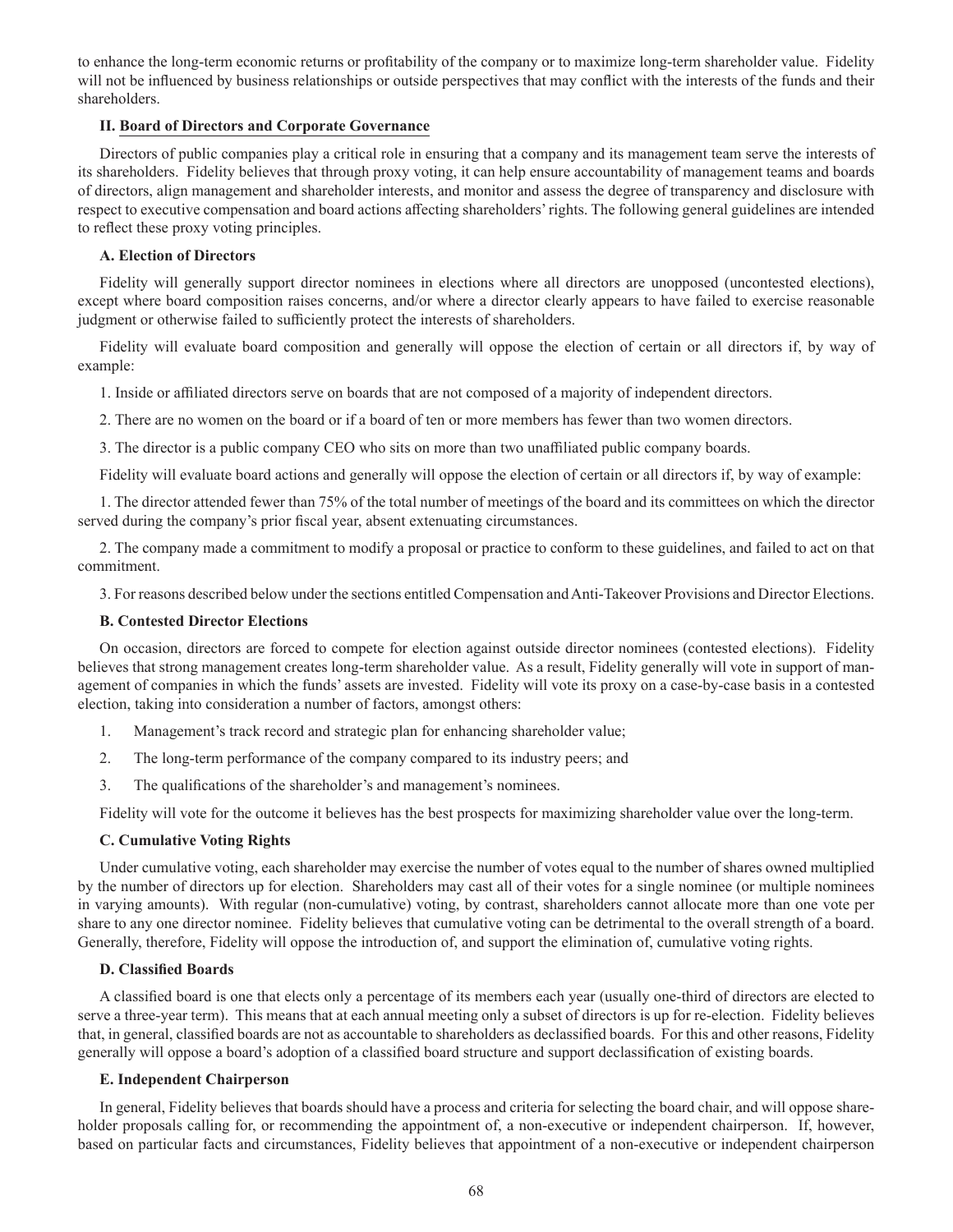appears likely to further the interests of shareholders and promote effective oversight of management by the board of directors, Fidelity will consider voting to support a proposal for an independent chairperson under such circumstances.

## **F. Majority Voting in Director Elections**

In general, Fidelity supports proposals calling for directors to be elected by a majority of votes cast if the proposal permits election by a plurality in the case of contested elections (where, for example, there are more nominees than board seats). Fidelity may oppose a majority voting shareholder proposal where a company's board has adopted a policy requiring the resignation of an incumbent director who fails to receive the support of a majority of the votes cast in an uncontested election.

## **G. Proxy Access**

Proxy access proposals generally require a company to amend its by-laws to allow a qualifying shareholder or group of shareholders to nominate directors on a company's proxy ballot. Fidelity believes that certain safeguards as to ownership threshold and duration of ownership are important to assure that proxy access is not misused by those without a significant economic interest in the company or those driven by short term goals. Fidelity will evaluate proxy access proposals on a case-by-case basis, but generally will support proposals that include ownership of at least 3% (5% in the case of small-cap companies) of the company's shares outstanding for at least three years; limit the number of directors that eligible shareholders may nominate to 20% of the board; and limit to 20 the number of shareholders that may form a nominating group.

## **H. Indemnification of Directors and Officers**

In many instances there are sound reasons to indemnify officers and directors, so that they may perform their duties without the distraction of unwarranted litigation or other legal process. Fidelity generally supports charter and by-law amendments expanding the indemnification of officers or directors, or limiting their liability for breaches of care unless Fidelity is dissatisfied with their performance or the proposal is accompanied by anti-takeover provisions (see Anti-Takeover Provisions and Shareholders Rights Plans below).

## **III. Compensation**

Incentive compensation plans can be complicated and many factors are considered when evaluating such plans. Fidelity evaluates such plans based on protecting shareholder interests and our historical knowledge of the company and its management.

## **A. Equity Compensation Plans**

Fidelity encourages the use of reasonably designed equity compensation plans that align the interest of management with those of shareholders by providing officers and employees with incentives to increase long-term shareholder value. Fidelity considers whether such plans are too dilutive to existing shareholders because dilution reduces the voting power or economic interest of existing shareholders as a result of an increase in shares available for distribution to employees in lieu of cash compensation. Fidelity will generally oppose equity compensation plans or amendments to authorize additional shares under such plans if:

1. The company grants stock options and equity awards in a given year at a rate higher than a benchmark rate ("burn rate") considered appropriate by Fidelity and there were no circumstances specific to the company or the compensation plans that leads Fidelity to conclude that the rate of awards is otherwise acceptable.

2. The plan includes an evergreen provision, which is a feature that provides for an automatic increase in the shares available for grant under an equity compensation plan on a regular basis.

3. The plan provides for the acceleration of vesting of equity compensation even though an actual change in control may not occur.

As to stock option plans, considerations include the following:

Pricing: We believe that options should be priced at 100% of fair market value on the date they are granted. We generally oppose options priced at a discount to the market, although the price may be as low as 85% of fair market value if the discount is expressly granted in lieu of salary or cash bonus.

2. Re-pricing: An "out-of-the-money" (or underwater) option has an exercise price that is higher than the current price of the stock. We generally oppose the re-pricing of underwater options because it is not consistent with a policy of offering options as a form of long-term compensation. Fidelity also generally opposes a stock option plan if the board or compensation committee has re-priced options outstanding in the past two years without shareholder approval.

Fidelity generally will support a management proposal to exchange, re-price or tender for cash, outstanding options if the proposed exchange, re-pricing, or tender offer is consistent with the interests of shareholders, taking into account a variety of factors such as:

- 1. Whether the proposal excludes senior management and directors;
- 2. Whether the exchange or re-pricing proposal is value neutral to shareholders based upon an acceptable pricing model;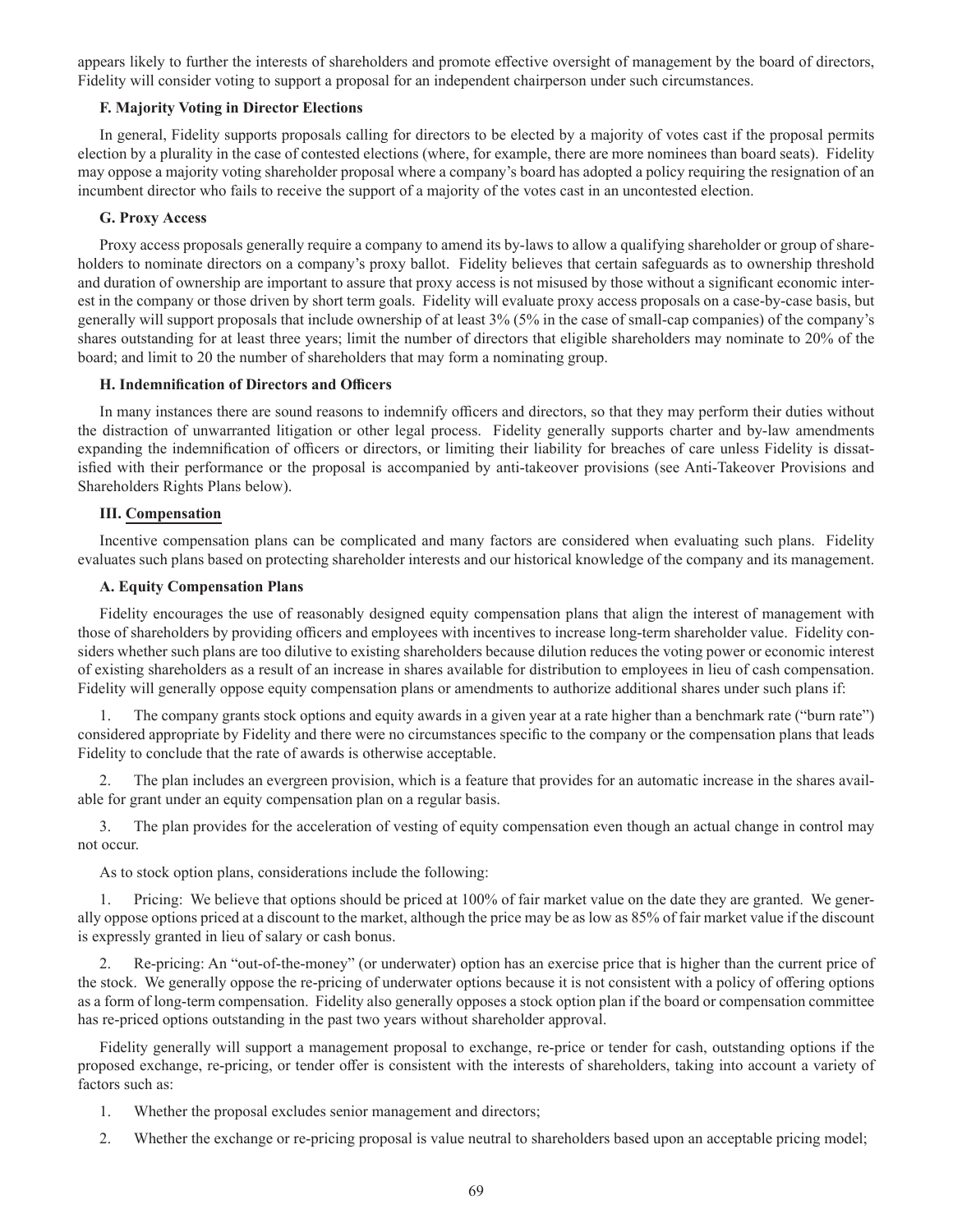3. The company's relative performance compared to other companies within the relevant industry or industries;

4. Economic and other conditions affecting the relevant industry or industries in which the company competes; and

5. Any other facts or circumstances relevant to determining whether an exchange or re-pricing proposal is consistent with the interests of shareholders.

## **B. Employee Stock Purchase Plans**

These plans are designed to allow employees to purchase company stock at a discounted price and receive favorable tax treatment when the stock is sold. Fidelity generally will support employee stock purchase plans if the minimum stock purchase price is equal to or greater than 85% (or at least 75% in the case of non-U.S. companies where a lower minimum stock purchase price is equal to the prevailing "best practices" in that market) of the stock's fair market value and the plan constitutes a reasonable effort to encourage broad based participation in the company's stock.

## **IV. Advisory Vote on Executive Compensation (Say on Pay) and Frequency of Say on Pay Vote**

Current law requires companies to allow shareholders to cast non-binding votes on the compensation for named executive officers, as well as the frequency of such votes. Fidelity generally will support proposals to ratify executive compensation unless the compensation appears misaligned with shareholder interests or is otherwise problematic, taking into account:

The actions taken by the board or compensation committee in the previous year, including whether the company repriced or exchanged outstanding stock options without shareholder approval; adopted or extended a golden parachute without shareholder approval; or adequately addressed concerns communicated by Fidelity in the process of discussing executive compensation;

The alignment of executive compensation and company performance relative to peers; and

The structure of the compensation program, including factors such as whether incentive plan metrics are appropriate, rigorous and transparent; whether the long-term element of the compensation program is evaluated over at least a three-year period; the sensitivity of pay to below median performance; the amount and nature of non-performance-based compensation; the justification and rationale behind paying discretionary bonuses; the use of stock ownership guidelines and amount of executive stock ownership; and how well elements of compensation are disclosed.

When presented with a frequency of Say on Pay vote, Fidelity generally will support holding an annual advisory vote on Say on Pay.

## **A. Compensation Committee**

Directors serving on the compensation committee of the Board have a special responsibility to ensure that management is appropriately compensated and that compensation, among other things, fairly reflects the performance of the company. Fidelity believes that compensation should align with company performance as measured by key business metrics. Compensation policies should align the interests of executives with those of shareholders. Further, the compensation program should be disclosed in a transparent and timely manner.

Fidelity will oppose the election of directors on the compensation committees if:

1. The company has not adequately addressed concerns communicated by Fidelity in the process of discussing executive compensation.

2. Within the last year, and without shareholder approval, a company's board of directors or compensation committee has either:

- a) Re-priced outstanding options, exchanged outstanding options for equity, or tendered cash for outstanding options; or
- b) Adopted or extended a golden parachute.

## **B. Executive Severance Agreements**

Executive severance compensation and benefit arrangements resulting from a termination following a change in control are known as "golden parachutes." Fidelity generally will oppose proposals to ratify golden parachutes where the arrangement includes an excise tax gross-up provision; single trigger for cash incentives; or may result in a lump sum payment of cash and acceleration of equity that may total more than three times annual compensation (salary and bonus) in the event of a termination following a change in control.

## **V. Environmental and Social Issues**

Grounded in our **Stewardship Principles**, these guidelines outline our views on corporate governance. As part of our efforts to maximize long-term shareholder value, we incorporate environmental and social issues into our evaluation of a company, particularly if we believe an issue is material to that company and the investing fund's investment objective and strategies.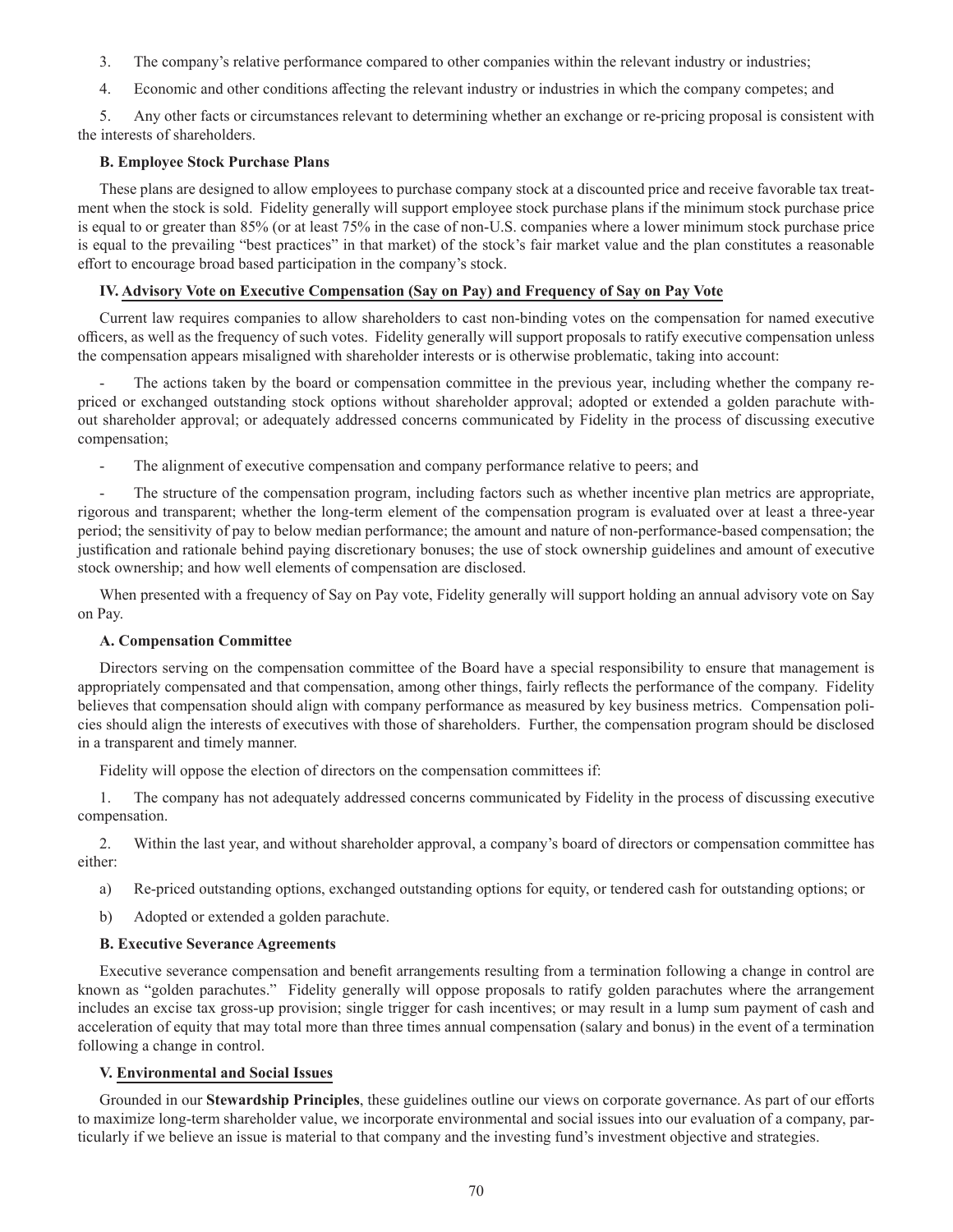Fidelity generally considers management's recommendation and current practice when voting on shareholder proposals concerning environmental or social issues because it generally believes that management and the board are in the best position to determine how to address these matters. Fidelity, however, also believes that transparency is critical to sound corporate governance. Therefore, Fidelity may support shareholder proposals that request additional disclosures from companies regarding environmental or social issues, including where it believes that the proposed disclosures could provide meaningful information to the investment management process without unduly burdening the company. This means that Fidelity may support shareholder proposals calling for reports on sustainability, renewable energy, and environmental impact issues. Fidelity also may support proposals on issues in other areas, including but not limited to equal employment, board diversity and workforce diversity.

## **VI. Anti-Takeover Provisions and Shareholders Rights Plans**

Fidelity generally will oppose a proposal to adopt an anti-takeover provision.

Anti-takeover provisions include:

classified boards;

- "blank check" preferred stock (whose terms and conditions may be expressly determined by the company's board, for example, with differential voting rights);

golden parachutes;

supermajority provisions (that require a large majority (generally between 67-90%) of shareholders to approve corporate changes as compared to a majority provision that simply requires more than 50% of shareholders to approve those changes);

- poison pills;
- restricting the right to call special meetings;
- provisions restricting the right of shareholders to set board size; and
- any other provision that eliminates or limits shareholder rights.

## **A. Shareholders Rights Plans ("poison pills")**

Poison pills allow shareholders opposed to a takeover offer to purchase stock at discounted prices under certain circumstances and effectively give boards veto power over any takeover offer. While there are advantages and disadvantages to poison pills, they can be detrimental to the creation of shareholder value and can help entrench management by deterring acquisition offers not favored by the board, but that may, in fact, be beneficial to shareholders.

Fidelity generally will support a proposal to adopt or extend a poison pill if the proposal:

- 1. Includes a condition in the charter or plan that specifies an expiration date (sunset provision) of no greater than five years;
- 2. Is integral to a business strategy that is expected to result in greater value for the shareholders;
- 3. Requires shareholder approval to be reinstated upon expiration or if amended;

4. Contains a mechanism to allow shareholders to consider a bona fide takeover offer for all outstanding shares without triggering the poison pill; and

5. Allows the Fidelity funds to hold an aggregate position of up to 20% of a company's total voting securities, where permissible.

Fidelity generally also will support a proposal that is crafted only for the purpose of protecting a specific tax benefit if it also believes the proposal is likely to enhance long-term economic returns or maximize long-term shareholder value.

#### **B. Shareholder Ability to Call a Special Meeting**

Fidelity generally will support shareholder proposals regarding shareholders' right to call special meetings if the threshold required to call the special meeting is no less than 25% of the outstanding stock.

#### **C. Shareholder Ability to Act by Written Consent**

Fidelity generally will support proposals regarding shareholders' right to act by written consent if the proposals include appropriate mechanisms for implementation. This means that proposals must include record date requests from at least 25% of the outstanding stockholders and consents must be solicited from all shareholders.

### **D. Supermajority Shareholder Vote Requirement**

Fidelity generally will support proposals regarding supermajority provisions if Fidelity believes that the provisions protect minority shareholder interests in companies where there is a substantial or dominant shareholder.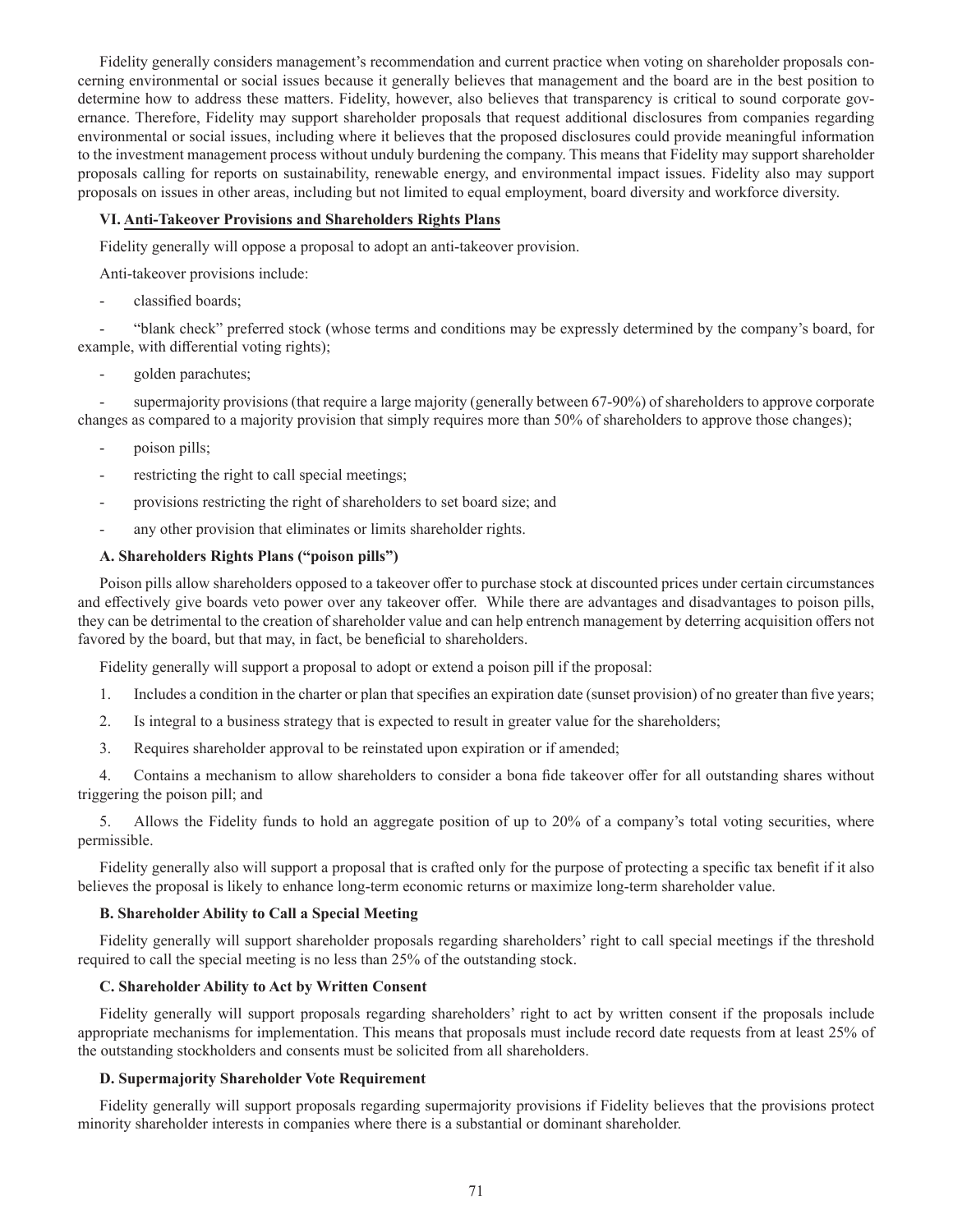#### **VII. Anti-Takeover Provisions and Director Elections**

Fidelity will oppose the election of all directors or directors on responsible committees if the board adopted or extended an anti-takeover provision without shareholder approval.

Fidelity will consider supporting the election of directors with respect to poison pills if:

- All of the poison pill's features outlined under the Anti-Takeover Provisions and Shareholders Rights section above are met when a poison pill is adopted or extended.

- A board is willing to consider seeking shareholder ratification of, or adding the features outlined under the Anti-Takeover Provisions and Shareholders Rights Plans section above to, an existing poison pill. If, however, the company does not take appropriate action prior to the next annual shareholder meeting, Fidelity will oppose the election of all directors at that meeting.

It determines that the poison pill was narrowly tailored to protect a specific tax benefit, and subject to an evaluation of its likelihood to enhance long-term economic returns or maximize long-term shareholder value.

#### **VIII. Capital Structure and Incorporation**

These guidelines are designed to protect shareholders' value in the companies in which the Fidelity funds invest. To the extent a company's management is committed and incentivized to maximize shareholder value, Fidelity generally votes in favor of management proposals; Fidelity may vote contrary to management where a proposal is overly dilutive to shareholders and/or compromises shareholder value or other interests. The guidelines that follow are meant to protect shareholders in these respects.

#### **A. Increases in Common Stock**

Fidelity may support reasonable increases in authorized shares for a specific purpose (a stock split or re-capitalization, for example). Fidelity generally will oppose a provision to increase a company's authorized common stock if such increase will result in a total number of authorized shares greater than three times the current number of outstanding and scheduled to be issued shares, including stock options.

In the case of REITs, however, Fidelity will oppose a provision to increase the REIT's authorized common stock if the increase will result in a total number of authorized shares greater than five times the current number of outstanding and scheduled to be issued shares.

#### **B. Multi-Class Share Structures**

Fidelity generally will support proposals to recapitalize multi-class share structures into structures that provide equal voting rights for all shareholders, and generally will oppose proposals to introduce or increase classes of stock with differential voting rights. However, Fidelity will evaluate all such proposals in the context of their likelihood to enhance long-term economic returns or maximize long-term shareholder value.

### **C. Incorporation or Reincorporation in another State or Country**

Fidelity generally will support management proposals calling for, or recommending that, a company reincorporate in another state or country if, on balance, the economic and corporate governance factors in the proposed jurisdiction appear reasonably likely to be better aligned with shareholder interests, taking into account the corporate laws of the current and proposed jurisdictions and any changes to the company's current and proposed governing documents. Fidelity will consider supporting these shareholder proposals in limited cases if, based upon particular facts and circumstances, remaining incorporated in the current jurisdiction appears misaligned with shareholder interests.

#### **IX. Shares of Fidelity Funds, ETFs, or other non-Fidelity Mutual Funds and ETFs**

When a Fidelity fund invests in an underlying Fidelity fund with public shareholders, an exchange traded fund (ETF), or fund that is not affiliated, Fidelity will vote in the same proportion as all other voting shareholders of the underlying fund (this is known as "echo voting"). Fidelity may not vote if "echo voting" is not operationally practical or not permitted under applicable laws and regulations. For Fidelity fund investments in a Fidelity Series Fund, Fidelity generally will vote in a manner consistent with the recommendation of the Fidelity Series Fund's Board of Trustees on all proposals.

## **X. Foreign Markets**

Many Fidelity funds invest in voting securities issued by companies that are domiciled outside the United States and are not listed on a U.S. securities exchange. Corporate governance standards, legal or regulatory requirements and disclosure practices in foreign countries can differ from those in the United States. When voting proxies relating to non-U.S. securities, Fidelity generally will evaluate proposals under these guidelines and where applicable and feasible, take into consideration differing laws, regulations and practices in the relevant foreign market in determining how to vote shares.

In certain non-U.S. jurisdictions, shareholders voting shares of a company may be restricted from trading the shares for a period of time around the shareholder meeting date. Because these trading restrictions can hinder portfolio management and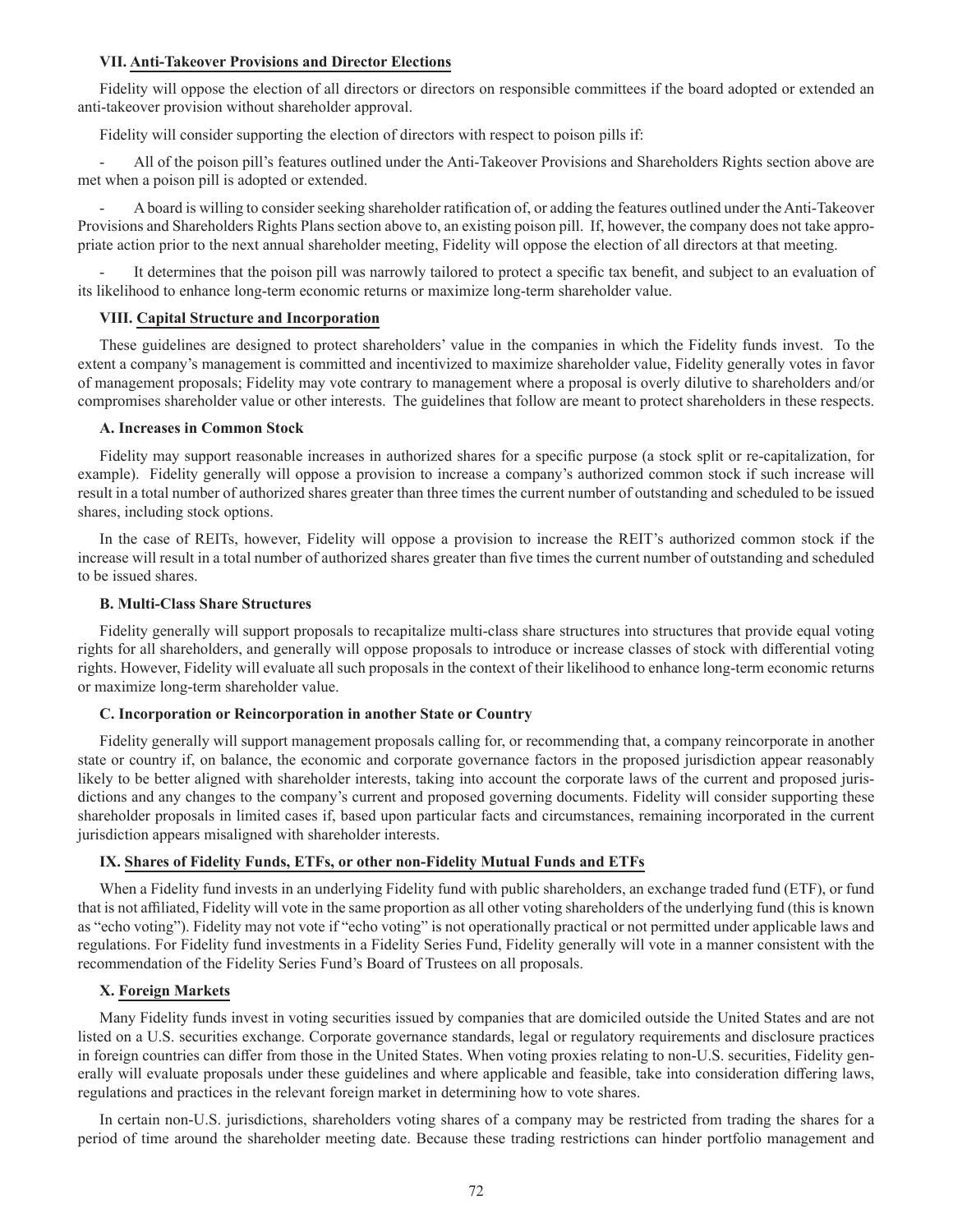could result in a loss of liquidity for a fund, Fidelity generally will not vote proxies in circumstances where such restrictions apply. In addition, certain non-U.S. jurisdictions require voting shareholders to disclose current share ownership on a fund-byfund basis. When such disclosure requirements apply, Fidelity generally will not vote proxies in order to safeguard fund holdings information.

### **XI. Securities on Loan**

Securities on loan as of a record date cannot be voted. In certain circumstances, Fidelity may recall a security on loan before record date (for example, in a particular contested director election or a noteworthy merger or acquisition). Generally, however, securities out on loan remain on loan and are not voted because, for example, the income a fund derives from the loan outweighs the benefit the fund receives from voting the security. In addition, Fidelity may not be able to recall and vote loaned securities if Fidelity is unaware of relevant information before record date, or is otherwise unable to timely recall securities on loan.

## **XII. Avoiding Conflicts of Interest**

Voting of shares is conducted in a manner consistent with the best interests of the Fidelity funds. In other words, securities of a company generally will be voted in a manner consistent with these guidelines and without regard to any other Fidelity companies' business relationships.

Fidelity takes its responsibility to vote shares in the best interests of the funds seriously and has implemented policies and procedures to address actual and potential conflicts of interest.

# **XIII. Conclusion**

Since its founding more than 70 years ago, Fidelity has been driven by two fundamental values: 1) putting the long-term interests of our customers and fund shareholders first; and 2) investing in companies that share our approach to creating value over the long-term. With these fundamental principles as guideposts, the funds are managed to provide the greatest possible return to shareholders consistent with governing laws and the investment guidelines and objectives of each fund.

Fidelity believes that there is a strong correlation between sound corporate governance and enhancing shareholder value. Fidelity, through the implementation of these guidelines, puts this belief into action through consistent engagement with portfolio companies on matters contained in these guidelines, and, ultimately, through the exercise of voting rights by the funds.

### **Glossary**

• Burn rate means the total number of stock option and full value equity awards granted as compensation in a given year divided by the weighted average common stock outstanding for that same year.

- For a large-capitalization company, burn rate higher than 1.5%.
- For a small-capitalization company, burn rate higher than 2.5%.
- For a micro-capitalization company, burn rate higher than 3.5%.

• Golden parachute means employment contracts, agreements, or policies that include an excise tax gross-up provision; single trigger for cash incentives; or may result in a lump sum payment of cash and acceleration of equity that may total more than three times annual compensation (salary and bonus) in the event of a termination following a change in control.

• Large-capitalization company means a company included in the Russell 1000® Index or the Russell Global ex-U.S. Large Cap Index.

• Micro-capitalization company means a company with market capitalization under US \$300 million.

• Poison pill refers to a strategy employed by a potential takeover / target company to make its stock less attractive to an acquirer. Poison pills are generally designed to dilute the acquirer's ownership and value in the event of a takeover.

• Small-capitalization company means a company not included in the Russell 1000® Index or the Russell Global ex-U.S. Large Cap Index that is not a Micro-Capitalization Company.

To view a fund's proxy voting record for the most recent 12-month period ended June 30, if applicable, visit www.fidelity. com/proxyvotingresults or visit the SEC's web site at www.sec.gov.

## **DISTRIBUTION SERVICES**

Each fund has entered into a distribution agreement with FDC, an affiliate of FMR. The principal business address of FDC is 900 Salem Street, Smithfield, Rhode Island 02917. FDC is a broker-dealer registered under the Securities Exchange Act of 1934 and a member of the Financial Industry Regulatory Authority, Inc. The distribution agreements call for FDC to use all reasonable efforts, consistent with its other business, to secure purchasers for shares of the funds, which are continuously offered at NAV. Promotional and administrative expenses in connection with the offer and sale of shares are paid by FMR.

The Trustees have approved Distribution and Service Plans on behalf of Service Class and Service Class 2 of each fund (the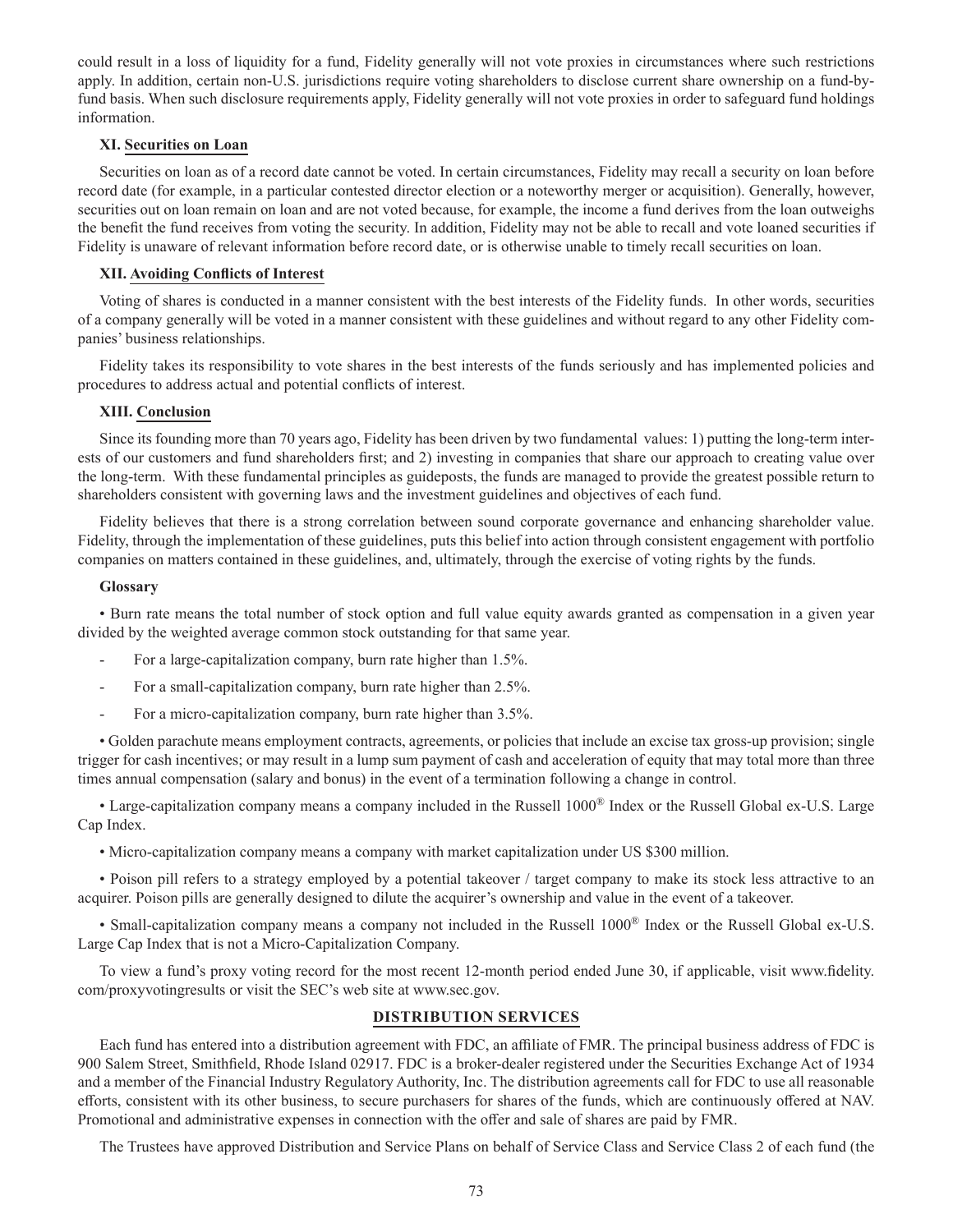Plans) pursuant to Rule 12b-1 under the 1940 Act (the Rule). The Rule provides in substance that a fund may not engage directly or indirectly in financing any activity that is primarily intended to result in the sale of shares of the fund except pursuant to a plan approved on behalf of the fund under the Rule. The Plans, as approved by the Trustees, allow shares of the funds and/or FMR to incur certain expenses that might be considered to constitute direct or indirect payment by the funds of distribution expenses.

The Plan adopted for each class of each fund is described in the prospectus.

The table below shows the service fees paid for the fiscal year ended December 31, 2020.

|                                                                  |    | Service<br>Fees |        | <b>Service Fees</b><br>Paid by |             | Service<br>Fees |  |
|------------------------------------------------------------------|----|-----------------|--------|--------------------------------|-------------|-----------------|--|
|                                                                  |    |                 |        |                                |             |                 |  |
|                                                                  |    | Paid to         | FDC to |                                | Retained by |                 |  |
| Fund(s)                                                          |    | <b>FDC</b>      |        | Intermediaries                 | <b>FDC</b>  |                 |  |
| VIP FundsManager <sup>®</sup> 20% Portfolio – Service Class 2    | S  | 22,037          | S      | 22,037                         |             | $\theta$        |  |
| VIP FundsManager <sup>®</sup> 20% Portfolio – Service Class      | S  | 58              | S      | 58                             |             | $\theta$        |  |
| VIP FundsManager® 50% Portfolio – Service Class 2                | S  | 264,640         | \$     | 264,640                        | S           | $\theta$        |  |
| VIP FundsManager <sup>®</sup> 50% Portfolio – Service Class      | S  | 58              | S      | 58                             |             | $\theta$        |  |
| VIP FundsManager <sup>®</sup> $60\%$ Portfolio – Service Class 2 | S  | 1,471,497       | S.     | 1,471,497                      | S           | $\theta$        |  |
| VIP FundsManager® 60% Portfolio – Service Class                  | S  | 18,037          | S      | 18,037                         |             | $\theta$        |  |
| VIP FundsManager <sup>®</sup> 70% Portfolio – Service Class 2    | \$ | 143,478         | S      | 143,478                        | \$          | $\theta$        |  |
| VIP FundsManager <sup>®</sup> 70% Portfolio – Service Class      | S  | 65              | S      | 65                             | S           | $\Omega$        |  |
| VIP FundsManager <sup>®</sup> 85% Portfolio – Service Class 2    | \$ | 102,657         | \$     | 102,657                        | \$          | $\theta$        |  |
| VIP FundsManager® 85% Portfolio – Service Class                  |    | $\theta$        |        | $\theta$                       |             |                 |  |

Each Service Class and Service Class 2 Plan specifically recognizes that FMR may use its past profits or its other resources to pay FDC for expenses incurred in connection with providing services intended to result in the sale of Service Class and Service Class 2 shares and/or support services that benefit variable product owners, including payments of significant amounts made to intermediaries that provide those services. Currently, the Board of Trustees has authorized such payments for Service Class and Service Class 2 shares.

Prior to approving each Plan, the Trustees carefully considered all pertinent factors relating to the implementation of the Plan, and determined that there is a reasonable likelihood that the Plan will benefit the applicable class of the fund and variable product owners. To the extent that each Plan gives FMR and FDC greater flexibility in connection with the distribution of shares, additional sales of shares or stabilization of cash flows may result. Furthermore, certain support services that benefit variable product owners may be provided more effectively under the Plans by insurance companies and their affiliates with whom variable product owners have other relationships.

Each Service Class and Service Class 2 Plan does not provide for specific payments by Service Class and Service Class 2 of any of the expenses of FDC, or obligate FDC or FMR to perform any specific type or level of distribution activities or incur any specific level of expense in connection with distribution activities.

In addition to the distribution and/or service fees paid by FDC to intermediaries, shown in the table above, FDC or an affiliate may compensate intermediaries that distribute and/or service the funds. A number of factors are considered in determining whether to pay these additional amounts. Such factors may include, without limitation, the level or type of services provided by the intermediary, the level or expected level of assets or sales of shares, the placing of the funds on a preferred or recommended fund list, access to an intermediary's personnel, and other factors. The total amount paid to intermediaries in the aggregate currently will not exceed 0.10% of the total assets of all VIP funds on an annual basis. In addition to such payments, FDC or an affiliate may offer other incentives such as sponsorship of educational or client seminars relating to current products and issues, assistance in training and educating the intermediaries' personnel, payments or reimbursements for travel and related expenses associated with due diligence trips that an intermediary may undertake in order to explore possible business relationships with affiliates of FDC, and/or payments of costs and expenses associated with attendance at seminars, including travel, lodging, entertainment, and meals. FDC anticipates that payments will be made to over a hundred intermediaries, including some of the largest broker-dealers and other financial firms, and certain of the payments described above may be significant to an intermediary. As permitted by SEC and Financial Industry Regulatory Authority rules and other applicable laws and regulations, FDC or an affiliate may pay or allow other incentives or payments to intermediaries.

A fund's transfer agent or an affiliate may also make payments and reimbursements from its own resources to certain intermediaries (who may be affiliated with the transfer agent) for performing recordkeeping and other services. Please see "Transfer and Service Agent Agreements" in this statement of additional information (SAI) for more information.

If you have purchased shares of a fund through an investment professional, please speak with your investment professional to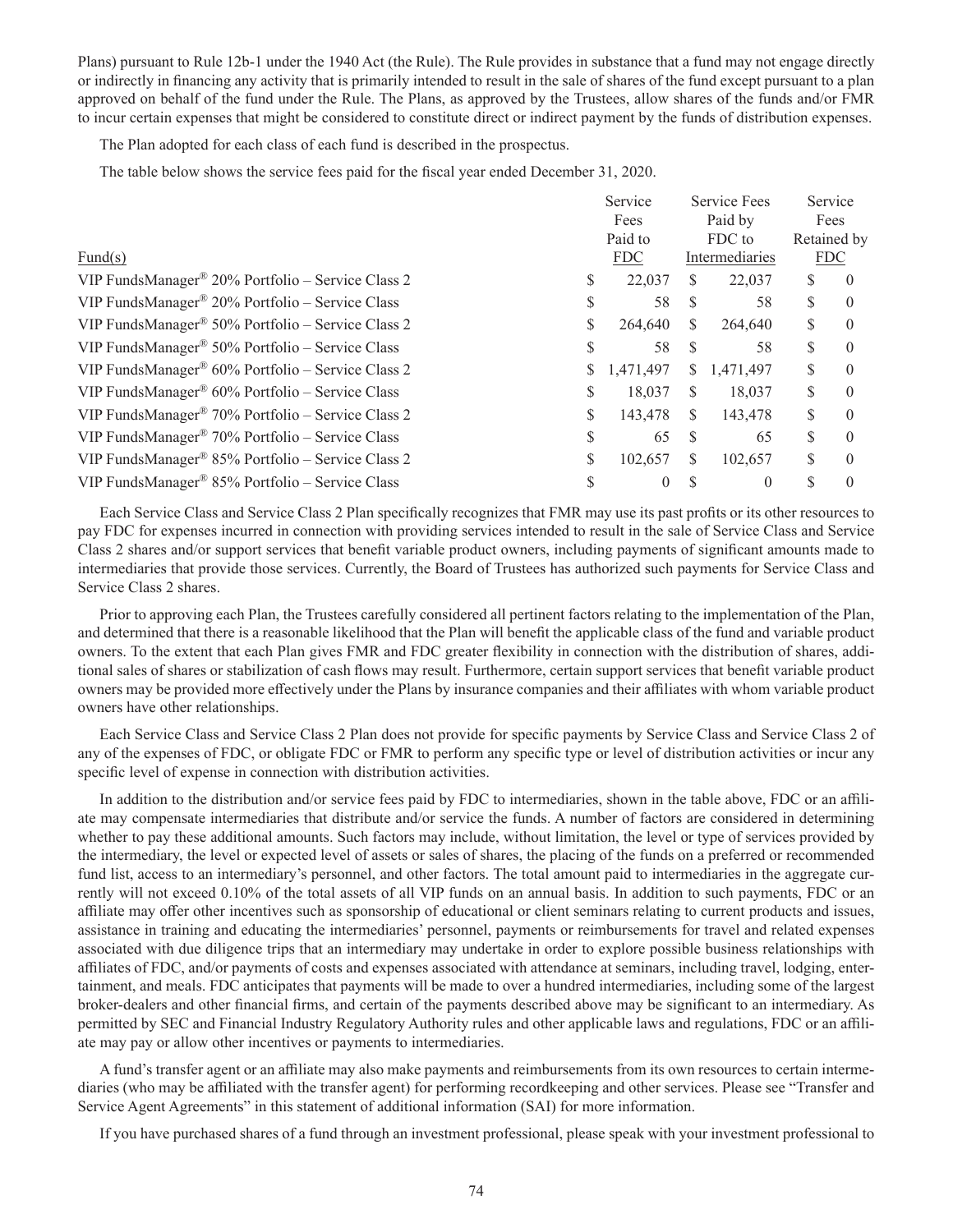learn more about any payments his or her firm may receive from FMR, FDC, and/or their affiliates, as well as fees and/or commissions the investment professional charges. You should also consult disclosures made by your investment professional at the time of purchase.

Any of the payments described in this section may represent a premium over payments made by other fund families. Investment professionals may have an added incentive to sell or recommend a fund or a share class over others offered by competing fund families.

### **TRANSFER AND SERVICE AGENT AGREEMENTS**

Each fund has entered into a transfer agent agreement with Fidelity Investments Institutional Operations Company LLC (FIIOC), an affiliate of FMR, which is located at 245 Summer Street, Boston, Massachusetts 02210. Under the terms of each agreement, FIIOC (or an agent, including an affiliate) performs transfer agency services.

For providing transfer agency services, FIIOC receives no fees from a fund; however, each underlying Fidelity® fund pays its respective transfer agent (either FIIOC or an affiliate of FIIOC) fees based, in part, on the number of positions in and assets of a fund invested in such underlying Fidelity® fund.

FIIOC may collect fees charged in connection with providing certain types of services such as exchanges, closing out fund balances, maintaining fund positions with low balances, checkwriting, wire transactions, and providing historical account research, as applicable.

FIIOC bears the expense of typesetting, printing, and mailing prospectuses, statements of additional information, and all other reports, notices, and statements to existing shareholders (including variable product owners), with the exception of proxy statements.

FIIOC or an affiliate may make payments out of its own resources to intermediaries (including affiliates of FIIOC) for transfer agency and related recordkeeping services with respect to variable product owners' accounts.

Each fund has entered into a service agent agreement with FSC, an affiliate of FMR (or an agent, including an affiliate). Under the terms of the agreement, FSC calculates the NAV and dividends for shares, maintains each fund's portfolio and general accounting records, and administers each fund's securities lending program.

For providing pricing and bookkeeping services, FSC receives a monthly fee based on each fund's average daily net assets throughout the month.

FMR bears the cost of pricing and bookkeeping services under the terms of its management contract with each fund.

## **SECURITIES LENDING**

During the fiscal year, the securities lending agent, or the investment adviser (where the fund does not use a securities lending agent) monitors loan opportunities for each fund, negotiates the terms of the loans with borrowers, monitors the value of securities on loan and the value of the corresponding collateral, communicates with borrowers and the fund's custodian regarding marking to market the collateral, selects securities to be loaned and allocates those loan opportunities among lenders, and arranges for the return of the loaned securities upon the termination of the loan. Income and fees from securities lending activities for the fiscal year ended December 31, 2020, are shown in the following table:

| <b>Security Lending Activities</b>                                          |                                                                                                                  | Fund(s)    |   |                                                              |    |                                               |    |            |
|-----------------------------------------------------------------------------|------------------------------------------------------------------------------------------------------------------|------------|---|--------------------------------------------------------------|----|-----------------------------------------------|----|------------|
|                                                                             |                                                                                                                  | <b>VIP</b> |   | <b>VIP</b>                                                   |    | <b>VIP</b>                                    |    | <b>VIP</b> |
|                                                                             | FundsManager®<br>FundsManager <sup>®</sup><br>$20\%$ Portfolio <sup>(1)</sup><br>$50\%$ Portfolio <sup>(1)</sup> |            |   | FundsManager <sup>®</sup><br>$60\%$ Portfolio <sup>(1)</sup> |    | FundsManager®<br>70% Portfolio <sup>(1)</sup> |    |            |
| Gross income from securities lending activities                             | \$                                                                                                               | $\theta$   | S | $\theta$                                                     | \$ | $\theta$                                      |    | $\theta$   |
| Fees paid to securities lending agent from a<br>revenue split               | S                                                                                                                | $\theta$   |   | $\Omega$                                                     | S  | $\theta$                                      |    | $\theta$   |
| Administrative fees                                                         | \$                                                                                                               | $\Omega$   |   | $\Omega$                                                     | S  | $\theta$                                      |    | $\Omega$   |
| Rebate (paid to borrower)                                                   | \$                                                                                                               | $\Omega$   |   | $\Omega$                                                     | \$ | $\theta$                                      | \$ | $\theta$   |
| Other fees not included in the revenue split<br>(lending agent fees to NFS) | S                                                                                                                | $\theta$   | S | $\theta$                                                     | \$ | $\theta$                                      | ъ  | $\Omega$   |
| Aggregate fees/compensation for securities<br>lending activities            | S                                                                                                                | $\theta$   |   | $\theta$                                                     | S  | $\theta$                                      |    | $\Omega$   |
| Net income from securities lending activities                               |                                                                                                                  |            |   | $\Omega$                                                     |    | $\theta$                                      |    | $\Omega$   |

(1) The fund did not lend securities during the year.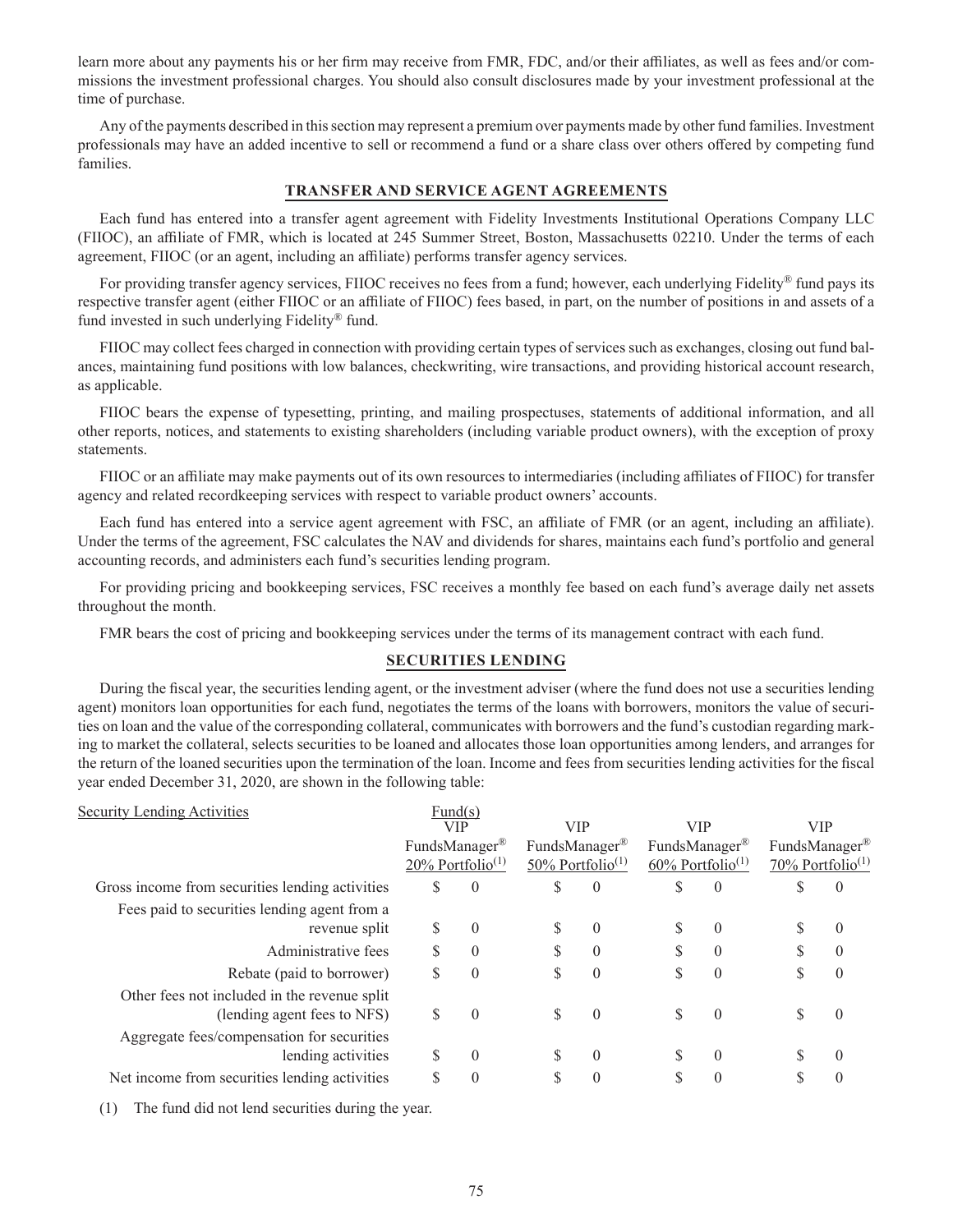|                                                                          | v ir rungsivianager<br>$85\%$ Portfolio <sup>(1)</sup> |                |  |  |
|--------------------------------------------------------------------------|--------------------------------------------------------|----------------|--|--|
| Gross income from securities lending activities                          | Ж                                                      | $\theta$       |  |  |
| Fees paid to securities lending agent from a revenue split               |                                                        | $\theta$       |  |  |
| Administrative fees                                                      | S                                                      | $\overline{0}$ |  |  |
| Rebate (paid to borrower)                                                | S                                                      | $\overline{0}$ |  |  |
| Other fees not included in the revenue split (lending agent fees to NFS) | S                                                      | $\overline{0}$ |  |  |
| Aggregate fees/compensation for securities lending activities            |                                                        | $\overline{0}$ |  |  |
| Net income from securities lending activities                            | S                                                      | $\theta$       |  |  |
|                                                                          |                                                        |                |  |  |

 $VID$  FundsManager<sup>®</sup>

(1) The fund did not lend securities during the year.

A fund does not pay cash collateral management fees, separate indemnification fees, or other fees not reflected above.

# **DESCRIPTION OF THE TRUST**

**Trust Organization.** FundsManager 20% Portfolio, FundsManager 50% Portfolio, FundsManager 60% Portfolio, FundsManager 70% Portfolio, and FundsManager 85% Portfolio are funds of Variable Insurance Products Fund V, an open-end management investment company created under an initial declaration of trust dated September 9, 1989. The Trustees are permitted to create additional funds in the trust and to create additional classes of the funds.

The assets of the trust received for the issue or sale of shares of each fund and all income, earnings, profits, and proceeds thereof, subject to the rights of creditors, are allocated to such fund, and constitute the underlying assets of such fund. The underlying assets of each fund in the trust shall be charged with the liabilities and expenses attributable to such fund, except that liabilities and expenses may be allocated to a particular class. Any general expenses of the trust shall be allocated between or among any one or more of its funds or classes.

**Shareholder Liability.** The trust is an entity commonly known as a "Massachusetts business trust." Under Massachusetts law, shareholders of such a trust may, under certain circumstances, be held personally liable for the obligations of the trust.

The Declaration of Trust contains an express disclaimer of shareholder liability for the debts, liabilities, obligations, and expenses of the trust or fund. The Declaration of Trust provides that the trust shall not have any claim against shareholders except for the payment of the purchase price of shares and requires that each agreement, obligation, or instrument entered into or executed by the trust or the Trustees relating to the trust or to a fund shall include a provision limiting the obligations created thereby to the trust or to one or more funds and its or their assets. The Declaration of Trust further provides that shareholders of a fund shall not have a claim on or right to any assets belonging to any other fund.

The Declaration of Trust provides for indemnification out of a fund's property of any shareholder or former shareholder held personally liable for the obligations of the fund solely by reason of his or her being or having been a shareholder and not because of his or her acts or omissions or for some other reason. The Declaration of Trust also provides that a fund shall, upon request, assume the defense of any claim made against any shareholder for any act or obligation of the fund and satisfy any judgment thereon. Thus, the risk of a shareholder incurring financial loss on account of shareholder liability is limited to circumstances in which a fund itself would be unable to meet its obligations. FMR believes that, in view of the above, the risk of personal liability to shareholders is remote. Claims asserted against one class of shares may subject holders of another class of shares to certain liabilities.

**Voting Rights.** Each fund's capital consists of shares of beneficial interest. Shareholders are entitled to one vote for each dollar of net asset value they own. The voting rights of shareholders can be changed only by a shareholder vote. Shares may be voted in the aggregate, by fund, and by class.

The shares have no preemptive or conversion rights. Shares are fully paid and nonassessable, except as set forth under the heading "Shareholder Liability" above.

The trust or a fund or a class may be terminated upon the sale of its assets to, or merger with, another open-end management investment company, series, or class thereof, or upon liquidation and distribution of its assets. The Trustees may reorganize, terminate, merge, or sell all or a portion of the assets of the trust or a fund or a class without prior shareholder approval. In the event of the dissolution or liquidation of the trust, shareholders of each of its funds are entitled to receive the underlying assets of such fund available for distribution. In the event of the dissolution or liquidation of a fund or a class, shareholders of that fund or that class are entitled to receive the underlying assets of the fund or class available for distribution.

**Custodians.** The Bank of New York Mellon, 1 Wall Street, New York, New York, is custodian of the assets of the funds. The custodian is responsible for the safekeeping of a fund's assets and the appointment of any subcustodian banks and clearing agencies. From time to time, subject to approval by a fund's Treasurer, a Fidelity® fund may enter into escrow arrangements with other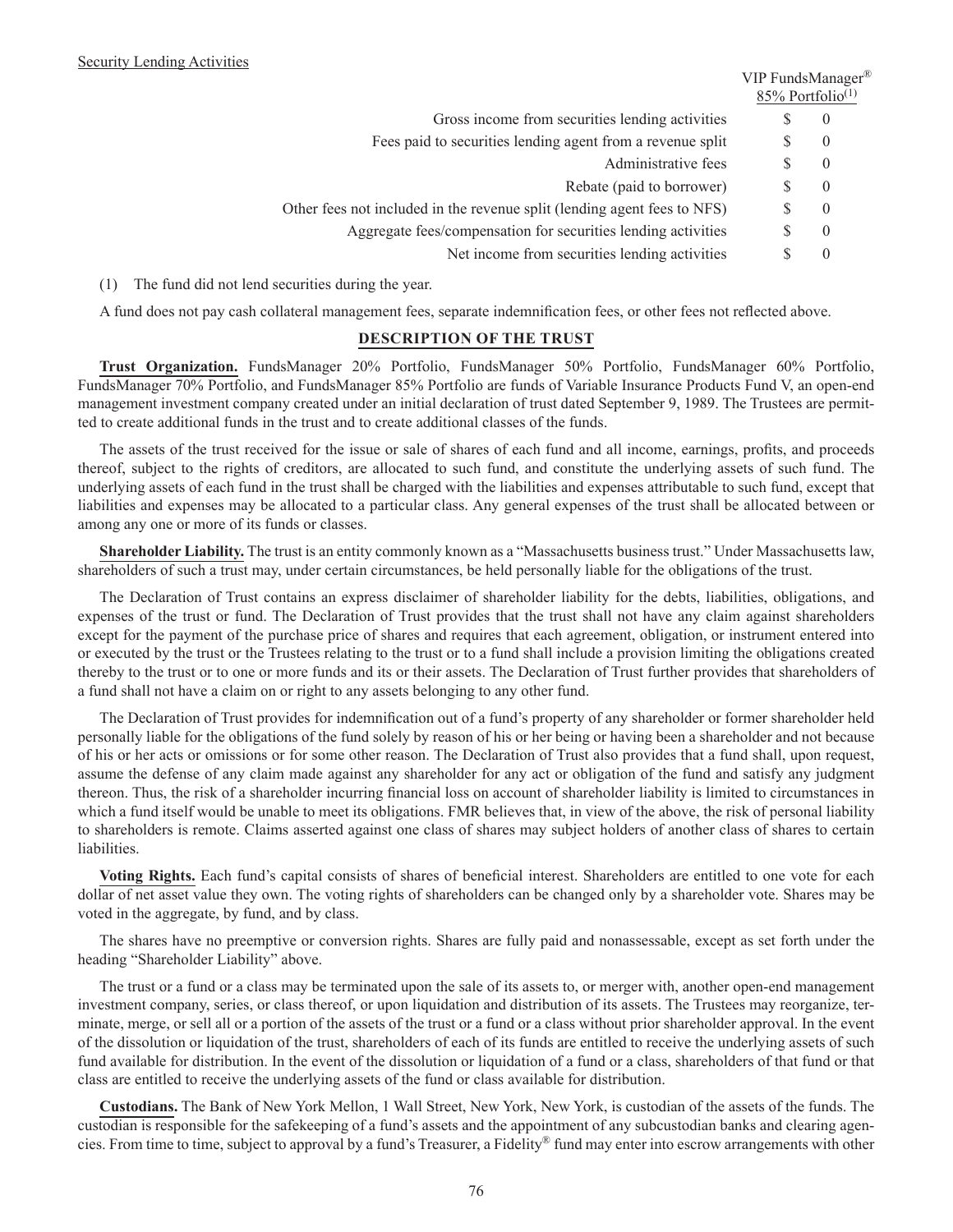banks if necessary to participate in certain investment offerings.

FMR, its officers and directors, its affiliated companies, Members of the Advisory Board (if any), and Members of the Board of Trustees may, from time to time, conduct transactions with various banks, including banks serving as custodians for certain funds advised by FMR or an affiliate. Transactions that have occurred to date include mortgages and personal and general business loans. In the judgment of each fund's adviser, the terms and conditions of those transactions were not influenced by existing or potential custodial or other fund relationships.

**Independent Registered Public Accounting Firm.** PricewaterhouseCoopers LLP, 101 Seaport Boulevard, Boston, Massachusetts, independent registered public accounting firm, audits financial statements for each fund and provides other audit, tax, and related services.

### **FUND HOLDINGS INFORMATION**

Each fund views holdings information as sensitive and limits its dissemination. The Board authorized FMR to establish and administer guidelines for the dissemination of fund holdings information, which may be amended at any time without prior notice. FMR's Disclosure Policy Committee (comprising executive officers of FMR) evaluates disclosure policy with the goal of serving a fund's best interests by striking an appropriate balance between providing information about a fund's portfolio and protecting a fund from potentially harmful disclosure. The Board reviews the administration and modification of these guidelines and receives reports from the funds' chief compliance officer periodically.

Each fund will provide a full list of holdings on institutional.fidelity.com (i) monthly, 30 days after the month-end, and (ii) quarterly, 15 days after the quarter-end. This information may also be provided to insurance companies via an electronic reporting tool at that time.

Unless otherwise indicated, this information will be available on the web site until updated for the next applicable period.

A fund may also from time to time provide or make available to the Board or third parties upon request specific fund level performance attribution information and statistics. Third parties may include variable product owners or prospective variable product owners, members of the press, consultants, and ratings and ranking organizations. Nonexclusive examples of performance attribution information and statistics may include (i) the allocation of a fund's portfolio holdings and other investment positions among various asset classes, sectors, industries, and countries, (ii) the characteristics of the stock and bond components of a fund's portfolio holdings and other investment positions, (iii) the attribution of fund returns by asset class, sector, industry, and country and (iv) the volatility characteristics of a fund.

FMR's Disclosure Policy Committee may approve a request for fund level performance attribution and statistics as long as (i) such disclosure does not enable the receiving party to recreate the complete or partial portfolio holdings of any Fidelity fund prior to such fund's public disclosure of its portfolio holdings and (ii) Fidelity has made a good faith determination that the requested information is not material given the particular facts and circumstances. Fidelity may deny any request for performance attribution information and other statistical information about a fund made by any person, and may do so for any reason or for no reason.

Disclosure of non-public portfolio holdings information for a Fidelity fund's portfolio may only be provided pursuant to the guidelines below.

**The Use of Holdings In Connection With Fund Operations.** Material non-public holdings information may be provided as part of the activities associated with managing Fidelity® funds to: entities which, by explicit agreement or by virtue of their respective duties to the fund, are required to maintain the confidentiality of the information disclosed; other parties if legally required; or persons FMR believes will not misuse the disclosed information. These entities, parties, and persons include, but are not limited to: a fund's trustees; a fund's manager, its sub-advisers, if any, and their affiliates whose access persons are subject to a code of ethics (including portfolio managers of affiliated funds of funds); contractors who are subject to a confidentiality agreement; a fund's auditors; a fund's custodians; proxy voting service providers; financial printers; pricing service vendors; broker-dealers in connection with the purchase or sale of securities or requests for price quotations or bids on one or more securities; securities lending agents; counsel to a fund or its Independent Trustees; regulatory authorities; stock exchanges and other listing organizations; parties to litigation; third parties in connection with a bankruptcy proceeding relating to a fund holding; and third parties who have submitted a standing request to a money market fund for daily holdings information. Non-public holdings information may also be provided to an issuer regarding the number or percentage of its shares that are owned by a fund and in connection with redemptions in kind.

**Other Uses Of Holdings Information.** In addition, each fund may provide material non-public holdings information to (i) third parties that calculate information derived from holdings for use by FMR, a sub-adviser, or their affiliates, (ii) ratings and rankings organizations, and (iii) an investment adviser, trustee, or their agents to whom holdings are disclosed for due diligence purposes or in anticipation of a merger involving a fund. Each individual request is reviewed by the Disclosure Policy Committee which must find, in its sole discretion that, based on the specific facts and circumstances, the disclosure appears unlikely to be harmful to a fund. Entities receiving this information must have in place control mechanisms to reasonably ensure or otherwise agree that, (a) the holdings information will be kept confidential, (b) no employee shall use the information to effect trading or for